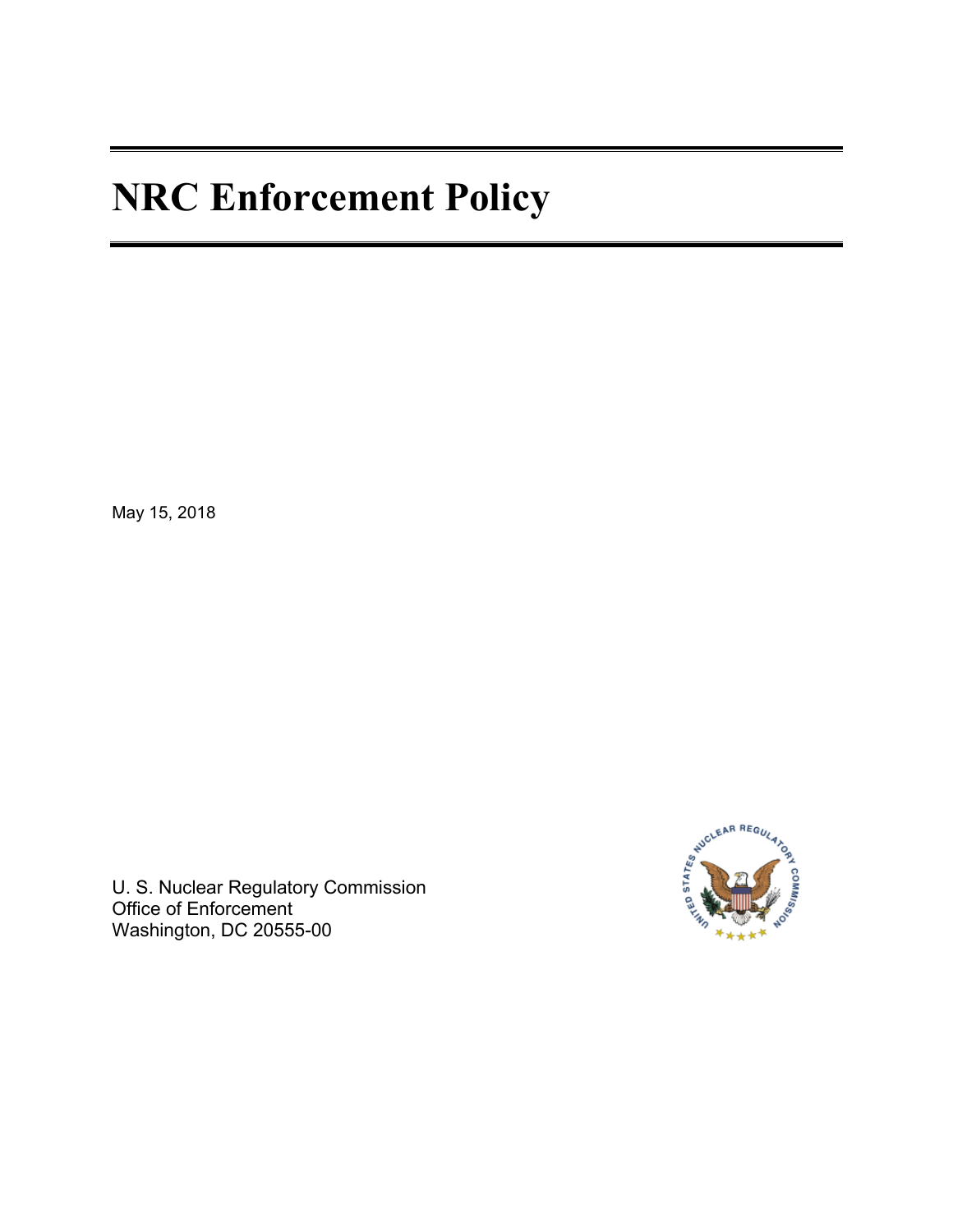# **TABLE OF CONTENTS**

| 1.0   |        |                                                                             |  |  |  |
|-------|--------|-----------------------------------------------------------------------------|--|--|--|
| 1.1   |        |                                                                             |  |  |  |
| 1.2   |        |                                                                             |  |  |  |
| 1.3   |        |                                                                             |  |  |  |
| 1.4   |        |                                                                             |  |  |  |
| 1.5   |        |                                                                             |  |  |  |
| 1.6   |        |                                                                             |  |  |  |
| 2.0   |        |                                                                             |  |  |  |
| 2.1   |        |                                                                             |  |  |  |
| 2.2   |        |                                                                             |  |  |  |
|       | 2.2.1  |                                                                             |  |  |  |
|       | 2.2.2  |                                                                             |  |  |  |
| 2.2.3 |        |                                                                             |  |  |  |
|       | 2.2.4  | Using Traditional Enforcement to Disposition Violations Identified at Power |  |  |  |
| 2.2.5 |        |                                                                             |  |  |  |
|       | 2.2.6  |                                                                             |  |  |  |
| 2.3   |        |                                                                             |  |  |  |
|       | 2.3.1  |                                                                             |  |  |  |
|       | 2.3.2  |                                                                             |  |  |  |
|       | 2.3.3  |                                                                             |  |  |  |
|       | 2.3.4  |                                                                             |  |  |  |
|       | 2.3.5  |                                                                             |  |  |  |
|       | 2.3.6  |                                                                             |  |  |  |
|       | 2.3.7  |                                                                             |  |  |  |
|       | 2.3.8  |                                                                             |  |  |  |
|       | 2.3.9  |                                                                             |  |  |  |
|       | 2.3.10 | Commission Notification and Consultation on Enforcement Actions26           |  |  |  |
|       | 2.3.11 |                                                                             |  |  |  |
|       | 2.3.12 |                                                                             |  |  |  |
| 2.4   |        |                                                                             |  |  |  |
|       | 2.4.1  |                                                                             |  |  |  |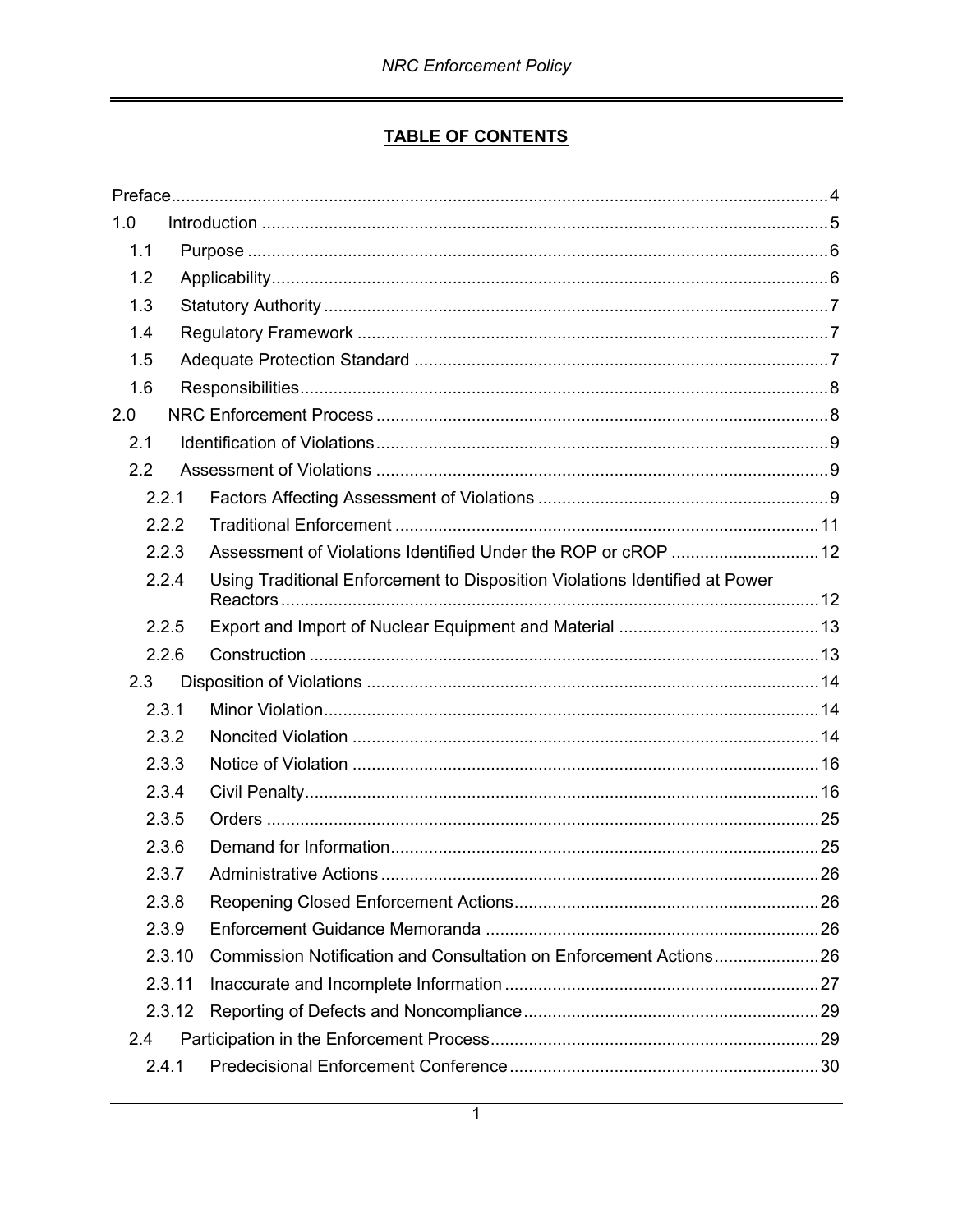|      | 2.4.2 |                                                                                      |  |
|------|-------|--------------------------------------------------------------------------------------|--|
|      | 2.4.3 |                                                                                      |  |
| 3.0  |       |                                                                                      |  |
| 3.1  |       | Violations Identified during Extended Shutdowns or Work Stoppages32                  |  |
| 3.2  |       |                                                                                      |  |
| 3.3  |       |                                                                                      |  |
| 3.4  |       |                                                                                      |  |
| 3.5  |       |                                                                                      |  |
| 3.6  |       | Use of Discretion in Determining the Amount of a Civil Penalty34                     |  |
| 3.7  |       |                                                                                      |  |
| 3.8  |       | Notices of Enforcement Discretion for Operating Power Reactors and Gaseous           |  |
| 3.9  |       |                                                                                      |  |
| 3.10 |       |                                                                                      |  |
| 4.0  |       |                                                                                      |  |
| 4.1  |       | Considerations in Determining Enforcement Actions Involving Individuals 39           |  |
| 4.2  |       |                                                                                      |  |
| 4.3  |       |                                                                                      |  |
| 4.4  |       |                                                                                      |  |
| 5.0  |       | Public Availability of Information Regarding Enforcement Actions41                   |  |
| 6.0  |       |                                                                                      |  |
| 6.1  |       |                                                                                      |  |
| 6.2  |       |                                                                                      |  |
| 6.3  |       |                                                                                      |  |
| 6.4  |       |                                                                                      |  |
| 6.5  |       | Facility Construction (10 CFR Parts 50 and 52 Licensees and Fuel Cycle Facilities)52 |  |
| 6.6  |       |                                                                                      |  |
| 6.7  |       |                                                                                      |  |
| 6.8  |       |                                                                                      |  |
| 6.9  |       | Inaccurate and Incomplete Information or Failure to Make a Required Report61         |  |
| 6.10 |       |                                                                                      |  |
| 6.11 |       | Reactor, Independent Spent Fuel Storage Installation, Fuel Facility, and Special     |  |
| 6.12 |       |                                                                                      |  |
| 6.13 |       |                                                                                      |  |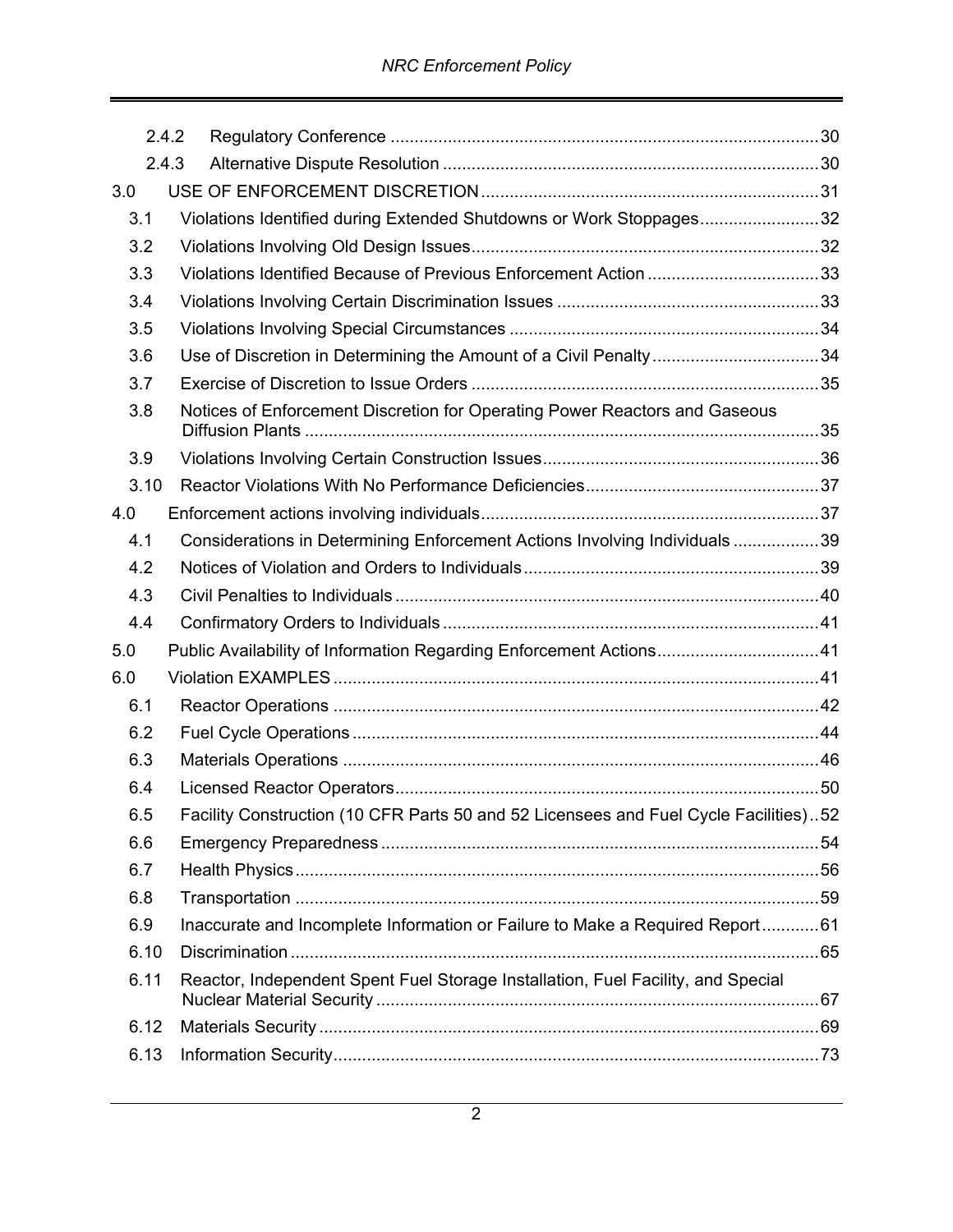| 7.0  |                                                                             |  |
|------|-----------------------------------------------------------------------------|--|
| 8.0  |                                                                             |  |
| 9.0  |                                                                             |  |
| 9.1  | Enforcement Discretion for Certain Fire Protection Issues (10 CFR 50.48) 86 |  |
| 9.2  | Enforcement Discretion for Permanent Implant Brachytherapy Medical Event89  |  |
| 10.0 | PAPERWORK REDUCTION ACT STATEMENT and PUBLIC PROTECTION                     |  |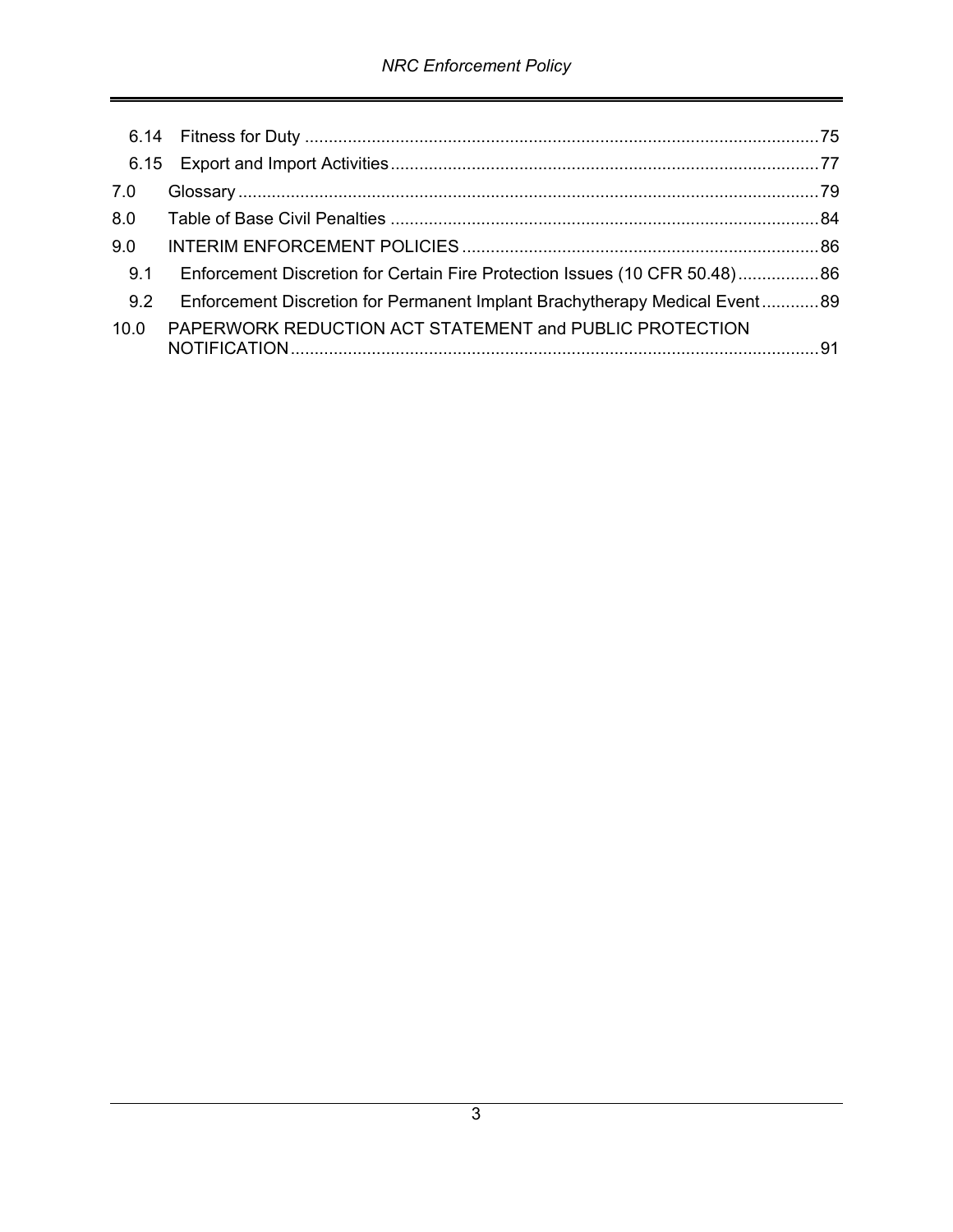## **PREFACE**

The U.S. Nuclear Regulatory Commission (referred to as the NRC, Commission, or Agency) Enforcement Policy sets forth the general principles governing the NRC's enforcement program and the Commission's expectations regarding the process to be used by the NRC to assess and disposition violations of NRC requirements. However, this is a policy statement and not a regulation. The Commission may deviate from this statement of policy as appropriate under the circumstances of a particular case. The Policy also describes how organizations and individuals subject to NRC enforcement actions can provide input to the process. A glossary is provided which defines specific terms or words as they are used in the context of this Policy. The NRC Enforcement Manual contains specific processes and guidance for implementing this Policy. The guidance provided in the Enforcement Manual has been written to be consistent with this Enforcement Policy. The Enforcement Manual appears on the NRC's public Web site, http://www.nrc.gov (select **Public Meetings and Involvement**, then **Enforcement**, then **Guidance**, then **Enforcement Manual or select Electronic Reading Room, ADAMS Documents, and search ADAMS using accession number ML102630150**).

A compilation of the statutes and materials pertaining to current nuclear regulatory legislation can be found on the NRC webpage.

Changes to the NRC Enforcement Policy since it was first published with links to a summary of each change and the *Federal Register* notice for each change are maintained on the NRC Office of Enforcement (OE) webpage.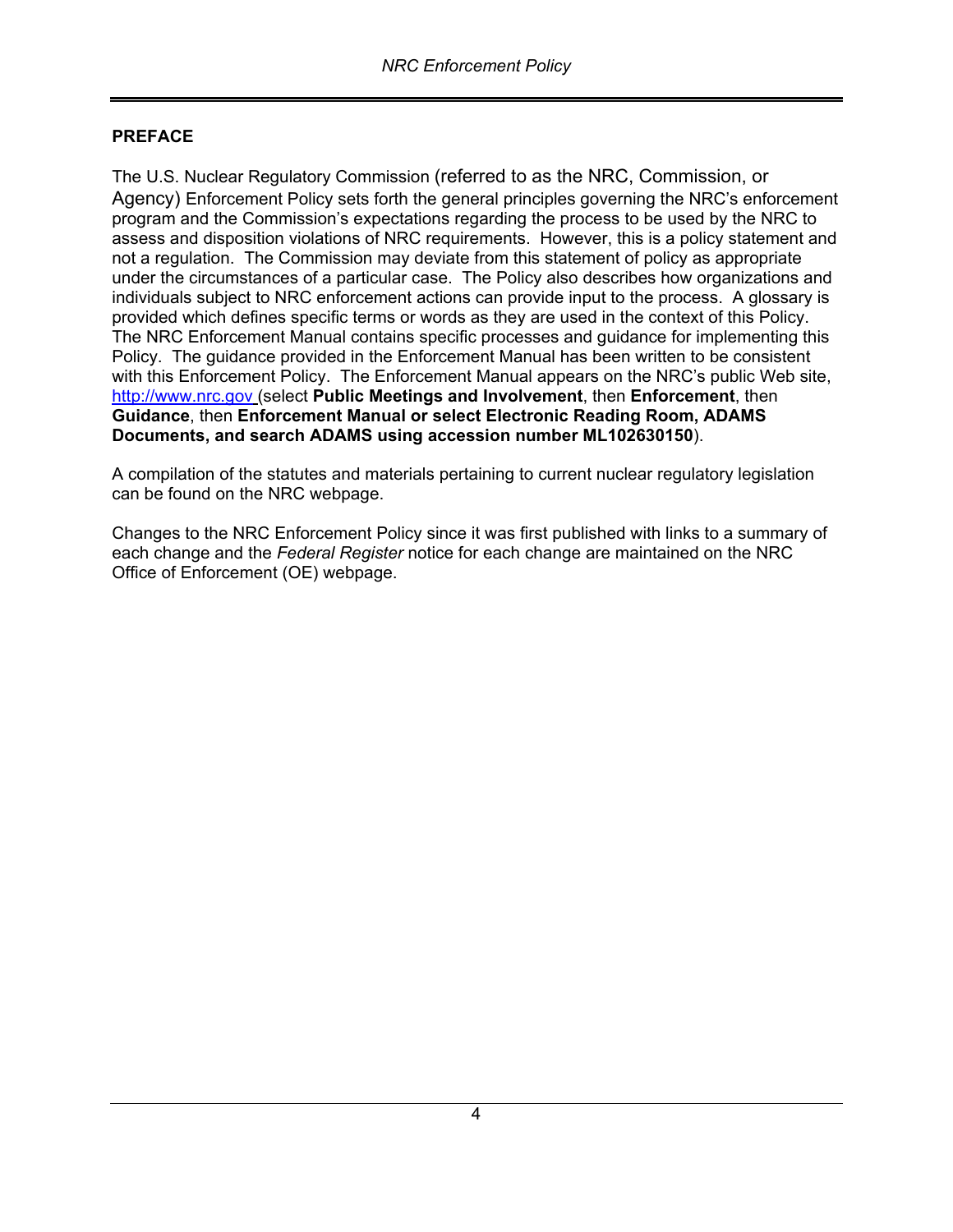## **1.0 INTRODUCTION**

The mission of the NRC is to license and regulate the Nation's civilian use of byproduct, source, and special nuclear materials to ensure adequate protection of public health and safety, promote the common defense and security, and protect the environment.

The following are some of the activities that the NRC performs as part of its mission:

- a. establishing requirements and guidance addressing the possession and use of source, byproduct, and special nuclear material
- b. licensing applicants to use source, byproduct, and special nuclear material and construct and operate licensed facilities in accordance with NRC requirements and specific license conditions
- c. promoting the transparency and openness of the NRC's enforcement program for all stakeholders

Oversight of licensed activities ensures that licensees are complying with NRC requirements and license conditions. Enforcement is an important part of the NRC's oversight activities.



 **Figure 1. How the NRC Regulates**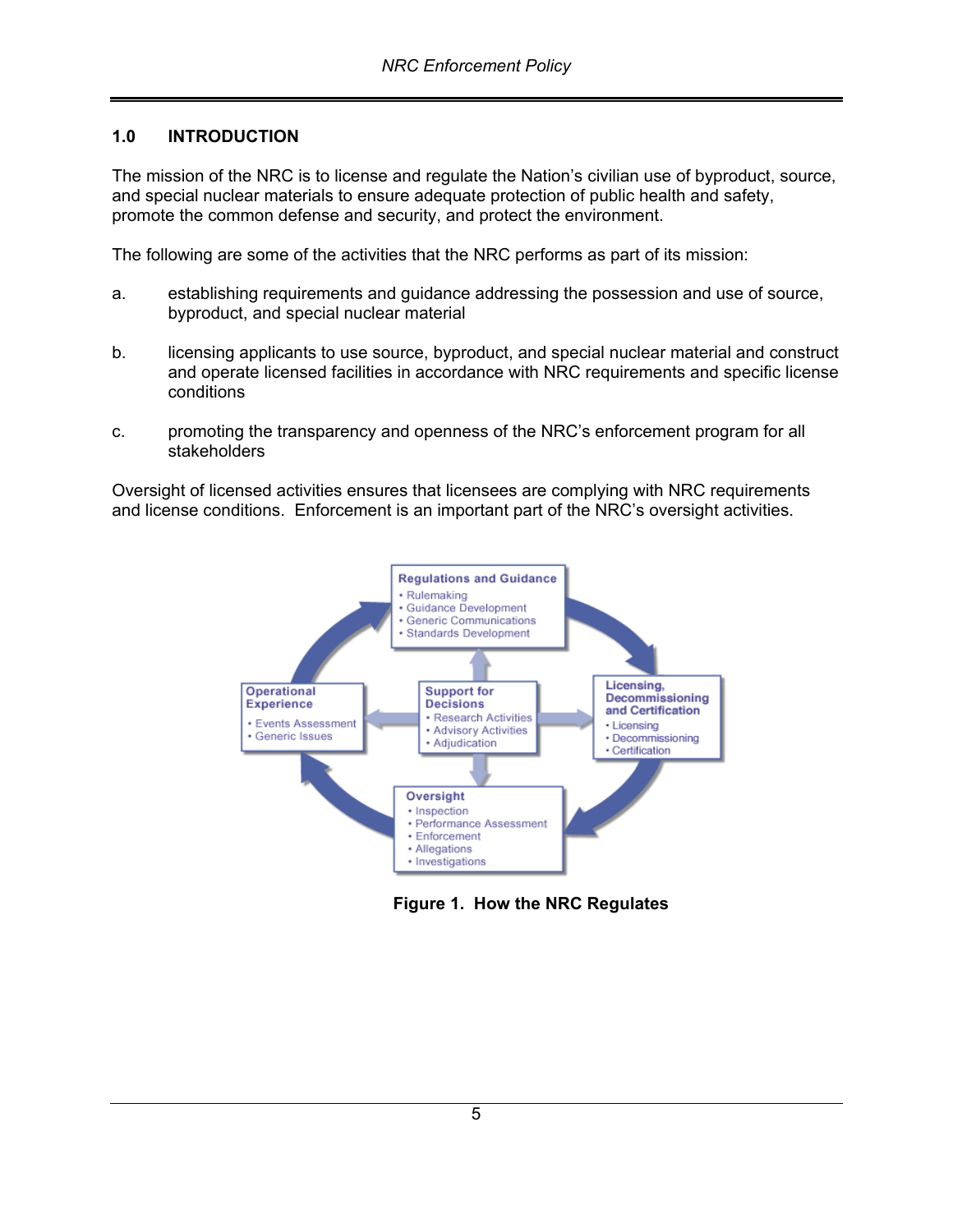# 1.1 Purpose

The NRC Enforcement Policy supports the NRC's mission to ensure adequate protection of public health and safety, promote the common defense and security, and protect the environment. Adequate protection is presumptively assured by compliance with NRC requirements. Compliance with NRC requirements, including regulations, technical specifications, license conditions, and Orders, provides reasonable assurance to the NRC and the public that safety and security are being maintained. The application of this Policy ensures that associated enforcement actions properly reflect the safety or security significance of such violations. Consistent with this objective, the Enforcement Policy endeavors to do the following:

- a. Deter noncompliance by emphasizing the importance of compliance with NRC requirements.
- b. Encourage prompt identification and prompt comprehensive correction of violations of NRC requirements.
- 1.2 Applicability

The Enforcement Policy applies to all NRC licensees and applicants, to various categories of nonlicensees, and to individual employees of licensed and nonlicensed entities involved in NRC-regulated activities. These include, but are not limited to the following:

- a. organizations and individuals holding NRC licenses
- b. license applicants
- c. contractors and subcontractors to NRC licensees
- d. holders of and applicants for various NRC approvals, including, but not limited to:
	- 1. NRC certificates of compliance
	- 2. early site permits
	- 3. standard design certifications
	- 4. quality assurance (QA) program approvals
	- 5. certifications
	- 6. limited work authorizations (LWA)
	- 7. construction authorizations
	- 8. other permits and forms of NRC approval
- e. vendors supplying safety-related components to NRC licensees
- f. employees of any of the above

Not all NRC requirements apply to all of the categories listed above; however, the Agency will use the Enforcement Policy, as appropriate, to address violations of NRC requirements.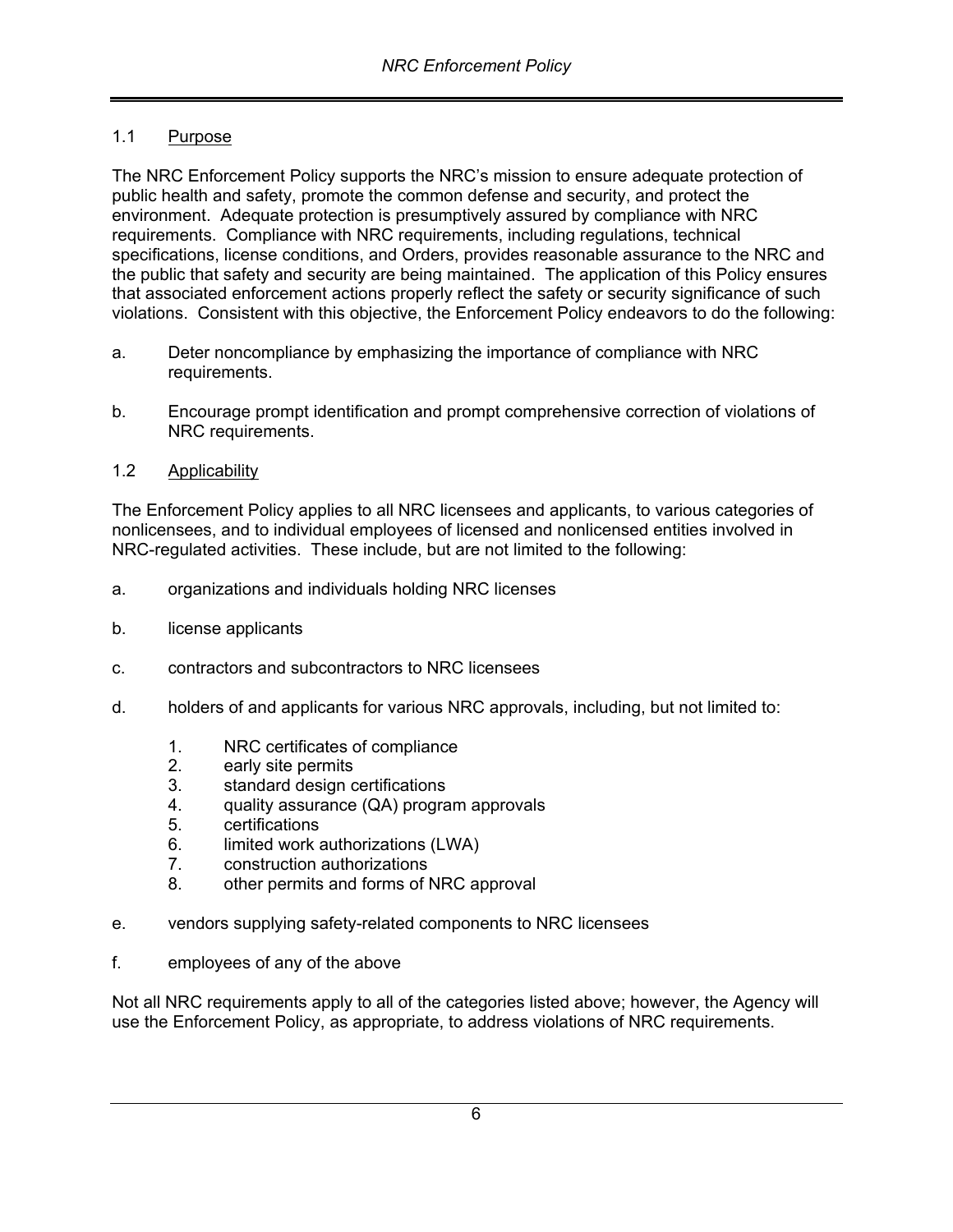It is NRC policy to hold licensees, certificate holders, and applicants responsible for the acts of their employees, contractors, or vendors and their employees, and the NRC may cite the licensee, certificate holder, or applicant for violations committed by its employees, contractors, or vendors and their employees.

The NRC may use the term "licensee" in this Policy to generally refer not only to licensees, but also to certificate holders and applicants.

#### 1.3 Statutory Authority

The NRC derives its principal authority to license and regulate the civilian use of nuclear materials from two statutes: (1) the Atomic Energy Act (AEA) of 1954, as amended, which provides broad authority to license and regulate the civilian use of nuclear materials, and (2) the Energy Reorganization Act (ERA) of 1974, as amended, which established the Agency and its major offices. The Administrative Dispute Resolution Act of 1996 (ADRA), 5 U.S.C. §§ 571-584, provides the statutory framework for the Federal Government to use alternative dispute resolution (ADR).

#### 1.4 Regulatory Framework

The NRC's enforcement program is governed by its regulations. Title 10 of the *Code of Federal Regulations* (10 CFR) Part 2, "Agency Rules of Practice and Procedure," Subpart B, "Procedure for Imposing Requirements by Order, or for Modification, Suspension, or Revocation of a License, or for Imposing Civil Penalties," describes the formal procedures that the NRC uses to implement its enforcement authority.

## 1.5 Adequate Protection Standard

Adequate protection of the public health and safety and assurance of the common defense and security and protection of the environment are the NRC's fundamental regulatory objectives. Compliance with NRC requirements plays a critical role in giving the NRC confidence that safety and security are being maintained. While adequate protection is presumptively assured by compliance with NRC requirements, circumstances may arise where new information reveals that an unforeseen hazard or security issue or security event exists or that a substantially greater potential exists for a known hazard to occur. In such situations, the NRC has the statutory authority to require action by licensees, their employees and contractors, and certificate holders above and beyond existing regulations to maintain the level of protection necessary to avoid undue risk to public health and safety, and to ensure security of materials.

The NRC also has the authority to exercise discretion to permit continued operations—despite the existence of a noncompliance—where the noncompliance is not significant from a risk perspective and does not, in the particular circumstances, pose an undue risk to public health and safety. When noncompliance with NRC requirements occurs, the NRC must evaluate the degree of risk posed by that noncompliance to determine whether immediate action is required. If the NRC determines that the noncompliance itself is of such safety significance that adequate protection is no longer provided, or that the noncompliance was caused by a failure of licensee controls so significant that it calls into question the licensee's ability to ensure adequate protection, the NRC may demand immediate action, up to and including a shutdown or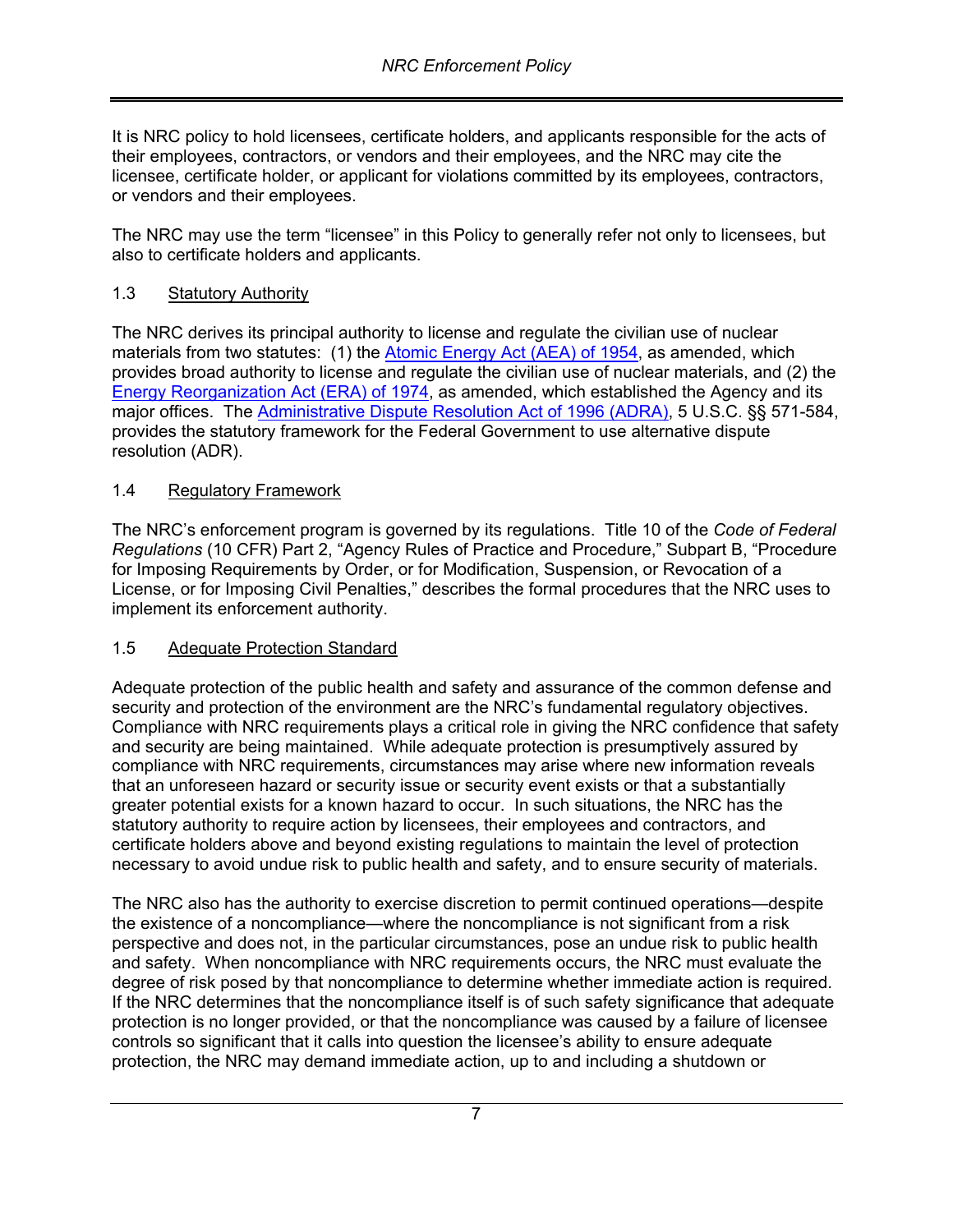suspension of licensed activities. Based on the NRC's evaluation of noncompliance, the appropriate action could include refraining from taking any action, taking specific enforcement action including the use of civil penalties, issuing Orders, or providing input to other regulatory actions or assessments, such as increased NRC oversight of a licensee's activities. Since some requirements are more important to safety than others, the NRC endeavors to use a risk-informed approach when applying NRC resources to the oversight of licensed activities, including enforcement activities.

## 1.6 Responsibilities

The Executive Director for Operations (EDO) and the principal enforcement officers of the NRC, the Deputy Executive Director for Reactor and Preparedness Programs (DEDR) and the Deputy Executive Director for Materials, Waste, Research, State, Tribal, Compliance, Administration and Human Capital (DEDM), have been delegated the authority to approve or issue all escalated enforcement actions. The DEDM is responsible to the EDO for NRC enforcement programs. The Director, OE, with some limitations, is delegated the authority by the DEDM to approve, sign, and issue all enforcement actions and to oversee and implement the NRC enforcement program.1

Subject to the oversight and direction of the Director, OE, and with the approval of the DEDM, where necessary, the regional offices normally issue notices of violation (NOVs) and proposed civil penalties. Subject to the same oversight as the regional offices, the Directors of the Office of Nuclear Reactor Regulation (NRR), the Office of Nuclear Material Safety and Safeguards (NMSS), the Office of New Reactors (NRO), and the Office of Nuclear Security and Incident Response (NSIR) may also approve, sign, and issue certain enforcement actions as delegated by the Director, OE. The Director, OE, has delegated authority to the Directors of NRR, NMSS, NRO, and NSIR to issue Orders not related to specific violations of NRC requirements (i.e., nonenforcement-related Orders.) The Chief Financial Officer has been delegated the authority to issue Orders where licensees violate Commission regulations by nonpayment of license and inspection fees. (See NRC Enforcement Manual for a discussion of delegation of enforcement authority.)

## **2.0 NRC ENFORCEMENT PROCESS**

The NRC's enforcement process has the following basic steps.

- a. First, violations must be identified.
- b. Next, the NRC must assess the severity or significance of the violation.
- c. Finally, the NRC must disposition the violation.

Throughout the process, an organization or individual subject to an NRC enforcement action has multiple opportunities to provide input.

 <sup>1</sup> See NRC Enforcement Manual for additional information regarding the authority delegated to the Director, OE.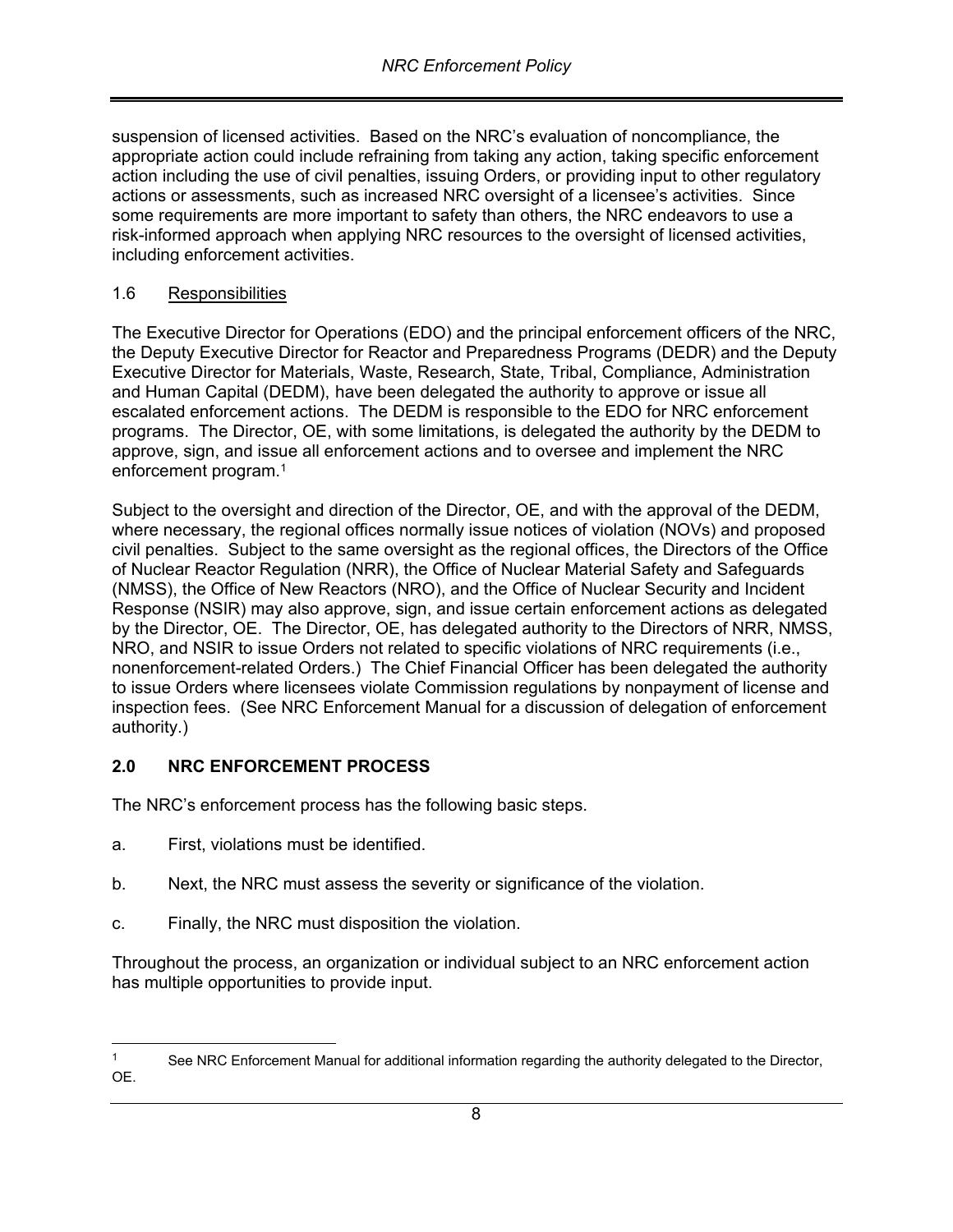## 2.1 **Identification of Violations**

The enforcement process begins with the identification of violations, either through NRC inspections or investigations, a licensee report, or substantiation of an allegation.

All violations are subject to consideration for civil enforcement action; some violations may also be considered for criminal prosecution by the U.S. Department of Justice. After a potential violation is identified, it is assessed in accordance with this Policy. The NRC's enforcement assessment process is fact driven, performance based, and, when appropriate and possible, risk informed. The NRC reviews each case being considered for enforcement action on its own merits to ensure that the severity of a violation is characterized at the level appropriate to the safety or security significance of the particular violation.

## 2.2 Assessment of Violations

After a violation is identified, the NRC assesses its severity or significance (both actual and potential). Under traditional enforcement, the severity level (SL) assigned to the violation generally reflects the assessment of the significance of a violation. For most violations committed by power reactor licensees, the significance of a violation is assessed using the Reactor Oversight Process (ROP) or the Construction Reactor Oversight Process (cROP), as discussed below in Section 2.2.3, "Assessment of Violations Identified Under the ROP or cROP." All other violations at power reactors or power reactor facilities under construction will be assessed using traditional enforcement as described in Section 2.2.4, "Using Traditional Enforcement to Disposition Violations Identified at Power Reactors." Violations identified at facilities that are not subject to an ROP or cROP are assessed using traditional enforcement.

## 2.2.1 Factors Affecting Assessment of Violations

In determining the appropriate enforcement response to a violation, the NRC considers the four specific factors discussed below. Whenever possible, the NRC uses risk information in assessing the safety or security significance of violations and assigning severity levels. A higher severity level may be warranted for violations that have greater risk, safety, or security significance, while a lower severity level may be appropriate for issues that have lower risk, safety, or security significance. Duration of the violation is also an appropriate consideration in assessing the significance of the violation.

a. Whether the violation resulted in actual safety or security consequences. In evaluating actual consequences, the NRC considers issues such as whether the violation resulted in the onsite or offsite releases of radiation or radiation exposures exceeding 10 CFR Part 20, "Standards for Protection Against Radiation," regulatory limits, onsite or offsite chemical hazard exposures resulting from licensed or certified activities, accidental criticality, core damage, loss of significant safety barriers, loss of control of radioactive material or radiological emergencies, any violations during an actual General Emergency that prevents offsite response organizations from implementing protective actions (under their emergency plans) to protect public health and safety, or whether the security system did not function as required and, as a result of the failure, a significant event or an event that resulted in an act of radiological sabotage occurred.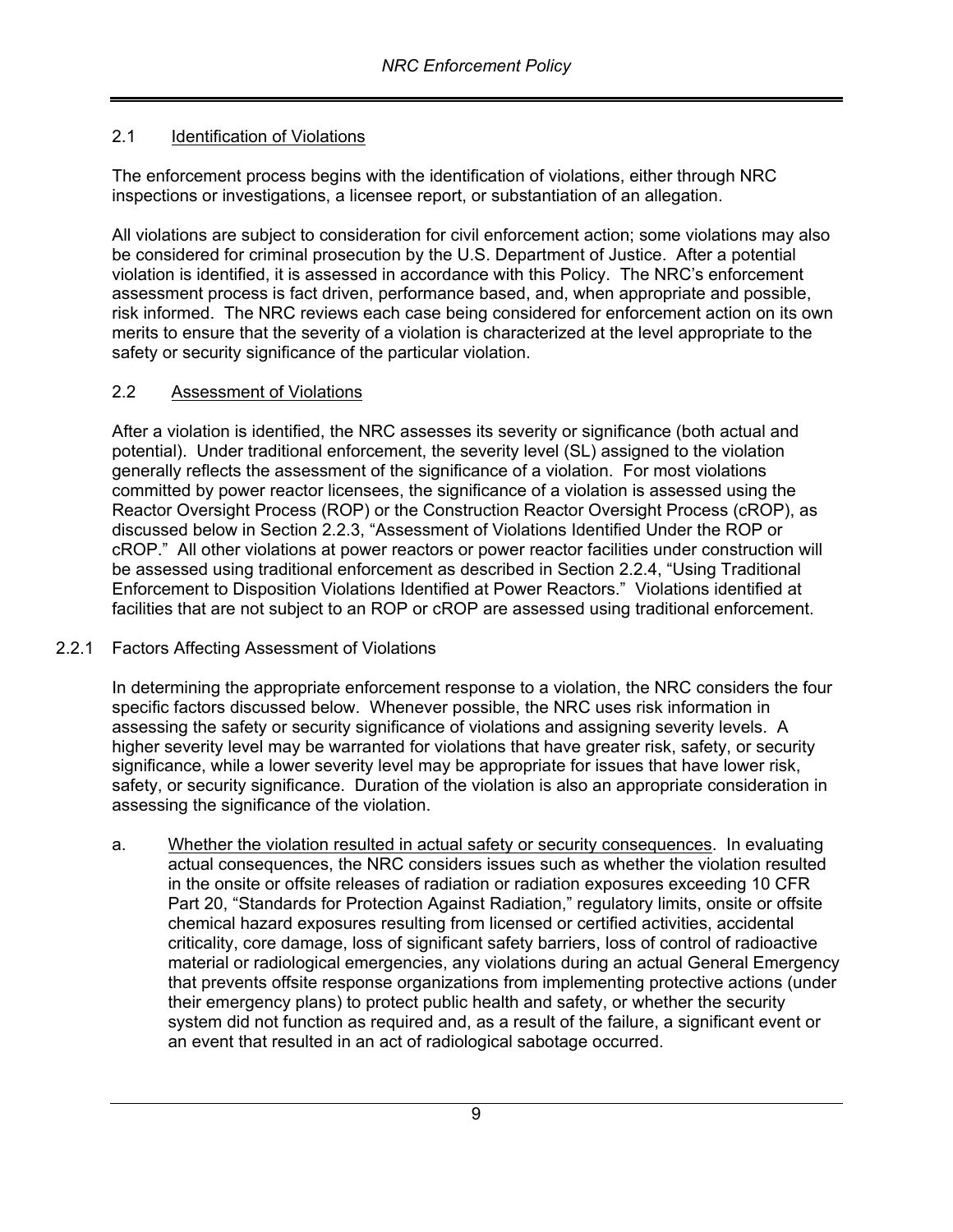- b. Whether the violation had potential safety or security consequences. In evaluating potential consequences, the NRC considers whether the violation created a credible accident, security failure, or exposure scenario that could potentially have significant actual consequences. For facilities under construction, the NRC considers the actual or potential impact of the violation on the quality of construction and its resulting effect on the safety and security of the facility.
- c. Whether the violation impacted the ability of the NRC to perform its regulatory oversight function. The NRC considers the safety and security implications of noncompliances that may affect the NRC's ability to carry out its statutory mission. These types of violations include failures to provide complete and accurate information; failures to receive prior NRC approval for changes in licensed activities, when required; failures to notify the NRC of required changes in licensed activities, when required; failures to perform 10 CFR 50.59, "Changes, Tests and Experiments," and similar analyses; failures to maintain an up-to-date and accurate FSAR; and failures to comply with reporting requirements, etc. Even inadvertent reporting failures are important because many of the surveillance, quality control, and auditing systems on which both the NRC and its licensees rely to monitor compliance with safety standards are based primarily on complete, accurate, and timely recordkeeping and reporting. The existence of a regulatory process violation does not automatically mean that the issue is significant to safety or security. In determining the significance of a violation, the NRC will consider appropriate factors for the particular regulatory process violation. These factors may include the significance of the underlying issue, whether the failure actually impeded or influenced regulatory action, the level of individuals involved in the failure and the reason why the failure occurred given their position and training, and whether the failure invalidates the licensing basis.

Unless otherwise categorized in the violation examples contained in this Policy (i.e., Section 6.0), the severity level of a violation involving the failure to make a required report to the NRC will depend on the significance of and the circumstances surrounding the matter that should have been reported. However, the severity level of an untimely report, in contrast to no report, may be reduced depending on the circumstances. The NRC will not normally cite a licensee for a failure to report a condition or event unless the licensee was actually aware of the condition or event that it failed to report. On the other hand, the Agency will normally cite a licensee for a failure to report a condition or event if the licensee knew of the information to be reported and did not recognize that it was required to make a report.

d. Whether the violation involved willfulness. Willful violations are of particular concern because the NRC's regulatory program is based on licensees and their contractors, employees, and agents acting with integrity and communicating with candor. The Commission cannot tolerate willful violations. Therefore, a violation may be considered more significant than the underlying noncompliance if it includes indications of willfulness. Violations with willful aspects will typically be considered for escalated enforcement (i.e., SL I, II, or III). The term "willfulness" as used in this Policy refers to conduct involving either a careless disregard for requirements or a deliberate violation of requirements or falsification of information. In determining the significance of a violation involving willfulness, the NRC will consider such factors as the position, training,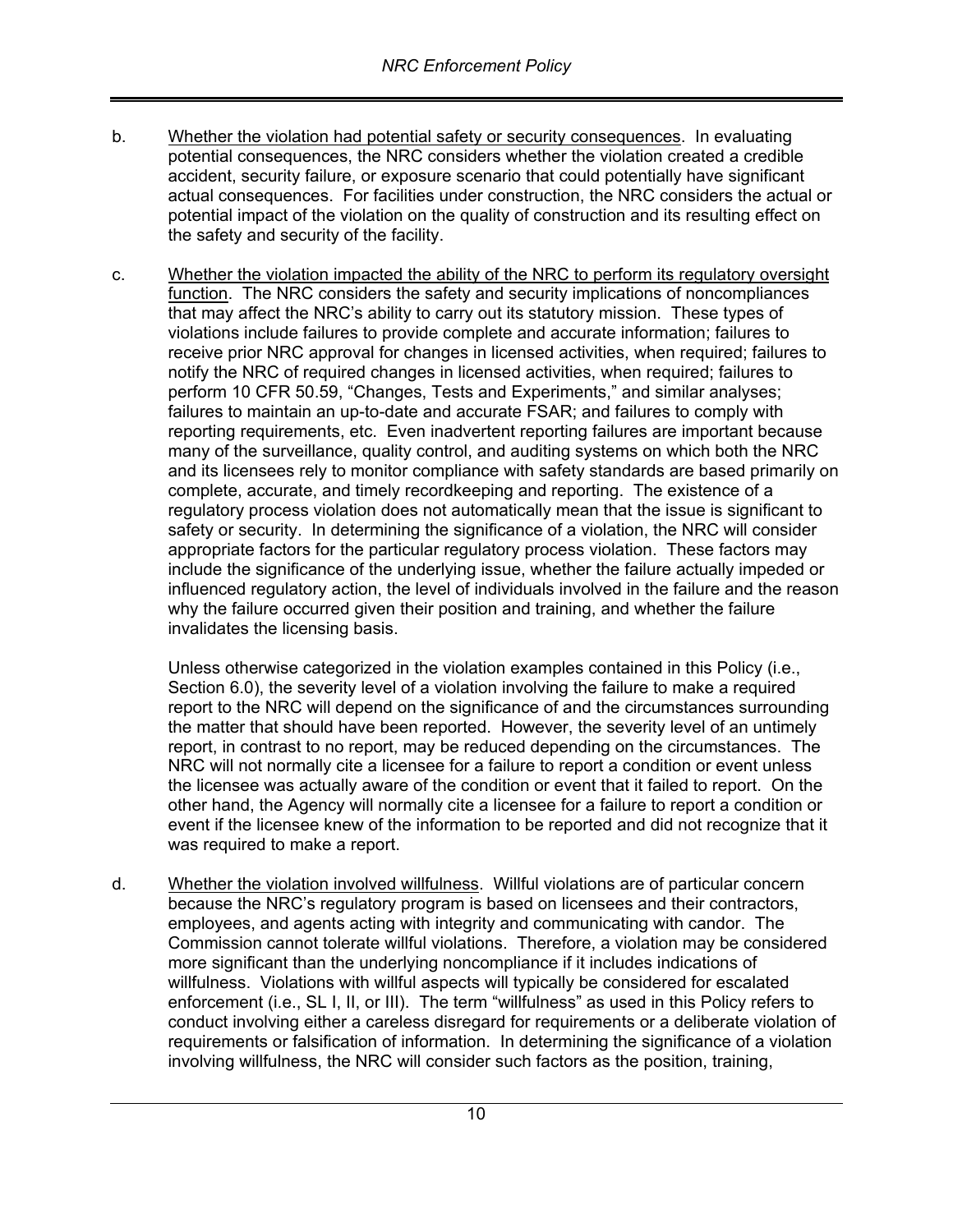experience level, and responsibilities of the person involved in the violation (e.g., licensee official or nonsupervisory employee), the significance of any underlying violation, the intent of the violator (i.e., careless disregard or deliberateness), and the economic or other advantage, if any, gained as a result of the violation. The relative weight given to each of these factors in the significance assessment will depend on the circumstances of the violation. However, if a licensee refuses to correct a minor violation within a reasonable time such that it willfully continues, the violation should be considered more than minor. Licensees are expected to take significant remedial action in responding to willful violations commensurate with the circumstances, such that the action reflects the seriousness of the violation, thereby creating a deterrent effect within the licensee's organization.

## 2.2.2 Traditional Enforcement

Under its traditional enforcement process, the NRC assesses significance by assigning a severity level to all violations by those subject to the NRC's enforcement authority as defined in Section 1.2, "Applicability of the Enforcement Policy," and to some violations by power reactor licensees. However, the Agency assesses most violations by power reactor licensees under the ROP or cROP using the significance determination process (SDP) (see Section 2.2.3). (Section 6.0 of this Policy provides examples of SL I, II, III, and IV violations in 15 activity areas. These examples are not intended to be exhaustive or controlling).

Recognizing that the regulation of nuclear activities in many cases does not lend itself to a mechanistic treatment, judgment and discretion must be exercised in determining the severity levels of the violations and the appropriate enforcement sanctions. This judgment and discretion include the decision to issue an NOV, or to propose or impose a civil penalty and the amount of this penalty, after considering the general principles of this statement of policy and the significance of the violations, as well as the surrounding circumstances.

Severity level designations reflect different degrees of significance depending on the activity area in which the severity level is designated. For example, the immediacy of any hazard to the public associated with SL I in reactor operations is not directly comparable to that associated with SL I violations in facility construction.

- a. SL I violations are those that resulted in or could have resulted in serious safety or security consequences (e.g., violations that created the substantial potential for serious safety or security consequences or violations that involved systems failing when actually called on to prevent or mitigate a serious safety or security event).
- b. SL II violations are those that resulted in or could have resulted in significant safety or security consequences (e.g., violations that created the potential for substantial safety or security consequences or violations that involved systems not being capable, for an extended period, of preventing or mitigating a serious safety or security event).
- c. SL III violations are those that resulted in or could have resulted in moderate safety or security consequences (e.g., violations that created a potential for moderate safety or security consequences or violations that involved systems not being capable, for a relatively short period, of preventing or mitigating a serious safety or security event).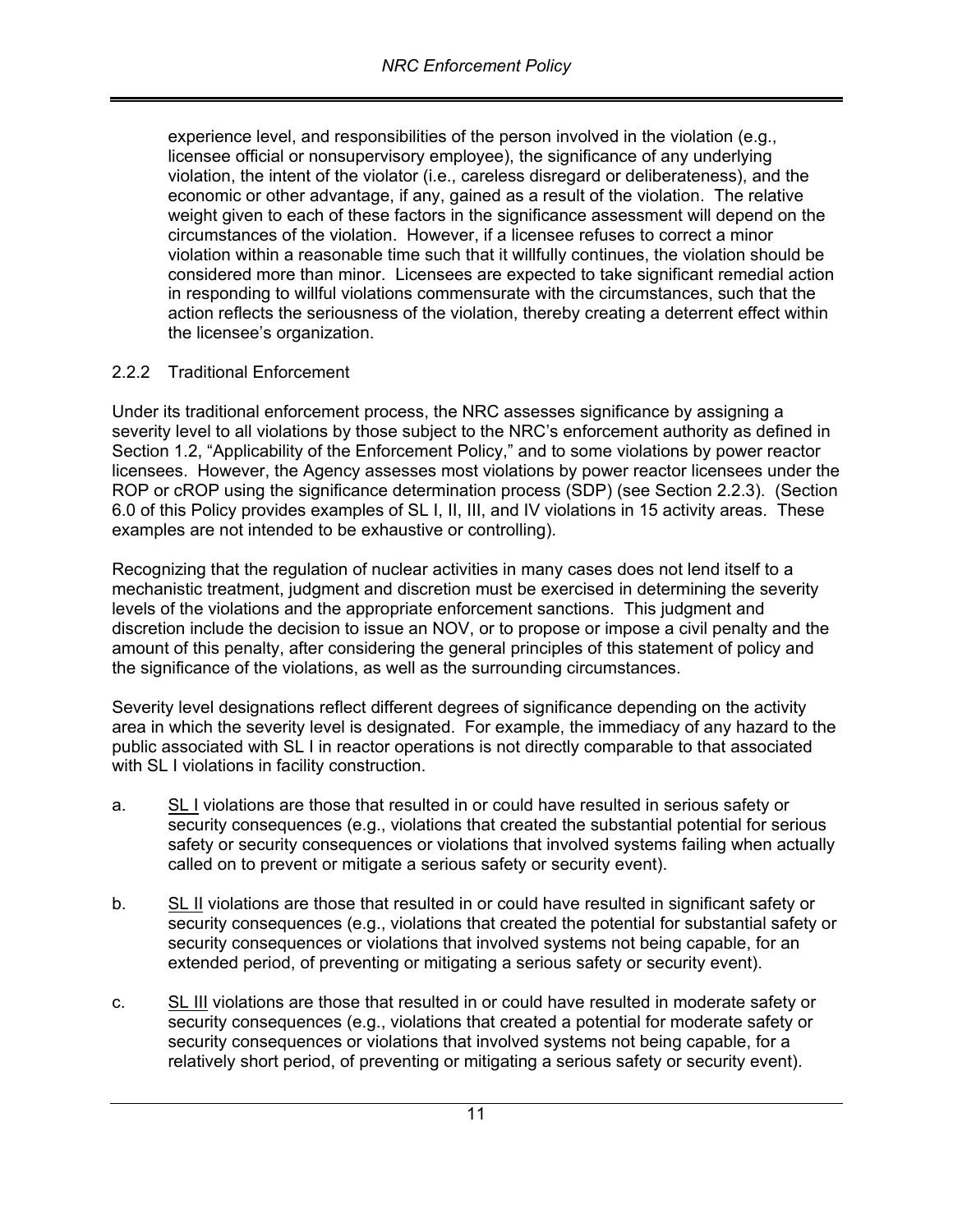- d. SL IV violations are those that are less serious, but are of more than minor concern, that resulted in no or relatively inappreciable potential safety or security consequences (e.g., violations that created the potential of more than minor safety or security consequences).
- e. Minor Violations are those that are less significant than a SL IV violation. Minor violations do not warrant enforcement action and are not normally documented in inspection reports. However, minor violations must be corrected.
- 2.2.3 Assessment of Violations Identified Under the ROP or cROP

The assessment, disposition, and subsequent NRC action related to inspection findings identified at operating power reactors are determined by the ROP, as described in NRC Inspection Manual Chapter (IMC) 0305, "Operating Reactor Assessment Program," and IMC 0612, "Power Reactor Inspection Reports." The assessment, disposition, and subsequent NRC action related to inspection findings identified at power reactors under construction are determined by the cROP, as described in IMC 2505, "Periodic Assessment of Construction Inspection Program Results" and in IMC 0613, "Power Reactor Construction Inspection Reports."

Inspection findings identified through the ROP are assessed for significance using the SDP described in IMC 0609, "Significance Determination Process." Inspection findings identified through the cROP are assessed for significance using the SDP described in IMC 2519, "Construction Significance Determination Process." The SDPs use risk insights, where possible, to assist the NRC staff in determining the significance of inspection findings identified within the ROP or cROP. Inspection findings processed through the SDP, including associated violations, are documented in inspection reports and are assigned one of the following colors, depending on their significance.

- a. red—inspection findings with high safety or security significance
- b. yellow—inspection findings with substantial safety or security significance
- c. white—inspection findings with low-to-moderate safety or security significance
- d. green—inspection findings with very low safety or security significance

With the exceptions noted below in Section 2.2.4, violations associated with ROP or cROP inspection findings are not normally assigned severity levels, nor are they normally subject to civil penalties, although civil penalties are considered for any violation that involves actual consequences.

2.2.4 Using Traditional Enforcement to Disposition Violations Identified at Power Reactors

Some aspects of violations at power reactors cannot be addressed solely through the SDP. In these cases, violations must be addressed separately from any associated ROP or cROP findings (when findings are present). Accordingly, these violations are assigned severity levels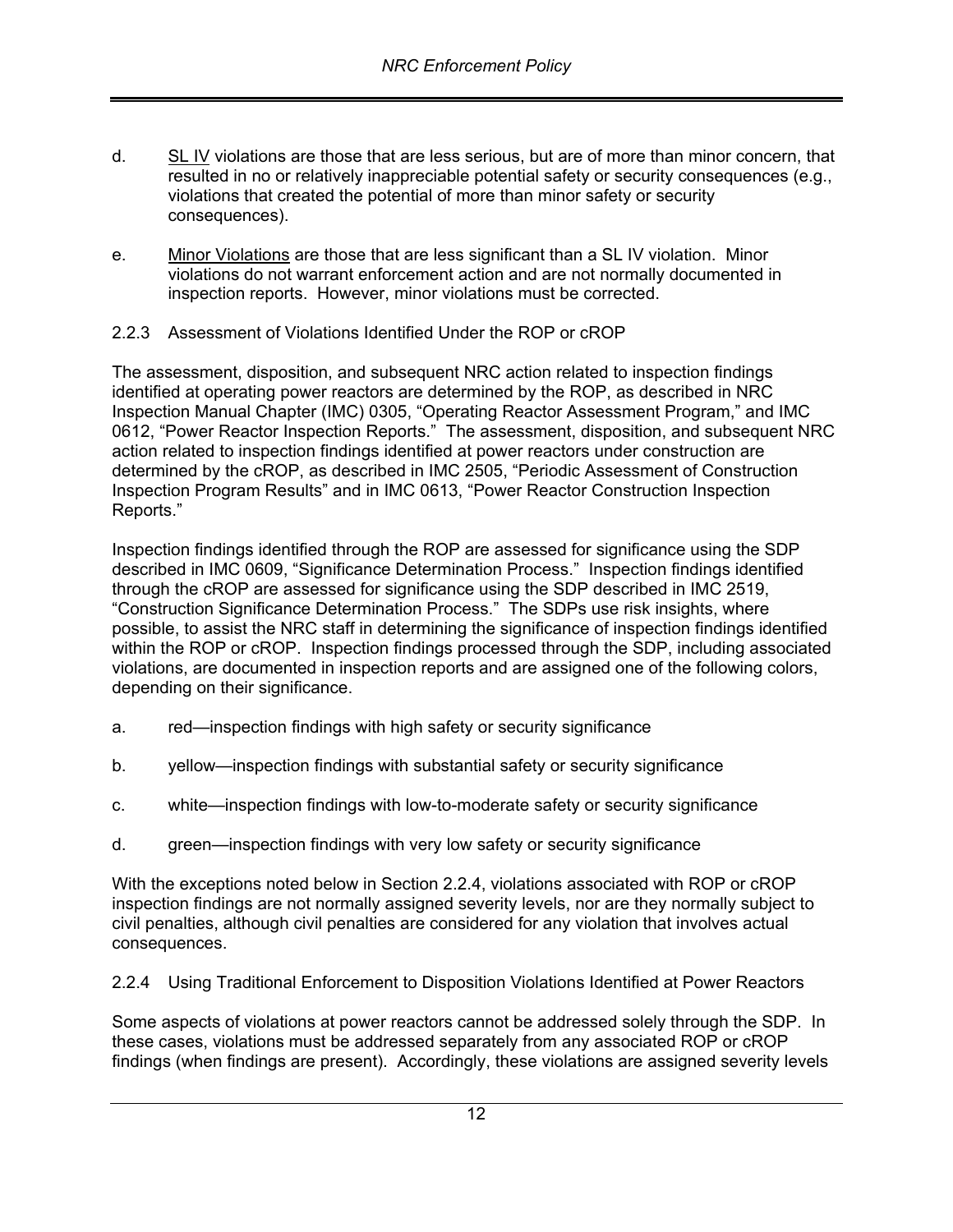and can be considered for civil penalties in accordance with this Policy while the significance of the associated ROP or cROP finding (when present) must be dispositioned in accordance with the SDP. In determining the severity level assigned to such violations, the NRC will consider information in this Policy and the violation examples in Section 6.0 of this Policy, as well as SDP-related information, when available. Typically, the types of violations dispositioned using traditional enforcement include the following:

- a. violations that resulted in actual safety or security consequences (as described in Section 2.2.1.a)
- b. violations that may impact the ability of the NRC to perform its regulatory oversight function (as described in 2.2.1.c)
- c. violations involving willfulness (as described in Section 2.2.1.d)
- d. violations not associated with ROP or cROP findings
- 2.2.5 Export and Import of Nuclear Equipment and Material

The NRC will normally take enforcement action for violations of the Agency's export and import requirements in 10 CFR Part 110, "Export and Import of Nuclear Equipment and Material," for radioactive material and equipment within the scope of the NRC's export and import licensing authority (10 CFR 110.8, 110.9, and 110.9a) for (1) completeness and accuracy of information, (2) reporting and recordkeeping requirements (10 CFR 110.23, 110.26, 110.50, and 110.54), and (3) adherence to general and specific licensing requirements (10 CFR 110.20 - 110.27 and 10 CFR 110.50).

## 2.2.6 Construction

In accordance with 10 CFR 50.10, no person may begin the construction of a production or utilization facility on a site on which the facility is to be operated until that person has been issued either a construction permit under 10 CFR Part 50, a combined license under 10 CFR Part 52, an early site permit authorizing the activities under 10 CFR 50.10(d), or a limited work authorization under 10 CFR 50.10(d). In an effort to preclude unnecessary regulatory burden on 10 CFR Part 52 combined license holders while maintaining safety, the Changes during Construction (CdC) Preliminary Amendment Request (PAR) process was developed in Interim Staff Guidance (ISG)-025 "Interim Staff Guidance on Changes During Construction Under 10 CFR Part 52." The license condition providing the option for a PAR as detailed in ISG-025 allows the licensee to request to make physical changes to the plant that are consistent with the scope of the associated license amendment request (LAR). The NRC staff may issue a No-Objection Letter with or without specific limitations, in response to the PAR. Enforcement actions will not be taken for construction pursuant to a PAR No-Objection Letter that is outside of the current licensing basis (CLB) while the corresponding LAR is under review as long as the construction is consistent with the associated LAR and the No-Objection Letter (the latter of which may contain limitations on construction activities). The PAR No-Objection Letter authorization is strictly conditioned on the licensee's commitment to return the plant to its CLB if the requested LAR is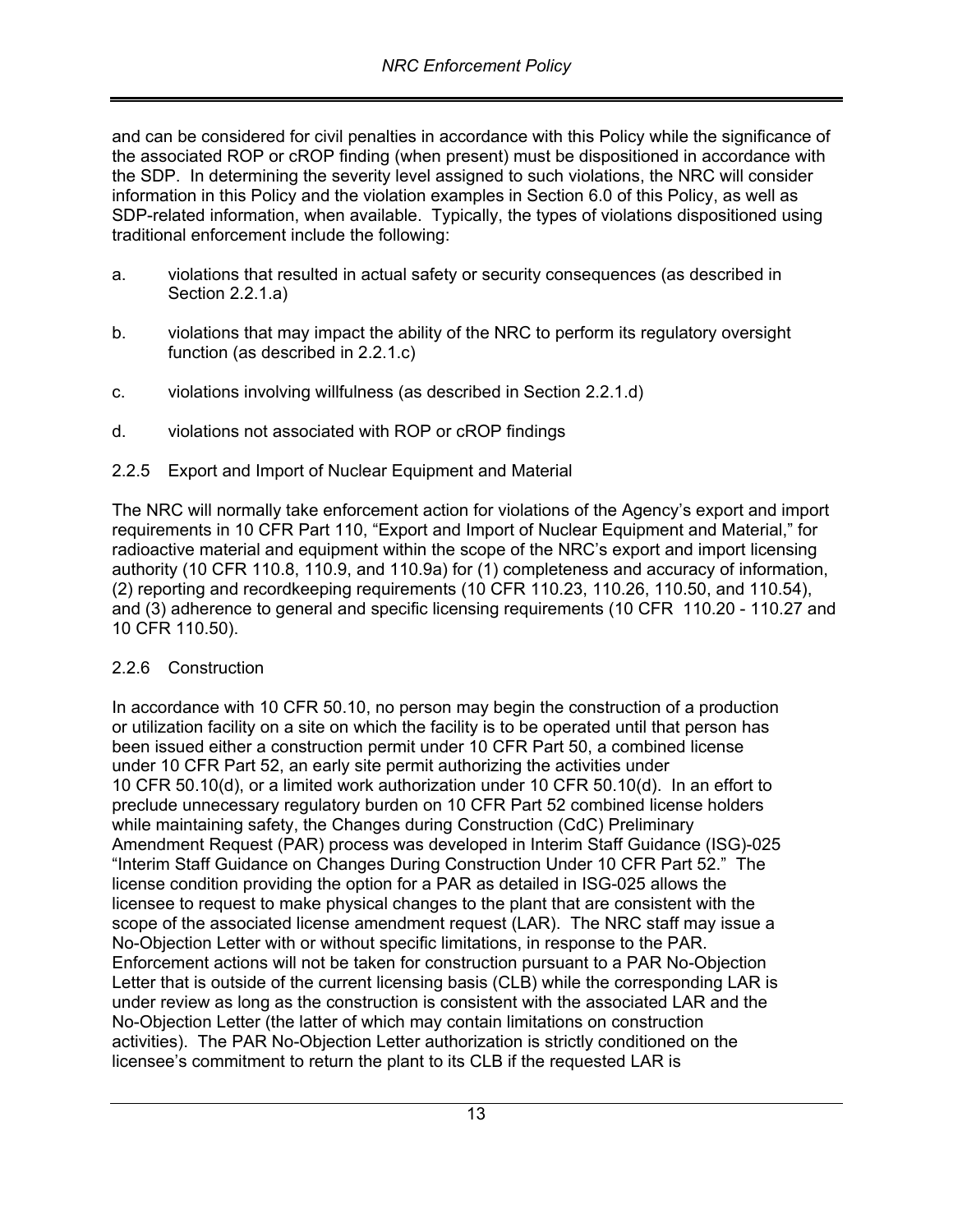subsequently denied or withdrawn. Failure to timely restore the CLB may be subject to separate enforcement, such as an order, a civil penalty, or both.

In accordance with 10 CFR 70.23(a)(7) and 10 CFR 40.32(e), commencement of construction before the NRC finishes its environmental review of license or amendment applications for processing and fuel fabrication, scrap recovery, conversion of uranium hexafluoride, uranium enrichment facility construction and operation, or uranium milling is grounds for denial to possess and use licensed material in the plant or facility. Additionally, in accordance with10 CFR 70.23(b), failure to obtain Commission approval for the construction of the principal structures, systems, and components of a plutonium processing and fuel fabrication plant before the commencement of such construction may also be grounds for denial of a license to possess and use byproduct, source, or special nuclear material in the plant or facility.

#### 2.3 Disposition of Violations

This section describes the various ways that the NRC can disposition violations.

#### 2.3.1 Minor Violation

Violations of minor safety or security concern generally do not warrant enforcement action or documentation in inspection reports but must be corrected. Examples of minor violations can be found in the NRC Enforcement Manual, IMC 0612, Appendix E, "Examples of Minor Issues," IMC 0613, Appendix E, "Examples of Minor Construction Issues," and IMC 0617, Appendix E, "Minor Examples of Vendor and Quality Assurance Implementation Findings." Provisions for documenting minor violations can be found in the NRC Enforcement Manual, IMC 0610, IMC 0612, IMC 0613, IMC 0616, and IMC 0617.

## 2.3.2 Noncited Violation

If a licensee or nonlicensee has implemented a corrective action program that is determined to be adequate by the NRC, $2$  the NRC will normally disposition SL IV violations and violations associated with green ROP or cROP findings as noncited violations (NCVs) if all the criteria in Paragraph 2.3.2.a. are met.

For licensees and nonlicensees that are not credited by the NRC as having adequate corrective action programs, the NRC will normally disposition SL IV violations and violations associated with green ROP or cROP findings as NCVs if all of the criteria in Paragraph 2.3.2.b. are met. If the SL IV violation or violation associated with a Green ROP or cROP finding was identified by the NRC, the NRC will normally issue a Notice of Violation.

Inspection reports or inspection records document NCVs and briefly describe the corrective action the licensee or nonlicensee has taken or plans to take, if known. Licensees and nonlicensees are not required to provide written responses to NCVs; however, they may provide a written response if they disagree with the NRC's description of the NCV or dispute the validity of the NCV.

 $2^2$  The NRC may credit a formal corrective action program that has been inspected and found to meet regulatory guidance, industry standards, or both.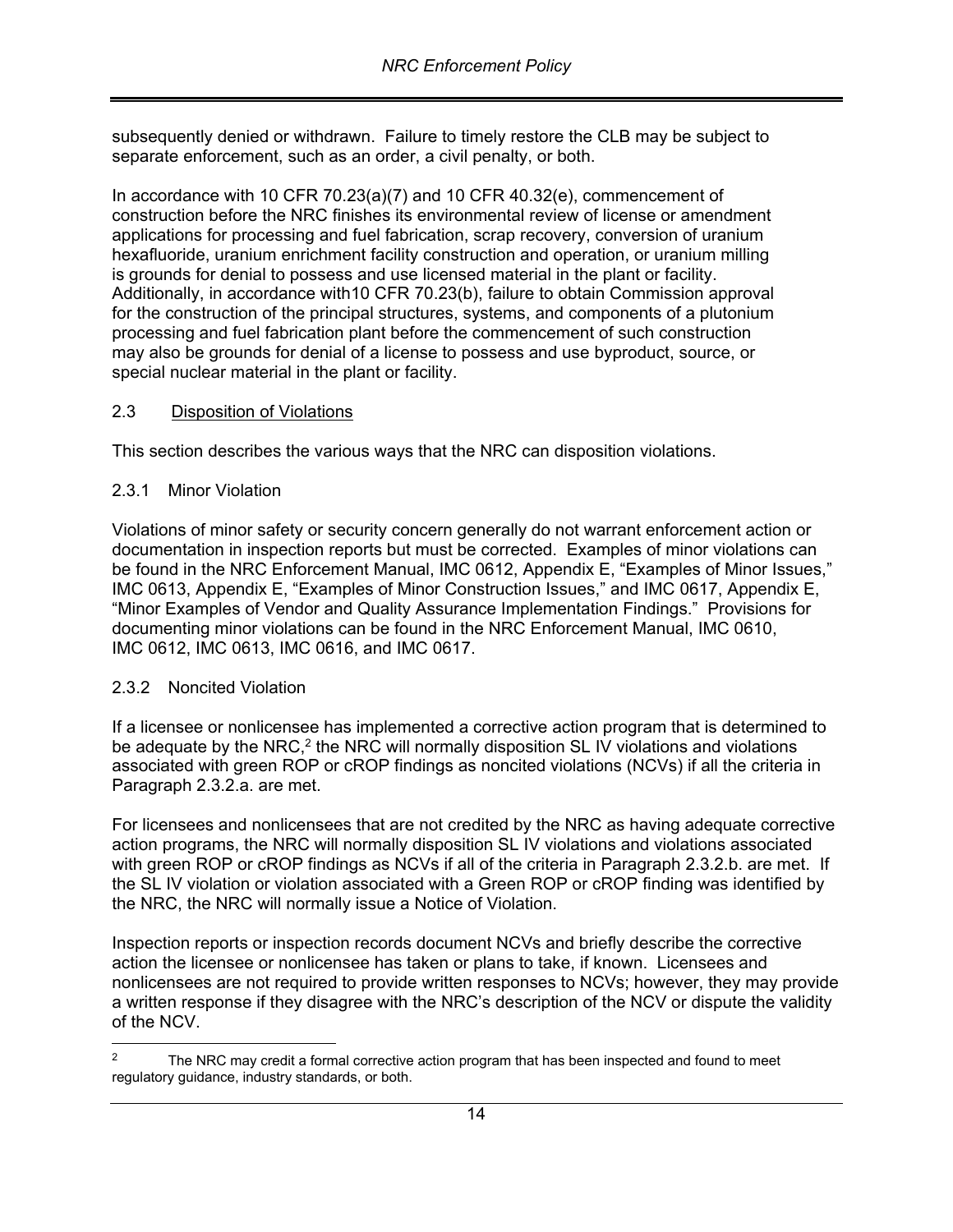- a. Licensees and Nonlicensees with a credited Corrective Action Program3
	- 1. The licensee or nonlicensee must place the violation into a corrective action program to restore compliance and address recurrence.
	- 2. The licensee or nonlicensee must restore compliance (or demonstrate objective evidence of plans to restore compliance) within a reasonable period of time (i.e., in a timeframe commensurate with the significance of the violation) after a violation is identified.
	- $3.$  For traditional enforcement, the violation must either not be repetitive<sup>4</sup> as a result of inadequate corrective action, or, if repetitive, the repetitive violation must not have been identified by the NRC. This criterion does not apply to violations associated with green ROP or cROP findings.
	- 4. The violation must not be willful. Notwithstanding willfulness, an NCV may still be appropriate in the following circumstances:
		- (a) The licensee or nonlicensee identified the violation and promptly provided the information concerning the violation, if not required to be reported, to appropriate NRC personnel, such as a resident inspector or regional branch chief.
		- (b) The violation involved the acts of an individual in a low-level position within the licensee's or nonlicensee's organization (and not a licensee or nonlicensee official as defined in Section 7.0, "Glossary").
		- (c) The violation appears to be the isolated action of the employee without management involvement, and the violation was not caused by lack of management oversight as evidenced by either a history of isolated willful violations or a lack of adequate audits or supervision of employees.
		- (d) The licensee or nonlicensee took significant remedial action commensurate with the circumstances. This action demonstrated the seriousness of the violation to other employees and contractors, thereby creating a deterrent effect within the licensee's or nonlicensee's organization.

The approval of the Director, OE, is required to disposition willful violations as NCVs.

-

The NRC will credit a formal corrective action program that has been inspected and found to meet regulatory guidance, industry standards, or both.

<sup>4</sup> A violation is considered "repetitive" if it could reasonably be expected to have been prevented by the licensee's corrective action for a previous violation. In addition, a violation is considered "repetitive" if a previous licensee finding occurred within the past 2 years of the inspection at issue, or the period between the last two inspections, whichever is longer.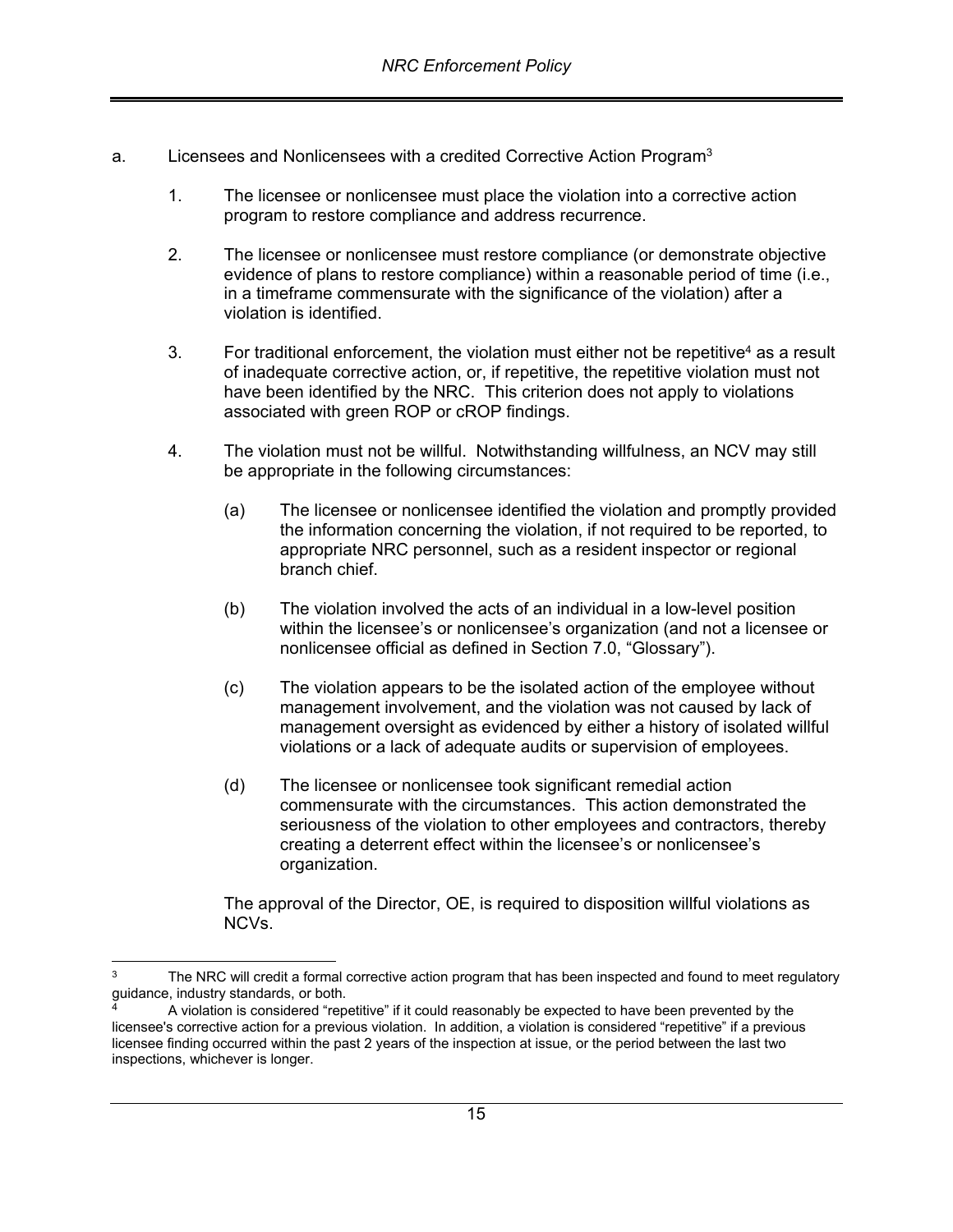- b. All Other Licensees and Nonlicensees
	- 1. The licensee or nonlicensee identified the violation.5
	- 2. The licensee or nonlicensee corrected or committed to correcting the violation within a reasonable period of time by specific corrective action committed to by the end of the inspection, including immediate corrective action and comprehensive action to prevent recurrence.
	- 3. The violation is not repetitive as a result of inadequate corrective action.
	- 4. The violation is not willful. Notwithstanding willfulness, an NCV may still be appropriate if it meets the criteria in Section 2.3.2.a.4 above.

The approval of the Director, OE, is required to disposition willful violations as NCVs.

#### 2.3.3 Notice of Violation

A Notice of Violation (NOV) (see 10 CFR 2.201, "Notice of Violation") is a written notice setting forth one or more violations of a legally binding requirement and normally requires the recipient to provide a written response describing (1) the reasons for the violation or, if contested, the basis for disputing the violation, (2) the corrective steps that have been taken by the licensee or other person and the results achieved, (3) the corrective steps that will be taken, and (4) the date when full compliance will be achieved. The NRC may waive all or portions of a written response to the extent that relevant information has already been provided to the NRC in writing or documented in an NRC inspection report or inspection record. The NRC may require responses to NOVs to be under oath; however, normally, responses under oath will be considered necessary only for SL I, II, or III violations; violations assessed using an SDP as white, yellow, or red; or violations of NRC Orders. A civil penalty may be issued in conjunction with an NOV.

## 2.3.4 Civil Penalty

A civil penalty (see 10 CFR 2.205, "Civil Penalties") is a monetary penalty that the NRC may impose for violations of (1) certain specified licensing provisions of the AEA or supplementary NRC rules or Orders, (2) any requirement for which a license may be revoked, (3) reporting requirements under Section 206 of the ERA, or (4) any NRC rule adopted under Section 147 of the AEA with respect to safeguards information. Based on the circumstances of a specific case, the NRC may increase a civil penalty where application of the guidance in this Policy would normally result in a zero penalty or a base civil penalty, to ensure that the proposed civil penalty reflects the safety significance of the case. The NRC's policy of imposing graduated civil penalties generally takes into account the gravity of the violation as the primary consideration and the ability to pay as a secondary consideration. Thus, operations involving greater nuclear

<sup>5</sup> An NOV is warranted when a licensee or nonlicensee identifies a violation as a result of an event where the root cause of the event is obvious or the licensee had prior opportunity to identify the problem but failed to take action that would have prevented the event. Disposition as an NCV may be warranted if the licensee or nonlicensee demonstrated initiative in identifying the violation's root cause.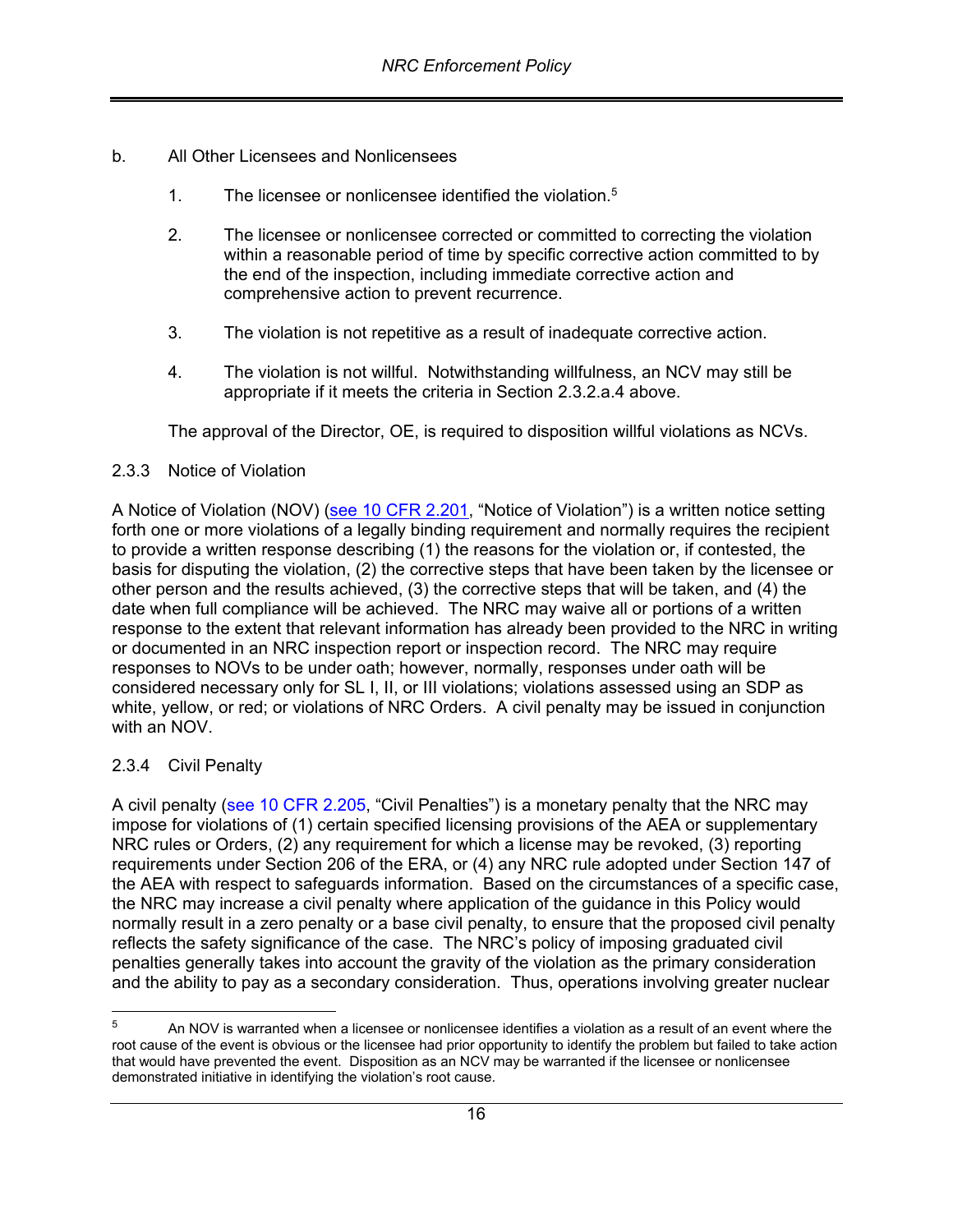material inventories, significantly higher consequences resulting from a release or exposure to radioactive material and consequences to the public and workers receive higher civil penalties. Regarding the secondary factor of the ability of various classes of licensees to pay the civil penalties, it is not the NRC's intention that the economic impact of a civil penalty be so severe that it adversely affects a licensee's ability to safely conduct licensed activities or puts a licensee out of business (Orders, rather than civil penalties, are used when the NRC's intent is to suspend or terminate licensed activities).

Civil penalties are considered for all SL I, II, and III violations. The civil penalty assessment process described in this section and depicted in Figure 2 should be followed to determine the appropriateness of a civil penalty for any escalated enforcement action. Notwithstanding the outcome of the normal civil penalty assessment process, discretion, as discussed in this section and in Section 3.6, "Use of Discretion in Determining the Amount of a Civil Penalty," may be exercised by either escalating or mitigating the amount of the civil penalty.

Violations assessed under an SDP normally are not considered for civil penalties. However, civil penalties are considered for violations associated with inspection findings evaluated through an SDP that involve actual consequences.

The NRC may exercise discretion and assess a separate violation and attendant civil penalty up to the statutory limit for each day the violation continues (i.e., daily civil penalties). The NRC may exercise this discretion when a licensee was aware of a violation of at least moderate significance (i.e., at least a SL III) and had a clear opportunity to prevent, identify, and correct the violation but failed to do so.

In evaluating whether daily civil penalties are appropriate, the NRC will consider such factors as whether the violation resulted in actual consequences to public health and safety or to the common defense and security, the safety significance of the violation, whether the violation was repetitive because of inadequate corrective actions, the degree of management culpability in allowing the violation to continue or in not precluding it, the responsiveness of the licensee once the violation and its significance were identified and understood, whether the continuing violation was willful, and the duration of the violation. These evaluation factors are not necessarily of equal significance; therefore, for each case, the NRC will weigh the relative importance of each contributing factor, as well as any extenuating circumstances, to determine whether it is appropriate to use daily civil penalties.

When the NRC determines that the use of daily civil penalties is appropriate as part of an enforcement action, the Agency will assess a base civil penalty for the first day of the violation in accordance with the civil penalty assessment process discussed in this section and Section 8.0, "Table of Base Civil Penalties," of the Policy. Then, to determine the total civil penalty for the continuing violation, the NRC will supplement the base civil penalty determination with a daily civil penalty for some or all of the days the violation continues. The NRC will determine the amount of the daily civil penalty on a case-by-case basis after considering the factors noted in the preceding paragraph and any relevant past precedent for similar violations. The daily civil penalty may be less than the maximum statutory daily limit in effect at the time of the violation.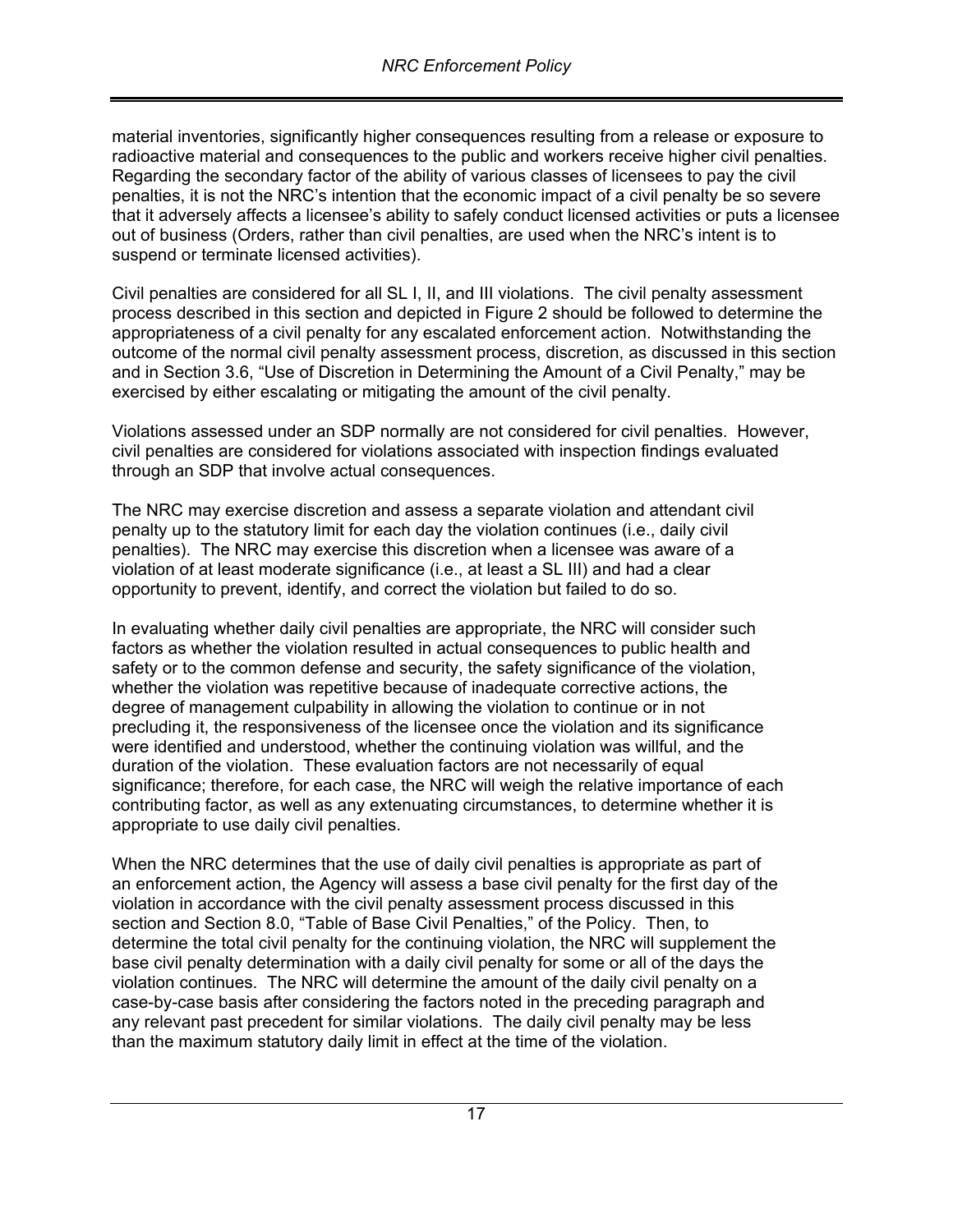The NRC considers civil penalties for violations associated with loss of regulated material (i.e.*,*  the NRC's lost source policy). The loss of NRC-regulated material is a significant regulatory and security concern because of the potential unauthorized possession or use of the material and because of the potential for overexposure to members of the public from its misuse. Such violations may include but are not limited to the loss, abandonment, improper transfer, or improper disposal of a device, source, or other form of regulated material. Notwithstanding the normal civil penalty assessment process, in cases where a licensee has lost its regulated radioactive material, the NRC may exercise discretion and impose a civil penalty. However, the Agency may mitigate or escalate a civil penalty amount based on the merits of a specific case. When appropriate, the NRC may consider, for example, information on the estimated or actual cost of authorized disposal and the actual consequences of the material remaining out of the control of the licensee, as well as any effect on radiation workers or the environment. Normally, the NRC will not apply the lost source policy to generally licensed devices that are not required to be registered in accordance with 10 CFR 31.5(c)(13)(i). The NRC will continue to apply the normal Enforcement Policy in those cases where licensees have lost control of regulated material.

For cases involving the willful failure to either file for reciprocity or obtain an NRC specific license, the NRC will normally consider a civil penalty to deter noncompliance for economic benefit. Therefore, notwithstanding the normal civil penalty assessment process, in cases where there is any indication (e.g., statements by company employees regarding the nonpayment of fees, previous violations of the requirement including those not issued by the NRC, or previous filings without a significant change in management) that the violation was committed for economic gain, the NRC may exercise discretion and impose a civil penalty. The resulting civil penalty will normally be no more than 3 times the base civil penalty; however, the agency may mitigate or escalate the amount based on the merits of a specific case.

The Commission recognizes that violations occur in a variety of activities and have varying impacts; therefore, the civil penalty tables in Section 8.0 of this Policy contain graduated sanctions based on the severity level of the violation. The tables present the base civil penalty (i.e., normal civil penalty, for any severity level violation for each type of licensee before consideration of factors to either escalate or use discretion to increase or decrease those amounts). The civil penalty amounts applied should be those in effect at the time of the violation.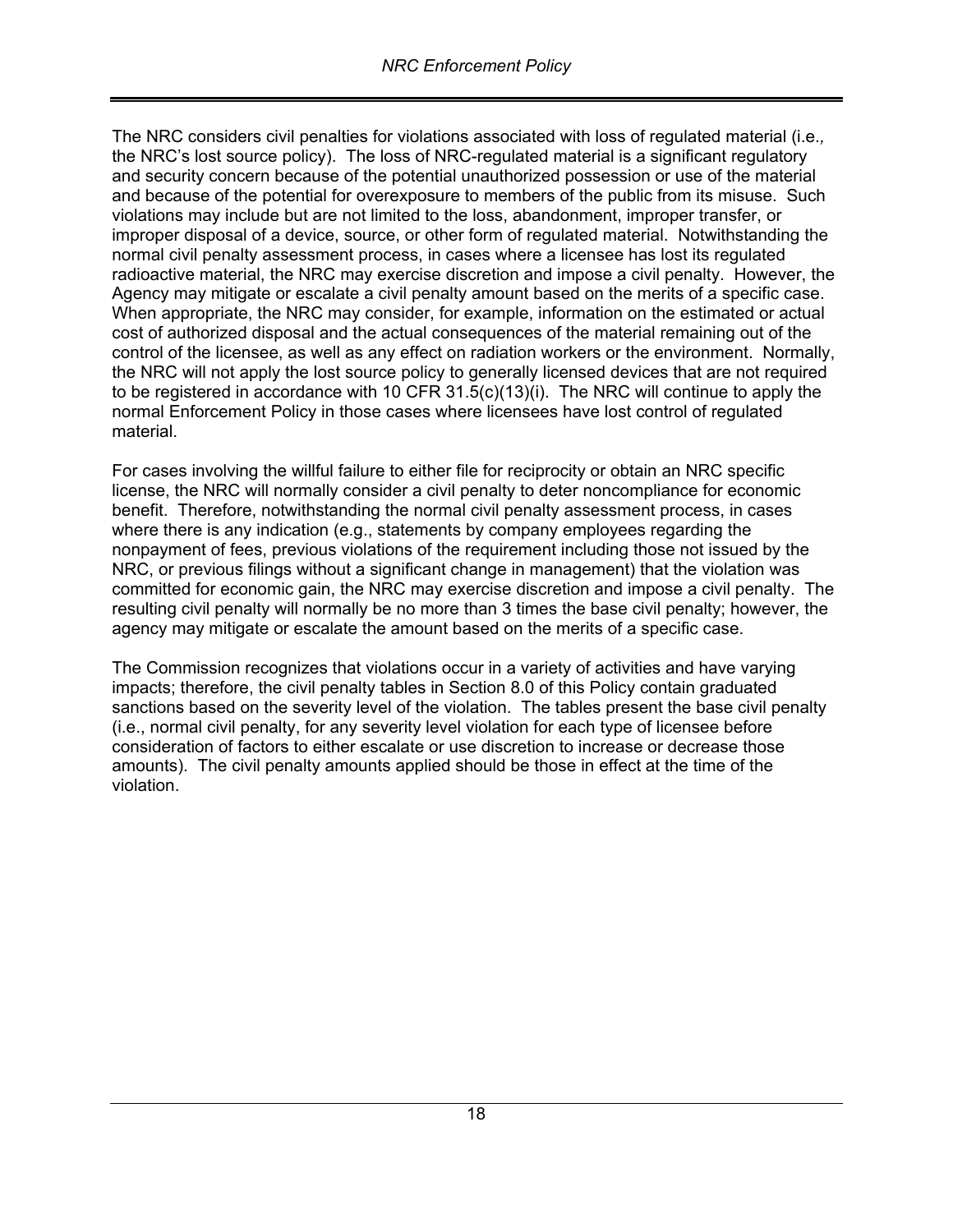

The flow chart (Figure 2) presented below is a graphic representation of the civil penalty assessment process and should be used in conjunction with the narrative in this section.

The civil penalty assessment process considers four decision points. Although each of these decision points may have several associated considerations for any given case, the outcome of the assessment process for each violation or problem, absent the exercise of discretion, is limited to one of the following three results: no civil penalty, a base civil penalty, or a base civil penalty escalated by 100 percent. The four decision points are the following:

a. Did the licensee have any previous escalated enforcement action (regardless of the activity area) within the past 2 years of the inspection at issue, or the period between the last two inspections, whichever is longer? When the NRC determines that a nonwillful SL III violation or problem has occurred, and the licensee has not had any previous escalated actions (regardless of the activity area) during the past 2 years or two inspections, whichever period is longer, the NRC will consider whether the licensee's corrective action for the present violation or problem is reasonably prompt and comprehensive (see the discussion under Section 2.3.4.c, below). Using 2 years as the basis for assessment is expected to cover most situations, but considering a slightly longer or shorter period may be warranted based on the circumstances of a particular case. For a licensee-identified violation or an event, the starting point of this period is when the licensee becomes aware that a problem or violation exists that requires corrective action. For an NRC-identified violation, the starting point is when the NRC put the licensee on notice of the need to take corrective action for the previous violation, which could be during the inspection, at the inspection exit meeting, or as part of post inspection communication with the licensee. The 2 year period typically ends on the date of the second violation.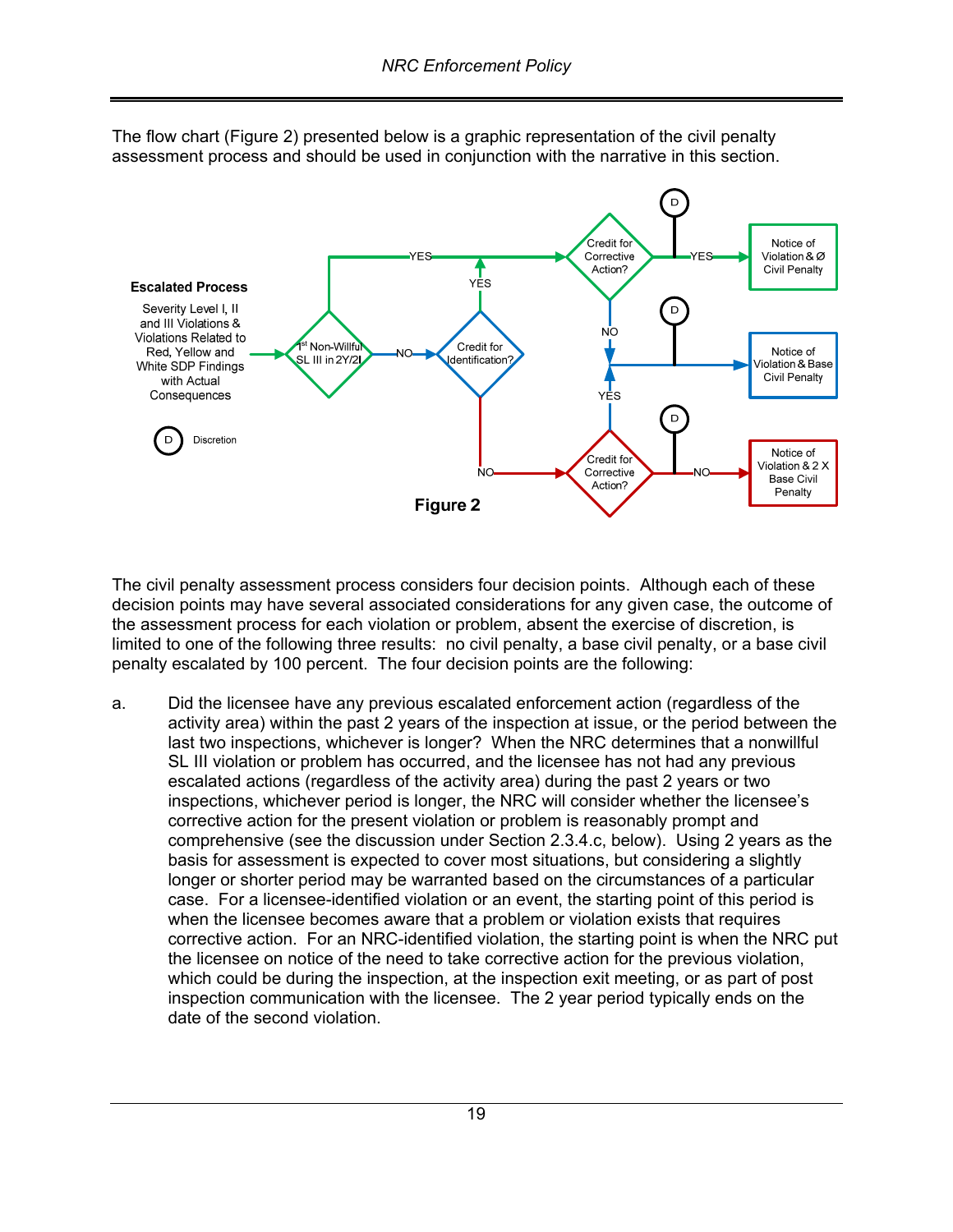- b. Should the licensee be given credit for actions related to identification of the violation? A stated purpose of this Policy is to encourage prompt identification of violations of NRC requirements. While the decision regarding credit for identification can become complicated, the overarching consideration is whether the NRC should give credit for a licensee's efforts to identify the violation. It is the responsibility of the licensee to bring information on efforts to identify the violation to the attention of the NRC. The NRC will not undertake an inquiry to obtain information on whether identification credit is warranted.
	- 1. The civil penalty assessment should normally consider the factor of identification, in addition to corrective action (see the discussion in Section 2.3.4.c, below). In these circumstances, the NRC should consider whether the licensee should be given credit for actions related to identification when any of the following conditions exist:
		- (a) the violation is a SL I or II
		- (b) the violation is a willful SL III
		- (c) the licensee has been issued at least one other escalated action during the past 2 years or 2 inspections, whichever is longer.

 In each case, the decision should be focused on identification of the problem requiring corrective action. In other words, although giving credit for identification and corrective action should be separate decisions, the concept of identification presumes that the identifier recognizes the existence of a problem and understands that corrective action is needed. The decision on identification requires considering all the circumstances of identification including the following:

- (a) whether the problem requiring corrective action was identified by the NRC, identified by the licensee, or revealed through an event
- (b) whether prior opportunities existed to identify the problem requiring corrective action, and if so, the age and number of those opportunities
- (c) whether the problem was revealed as the result of a licensee self-monitoring effort, such as conducting an audit, a test, a surveillance, a design review, or troubleshooting
- (d) for a problem revealed through an event, the ease of discovery and the degree of licensee initiative in identifying the root cause of the problem and any associated violations
- (e) for NRC-identified issues, whether the licensee would likely have identified the issue in the same time period if the NRC had not been involved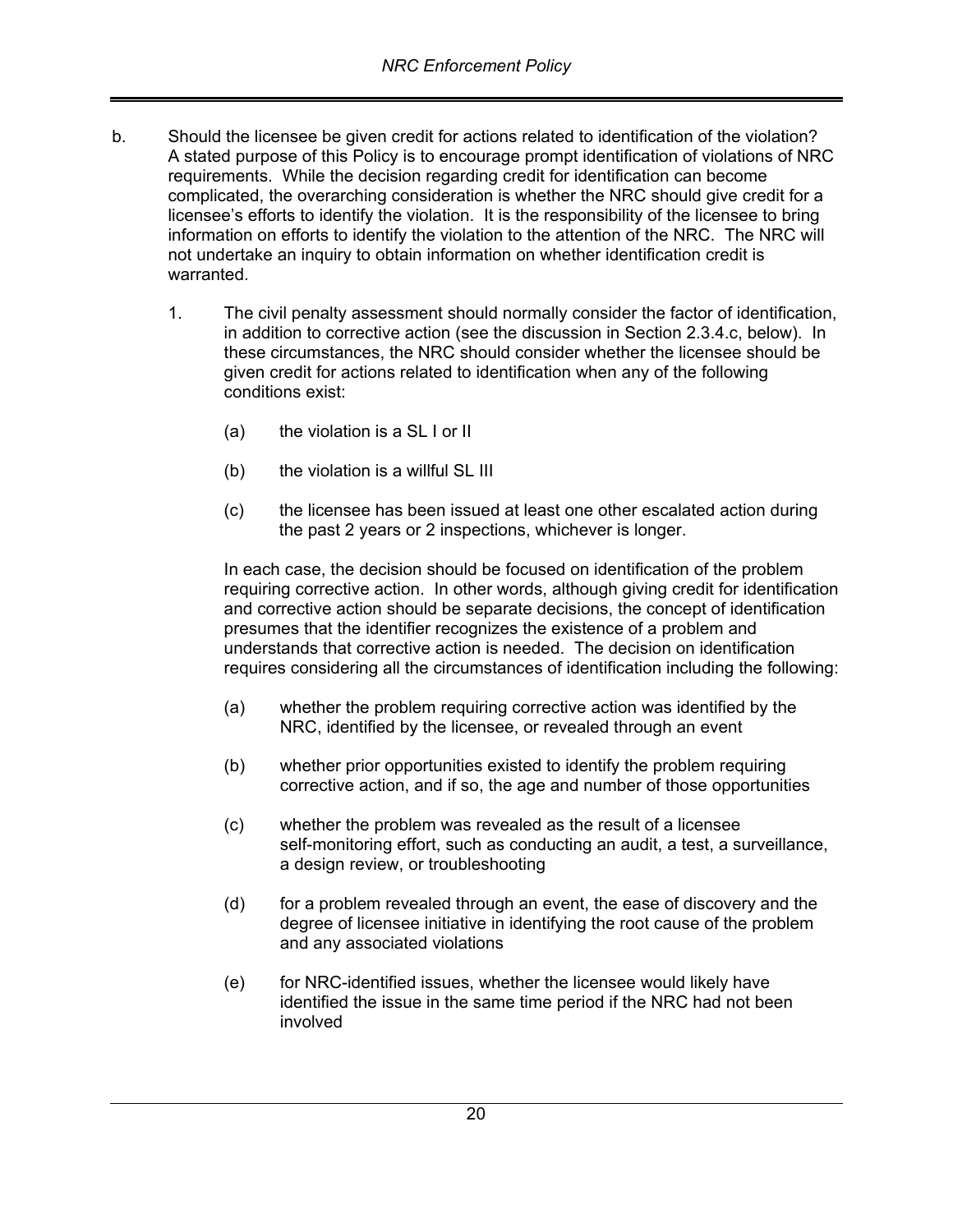- (f) for NRC-identified issues, whether the licensee should have identified the issue (and taken action) earlier
- (g) for cases in which the NRC identified the overall problem requiring corrective action (e.g., a programmatic issue), the degree of licensee initiative or lack of initiative in identifying the problem or problems requiring corrective action
- 2. Although some cases may consider all of the above factors, the importance of each factor will vary based on the type of case, as discussed in the following general guidance:
	- (a) Licensee Identified—When a problem requiring corrective action is licensee identified (i.e., identified by the licensee before the problem results in an event), the NRC should normally give the licensee credit for actions related to identification, regardless of whether prior opportunities existed to identify the problem.
	- (b) Identified through an Event—When a problem requiring corrective action is identified through an event (i.e., the problem is self-revealing), the decision as to whether to give the licensee credit for actions related to identification normally should consider the ease of discovery, whether the event occurred as the result of a licensee's self-monitoring effort (i.e., whether the licensee was "looking for the problem"), the degree of licensee initiative in identifying the problem or problems requiring corrective action, and whether prior opportunities existed to identify the problem.

Any of these considerations may be overriding if particularly noteworthy or particularly egregious. For example, if the event occurred as the result of conducting a surveillance or similar self-monitoring effort (i.e., the licensee was looking for the problem), the licensee should normally be given credit for identification. Even if the problem was easily discovered (e.g., revealed by a large spill of liquid), the NRC may choose to give credit because noteworthy licensee effort was exerted in discovering the root cause and associated violations, or simply because no prior opportunities, for example, procedural cautions, post-maintenance testing, quality control failures, readily observable parameter trends, or repeated or locked-in annunciator warnings) existed to identify the problem.

(c) NRC Identified—When a problem requiring corrective action is NRC identified, the decision as to whether to give the licensee credit for actions related to identification should normally be based on an additional question: should the licensee have reasonably identified the problem (and taken action) earlier?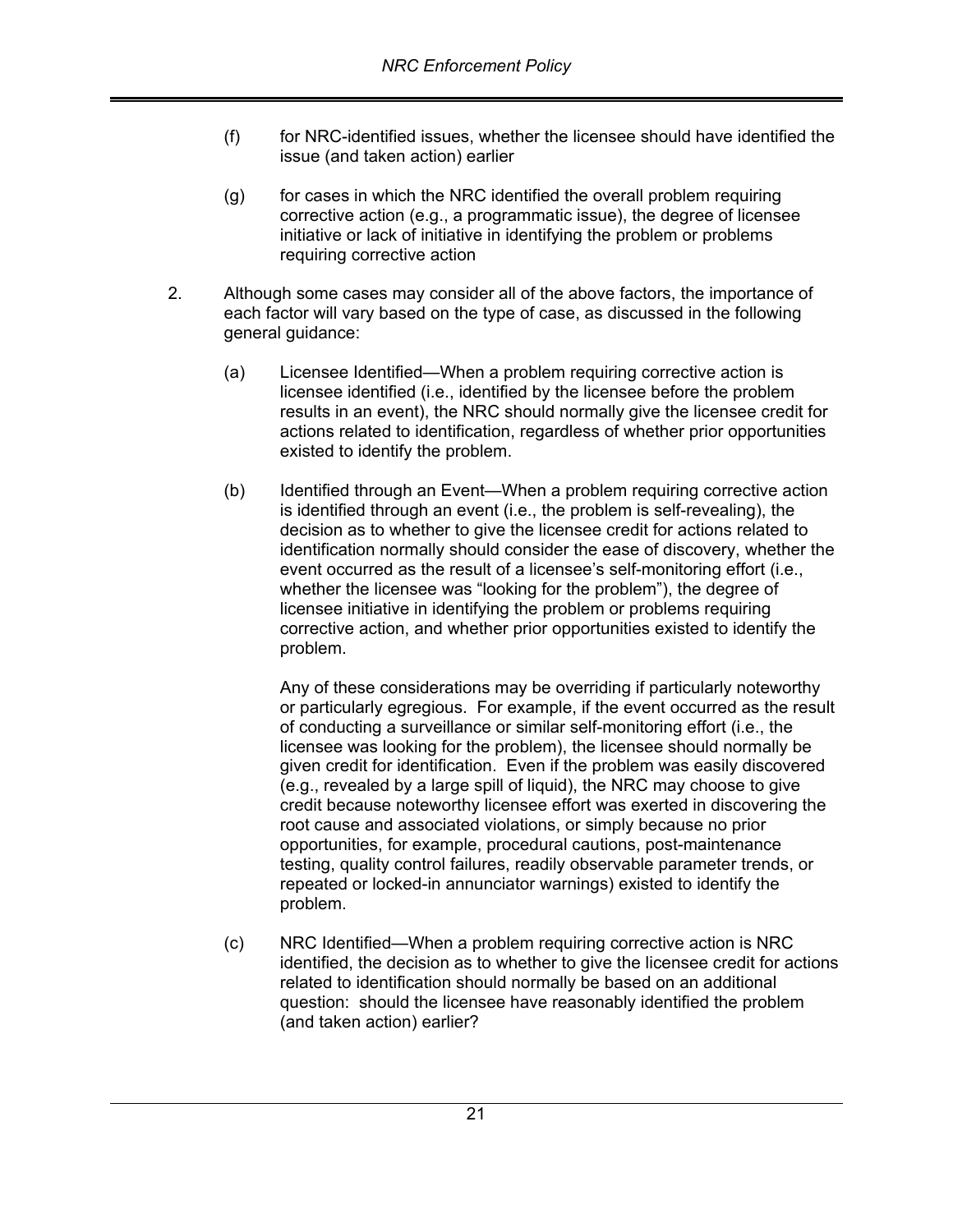In most cases, this reasoning may be based simply on the ease of the NRC inspector's discovery (e.g., conducting a walkdown, observing in the control room, performing a confirmatory NRC radiation survey, hearing a cavitating pump, or finding a valve obviously out of position). In some cases, the licensee's missed opportunities to identify the problem may include a similar previous violation, NRC or industry notices, internal audits, or readily observable trends.

If the NRC identified the violation but concludes that, under the circumstances, the licensee could not have reasonably identified the problem earlier, the matter would be treated as licensee identified for purposes of assessing the civil penalty.

(d) Mixed Identification—For "mixed" identification situations (i.e., where multiple violations exist, some identified by the NRC and some by the licensee, or where the NRC prompted the licensee to take action that resulted in the identification of the violation), the NRC's evaluation should normally determine whether the licensee could reasonably have been expected to identify the violation in the NRC's absence. This determination should consider, among other things, the timing of the NRC's discovery, the information available to the licensee that caused the NRC's concern, the specificity of the NRC's concern, the scope of the licensee's efforts, the level of licensee resources given to the investigation, and whether the licensee had dismissed the NRC's analysis or was pursuing it in parallel.

In some cases, the licensee may have addressed the isolated symptoms of each violation (and may have identified the violations), but failed to recognize the common root cause and to take the necessary comprehensive action. In this case, the decision as to whether to give the licensee credit for actions related to identification should focus on identification of the problem requiring corrective action (e.g., the programmatic breakdown). As such, depending on the chronology of the various violations, the earliest of the individual violations might be considered missed opportunities for the licensee to have identified the larger problem.

(e) Missed Opportunities To Identify—Missed opportunities include prior notifications or missed opportunities to identify or prevent violations such as (1) through normal surveillances, audits, or QA activities, (2) through prior notice (i.e., specific NRC or industry notification), or (3) through other reasonable indication of a potential problem or violation, such as observations of employees and contractors, and failure to take effective corrective steps. A missed opportunity may include findings of the NRC, the licensee, or industry made at other facilities operated by the licensee where it is reasonable to expect the licensee to act to identify or prevent similar problems at the facility subject to the enforcement action at issue. In assessing this factor, the NRC will consider, among other things, the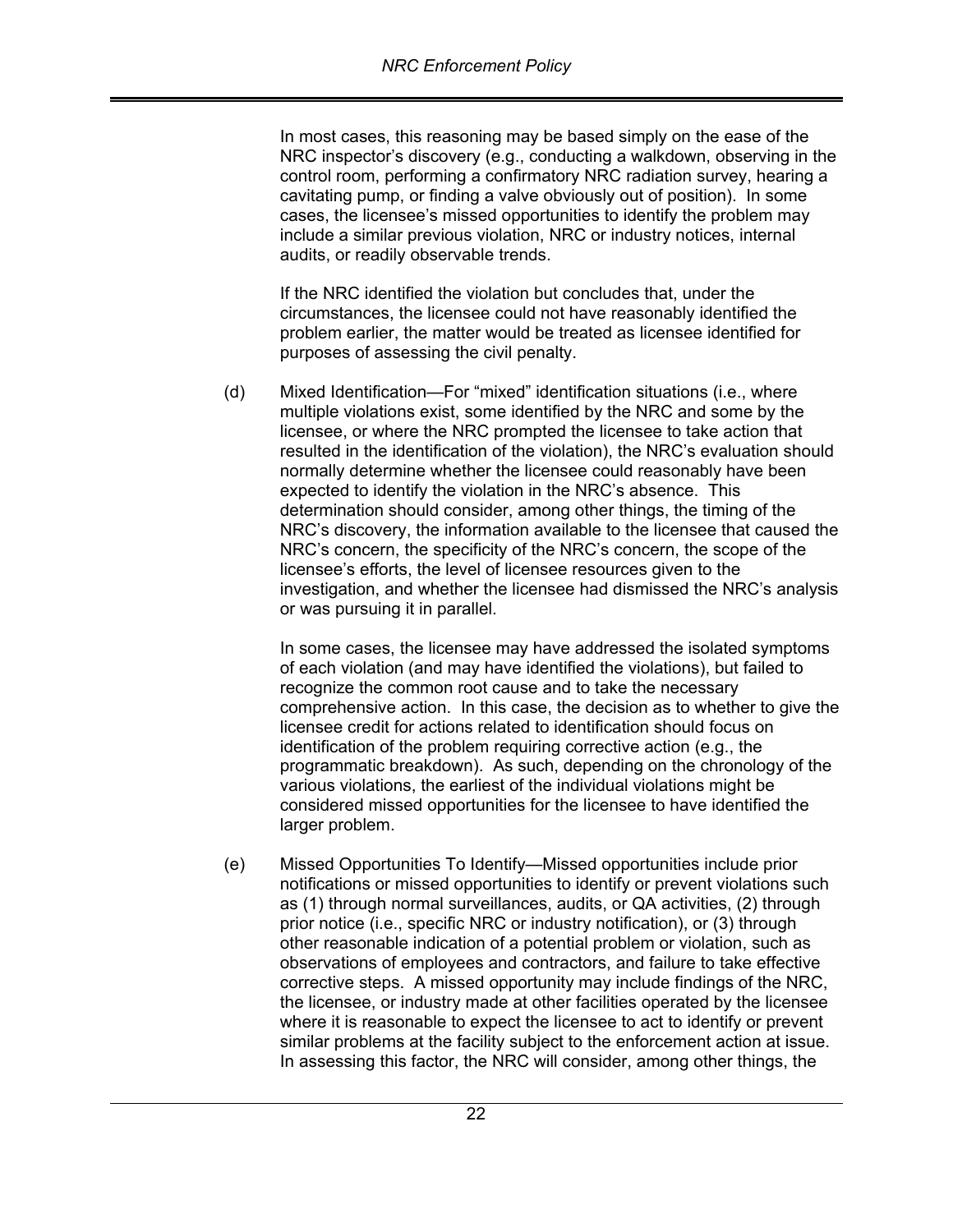opportunities available to discover the violation, the ease of discovery, the similarity between the violation and the notification, the period of time between when the violation occurred and when the notification was issued, the action taken (or planned) by the licensee in response to the notification, and the level of management review that the notification received (or should have received).

The evaluation of missed opportunities should normally depend on whether the information available to the licensee should reasonably have caused action that would have prevented the violation. A missed opportunity to identify is normally not applied where the licensee appropriately considered the information available to it and took, or planned to take, reasonable action within a reasonable time.

In some situations, the missed opportunity is a violation in itself. In these cases, unless the missed opportunity is a SL III violation in itself, the missed opportunity violation may be grouped with the other violations into a single SL III "problem." However, if the missed opportunity is the only violation, then it should not normally be counted twice (i.e., counting it as both a violation and a missed opportunity constitutes "double counting"), unless the number of opportunities missed was particularly significant.

The timing of the missed opportunity should also be considered. While a rigid timeframe is unnecessary, for consistency in implementation, 2 years should generally be considered as the period reflecting relatively current performance.

- 3. When the NRC determines that the licensee should receive credit for actions related to identification, the civil penalty assessment should normally result in either no civil penalty or a base civil penalty, depending on whether corrective action is judged to be reasonably prompt and comprehensive. When the licensee is not given credit for actions related to identification, the civil penalty assessment should normally result in an NOV with either a base civil penalty or a base civil penalty escalated by 100 percent, depending on the quality of corrective action.
- c. Were the licensee's corrective actions prompt and comprehensive?

The purpose of the corrective action factor is to encourage licensees to (1) take the immediate actions necessary upon discovery of a violation that will restore safety, security, and compliance with the license, regulation(s), or other requirement(s) and (2) develop and implement (in a timely manner) the lasting actions that will not only prevent recurrence of the violation at issue, but will be appropriately comprehensive, given the significance and complexity of the violation, to prevent occurrence of violations with similar root causes.

Regardless of other circumstances (e.g., past enforcement history, identification), the licensee's corrective actions should always be evaluated as part of the civil penalty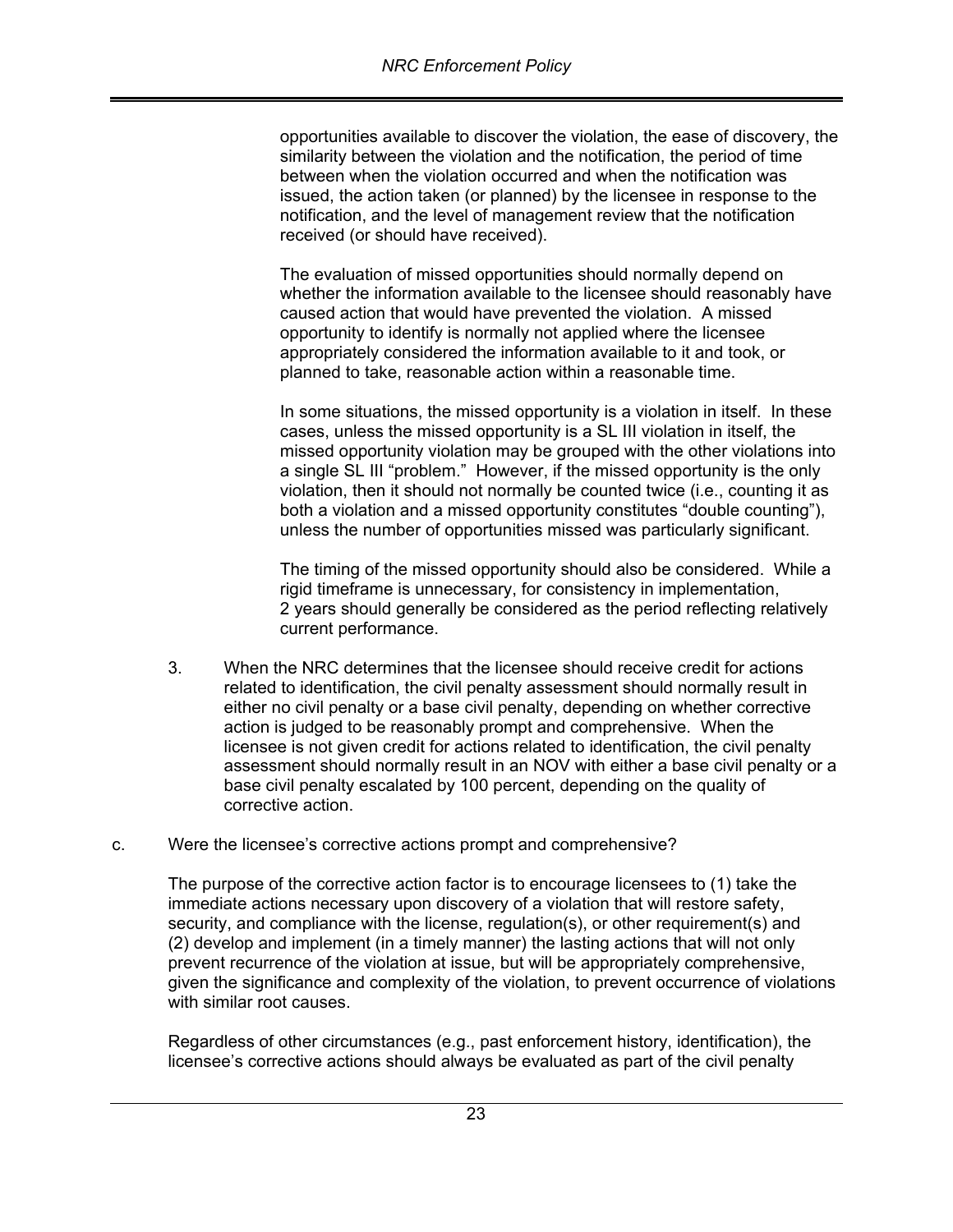assessment process. As a reflection of the importance given to this factor, an NRC judgment that the licensee's corrective action has not been prompt and comprehensive will always result in the issuance of at least a base civil penalty.

In assessing this factor, the NRC will consider the timeliness of the corrective action (including the promptness in developing the schedule for long-term corrective action), the adequacy of the licensee's root cause analysis for the violation, and, given the significance and complexity of the issue, the comprehensiveness of the corrective action (i.e., whether the action is focused narrowly on the specific violation or broadly on the general area of concern).

Normally, the judgment of the adequacy of corrective actions will hinge on whether the NRC had to act to focus the licensee's evaluative and corrective process to obtain comprehensive corrective action. This will normally be determined at the time of the predecisional enforcement conference (e.g., by outlining substantive additional areas where corrective action is needed). Earlier informal discussions between the licensee and NRC inspectors or management may result in improved corrective action but should not normally be a basis to deny credit for corrective action. For cases in which the licensee does not receive credit for actions related to identification because the NRC identified the problem, the assessment of the licensee's corrective action should begin from the time when the NRC put the licensee on notice of the problem. Notwithstanding eventual effective comprehensive corrective action, if immediate corrective action was not taken to restore safety and compliance once the violation was identified, corrective action would not be considered prompt and comprehensive.

The NRC, in considering the comprehensiveness of the corrective action, will consider whether the licensee applied the corrective actions to all its similarly licensed operations that could be susceptible to the same failure (for those licensees having more than one facility or location). When the NRC, at the time of the enforcement conference, identifies additional peripheral or minor corrective action still to be taken, the licensee may be given credit in this area, as long as the licensee's actions addressed the underlying root cause and are considered sufficient to prevent recurrence of the violation and similar violations.

Corrective action for violations involving discrimination should normally be considered comprehensive only if the licensee takes prompt, comprehensive corrective action that (1) appropriately addresses the broader environment for raising safety concerns in the workplace and (2) provides a remedy for the particular discrimination at issue.

If the corrective action is judged to be prompt and comprehensive, an NOV normally should be issued with no associated civil penalty. If the corrective action is judged to be less than prompt and comprehensive, the NOV normally should be issued with a base civil penalty.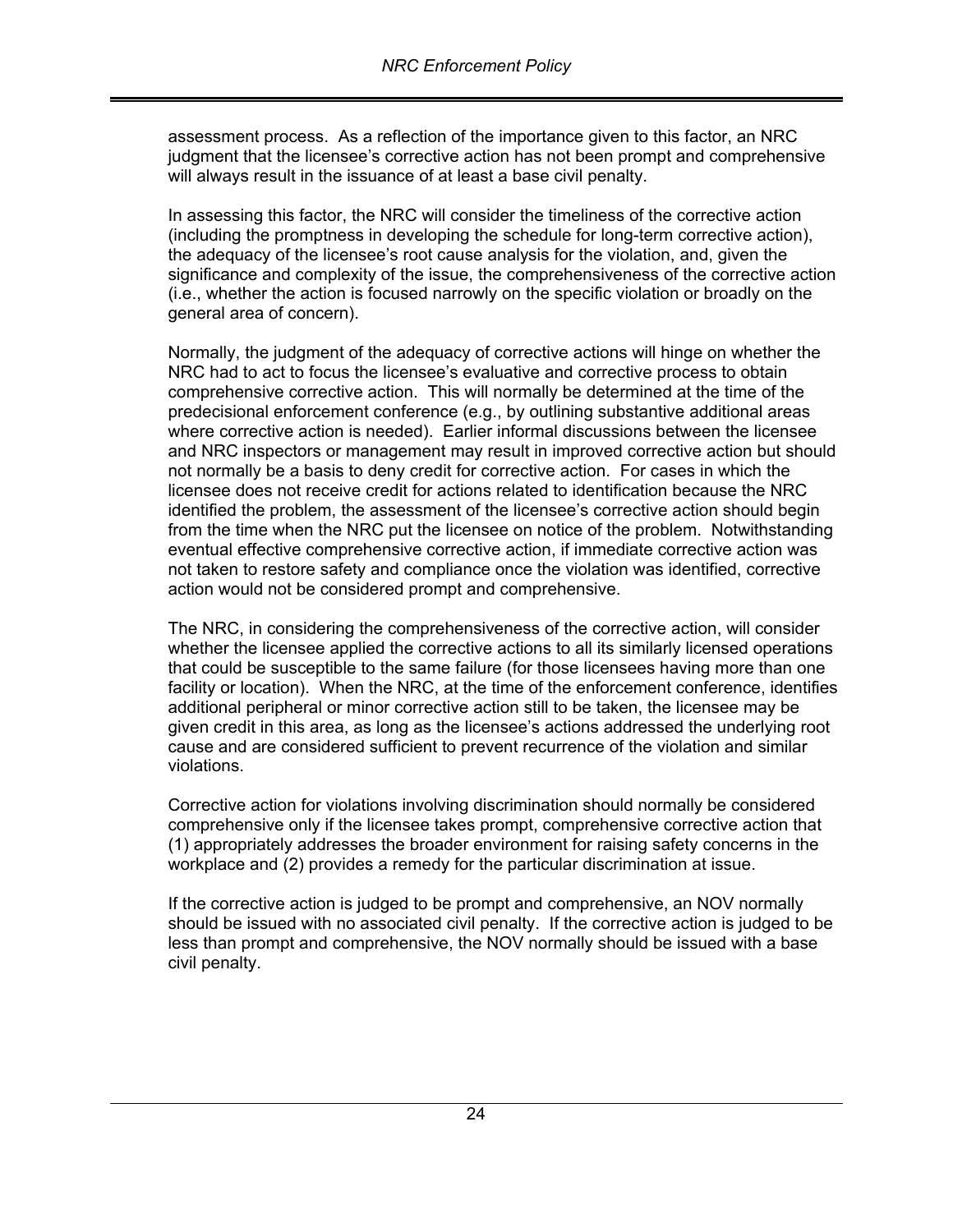In response to violations of 10 CFR 50.59, corrective action should normally be considered prompt and comprehensive only if the licensee makes a prompt decision on operability and does either of the following:

- 1. Makes a prompt evaluation under 10 CFR 50.59 if the licensee intends to maintain the facility or procedure in the as-found condition
- 2. Promptly initiates corrective action consistent with Criterion XVI of 10 CFR Part 50, Appendix B, "Quality Assurance Criteria for Nuclear Power Plants and Fuel Reprocessing Plants," if the licensee intends to restore the facility or procedure to the final safety analysis report (FSAR) description
- d. In view of the circumstances of the violation, should the NRC exercise enforcement discretion to either escalate or mitigate the amount of the civil penalty?

As discussed in Section 3.6, "Use of Discretion in Determining the Amount of a Civil Penalty," discretion may be exercised by either escalating or mitigating the amount of the civil penalty determined after applying the civil penalty adjustment factors to ensure that the proposed civil penalty reflects all relevant circumstances of the particular case. However, in no instance will a civil penalty for any one violation exceed the statutory daily limit.

## 2.3.5 Orders

An Order is a written NRC directive to modify, suspend, or revoke a license; to cease and desist from a given practice or activity; or to take such other action as may be proper (see 10 CFR 2.202, "Orders"). Orders may be issued in lieu of, or in addition to, civil penalties, as appropriate, for SL I, II, and III violations. Unless a separate response is warranted pursuant to 10 CFR 2.201, the NRC does not need to issue an NOV in addition to the Order when the NOV is based on violations described in the Order. Orders may be made immediately effective, without prior opportunity for a hearing, whenever the NRC determines that the public health, safety, interest, or common defense and security so requires, or if the violation or conduct causing the violation is willful. In such cases, the Order may provide, for stated reasons, that the proposed action be immediately effective pending further action. Otherwise, the Agency grants a prior opportunity for a hearing on the Order.

The NRC may also issue Orders to nonlicensees, including contractors and subcontractors, holders of NRC approvals (e.g., certificates of compliance, early site permits, standard design certifications, or applicants for any such approvals), and to employees of any of the foregoing and to licensed individuals, such as licensed reactor operators, and nonlicensed individuals.

A more detailed discussion of Orders is available in the Enforcement Manual.

## 2.3.6 Demand for Information

The Commission may also issue a demand for information (DFI) (see 10 CFR 2.204, "Demand for Information") to determine whether an Order under 10 CFR 2.202 should be issued or whether other action should be taken.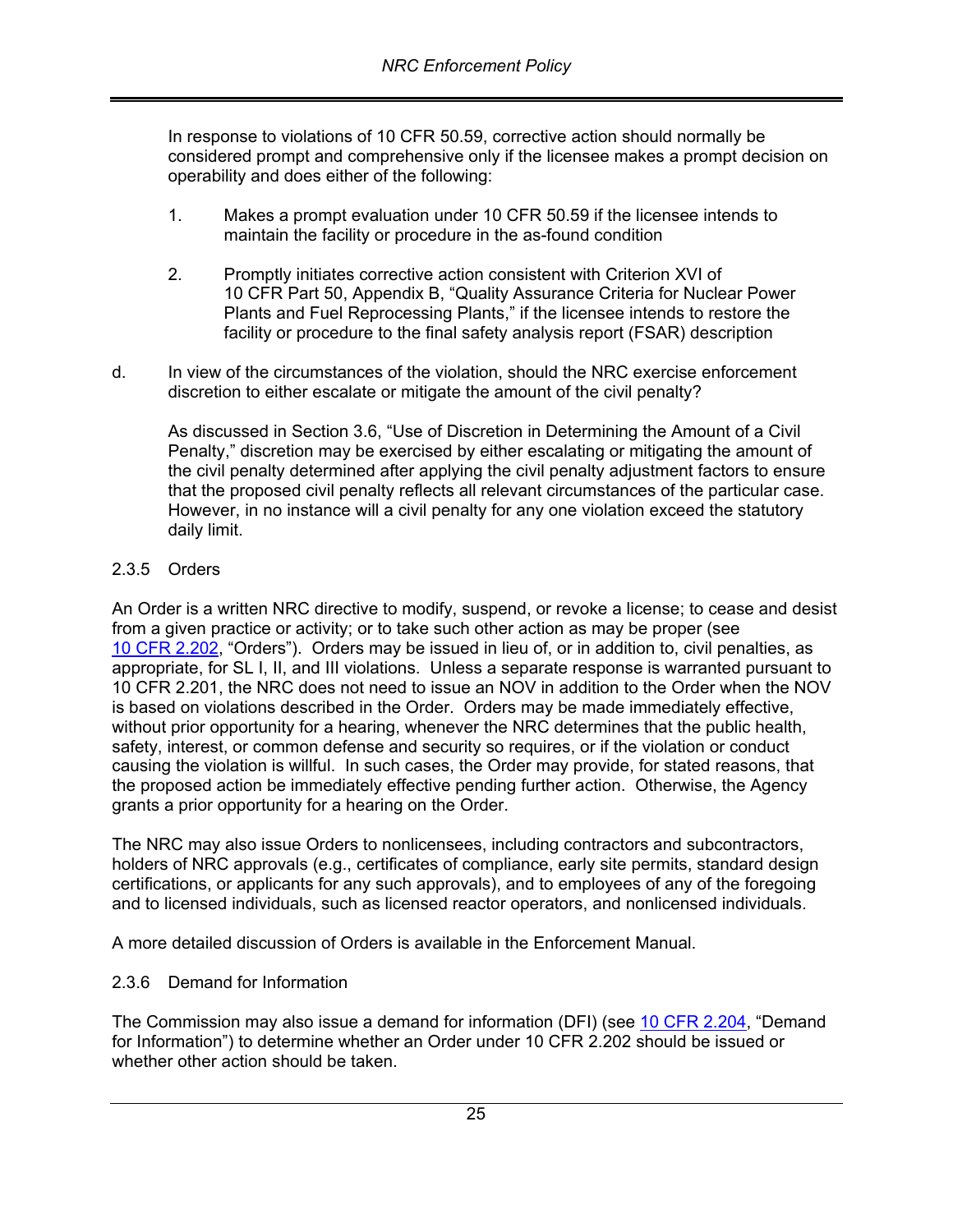## 2.3.7 Administrative Actions

The NRC also uses administrative actions, such as confirmatory action letters, notices of deviation, and notices of nonconformance, to supplement its enforcement program. These administrative actions are explained in the Enforcement Manual and defined in the glossary of this Policy. The NRC expects licensees and other persons subject to the Commission's jurisdiction to adhere to any obligations and commitments resulting from administrative actions and will consider issuing additional Orders, as needed, to ensure compliance.

## 2.3.8 Reopening Closed Enforcement Actions

Under special circumstances (e.g., when the NRC receives significant new information indicating that an enforcement sanction was incorrectly applied), the Agency may consider, on a case-by-case basis, reopening a closed enforcement action to increase or decrease the severity of a sanction or to correct the record.

Special circumstances include, but are not limited to, situations where (1) persons provided incomplete or inaccurate information that would have been considered material to the NRC's disposition of a case, (2) information was deliberately withheld or obscured, or (3) the licensee made errors in calculations that would not have normally been reviewed by the NRC. Special circumstances do not normally include the discovery of additional information that was reasonably available to the NRC at the time the Agency made its initial enforcement decision unless the Commission determines that action is necessary to ensure that the facility provides adequate protection to the health and safety of the public and is in accord with the common defense and security.

## 2.3.9 Enforcement Guidance Memoranda

Enforcement guidance memoranda (EGM) are used to provide the NRC staff with temporary enforcement guidance, including, in some instances, enforcement discretion, when the criteria specified in the EGM are met. EGM normally describe the situation that has occurred that requires the use of such guidance, as well as the length of time the EGM will be in effect. For a list of current EGM, see Appendix A of the NRC Enforcement Manual.

## 2.3.10 Commission Notification and Consultation on Enforcement Actions

Certain enforcement actions require either advance written notification to the Commission or advance consultation with and approval by the Commission depending on the nature of the proposed sanction. Specific enforcement actions requiring prior Commission notification and consultation include, but are not limited to, the following:

- a. Enforcement Actions Requiring Written Notification to the Commission:
	- 1. All enforcement actions involving civil penalties or Orders
	- 2. All notices of enforcement discretion involving natural events, such as severe weather conditions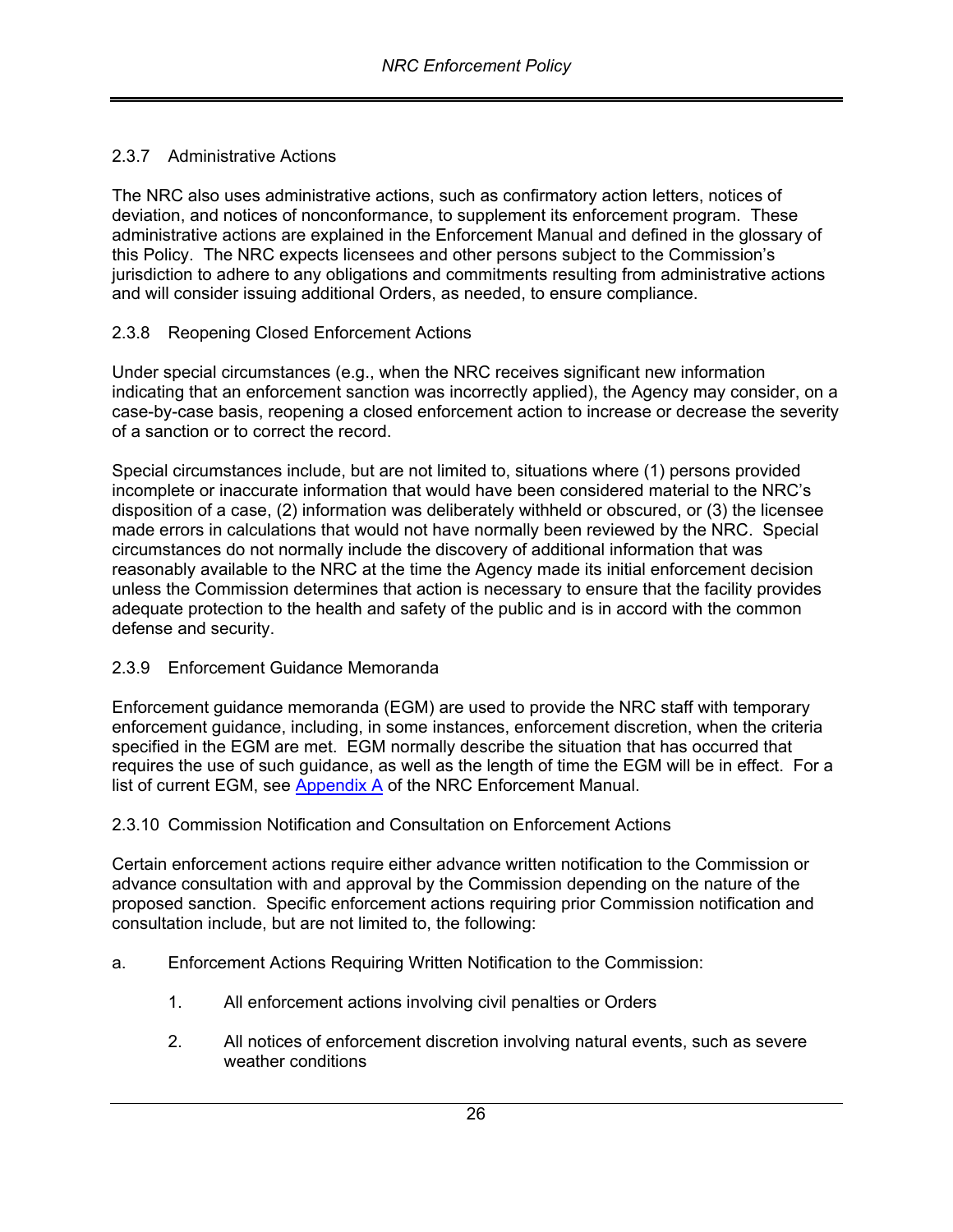- 3. The first time that discretion is exercised for a plant that meets the criteria of Section 3.1, "Violations Identified during Extended Shutdowns or Work Stoppages"
- 4. Where appropriate, based on the uniqueness or significance of the issue, when discretion is exercised for violations that meet the criteria of Section 3.5, "Violations Involving Special Circumstances"
- b. Enforcement Actions Requiring Advance Consultation with the Commission:
	- 1. An action affecting a licensee's operation that requires balancing the public health and safety or common defense and security implications of not operating against the potential radiological or other hazards associated with continued operation
	- 2. Proposals to impose a civil penalty for a single violation or problem that is greater than 3 times the Severity Level I value shown in Table A of Section 8.0 for that class of licensee
	- 3. Any proposed enforcement action that involves a SL I violation
	- 4. Any action that the EDO believes warrants Commission involvement
	- 5. Any proposed enforcement case involving an Office of Investigations (OI) report where the NRC staff (other than the OI staff) does not arrive at the same conclusions as those in the OI report concerning issues of intent if the Director, OI, concludes that Commission consultation is warranted
	- 6. Any proposed enforcement action on which the Commission asks to be consulted
	- 7. Any proposals to use discretion to impose a daily civil penalty
- 2.3.11 Inaccurate and Incomplete Information

A violation of the regulations involving the submittal of incomplete or inaccurate information can result in the full range of enforcement sanctions. The labeling of a communication failure as a material false statement will be made on a case-by-case basis and will be reserved for egregious violations. Violations involving inaccurate or incomplete information or the failure to provide significant information identified by a licensee or applicant normally will be categorized based on the guidance herein, in Section 2.2, "Assessment of Violations," and in Section 6.9, "Inaccurate and Incomplete Information or Failure To Make a Required Report."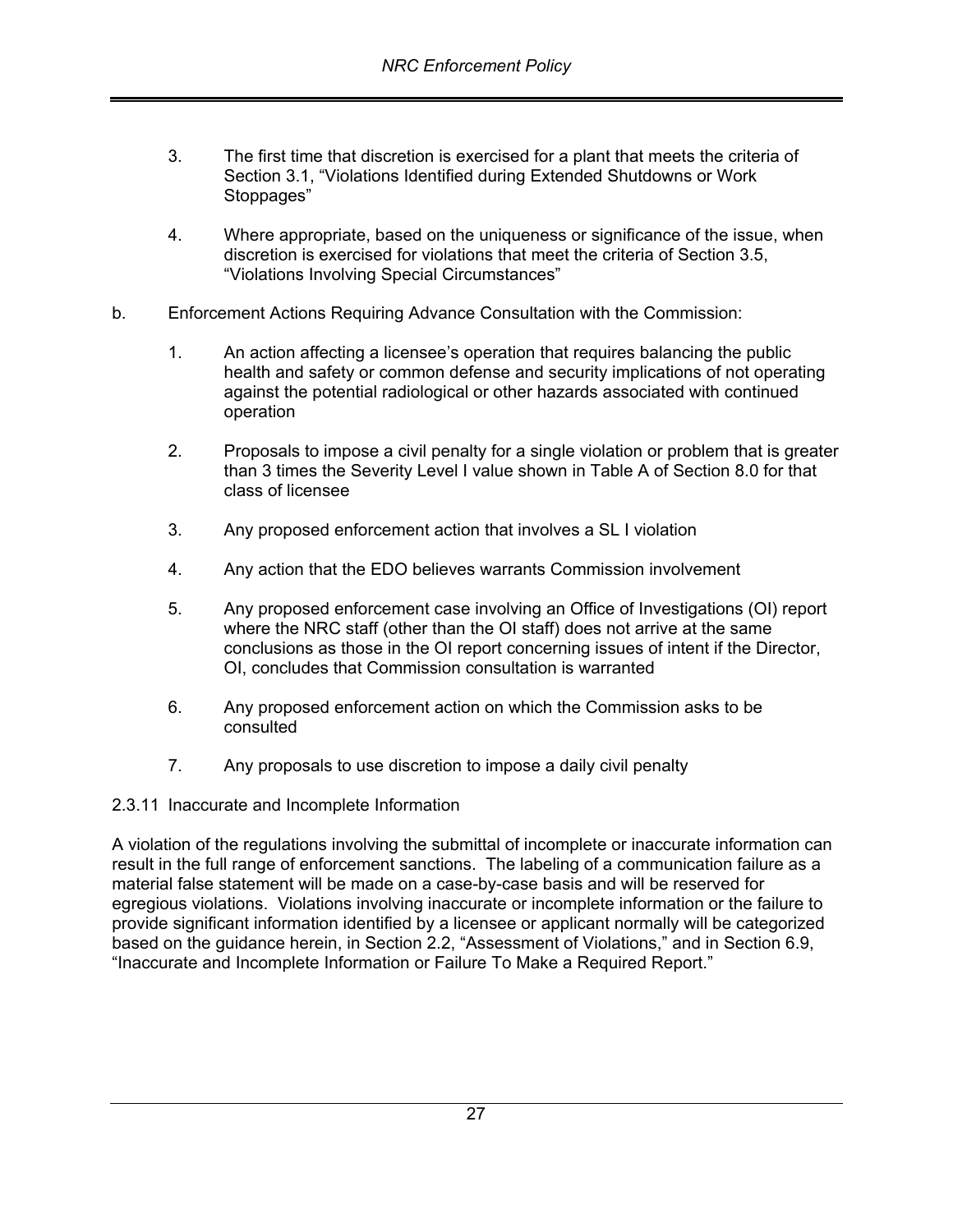The Commission recognizes that oral information may in some situations be inherently less reliable than written submittals because of the absence of an opportunity for reflection and management review. However, the Commission must be able to rely on oral communications from a licensee or applicant official concerning significant information. Therefore, in determining whether to take enforcement action for an oral statement, the Commission may consider factors such as (1) the degree of knowledge that the communicator should have had regarding the matter, in view of his or her position, training, and experience, (2) the opportunity and time available before the communication to ensure the accuracy or completeness of the information, (3) the degree of intent or negligence, if any, involved, (4) the formality of the communication, (5) the reasonableness of NRC reliance on the information, (6) the importance of the information that was inaccurate or not provided, and (7) the reasonableness of the explanation for not providing complete and accurate information.

In the absence of at least careless disregard, an incomplete or inaccurate unsworn oral statement normally will not be subject to enforcement action unless it involves significant information provided by a licensee or applicant official (e.g., information to support a Notice of Enforcement Discretion). However, enforcement action may be taken for an unintentionally incomplete or inaccurate oral statement provided to the NRC by a licensee or applicant official or others on behalf of a licensee or applicant, if a record was made of the oral information and provided to the licensee or applicant, thereby permitting an opportunity to correct the oral information. An example of such a situation would be a case in which the licensee or applicant had available a transcript of the communication or meeting summary containing the error and did not subsequently correct the error in a timely manner.

When a licensee or applicant has corrected inaccurate or incomplete information, the decision to issue an enforcement action for the initial inaccurate or incomplete information normally will depend on the circumstances, including the ease of detection of the error, the timeliness of the correction, whether the NRC or the licensee or applicant identified the problem with the communication, and whether the NRC relied on the information prior to the correction. Generally, if the matter was promptly identified and corrected by the licensee or applicant before the NRC relies on the information, or before the NRC raises a question about the information, no enforcement action will be taken for the initial inaccurate or incomplete information. On the other hand, if the misinformation is identified after the NRC relies on it, or after some question is raised regarding the accuracy of the information, then some enforcement action normally will be taken even if the information is corrected. However, if the initial submittal was accurate when made but later turns out to be erroneous because of newly discovered information or an advance in technology, a citation normally would not be appropriate if, when the new information became available or the advance in technology was made, the initial submittal was corrected. The failure to correct inaccurate or incomplete information that the licensee or applicant does not identify as significant normally will not constitute a separate violation. However, the circumstances surrounding the failure to correct may be considered relevant to the determination of enforcement action for the initial inaccurate or incomplete statement. For example, an unintentionally inaccurate or incomplete submission may be treated as a more severe matter if the licensee or applicant later determines that the initial submittal was in error and does not correct it, or if there were clear opportunities to identify the error. If a licensee or applicant recognizes that information not corrected is significant, a separate citation may be made for the failure to provide significant information. In any event, in serious cases where the licensee's or applicant's actions in not correcting or providing information raise questions about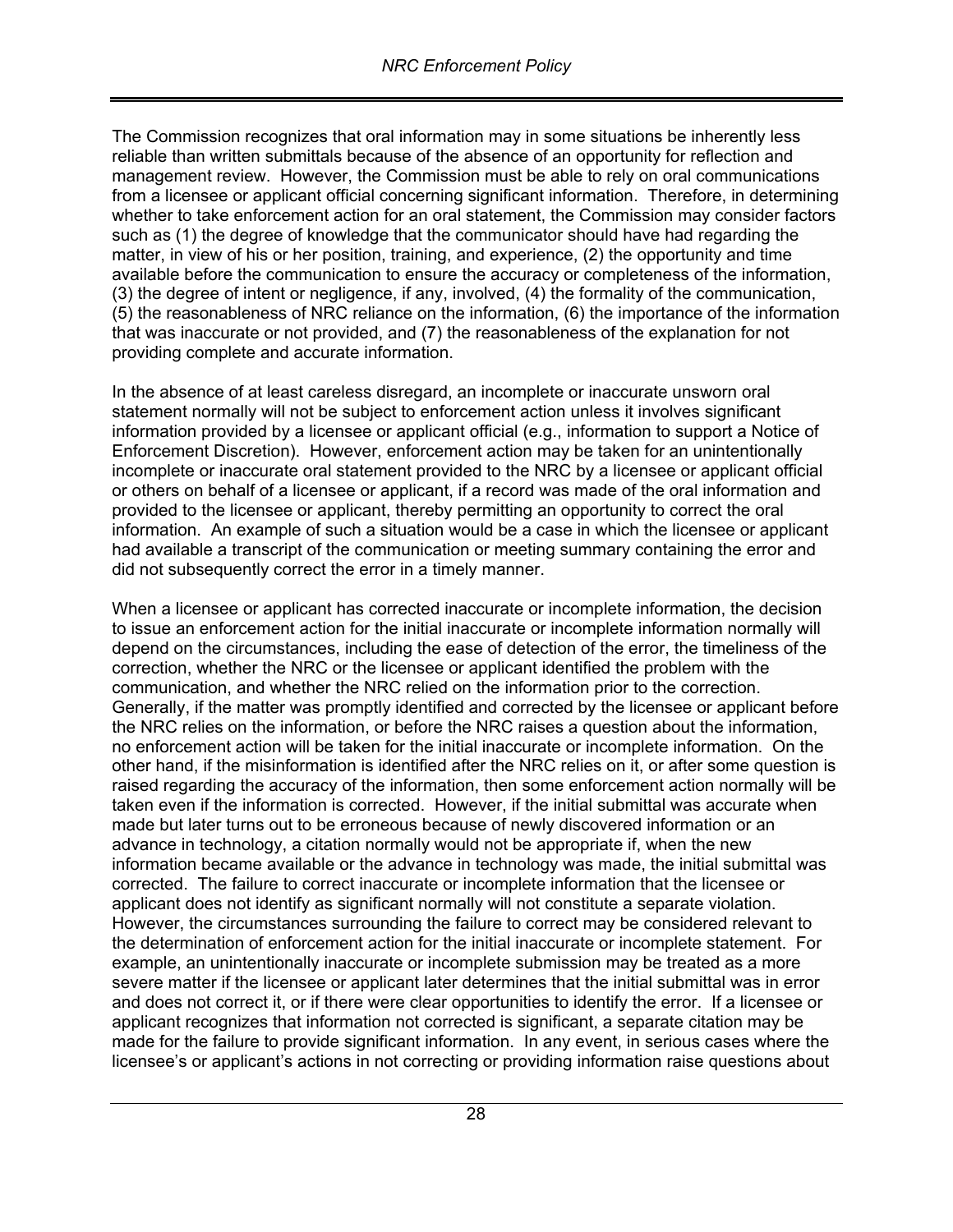the licensee's or applicant's commitment to safety or its fundamental trustworthiness, the Commission may exercise its authority to issue orders modifying, suspending, or revoking the license. Enforcement determinations are made on a case-by-case basis, taking into consideration the issues described in this section.

## 2.3.12 Reporting of Defects and Noncompliance

Licensees and entities that supply products or services for use in nuclear activities are subject to certain requirements designed to ensure that products or services that could affect safety meet regulatory standards. Through procurement contracts with licensees or their contractors, suppliers may be required to have quality assurance programs that meet applicable quality assurance requirements (e.g., 10 CFR Part 50, "Domestic Licensing of Production and Utilization Facilities," Appendix B, "Quality Assurance Criteria for Nuclear Power Plants and Fuel Reprocessing Plants," or 10 CFR Part 71, "Packaging and Transportation of Radioactive Material," Subpart H, "Quality Assurance"). Contractors supplying basic components or services to licensees or their contractors are subject to the requirements of 10 CFR Part 21, "Reporting of Defects and Noncompliance," for reporting defects and failures to comply associated with a substantial safety hazard. Contractors constructing or modifying 10 CFR Part 50 construction permit holder or 10 CFR Part 52 licensee facilities, up to the 52.103(g) finding, are subject to the additional requirements of 10 CFR 50.55(e) for reporting of defects and failures to comply associated with a substantial safety hazard, and any significant breakdown in the quality assurance program that could cause a defect in basic components when contractually imposed.

When inspectors determine that violations of NRC requirements (e.g., 10 CFR Part 50, Appendix B) have occurred that could adversely affect the quality of a safety-significant product or service, the NRC will typically take enforcement action. NOVs and civil penalties will be used, as appropriate, for licensee failures to ensure that their contractors have programs that meet applicable requirements. The NRC may also issue NOVs to contractors and vendors who violate 10 CFR Part 21 and may also issue NOVs for other violations such as those resulting from deliberate misconduct. Civil penalties may be imposed against individual directors or responsible officers of a contractor organization who deliberately fail to provide the notice required by 10 CFR 21.21(d)(1). The NRC may issue NOVs or orders to nonlicensees who are subject to the specific requirements of 10 CFR Part 71 and 10 CFR Part 72, "Licensing Requirements for the Independent Storage of Spent Nuclear Fuel, High-Level Radioactive Waste, and Reactor-Related Greater than Class C Waste." Notices of Nonconformance will be used for contractors who fail to meet commitments related to NRC activities but are not in violation of specific requirements.

## 2.4 Participation in the Enforcement Process

Before making a final enforcement decision in cases where the NRC is considering taking escalated enforcement action (i.e., a SL III or higher NOV or a greater-than-green ROP or cROP finding), the NRC will typically offer the organization or individual subject to the enforcement action a conference with the NRC to present facts relevant to the assessment and disposition of the apparent violations. The NRC may also request a conference if additional information is needed to make a determination relevant to the assessment and disposition of the apparent violations (e.g., whether violations occurred, the severity level of the violations,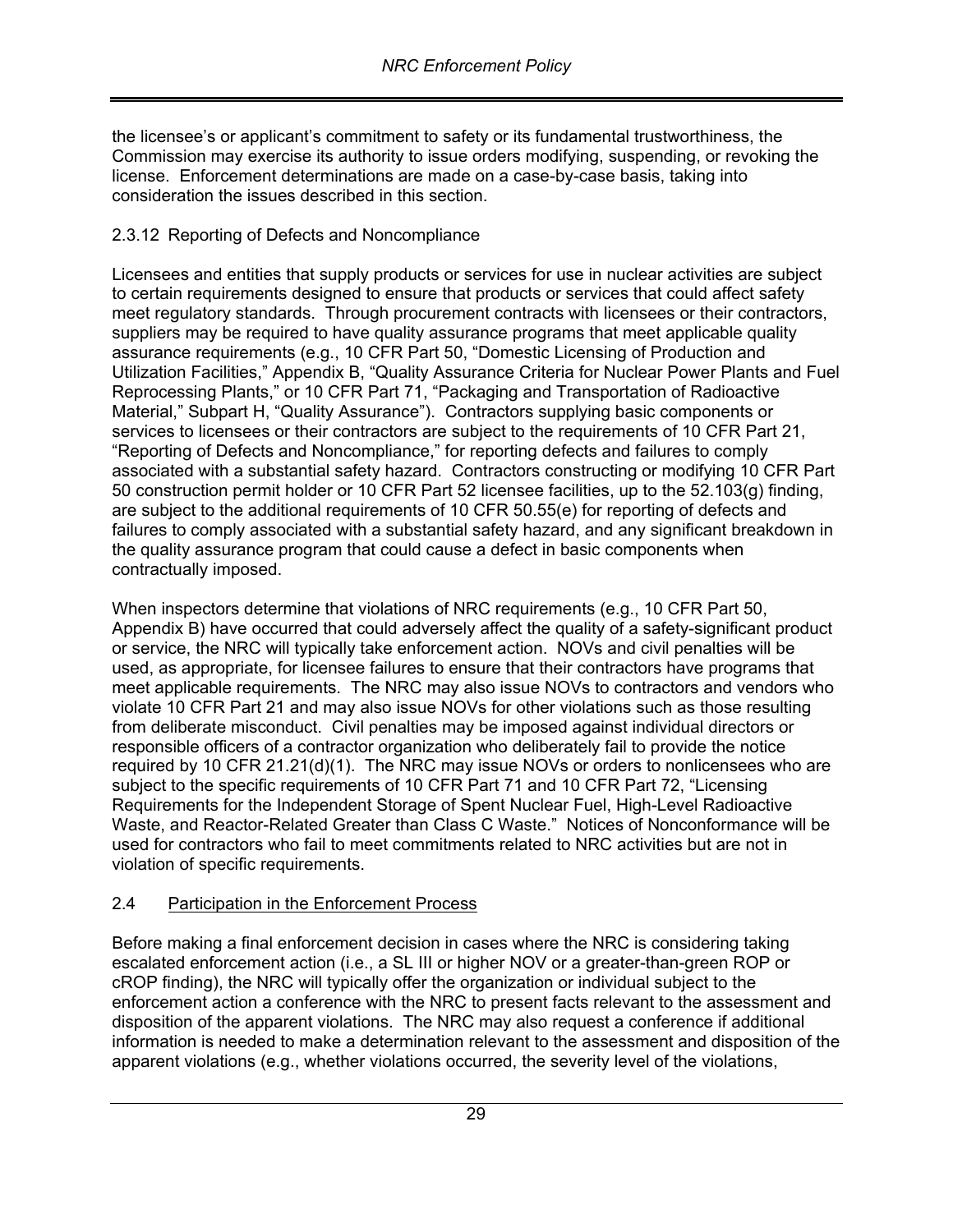willfulness of any violations, and whether credit should be given for corrective actions or selfidentification). The conference is normally held at an NRC regional office and is normally open to public observation except when the proposed enforcement action involves discussions of classified or Safeguards Information, an enforcement action against an individual, proprietary information, or other sensitive, nonpublic information. In addition, licensees, nonlicensees, and individuals can be offered ADR (see Section 2.4.3, "Alternative Dispute Resolution").

## 2.4.1 Predecisional Enforcement Conference

A predecisional enforcement conference (PEC) is a conference held with a licensee for violations assessed using traditional enforcement. (The term "licensee," as used in Section 2.4.1, is applied broadly and includes NRC licensees, applicants, licensed and nonlicensed individuals, contractors, vendors, and other persons.) The purpose of the PEC is to obtain information from the licensee to assist the NRC in determining whether an enforcement action is necessary and, if so, what the appropriate enforcement action is. The PEC focuses on areas such as (1) a common understanding of the facts, root causes, and missed opportunities associated with the apparent violation and (2) a common understanding of the corrective actions taken or planned. If held, a PEC is normally the final step in the NRC's fact-finding process before making an enforcement decision.

When the NRC determines that there is a violation for which escalated enforcement action appears warranted, the Agency normally offers the licensee the opportunity to attend a PEC or provide a written response to the apparent violation, or both, before the NRC makes an enforcement decision. If the NRC concludes that it has sufficient information to make an informed enforcement decision involving a licensee, the NRC will notify the licensee that a PEC does not appear to be necessary, and unless the licensee specifically requests a PEC, one will not be held. The NRC may specifically request a PEC if it needs additional information before making a final enforcement decision. If the NRC does not request a PEC or if the licensee does not accept the NRC's offer to attend a PEC, the licensee may choose to respond in writing to a documented apparent violation (including its root causes and a description of planned or implemented corrective actions) before the NRC takes enforcement action. To the extent practicable, the NRC will consider the licensee's response before taking enforcement action.

A more detailed discussion of PECs is available in the Enforcement Manual.

## 2.4.2 Regulatory Conference

A regulatory conference is conducted, in lieu of a PEC, for power reactor inspection findings assessed using an SDP. For reactor inspection findings that are preliminarily assessed as greater than green, the licensee will normally be given an opportunity to meet with the NRC to exchange information related to that assessment. Because the significance assessment typically requires a determination as to whether violations occurred, a subsequent PEC is not normally required.

## 2.4.3 Alternative Dispute Resolution

The ADRA authorizes and encourages the use of ADR procedures by Federal agencies. ADR refers to a variety of processes that emphasize creative, cooperative approaches to handling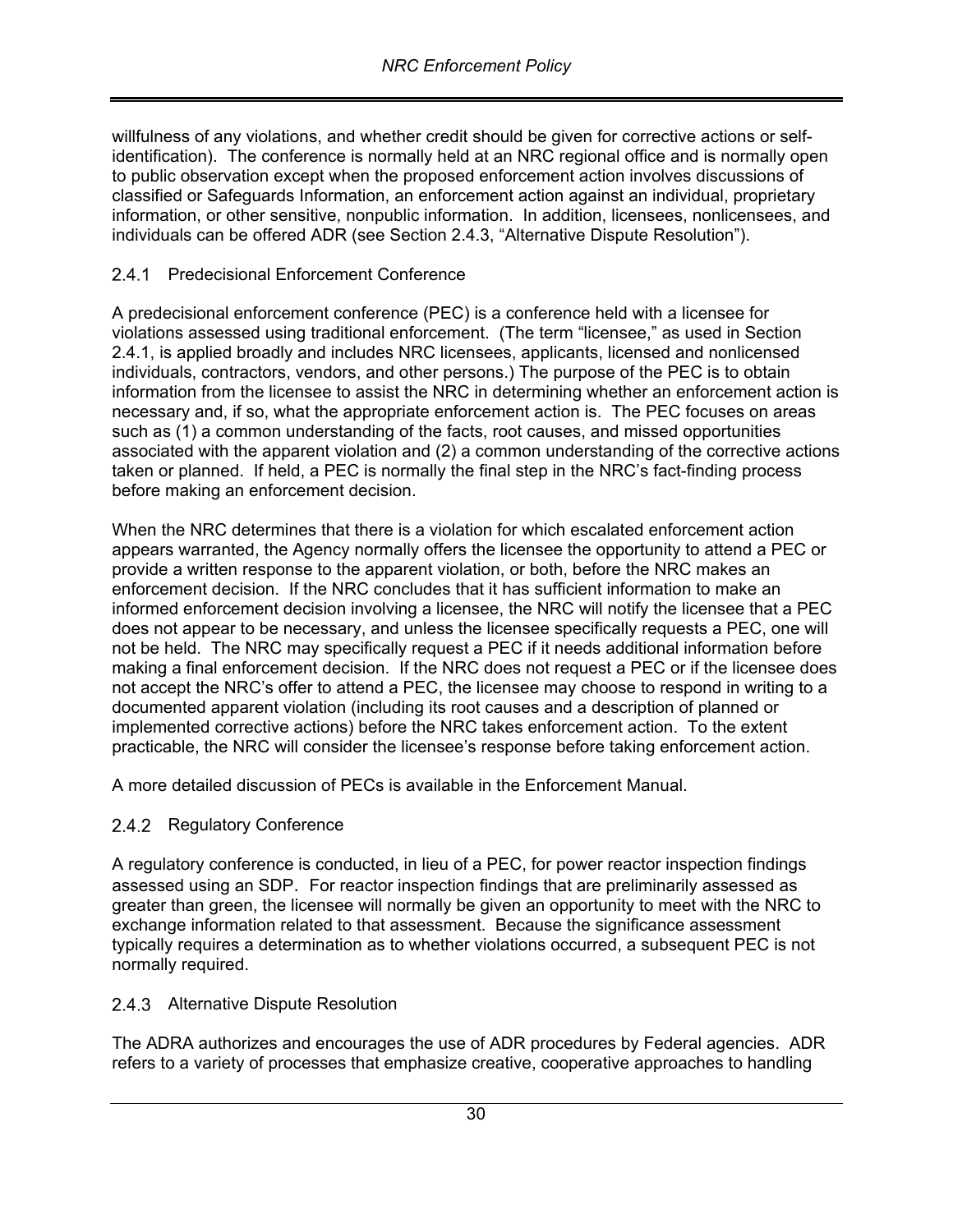conflicts in lieu of adversarial procedures. Mediation is the form of ADR typically used by the NRC. The use of ADR in the NRC's enforcement program is available for cases involving discrimination and other wrongdoing as well as escalated nonwillful (traditional) enforcement cases, with the potential for civil penalties (not including violations associated with findings assessed through the ROP or cROP).

ADR may also be used for discrimination violations based solely on a finding by the U.S. Department of Labor (DOL); however, the NRC will not negotiate the DOL finding. Individuals within the Commission's jurisdiction may also be offered ADR. ADR complements, and works in conjunction with, the traditional NRC enforcement process. ADR may be offered (1) before a PEC, (2) after the initial enforcement action is taken (i.e., an NOV or proposed imposition of a civil penalty), or (3) with the imposition of a civil penalty and prior to a hearing request. Use of the ADR program is voluntary for all parties, including the NRC; any participant may end the process at any time. Mediation activities are kept confidential in accordance with 5 U.S.C. § 574; however, the terms of the settlement agreement are normally formalized in a Confirmatory Order, which is published in the *Federal Register*. Normally, there is also a press release providing information about the settlement agreement.

In some circumstances, it may not be appropriate for the NRC to engage in ADR (e.g., the U.S. Department of Justice has substantial involvement in the case, cases in which the subject matter is such that a Confirmatory Order detailing the terms of a settlement agreement cannot be made public, or other particularly egregious cases in which the public interest is not served by engaging in ADR). The approval of the Director, OE, is required in those cases where the staff proposes not to offer ADR.

Additional information concerning the NRC's ADR program is available in the NRC Enforcement Manual and on the NRC Web site.

In addition, an individual and his or her employer (or former employer) can use ADR to resolve discrimination complaints (under Section 211 of the ERA) before the initiation of investigative activities by OI (i.e., pre-investigation ADR, commonly referred to as "early ADR") (see NRC Management Directive 8.8, "Management of Allegations") or a licensee-sponsored ADR program that is similar in nature to the NRC's early ADR program. If the parties reach a settlement agreement using early ADR or licensee-sponsored ADR, the NRC subsequently reviews the agreement to ensure that it does not include any provisions in violation of the NRC's "Employee Protection" regulations. If no such restrictive provisions exist, the NRC will not investigate the discrimination complaint or take enforcement action.

## **3.0 USE OF ENFORCEMENT DISCRETION**

The NRC may choose to exercise discretion and either escalate or mitigate enforcement sanctions or otherwise refrain from taking enforcement action within the Commission's statutory authority. The exercise of discretion allows the NRC to determine what actions should be taken in a particular case, notwithstanding the guidance contained in this statement of policy. After considering the general tenets of this Policy and the safety and security significance of a violation and its surrounding circumstances, judgment and discretion may be exercised in determining the severity levels of violations and the appropriate enforcement sanctions to be taken.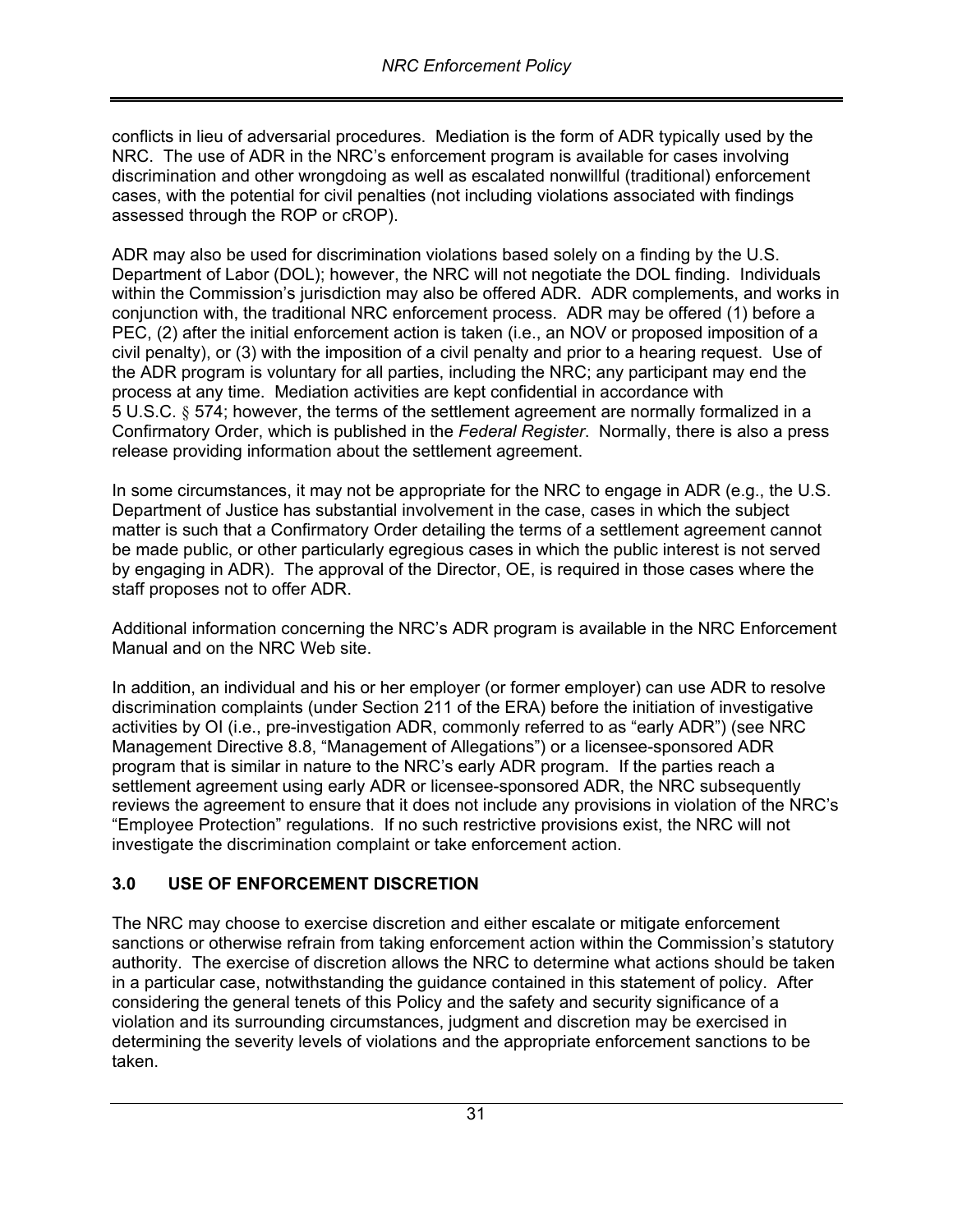#### 3.1 Violations Identified during Extended Shutdowns or Work Stoppages

Notwithstanding the outcome of the normal NOV and civil penalty assessment processes, the NRC may reduce or refrain from issuing an NOV or a proposed civil penalty for a SL II, III, or IV violation that is identified after one of the following:

- a. The NRC has taken significant enforcement action based on a major safety event contributing to an extended shutdown of an operating nuclear reactor or a material licensee (or a work stoppage at a construction site).
- b. The licensee enters an extended shutdown or work stoppage related to generally poor performance over a long period of time, provided that the violation is documented in an inspection report (or inspection records for some materials cases) and meets all of the following criteria:
	- 1. The violation was either identified by the licensee as a result of a comprehensive program for violation identification and correction developed in response to the shutdown or work stoppage or identified as a result of an employee or contractor concern identified to the licensee through its internal processes.
	- 2. The violation was based on activities of the licensee before the events leading to the shutdown.
	- 3. The violation would not be categorized at SL I.
	- 4. The violation was not willful.
	- 5. The licensee's decision to restart the plant from the shutdown or work stoppage requires NRC coordination and/or action.
- c. Notwithstanding the discretion criterion described above in 3.1.b.4, enforcement discretion for violations involving willfulness may still be appropriate under the specific circumstances of a case. However, the Director, OE, must approve the exercise of such discretion when a willful violation is involved.

#### 3.2 Violations Involving Old Design Issues

For operating facilities, the NRC may exercise discretion to refrain from proposing a civil penalty for a SL II or III violation involving a past problem, such as in engineering, design, or installation, if the violation is documented in an inspection report (or inspection records for some material cases) that describes the corrective action and it meets all of the following criteria:

- a. It was identified by the licensee as a result of a voluntary initiative.
- b. It was or will be corrected, including immediate corrective action and long-term comprehensive corrective action to prevent recurrence, within a reasonable time following identification (this action should involve expanding the initiative, as necessary,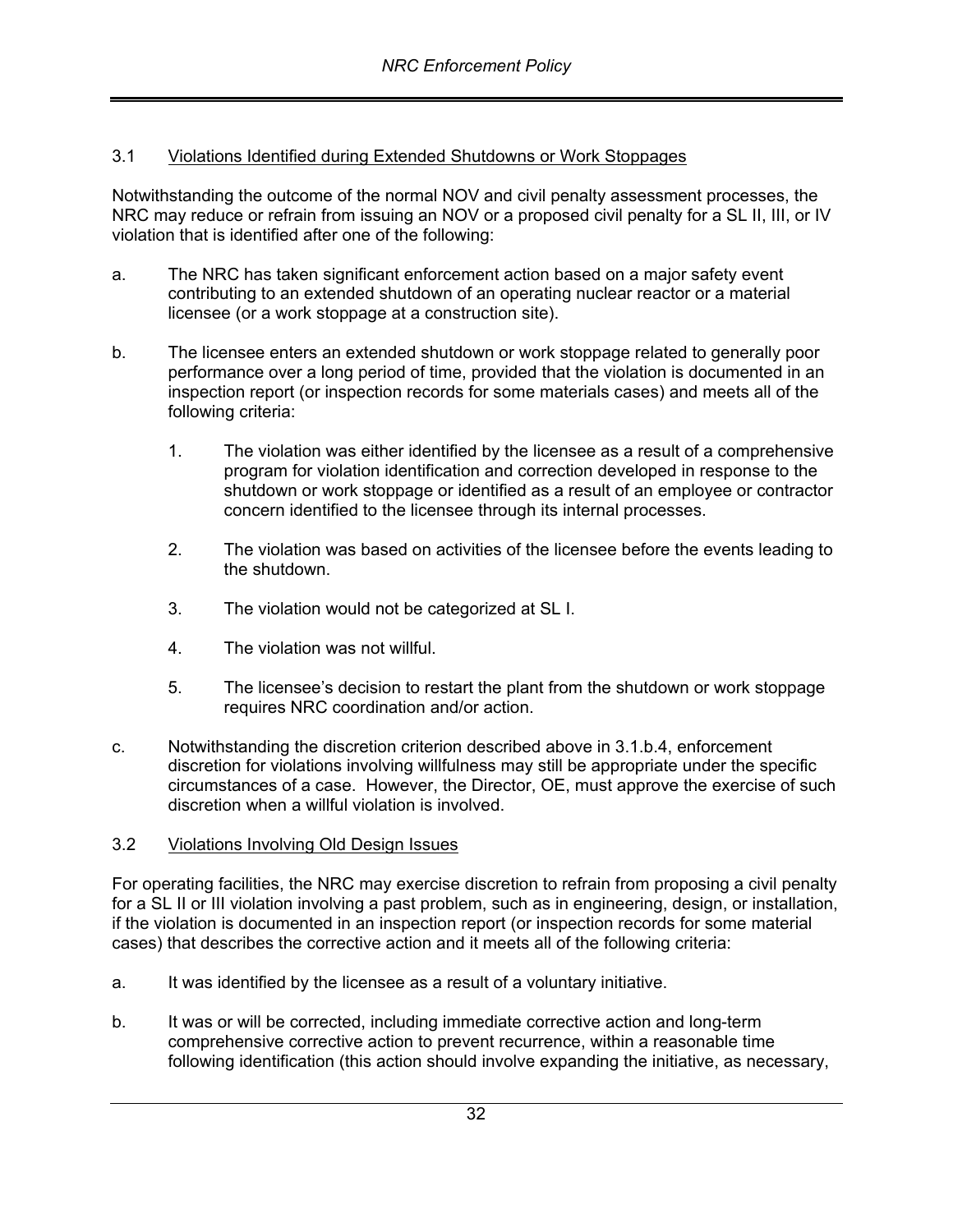to identify other failures caused by similar root causes).

c. It was unlikely to be identified (after the violation occurred) by efforts such as normal surveillances or routinely scheduled QA activities.

The NRC may refrain from issuing an NOV for a SL II, III, or IV violation that meets the above criteria, provided that the violation was caused by conduct that is not reasonably linked to the licensee's present performance (normally, violations that are at least 3 years old or violations occurring during plant construction) and that there had not been prior notice so that the licensee could not have reasonably identified the violation earlier. This exercise of discretion is to encourage licensees to initiate efforts to identify and correct subtle violations that are not likely to be identified by routine efforts before degraded safety systems are called on to work.

## 3.3 Violations Identified Because of Previous Enforcement Action

The NRC may refrain from issuing an NOV or a proposed civil penalty for a SL II, III, or IV violation that is identified after the NRC has taken enforcement action, if the violation is identified by the licensee as part of the corrective action for the previous enforcement action and the violation has the same or similar root cause as the violation for which enforcement action was previously taken. Additionally, the new example must not substantially change the safety significance or the character of the regulatory concern arising out of the initial violation and must be corrected, including immediate corrective action and long-term comprehensive corrective action to prevent recurrence, within a reasonable time following identification.

#### 3.4 Violations Involving Certain Discrimination Issues

For violations of the NRC's employee protection regulations (e.g., 10 CFR 30.7, 50.7, and 52.5), the NRC may exercise discretion to mitigate enforcement sanctions and refrain from issuing a civil penalty or an NOV, or both, when a licensee who, without the need for Government intervention, identifies an issue of discrimination and takes prompt, comprehensive, and effective corrective action to address both the particular situation and, if required, the overall work environment for raising safety concerns.

Similarly, the NRC may exercise discretion when a licensee settles a complaint filed with DOL under Section 211 of the ERA before DOL makes an initial finding of discrimination and, as necessary, addresses the overall work environment. Alternatively, if DOL makes a finding of discrimination, the licensee may choose to settle the case before the evidentiary hearing begins. In such cases, the NRC may exercise its discretion not to take enforcement action when the licensee has addressed the overall work environment for raising safety concerns and has publicized that a complaint of discrimination for engaging in protected activity was made to DOL, that the matter was settled to the satisfaction of the employee, and that, if the DOL area office found discrimination, the licensee has acted to positively reemphasize that discrimination will not be tolerated.

After the initiation of an OI investigation and subsequent substantiation of the discrimination complaint, the NRC may also exercise discretion (i.e., mitigate enforcement sanctions) in discrimination cases in which a licensee settles a matter promptly after a person comes to the NRC without going to DOL. The NRC would normally not exercise such discretion in cases in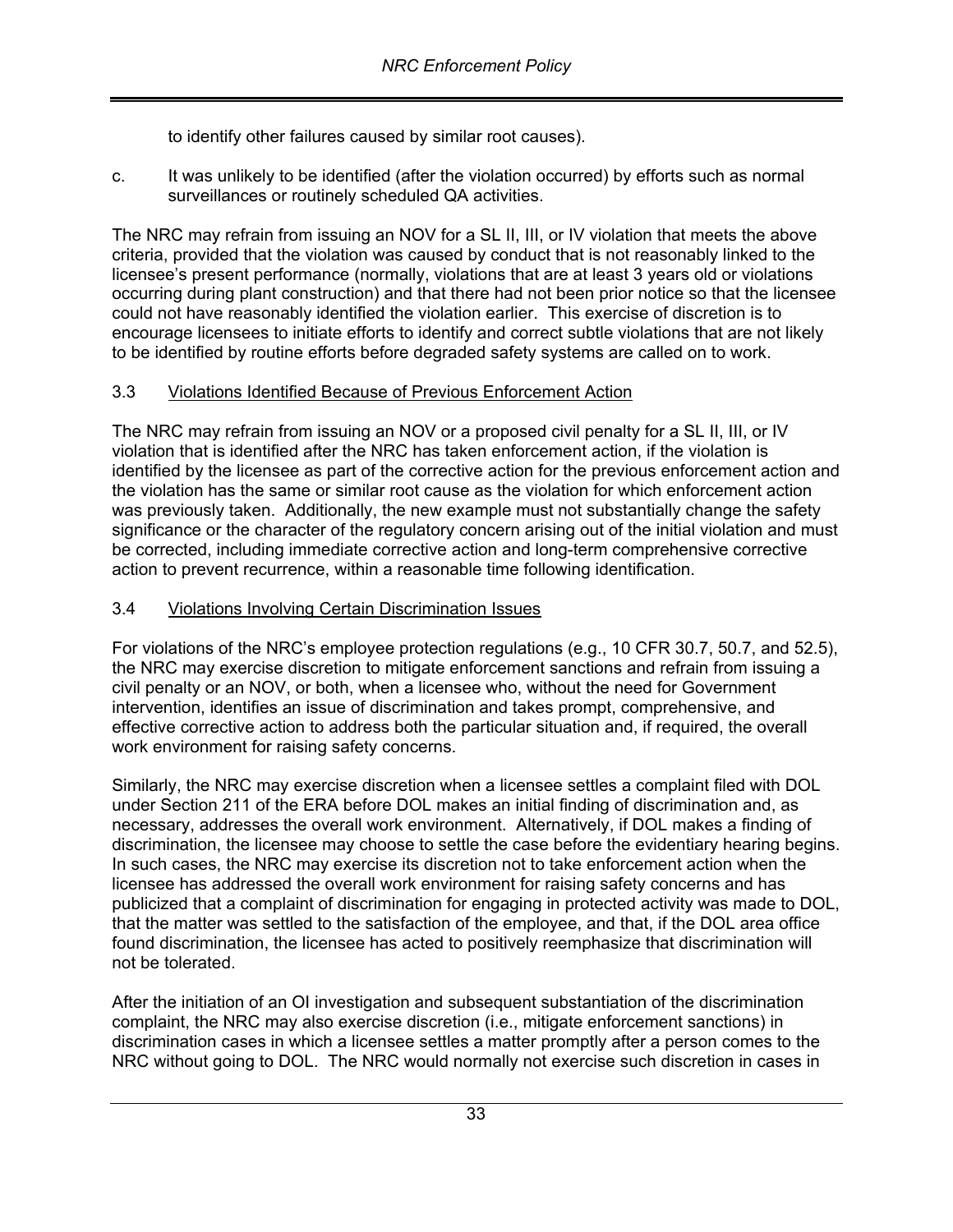which the licensee does not appropriately address the overall work environment or in cases that involve the following: allegations of discrimination as a result of providing information directly to the NRC, allegations of discrimination caused by a manager above first-line supervisor, allegations of discrimination where a history of findings of discrimination (by DOL or the NRC) or settlements suggests a programmatic rather than an isolated discrimination problem, or allegations of discrimination that appear particularly blatant or egregious.

## 3.5 Violations Involving Special Circumstances

Notwithstanding the outcome of the normal enforcement process, the NRC may reduce or refrain from issuing a civil penalty or an NOV for a SL II, III, or IV violation based on the merits of the case after considering the guidance in this statement of policy and such factors as the age of the violation, the significance of the violation, the clarity of the requirement and associated guidance, the appropriateness of the requirement, the overall sustained performance of the licensee, and other relevant circumstances, including any that may have changed since the violation occurred. This discretion is expected to be exercised only where application of the normal guidance in the Policy is unwarranted. In addition, the NRC may refrain from issuing enforcement action for violations resulting from matters not within a licensee's control, such as equipment failures that were not avoidable by reasonable licensee QA measures or management controls (e.g., reactor coolant system leakage that was not within the licensee's ability to detect during operation, but was identified at the first available opportunity or outage). Generally, however, licensees are held responsible for the acts of their employees and contractors. Accordingly, this Policy should not be construed to excuse personnel or contractor errors.

## 3.6 Use of Discretion in Determining the Amount of a Civil Penalty

Notwithstanding the outcome of the normal civil penalty assessment process addressed in Section 2.3.4, "Civil Penalty," the NRC may exercise discretion<sup>6</sup> by either: (1) proposing a civil penalty where application of the civil penalty assessment factors would otherwise result in zero penalty, (2) escalating the amount of the resulting civil penalty to ensure that the proposed civil penalty appropriately reflects the significance of the issue, or (3) mitigating the amount based on merits of the case and the ability of the various classes of licensees to pay. In accordance with Section 2.3.10, "Commission Notification and Consultation on Enforcement Actions," of this Policy, the Commission must be notified of all enforcement actions involving civil penalties and must be consulted for any proposed civil penalty for a single violation or problem that is greater than 3 times the value in Tables A and B in Section 8.0 for the severity level violation being considered.

Civil penalty discretion should be considered for, but is not limited to, the following:

- a. violations or problems originally categorized at a SL I or II
- b. overexposures or the release of licensed material in excess of NRC limits

 $\overline{a}$  $6$  In the context of Section 3.6, "discretion" refers to the escalation or mitigation of an enforcement action or sanction. This differs from the typical use of the term "discretion" to indicate the NRC's choice to mitigate or not take enforcement action for an issue.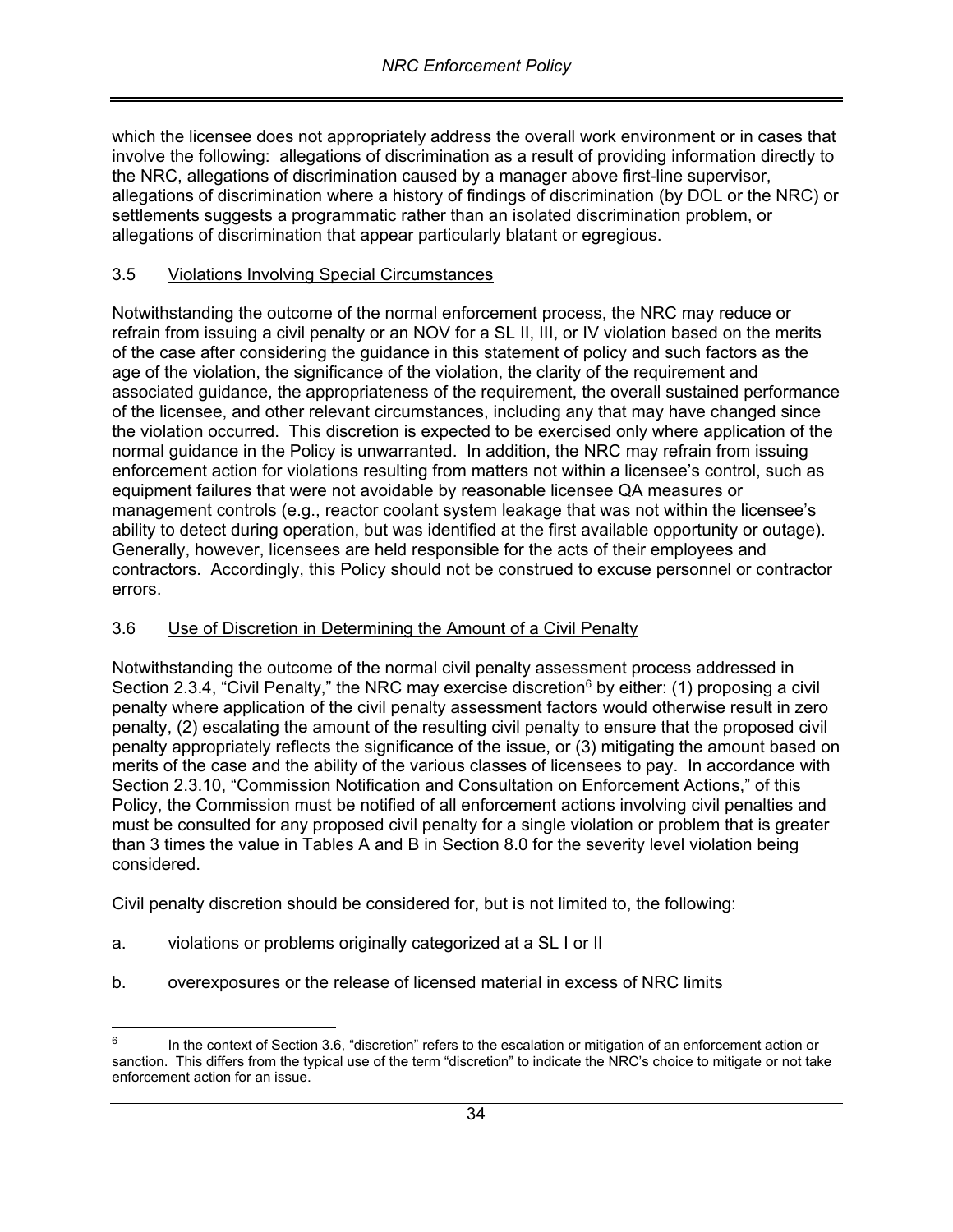- c. particularly poor licensee performance
- d. situations when the licensee's previous enforcement history has been particularly poor, or when the current violation directly repeats an earlier violation
- e. willfulness, particularly instances where the licensee made a conscious decision to be in noncompliance with NRC requirements in order to obtain an economic benefit
- f. situations where the violation resulted in a substantial increase in risk, including cases in which the duration of the violation has contributed to the substantial increase in risk
- g. violations involving a Master Materials Licensee (MML)—Discretion not to issue a civil penalty may be used in cases where the MML's oversight program resolved the issue appropriately. In recognition of the scope, level of responsibility, and independence entrusted to MMLs, the NRC may use discretion to increase a civil penalty by multiples of the normal base civil penalty. This increase would normally be applied in cases where a programmatic failure occurred in the MML's oversight program.
- h. loss of control of regulated material
- i. for cases involving an individual or a licensee where a concern exists that the outcome from the proposed civil penalty may be overly punitive rather than deterrent.
- 3.7 Exercise of Discretion to Issue Orders

 $\overline{a}$ 

The NRC may exercise discretion, where necessary or desirable, by issuing Orders with or in lieu of civil penalties to achieve or formalize corrective actions and to deter further recurrence of serious violations.

#### 3.8 Notices of Enforcement Discretion for Operating Power Reactors and Gaseous Diffusion Plants<sup>7</sup>

The NRC may choose not to enforce the applicable technical specification (TS) limiting condition for operation (LCO) or other license conditions, in circumstances where compliance would involve an unnecessary plant transient or the performance of a test, inspection, or system realignment that may not be the most prudent action to take under the specific plant conditions, or unnecessary delays in plant startup, without a corresponding health and safety benefit. Similarly, for example, for a gaseous diffusion plant, circumstances may arise where compliance with a technical safety requirement or TS or other certificate condition would unnecessarily call for a total plant shutdown or, notwithstanding that a safety, safeguards, or security feature was degraded or inoperable, compliance would unnecessarily place the plant in a transient or condition where those features could be required.

<sup>7</sup> NOEDs will not be used at reactors during construction before the Commission's 10 CFR 52.103(g) or 10 CFR 50.57 finding, as applicable. However, the NRC may choose to exercise discretion and either escalate or mitigate enforcement sanctions or otherwise refrain from taking enforcement action within the Commission's statutory authority, as identified in Section 3.0 of this Enforcement Policy.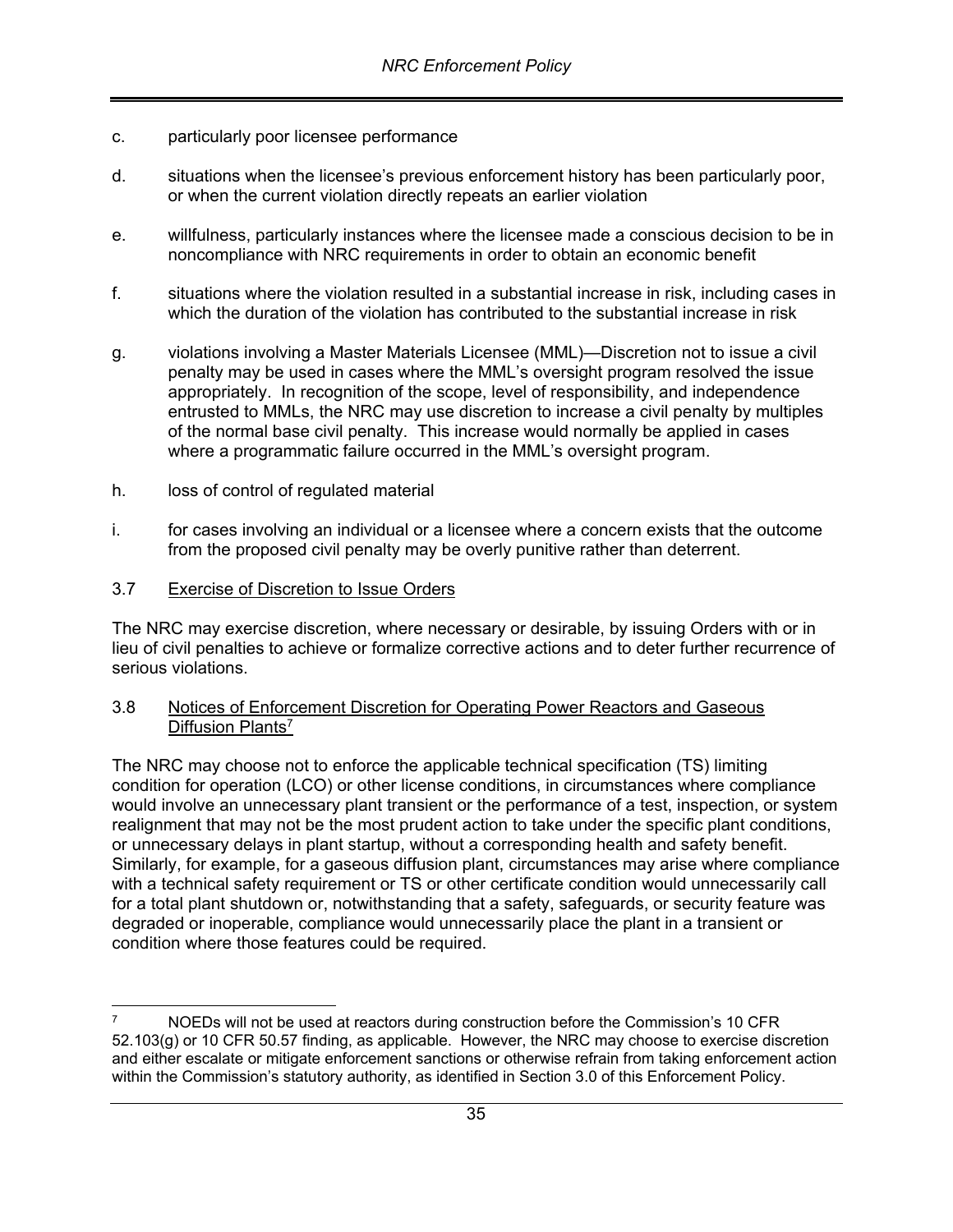The NRC will issue a notice of enforcement discretion (NOED) only if the staff is clearly satisfied that the action is consistent with protecting the public health and safety or security. The NRC staff may also grant enforcement discretion in cases involving severe weather or other natural phenomena, based upon balancing the public health and safety or common defense and security of not operating against the potential radiological or other hazards associated with continued operation, and a determination that safety will not be impacted unacceptably by exercising this discretion. The staff shall inform the Commission expeditiously following the granting of a NOED in these situations.

Issuance of an NOED does not change the fact that a violation will occur, nor does it imply that enforcement discretion is being exercised for any violation that may have led to the violation at issue. In each case where the NRC has chosen to issue an NOED, enforcement action will normally be taken for the root causes, to the extent violations were involved, that led to the noncompliance for which enforcement discretion was used.

Additional guidance on the process for issuing an NOED is found on the NRC's web site.

- 3.9 Violations Involving Certain Construction Issues
- a. Fuel Cycle Facilities

The NRC may choose to exercise discretion for fuel cycle facilities under construction (construction is defined in 10 CFR 40.4 for source material licensees and in 10 CFR 70.4 for special nuclear material licensees) based on the general enforcement discretion guidance contained in Section 3 of this Enforcement Policy.

b. Part 50 Construction Permit and LWA Holders

The NRC may exercise discretion for Construction Permit and LWA holders during construction using the general enforcement discretion guidance in Section 3 of the Enforcement Policy.

c. COL Holders (Reactor Facilities)

The NRC may exercise discretion for COL holders during construction using the general enforcement discretion guidance in Section 3 of the Enforcement Policy, as applicable. Additionally, the NRC may reduce or refrain from issuing an NOV/NCV for a violation associated with an unplanned change that deviates from the licensing basis that is implemented during  $construction<sup>8</sup>$  and that would otherwise require prior NRC approval (in the form of a license amendment) when all of the following criteria are met:

 The NRC may issue an enforcement action, including consideration of willfulness, for the cause of these unplanned changes, such as a failure to implement appropriate work controls or quality control measures, or a failure to adhere to procedures, processes, instructions, or standards that implement NRC requirements. This enforcement may be appropriate for the actions that led to the changes during construction issue.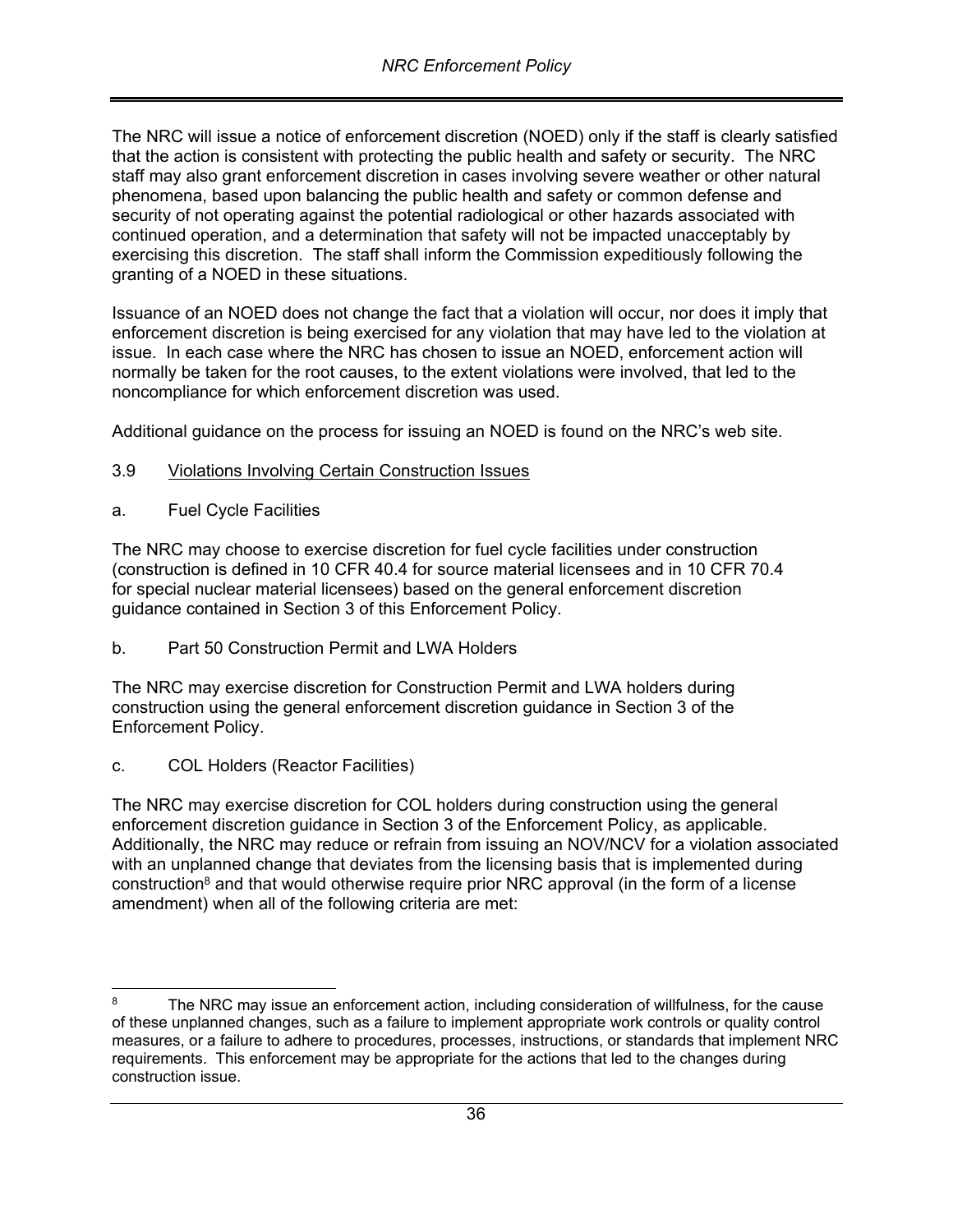- The licensee identifies the unplanned changes implemented, which the staff would normally disposition as a Severity Level IV violation of NRC requirements.<sup>9</sup>
- The licensee submits the necessary information without delay to the NRC so that it can conduct a timely evaluation of the change as part of the license amendment review process, or submits information to the NRC stating that it will restore the current licensing basis.
- Either (1) the cause of the deviation was not within the licensee's control, such that the change was not avoidable by reasonable licensee quality assurance measures or management controls, or (2) the licensee placed the cause of the unplanned change in its corrective action program to ensure comprehensive corrective actions to address the cause of the change to preclude recurrence.

For similar issues not identified by the licensee, the NRC may refrain from issuing an NOV/NCV on a case-by-case basis depending upon the circumstances of the issue, such as whether the requirements were clearly understood or should have been understood at the time, the cause of the issue, and why the licensee did not identify the issue.

When the NRC determines that an unplanned change during construction associated with a violation of requirements meets the outlined criteria above and the licensee without delay submits the necessary information for NRC evaluation, the licensee's continued failure to meet the current licensing basis (CLB) will not be treated as a willful or continuing violation only while the licensee prepares the license amendment request and the NRC reviews the submittal. (Note: If the NRC subsequently denies a requested license amendment change, or if the NRC requires additional measures to be taken for the change to be considered acceptable, then a separate NOV or order may be issued to ensure appropriate corrective actions are taken, including restoring the configuration to the CLB).

# 3.10 Reactor Violations With No Performance Deficiencies

The NRC may exercise discretion for violations of NRC requirements by reactor licensees for which there are no associated performance deficiencies (e.g., a violation of a TS which is not a performance deficiency).

# **4.0 ENFORCEMENT ACTIONS INVOLVING INDIVIDUALS**

Any individual may be subject to NRC enforcement action if the individual (1) deliberately causes or would have caused, if not detected, a licensee to be in violation of any regulation or Order, or any term, condition, or limitation of any license issued by the Commission related to NRC-licensed activities or (2) deliberately submits materially inaccurate or incomplete information to the NRC, a licensee, an applicant or a licensee, or a contractor or subcontractor

 NRC-identified violations that result in a "use as built" determination or that result in an unplanned change (or both) will normally be dispositioned as a cited, noncited, or minor violation, whether or not the unplanned change issue is resolved by a subsequently approved license amendment.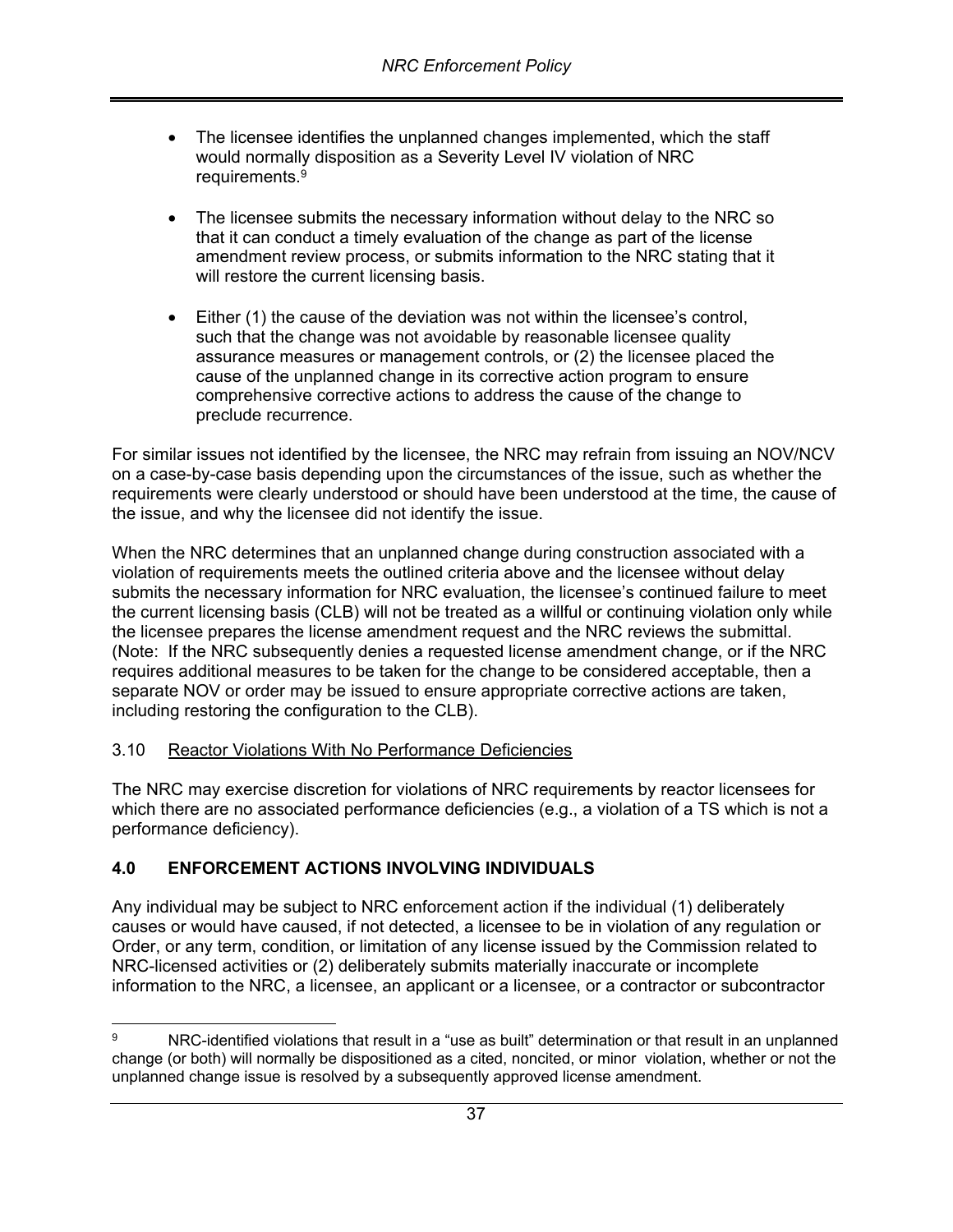of a licensee or applicant for a license (e.g., see "Deliberate Misconduct" regulations in 10 CFR 30.10, 10 CFR 50.5, 10 CFR 52.4, and 10 CFR 76.10).

The Agency will normally take enforcement actions against nonlicensed individuals only in cases involving deliberate misconduct by the nonlicensed individual, in cases involving a lack of reasonable assurance, as discussed below in Section 4.2, "Notices of Violation and Orders to Individuals," and in cases in which an individual violates any requirement directly imposed on him or her (e.g., a violation of any rule adopted under Section 147, "Safeguards Information," of the AEA). However, the NRC may take enforcement action against NRC-licensed reactor operators even if the violation does not involve deliberate misconduct, since operators licensed by the NRC are subject to all applicable Commission requirements (see 10 CFR 55.53(d)).

The NRC considers enforcement actions against individuals to be significant actions that will be closely evaluated and judiciously applied. Typically, the NRC will take an enforcement action involving an individual, either licensed or nonlicensed, only when the violation has actual or potential safety or security significance. NOVs and Orders are examples of enforcement actions that may be issued to individuals. Enforcement actions issued to individuals will normally be placed on the NRC OE Web site. Generally, before taking enforcement action against an individual, the NRC will seek to gather information to determine whether an Order or other enforcement action should be issued. The Agency may gather such information by conducting a PEC, by requesting a written response from the individual, or by issuing a DFI. If the violation was deliberate, the individual may also be provided the opportunity to address the apparent violation during ADR. The exact nature of the opportunity to address the apparent violation will depend on the circumstances of the case, including the significance of the issue, the enforcement sanction that the NRC is contemplating, and whether the individual has already had an opportunity to respond to the apparent violation.

If the NRC discovers (through inspections or investigation-related material) potentially damaging or disqualifying information regarding an individual's trustworthiness and reliability, and the individual currently possesses Unescorted Access (UA) or is in the process of obtaining Unescorted Access Authorization (UAA), the NRC will consider, on a case-by-case basis, notifying the licensee that has granted, or is processing the UA or UAA of the information. This notification may occur in the preliminary or final determination stage of the enforcement process, as appropriate, with approval of the Director, OE. The NRC will strongly consider the degree of certainty associated with the information in making this decision. If the NRC makes such a notification, it nevertheless remains the licensee's responsibility to evaluate the information provided in accordance with its access authorization program to determine the appropriate actions regarding individual access authorizations. A licensee may reasonably reach a conclusion that the information provided by the NRC is not disqualifying under the circumstances (e.g., based on additional facts, based on a different assessment of the facts, or based upon the final resolution of the enforcement process).

Since it is NRC policy to hold licensees responsible for the acts of their employees and contractors, in most cases, the NRC will cite the licensee for violations committed by their employees and contractors. Violations with a significance that would typically warrant escalated enforcement action against the licensee may warrant an enforcement action against an individual (e.g., deliberately providing inaccurate or incomplete information or deliberate falsification of documents). Typically, the NRC will not take enforcement action against the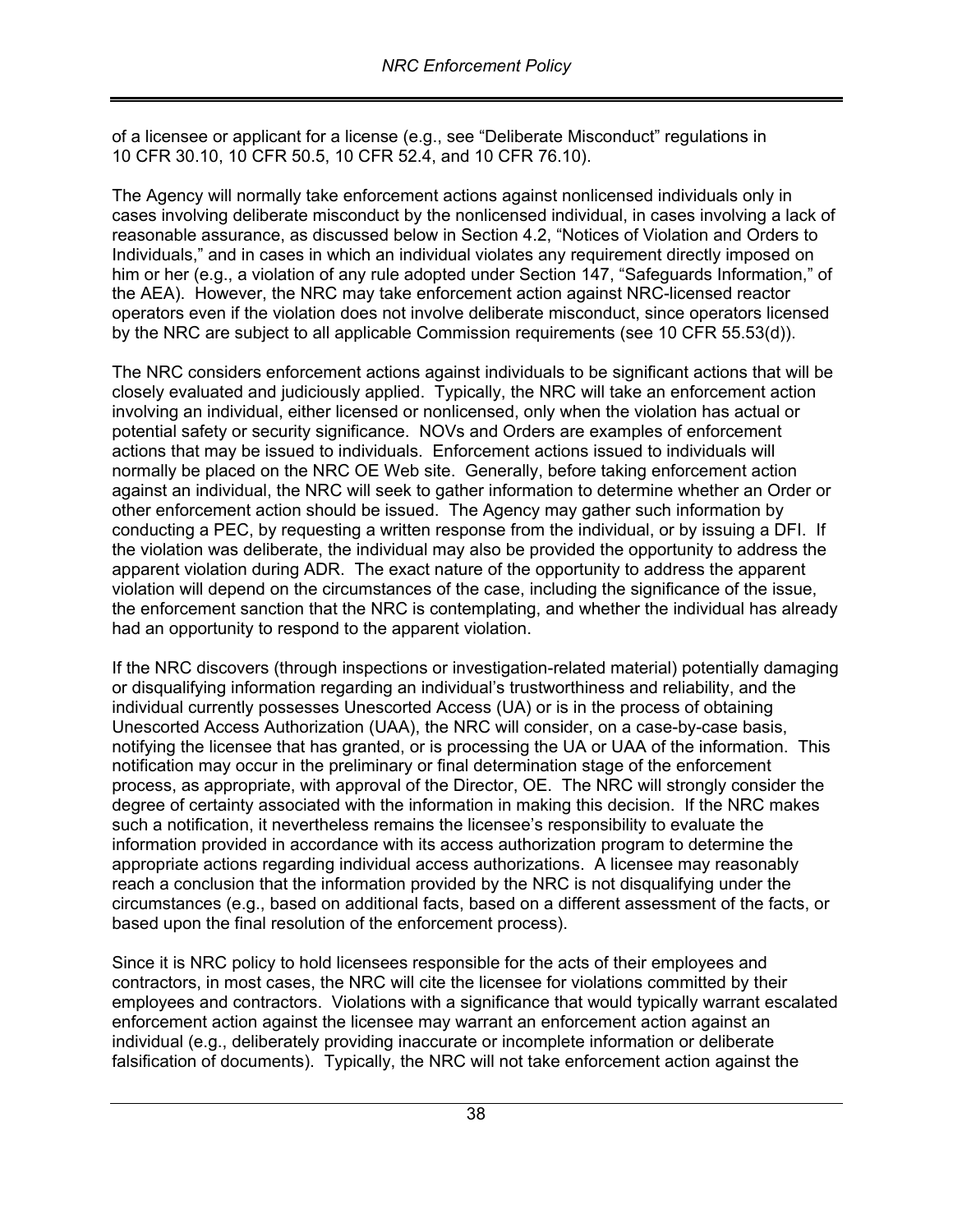employee or contractor if failures of licensee management (e.g., improper training or inadequate procedures) are responsible for the individual's improper actions. In deciding whether to issue enforcement actions both to a licensee and a nonlicensed individual, the NRC will make decisions on a case-by-case basis.

# 4.1 Considerations in Determining Enforcement Actions Involving Individuals

The NRC recognizes that decisions regarding enforcement actions against individuals will have to be made on a case-by-case basis. The NRC may propose an enforcement action or refrain from taking an enforcement action after considering all the relevant circumstances of each case.

The primary factors considered by the NRC in considering whether to take action or what action to take are (1) the significance of the underlying violation or technical issue (not considered in discrimination cases) and (2) the individual's position within the organization (i.e., notwithstanding an individual's job title, consider the position of the individual within the licensee's organizational structure and the individual's responsibilities related to the oversight of licensed activities and to the use of licensed material).

Other factors include, but are not limited to, whether the violation was the result of deliberate misconduct (typically a prerequisite for taking action against a nonlicensed individual), the benefit to the wrongdoer (e.g., direct personal or corporate gain), the degree of management responsibility or culpability, and the attitude of the wrongdoer (e.g., admission of wrongdoing, acceptance of responsibility).

### 4.2 Notices of Violation and Orders to Individuals

Although the NRC has the authority to issue NOVs to any individual who holds an NRC license and violates NRC requirements, regardless of whether willfulness, either deliberate misconduct or careless disregard, was involved, actions against licensed individuals for nonwillful violations are rare. In the case of a licensed operator's failure to meet applicable fitness-for-duty requirements (i.e., 10 CFR 55.53(j)), the NRC may issue an NOV to the individual, or an Order to suspend, modify, or revoke the individual's 10 CFR Part 55 operator's license. The Agency may also issue to licensed individuals Orders containing provisions that would modify or revoke the individual's license or prohibit involvement in NRC-licensed activities for a specified period of time (normally the period of suspension would not exceed 5 years) or until certain conditions are satisfied (e.g., completing specified training or meeting certain qualifications).

The Commission may also take enforcement action (e.g., an Order or NOV) against nonlicensed individuals, including contractors and subcontractors and their employees, who knowingly provide components, equipment, or other goods or services that relate to a licensee's activities subject to NRC regulations. However, the NRC will not normally issue an enforcement action against a nonlicensed individual unless the individual's actions were a result of deliberate misconduct. When needed to ensure adequate protection of public health and safety and the common defense and security or the public interest, the NRC may issue an Order to an unlicensed person, whether a firm or an individual, requiring (1) the removal of the person from all NRC-licensed activities for a specified period of time (normally, the period of suspension would not exceed 5 years) and (2) prior notice to the NRC before engaging in NRC-licensed activities. In addition, Orders to employers who are NRC licensees could require retraining,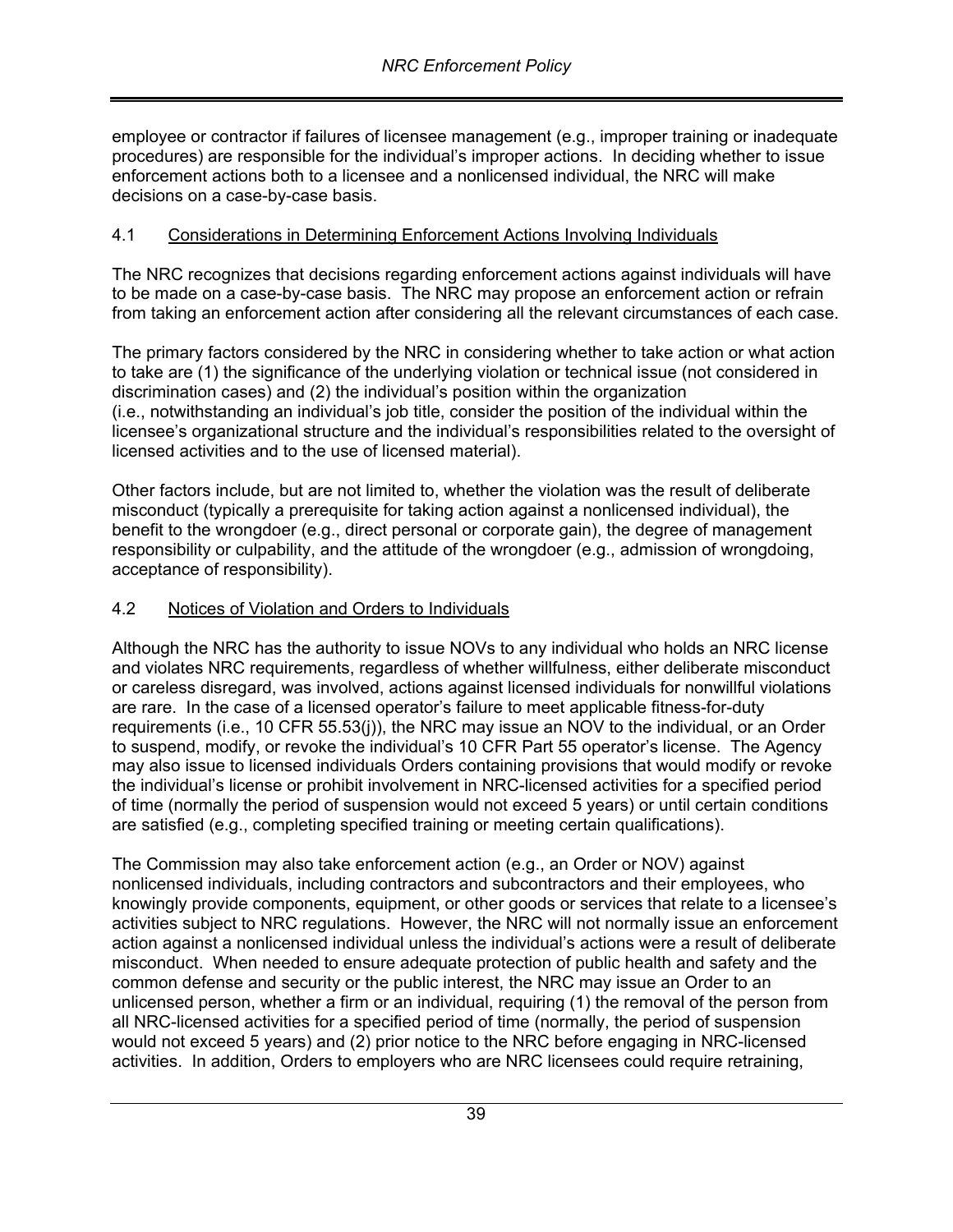additional oversight, independent verification of activities performed by the individual, if the individual is to be involved in licensed activities, and to inform other persons or NRC licensees who make reference inquiries (e.g., employment reference inquiries) regarding the nonlicensed individual or firm, of the issuance of such an Order.

For either a licensed or nonlicensed individual, the initial determination of a period of prohibition from NRC-licensed activities is normally based on the significance of the underlying violation and the individual's level of responsibility within the organization. A high level of significance combined with a high degree of responsibility results in initially considering a 5-year prohibition period. Depending on the circumstances of the case, the NRC may consider either escalation (including a permanent ban from NRC-licensed activities in significant cases) or mitigation of the prohibition period.

In addition to the above, the NRC may take enforcement action against a licensee that may affect an individual, where the conduct of the individual calls into question the NRC's reasonable assurance that licensed activities will be properly conducted. The NRC may take enforcement action for reasons that would warrant refusal to issue a license on an original application. Accordingly, appropriate enforcement actions may be taken regarding matters that raise issues of integrity (e.g., lying to the NRC), competence, fitness for duty, or other matters that may not necessarily be a violation of specific Commission requirements.

# 4.3 Civil Penalties to Individuals

Except for individuals subject to civil penalties under Section 206 of the ERA, as amended, the NRC will not normally impose a civil penalty against an individual. However, Section 234 of the AEA gives the Commission authority to impose civil penalties on "any person." Furthermore, any person, whether or not a licensee of the Commission, who violates any regulations adopted under Section 147, "Safeguards Information," of the AEA will be subject to the full range of enforcement sanctions, including civil penalties. Section 11s of the AEA broadly defines "person" to include individuals, a variety of organizations, and their representatives or agents.

The NRC may issue a civil penalty to any individual who deliberately releases Safeguards Information (SGI), including SGI-M, regardless of whether that individual is employed by a licensee. If an individual deliberately released or failed to properly control SGI after employment ends with a licensee, the NRC will typically consider individual enforcement actions, including civil penalties in accordance with this Policy, as described below.

The NRC will typically not issue a civil penalty to an individual for non-deliberate violations of SGI requirements if that individual's employer (a licensee, certificate holder, applicant for a license or a certificate of compliance, or contractor) places the violation in its corrective action program and has taken, or plans to take, corrective actions to restore compliance. The NRC will consider, based on the circumstances of a case, the appropriateness of a civil penalty for non-deliberate releases of SGI by an individual in which the employer failed to take or plan to take corrective actions and for cases involving deliberate or non-deliberate releases of SGI by an individual after employment has ended with a licensee.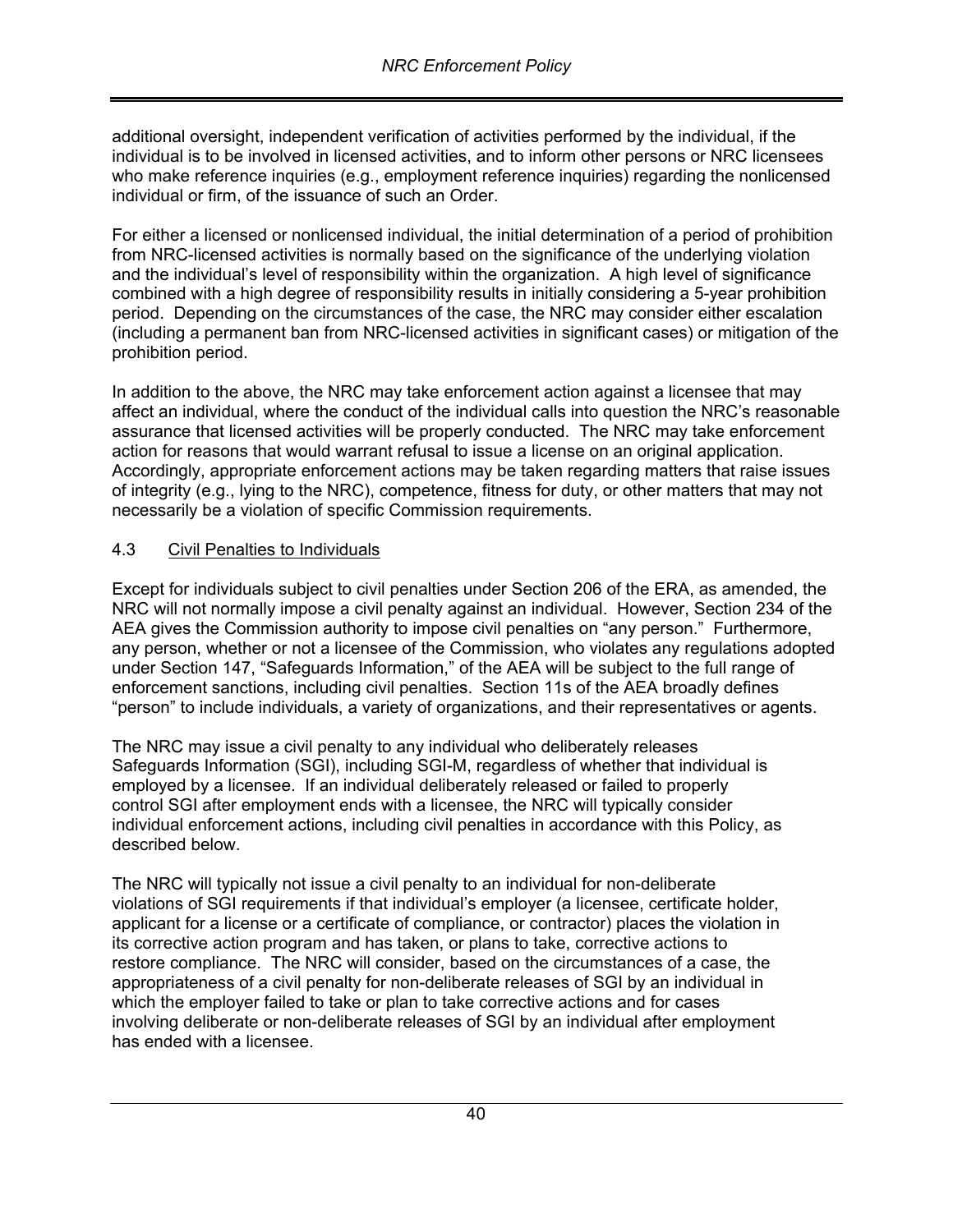The NRC considers an individual's reasons and potential motivations for disclosing SGI and the willingness of the individual to correct or mitigate the release of inform*a*tion in determining if a civil penalty is to be issued and in determining the final civil penalty amount. The NRC typically reserves civil penalties for cases involving egregious violations and for individuals who refuse to correct or mitigate the release of information. Table A in Section 8.0 of this Policy lists the base civil penalty to individuals who release SGI. The intent of civil penalties to individuals is to serve as a deterrent; these penalties generally do not require a base civil penalty as high as that issued to a licensee or contractor. However, willful violations may support a civil penalty outside of the range listed in Section 8.0.

Section 6.13, "Information Security," of this Policy provides a risk-informed approach for assessing the significance of information security violations. Also, in determining the appropriate SL for the release of SGI, the NRC will consider the type of SGI information disclosed, its availability to the public, the damage or vulnerability that the information caused or may cause to the licensee that possessed ownership of the SGI, and the damage that the information caused or could cause to public health and safety. The NRC will also use SGI-related significance determination process (under the Reactor Oversight Process) information, when available, to inform the SL determination.

# 4.4 Confirmatory Orders to Individuals

Agreements with individuals reached as a result of the ADR process are normally formalized by the issuance of a Confirmatory Order. ADR is typically offered to individuals consistent with the process used for licensees (see Section 2.4.3 of this Policy).

# **5.0 PUBLIC AVAILABILITY OF INFORMATION REGARDING ENFORCEMENT ACTIONS**

In accordance with 10 CFR 2.390, "Public Inspections, Exemptions, Requests for Withholding," enforcement actions and licensees' responses are normally made publicly available for inspection. However, some security-related information and medical records, except if obtained pursuant to the Commission's regulations, will not be made available to the public. The NRC Office of Public Affairs is responsible for making final decisions as to whether press releases will be issued; however, such releases are normally issued for Orders and civil penalties at the same time that the Order or proposed imposition of the civil penalty is issued. Press releases may also be issued when a civil penalty is withdrawn or substantially mitigated. Press releases are not normally issued for NOVs that are not accompanied by Orders or proposed civil penalties, unless the issue or licensee involved is of some particular interest.

# **6.0 VIOLATION EXAMPLES**

The violation examples in this Policy are intentionally broad in scope so as to serve as a set of guiding examples that are neither exhaustive nor controlling for making severity level determinations. Licensed activities are placed in the most appropriate activity area in light of the particular violation involved, including activities not directly covered by one of the listed areas. The violation examples are not intended to address every possible circumstance. However, when an enforcement case scenario very nearly achieves all or some of the criteria set forth in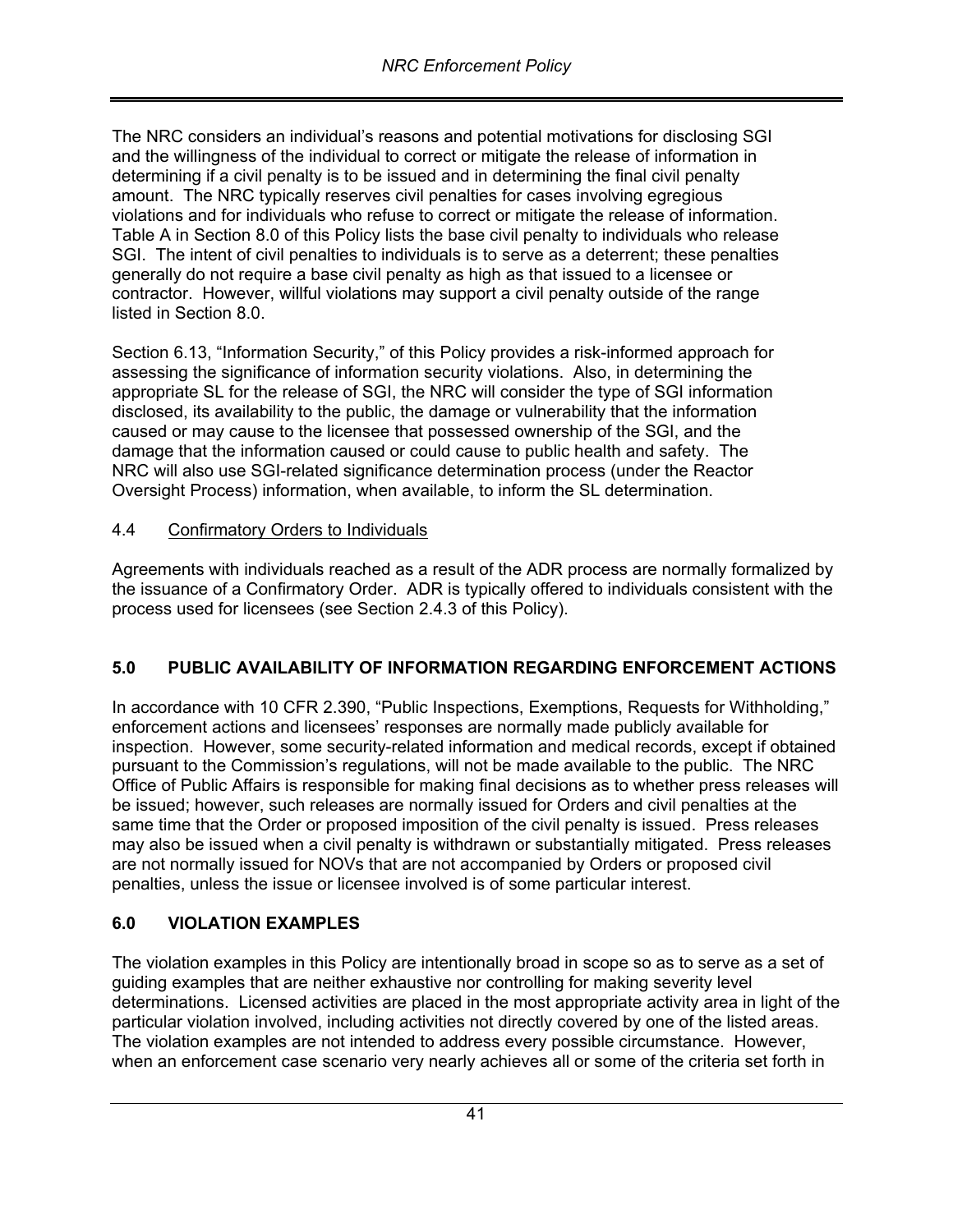an example, the case should be considered to be at the severity level of that example. For example, when using the examples in Section 6.7, "Health Physics," if the circumstances of a case are such that one or more of the severity levels in an example were very nearly reached, and it was only fortuitous that the limit was not actually met or exceeded, then the severity level for the subject example would be applicable. Additionally, if the circumstances for a case do not squarely fit any particular violation example, a comparable example in the same activity area may be considered to determine the severity (e.g., the case for an industrial licensee presents a set of circumstances and considerations comparable to those for a medical example provided in Section 6.3, "Materials Operations;" hence, the severity level for the medical example can be applied).

Many examples are written to reflect the risks associated with the use of nuclear materials. However, violations during construction generally occur before the nuclear material and its associated risk are present. Therefore, the NRC will consider the lower risk significance of violations that occur during construction in the areas of emergency preparedness, reactor operator licensing, and security and may reduce the severity level for those violations from that indicated by the examples in those areas. In order to maintain consistent application, the staff must coordinate with the Office of Enforcement before applying this lower risk significance concept for violations that occur during construction.

#### 6.1 Reactor Operations

- a. *SL I* violations involve, for example:
	- 1. A system<sup>10</sup> that is part of the primary success path and which functions or actuates to mitigate a Design Basis Accident (DBA) or transient that either assumes the failure of or presents a challenge to the integrity of a fission product barrier is unable to perform its licensing basis safety function<sup>11</sup> when actually called on to function;
	- 2. An inadvertent or unplanned criticality; or
	- 3. A technical specification safety limit is exceeded.
- b. *SL II* violations involve, for example:
	- 1. A system that is part of the primary success path and which functions or actuates to mitigate a DBA or transient that either assumes the failure of or presents a challenge to the integrity of a fission product barrier would be unable to perform its licensing basis safety function had it been called upon to function.

 $10<sub>1</sub>$ The term "system" as used in these violation examples includes administrative control systems, managerial control systems, as well as physical systems.

<sup>11 &</sup>quot;Licensing basis safety function" means the total safety function and is not directed toward a loss of redundancy. A loss of one subsystem does not defeat the intended safety function as long as the other subsystem is operable.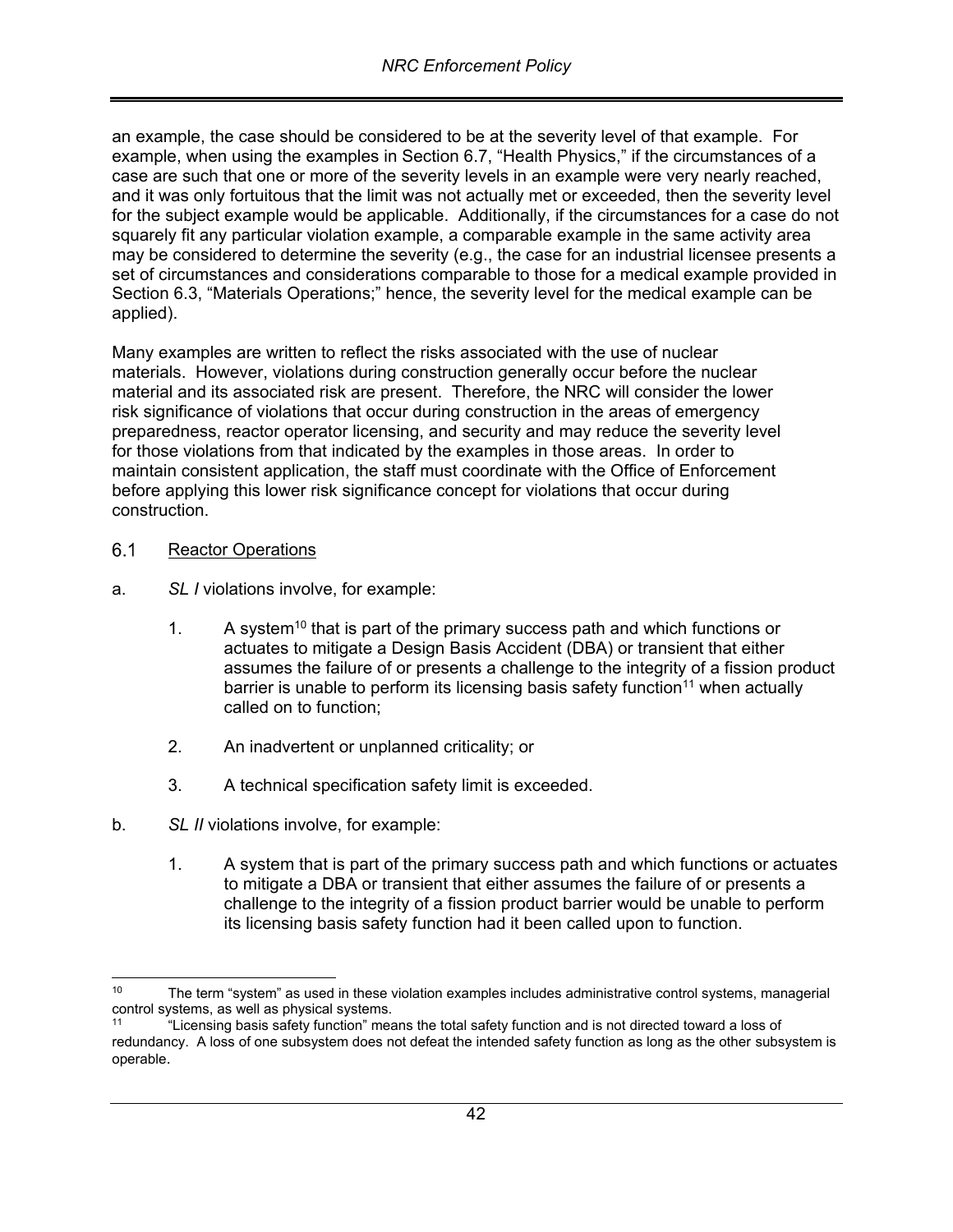- c. *SL III* violations involve, for example:
	- 1. A licensee fails to shut down the reactor or follow remedial actions permitted by a technical specification action requirement when a Limiting Condition for Operation (LCO) is not met (i.e., noncompliance with 10 CFR 50.36(c)(2)(i));
	- 2. A system that is part of the primary success path and which functions or actuates to mitigate a DBA or transient that either assumes the failure of or presents a challenge to the integrity of the fission product barrier not being able to perform its licensing basis safety function because it is not fully qualified (per the IMC 0326, "Operability Determinations & Functional Assessment for Conditions Adverse to Quality or Safety") (e.g., materials or components not environmentally qualified);
	- 3. Changes in reactor parameters cause unanticipated reductions in margins to safety;
	- 4. A licensee fails to adequately oversee contractors, which results in the use of safety-significant products or services that are defective or of indeterminate quality;
	- 5. Equipment failures caused by inadequate or improper maintenance substantially complicate recovery from a plant transient;
	- 6. A licensee fails to obtain prior Commission approval required by 10 CFR 50.59 for a change that has a consequence evaluated by the SDP as having low-to-moderate or greater safety significance (i.e., white, yellow, or red); or
	- 7. A licensee fails to update the FSAR as required by 10 CFR 50.71(e), and the un-updated FSAR is used to perform a 10 CFR 50.59 evaluation for a change to the facility or procedures, implemented without Commission approval, that results in a condition evaluated as having low-to-moderate or greater safety significance (i.e., white, yellow, or red) by the SDP.
- d. *SL IV* violations involve, for example:
	- 1. A failure to comply with a technical specification action requirement demonstrates misapplication of the conventions in technical specifications Section 1.0, "Use and Application", or the allowances for LCO and surveillance requirement applicabilities in technical specifications Section 3.0;
	- 2. Violations of 10 CFR 50.59 result in conditions evaluated as having very low safety significance (i.e., green) by the SDP;
	- 3. A licensee fails to update the FSAR as required by 10 CFR 50.71(e) and the lack of up-to-date information has a material impact on safety or licensed activities; or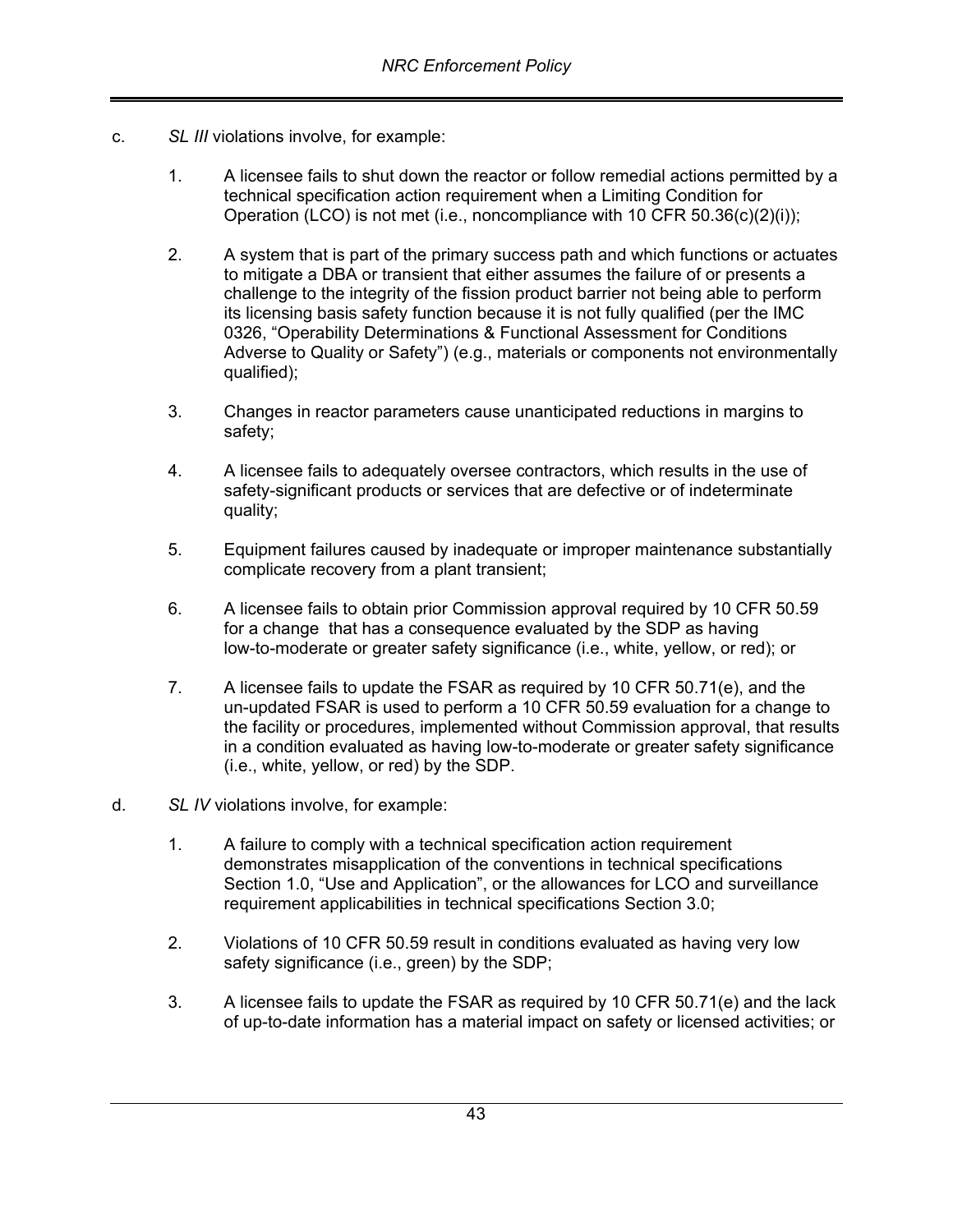4. A licensee fails to adequately assess the risk of plant operations associated with implementation of a risk-informed technical specification allowance such that the allowance is implemented inappropriately.

# 6.2 Fuel Cycle Operations

This section provides examples in the area of fuel cycle operations for licensees with an integrated safety analysis (ISA) under 10 CFR Part 70, "Domestic Licensing of Special Nuclear Material," Subpart H, "Additional Requirements for Certain Licensees Authorized To Possess a Critical Mass of Special Nuclear Material," and fuel cycle licensees without an ISA. The NRC will determine the appropriate severity level for a specific violation by using licensee ISAs and other applicable risk information.

- a. *SL I* violations involve, for example:
	- 1. Under 10 CFR Part 70, Subpart H, a high-consequence event occurs; or
	- 2. For licensees not under 10 CFR Part 70, Subpart H, the occurrence of an event with a consequence commensurate with a 10 CFR Part 70, Subpart H, highconsequence event, as a result of licensed materials or hazardous chemicals produced from licensed materials.
- b. *SL II* violations involve, for example:
	- 1. Under 10 CFR Part 70, Subpart H, a high-consequence event is "not unlikely" based on a licensee's ISA;
	- 2. Under 10 CFR Part 70, Subpart H, an intermediate-consequence event occurs;
	- 3. For licensees not under 10 CFR Part 70, Subpart H, a very substantial increase in the likelihood of a consequence commensurate with a Part 70 highconsequence event occurs; or
	- 4. For licensees not under 10 CFR Part 70, Subpart H, an event with a consequence commensurate with a Part 70, Subpart H intermediateconsequence event occurs as the result of licensed materials or hazardous chemicals produced from licensed materials.
- c. *SL III* violations involve, for example:
	- 1. Under 10 CFR Part 70, Subpart H, a high-consequence event is "unlikely" based on a licensee's ISA;
	- 2. Under 10 CFR Part 70, Subpart H, an intermediate-consequence event is "not unlikely" based on a licensee's ISA;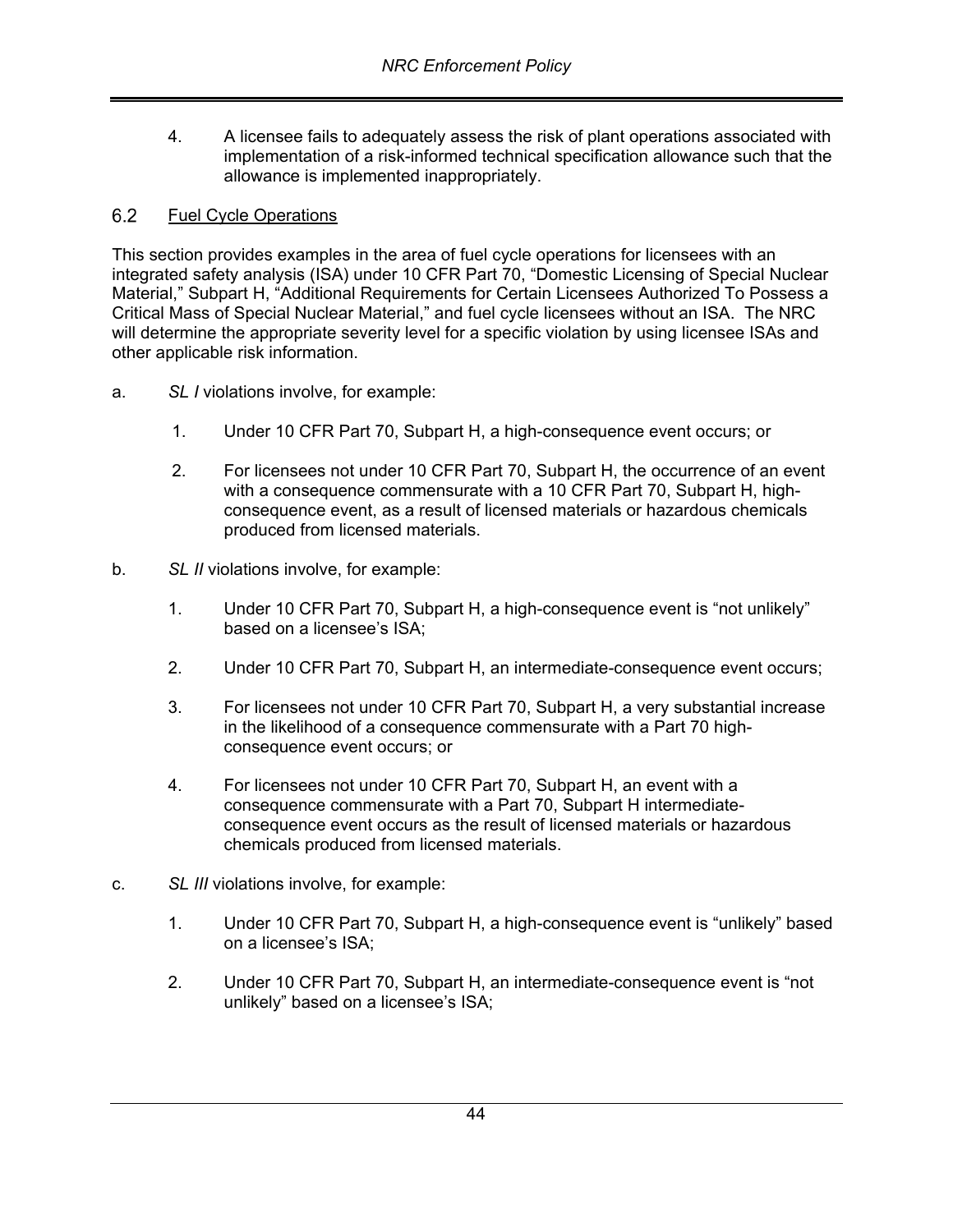- 3. For licensees not under 10 CFR Part 70, Subpart H, a substantial increase in the likelihood of a consequence commensurate with a Part 70, Subpart H, highconsequence event occurs;
- 4. For licensees not under 10 CFR Part 70, Subpart H, a significant increase in the likelihood of a consequence commensurate with a Part 70, Subpart H, intermediate-consequence event occurs;
- 5. A significant failure to comply with the action statement for a technical safety requirement Limiting Condition for Operation (LCO) results in the appropriate action not being taken within the required time;
- 6. Under 10 CFR 70.72, "Facility Changes and Change Process," or 10 CFR 76.68, "Plant Changes," a significant failure to adequately evaluate a change to the facility results in implementation of the change without a required license or certificate amendment;
- 7. Under 10 CFR 70.24 or 10 CFR 76.89, both titled "Criticality Accident Requirements," a criticality accident alarm system fails to provide either detection or annunciation coverage for a substantial time period during which operations involving handling or using fissile material occurred; or
- 8. A licensee fails to meet or implement more than one emergency planning standard.
- d. *SL IV* violations involve, for example:
	- 1. Under 10 CFR Part 70, Subpart H, a licensee fails to meet the requirements of 10 CFR 70.61, "Performance Requirements," or Appendix A, "Reportable Safety Events," to 10 CFR Part 70, and the failure does not result in a SL I, II, or III violation;
	- 2. A failure of safety systems or controls occurs such that an acceptable safety margin has not been maintained, and the failure does not result in a SL I, II, or III violation;
	- 3. A less significant failure to comply with the action statement for a technical safety requirement LCO occurs when the appropriate action was not taken within the required time;
	- 4. Under 10 CFR 70.72 or 10 CFR 76.68, a less significant failure to adequately evaluate a change to the facility results in implementation of the change without a required license or certificate amendment. The failure does not result in a SL I, II, or III violation;
	- 5. Under 10 CFR 70.24 or 10 CFR 76.89, a criticality accident alarm system fails to provide either detection or annunciation coverage of fissile material operations during a time period when fissile material was handled, used, or stored;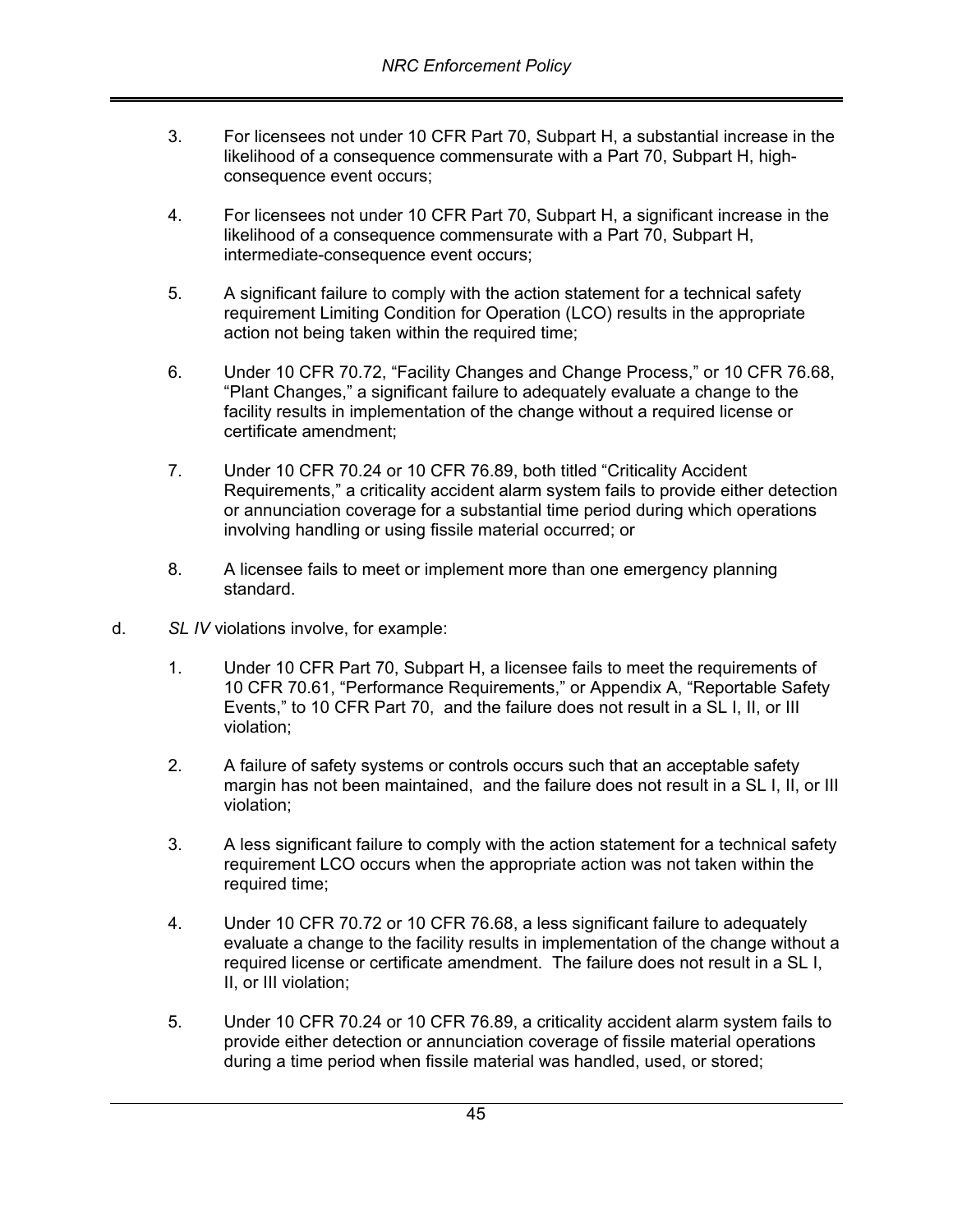- 6. A licensee fails to meet or implement more than one emergency planning standard involving assessment or notification during an Alert emergency; or
- 7. A licensee fails to meet or implement any emergency planning standard or requirement not directly related to assessment and notification (e.g., emergency response training, emergency equipment maintenance).

### 6.3 Materials Operations

- a. *SL I* violations involve, for example:
	- 1. The loss of control over licensed or certified activities, including chemical processes that are integral to the licensed or certified activity, results in serious injury or loss of life;
	- 2. A system designed to prevent or mitigate a serious safety event is inoperable when actually required to perform its design function, and this results in serious injury or loss of life;
	- 3. Failure to use a properly prepared written directive as required by 10 CFR 35.40, "Written Directives," or failure to develop, implement, or maintain procedures for administrations requiring a written directive as required by 10 CFR 35.41, "Procedures for Administrations Requiring a Written Directive," results in serious injury or loss of life; or
	- 4. Failure to have or to follow written operating procedures as required by 10 CFR 36.53, "Operating and Emergency Procedures," results in a serious injury or loss of life.
- b. *SL II* violations involve, for example:
	- 1. The loss of control over licensed or certified activities, including chemical processes that are integral to the licensed or certified activity, results in the substantial potential for a significant injury or loss of life, whether or not radioactive material is released;
	- 2. A system designed to prevent or mitigate a serious safety event is inoperable when actually required to perform its design function;
	- 3. A substantial programmatic failure to implement written directives or procedures for administrations requiring a written directive, such as a failure of the licensee's procedures to address one or more of the elements in 10 CFR 35.40 or 10 CFR 35.41, or a failure to train personnel in those procedures, results in a medical event; or
	- 4. Failure to have or to follow written operating procedures as required by 10 CFR 36.53 results in a substantial potential (e.g., an event did not occur, but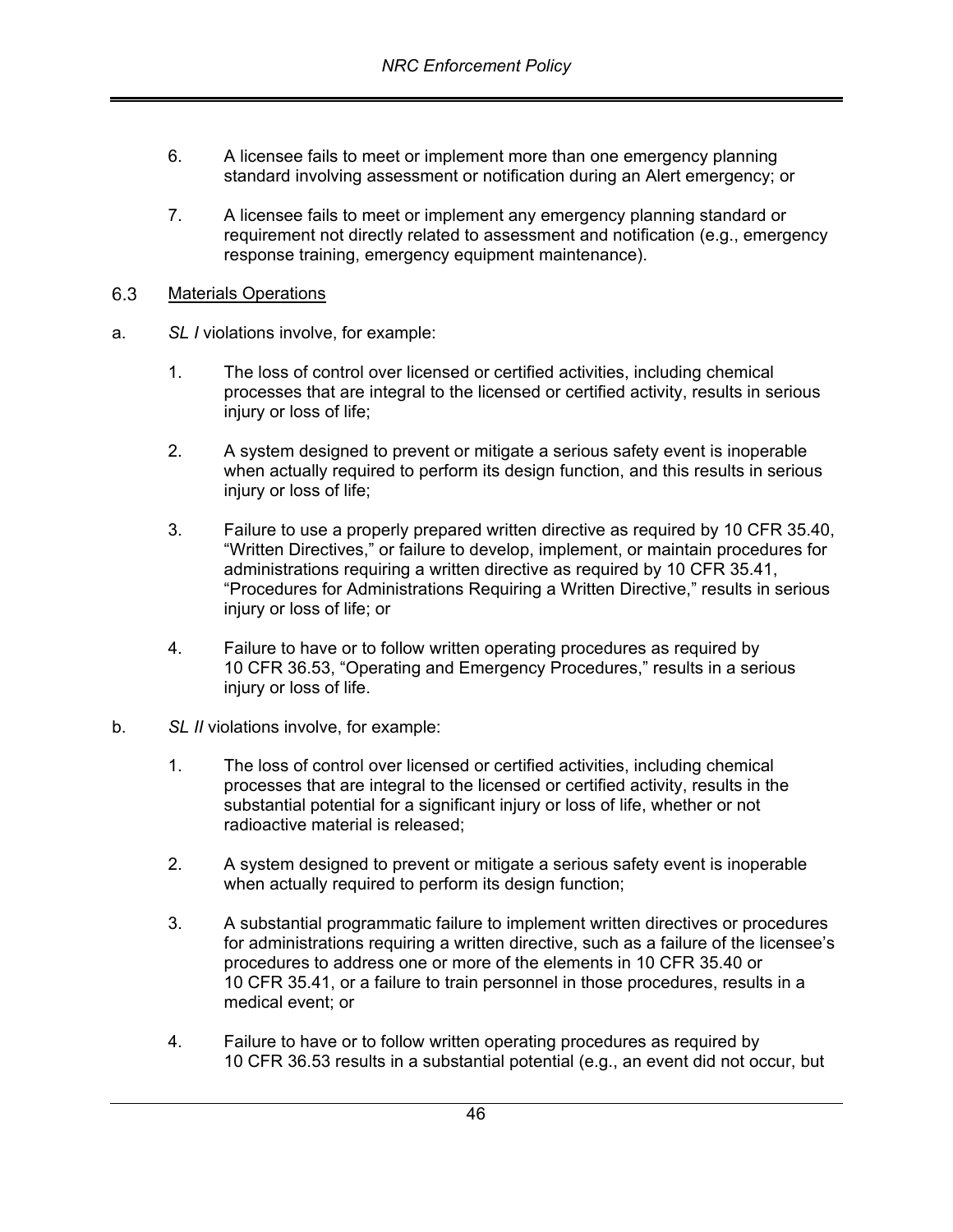no barriers, neither procedural nor system, including interlocks, would have prevented it, and the event was not highly unlikely to occur) for a serious injury or death.

- c. *SL III* violations involve, for example:
	- 1. A system designed to prevent or mitigate a serious safety event has one of the following characteristics:
		- (a) It is unable to perform its intended function under certain conditions (e.g., a safety system is not operable unless the required backup power is available), or
		- (b) It is outside design specifications to the extent that a detailed evaluation would be required to determine its operability;
	- 2. A programmatic failure occurs to implement written directives or procedures for administrations requiring a written directive, such as the following:
		- (a) A licensee's procedures fail to address one or more of the elements in 10 CFR 35.40 or 10 CFR 35.41,
		- (b) A licensee fails to train personnel in procedures for administrations requiring a written directive,
		- (c) A nonisolated failure occurs to use and follow written directives or procedures for administrations requiring a written directive; or
		- (d) A licensee fails to have procedures or requirements for written directives or fails to have procedures for administrations that require written directives.
	- 3. Except as provided for in section 6.3.d.10 of the Policy, a licensee fails to secure a portable gauge as required by 10 CFR 30.34(i);
	- 4. A significant failure to implement the requirements of 10 CFR Part 34, "Licenses for Industrial Radiography and Radiation Safety Requirements for Industrial Radiographic Operations," during radiographic operations includes, but is not limited to, the following:
		- (a) During radiographic operations at a location other than a permanent radiographic installation, a licensee fails to have present a radiographer and at least one additional radiographer or qualified individual,
		- (b) A licensee fails, during radiographic operations, to use radiographic equipment, radiation survey instruments, or personnel monitoring devices as required by 10 CFR Part 34, or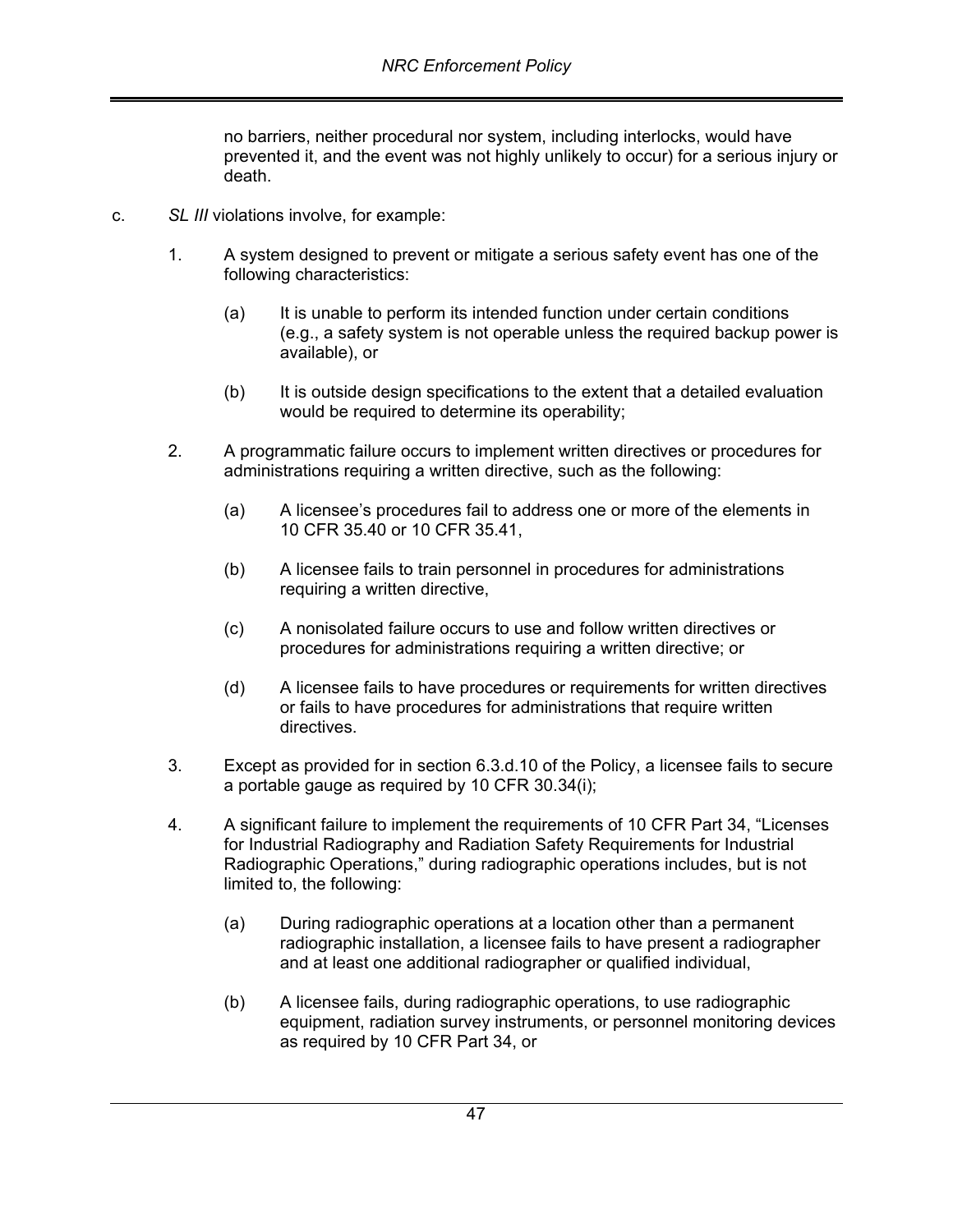- (c) During radiographic operations, a failure to stop work occurs, after a pocket dosimeter is found to have gone off-scale or after an electronic dosimeter reads greater than 200 millirem (mrem), and before a determination is made of the individual's actual radiation exposure;
- 5. An unqualified person conducts licensed activities. The unqualified person is characterized by either of the following:
	- (a) lacking adequate qualifications, experience, or training to safely conduct activities, or
	- (b) lacking the required certification or training for positions such as radiographer; authorized user under 10 CFR Part 35, "Medical Use of Byproduct Material"; or irradiator operator under 10 CFR 36.51, "Training"
- 6. Licensed material is used on humans where such use is not authorized;
- 7. A licensee authorizes the release from its control of an individual who does not meet the release criteria in 10 CFR 35.75, "Release of Individuals Containing Unsealed Byproduct Material or Implants Containing Byproduct Material;"
- 8. An individual without supervision operates an irradiator when the individual has not been trained as required by 10 CFR 36.51;
- 9. A programmatic failure occurs to have and follow written operating procedures as required by 10 CFR 36.53;
- 10. A programmatic failure occurs to perform inspection and maintenance checks as required by 10 CFR 36.61, "Inspection and Maintenance;"
- 11. A licensee fails to seek required NRC approval before the implementation of a significant change in licensed activities that has radiological or programmatic significance, such as the following:
	- (a) a change in ownership,
	- (b) a change in the location where licensed activities are being conducted or where licensed material is being stored,
	- (c) an increase in the quantity or type of radioactive material being processed or used that has radiological significance, or
	- (d) a change in program status with regard to the RSO named on its license (e.g., licensee fails to have an RSO; licensee appoints an unqualified individual as RSO);
- 12. Failures occur involving decommissioning requirements, such as the following: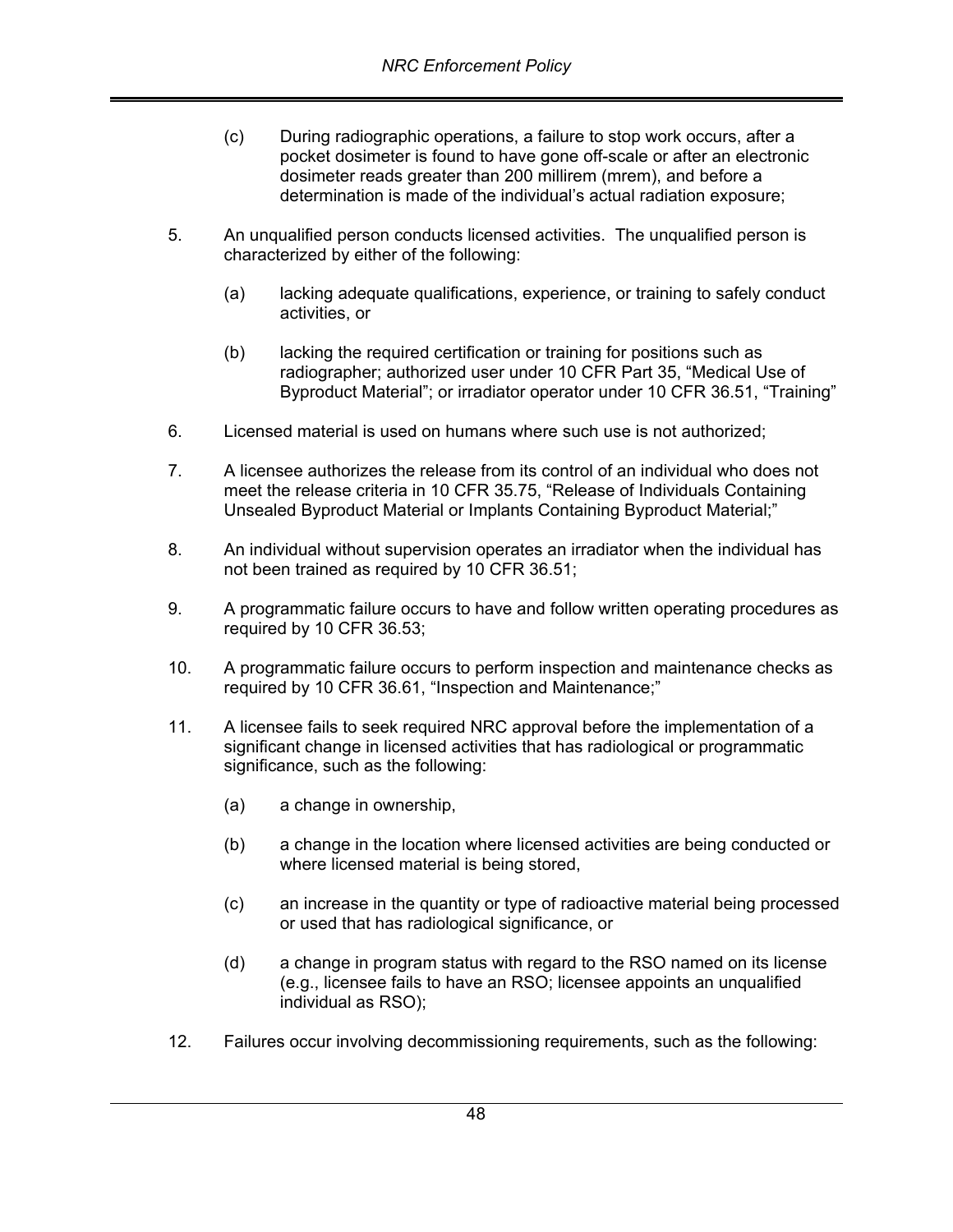- (a) a significant failure to meet decommissioning as required by regulation or license condition, or
- (b) failure to meet required schedules without adequate justification
- d. *SL IV* violations involve, for example:
	- 1. A licensee fails to use a properly prepared written directive as required by 10 CFR 35.40, or fails to develop, implement, or maintain procedures for administrations requiring a written directive as required by 10 CFR 35.41, whether or not a medical event occurs, provided that the failures are characterized by all of the following:
		- (a) are isolated
		- (b) do not demonstrate programmatic weaknesses in implementation
		- (c) have limited consequences if a medical event is involved;
	- 2. A licensee fails to keep the records required by 10 CFR 35.2040, "Records of Written Directives," and 10 CFR 35.2041, "Records for Procedures for Administrations Requiring a Written Directive;"
	- 3. A licensee fails to implement procedures including, but not limited to, recordkeeping, surveys, and inventories;
	- 4. A licensee fails to comply with the U.S. Department of Transportation requirement to provide hazardous material (HAZMAT) employee training as required by 10 CFR 71.5(a);
	- 5. There is an isolated failure to have and to follow written operating procedures as required by 10 CFR 36.53;
	- 6. A licensee fails to document the required certification or training for positions such as radiographer, authorized user under 10 CFR Part 35, or irradiator operator under 10 CFR 36.51;
	- 7. A licensee fails to seek required NRC approval before the implementation of a change in ownership that results in little or no adverse impact on radiological or programmatic activities or on the NRC's ability to inspect licensed activities, such that the locations and types of activities are unaffected by the unauthorized license transfer;
	- 8. A licensee fails to seek required NRC approval prior to replacement of the RSO, where the RSO was evaluated as qualified;
	- 9. A licensee fails to seek NRC approval, when required, before changing the location where licensed activities are being conducted or where licensed material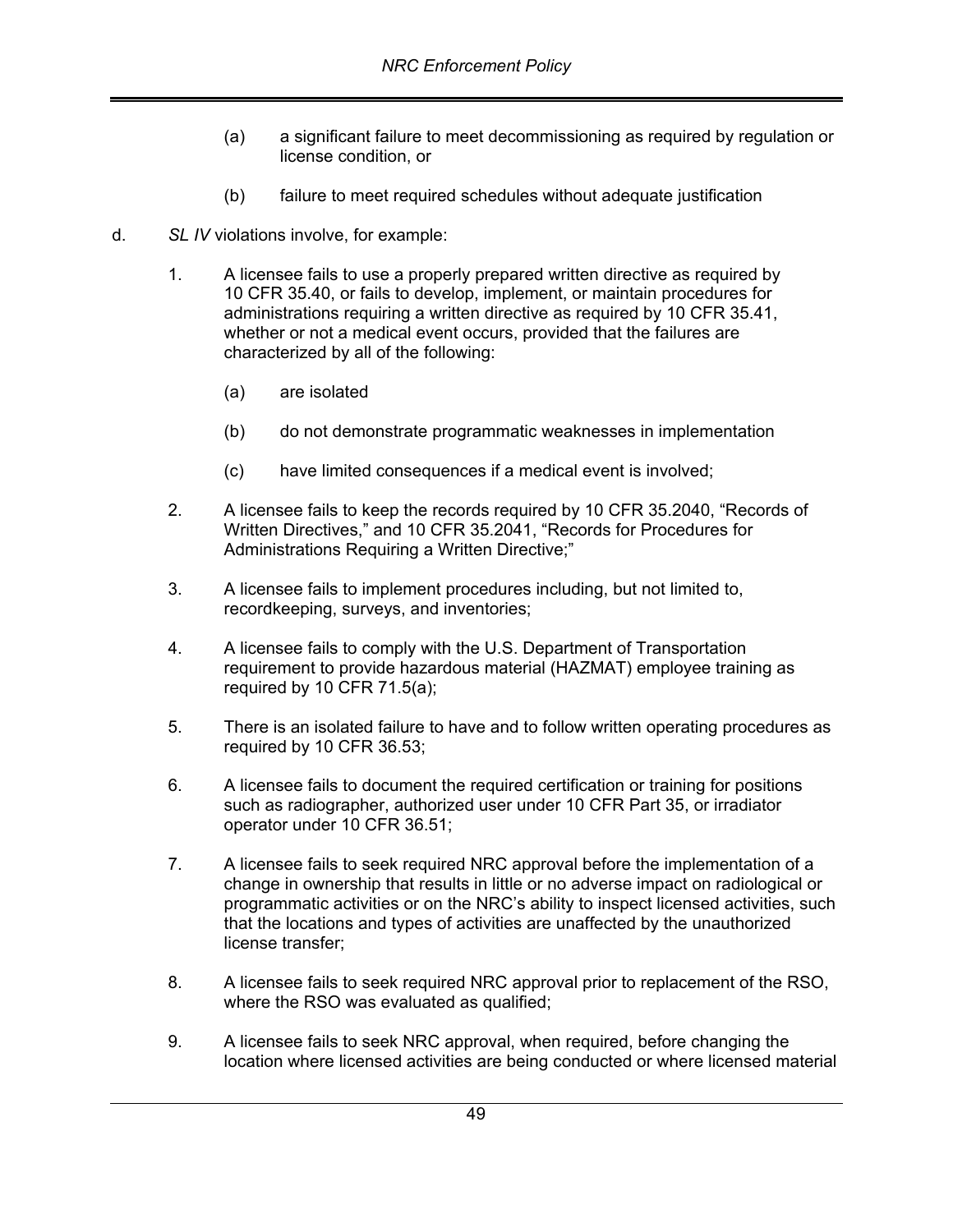is being stored that has little or no radiological or programmatic significance, and all other safety and security requirements have been met; or

10. A licensee fails to secure a portable gauge as required by 10 CFR 30.34(i), whenever the gauge is not under the control and constant surveillance of the licensee, where one level of physical control existed and there was no actual loss of material, and that failure is not repetitive.

### 6.4 Licensed Reactor Operators

- a. SL I violations involve, for example:
	- 1. A licensed operator, or a senior operator actively performing the functions covered by that position, is involved in procedural errors that result in, or exacerbate the consequences of, an Alert or higher level emergency, and, at the time the procedural errors occurred, was determined to be either of the following:
		- (a) unfit for duty as a result of a confirmed positive test for drugs or alcohol at cutoff levels established by the licensee, or
		- (b) under the influence of any prescription or over-the-counter drug as described in 10 CFR 55.53(j), or
		- (c) unfit for duty as determined by a post event fatigue assessment required by 10 CFR 26.211(a)(3).
- b. SL II violations involve, for example:
	- 1. A licensed operator, or a senior operator actively performing the functions covered by that position, is involved in procedural errors, and, at the time the procedural error occurred, was determined to be any of the following:
		- (a) unfit for duty as a result of a confirmed positive test for drugs or alcohol at cutoff levels established by the facility licensee,
		- (b) under the influence of any prescription or over-the-counter drug as described in 10 CFR 55.53(j),
		- (c) in noncompliance with a condition stated on the individual's license, or
		- (d) unfit for duty as determined by a post event fatigue assessment required by 10 CFR 26.211(a)(3);
	- 2. A deliberate compromise (see 10 CFR 55.49, "Integrity of Examinations and Tests") occurs of an application, test, or examination required by 10 CFR Part 55, "Operators' Licenses," or inaccurate or incomplete information is deliberately provided to the NRC and has any of the following effects: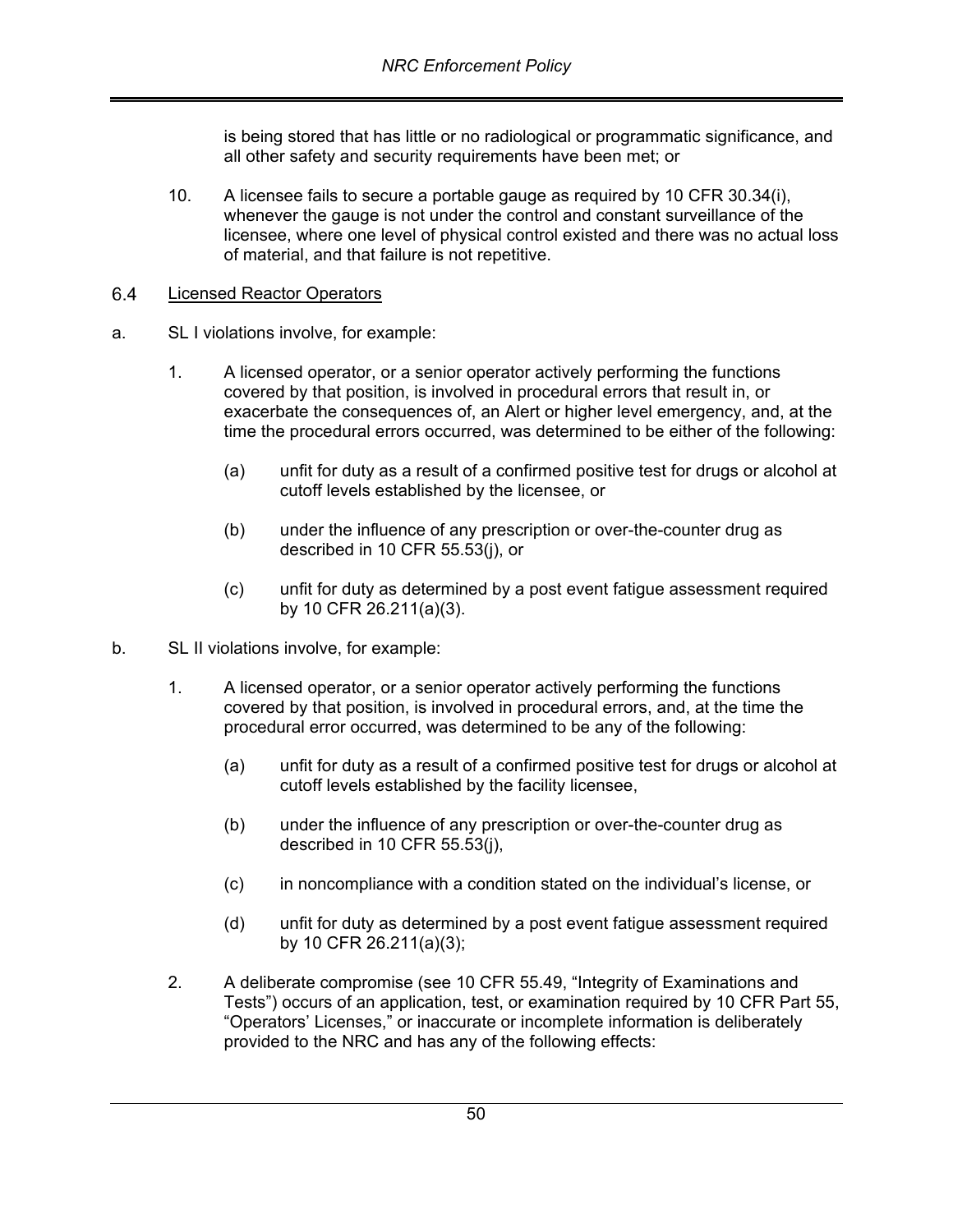- (a) in the case of initial operator licensing, contributes to an individual being granted an operator or senior operator license, or
- (b) in the case of operator requalification, contributes to an individual being permitted to continue to perform the functions of an operator or senior operator, or
- (c) contributes to a medically unqualified individual performing the functions of a licensed operator or senior operator; or
- 3. A licensed operator or senior operator, while within the protected area, is involved in the use, sale, or possession of illegal drugs or the consumption of alcoholic beverages.
- c. *SL III* violations involve, for example:
	- 1. A licensed operator, or a senior operator actively performing the functions covered by that position, is determined to be any of the following:
		- (a) unfit for duty as a result of a confirmed positive test for drugs or alcohol at cutoff levels established by the licensee,
		- (b) under the influence of any prescription or over-the-counter drug as described in 10 CFR 55.53(j),
		- (c) in noncompliance with a condition stated on the individual's license, or
		- (d) unfit for duty as determined by a post event fatigue assessment required by 10 CFR 26.211(a)(3);
	- 2. A licensed operator, or a senior operator actively performing the functions covered by that position, is inattentive to duty;
	- 3. A licensed operator or senior operator is involved in the use, sale, or possession of illegal drugs;
	- 4. A nonwillful compromise (see 10 CFR 55.49, "Integrity of Examinations and Tests") of an application, test, or examination required by 10 CFR Part 55, or inaccurate or incomplete information inadvertently provided to the NRC, subsequently contributes to the NRC making an incorrect regulatory decision, such as the following:
		- (a) in the case of initial operator licensing, contributes to an individual being granted an operator or senior operator license, or
		- (b) in the case of operator requalification, contributes to an individual being permitted to continue to perform the functions of an operator or senior operator, or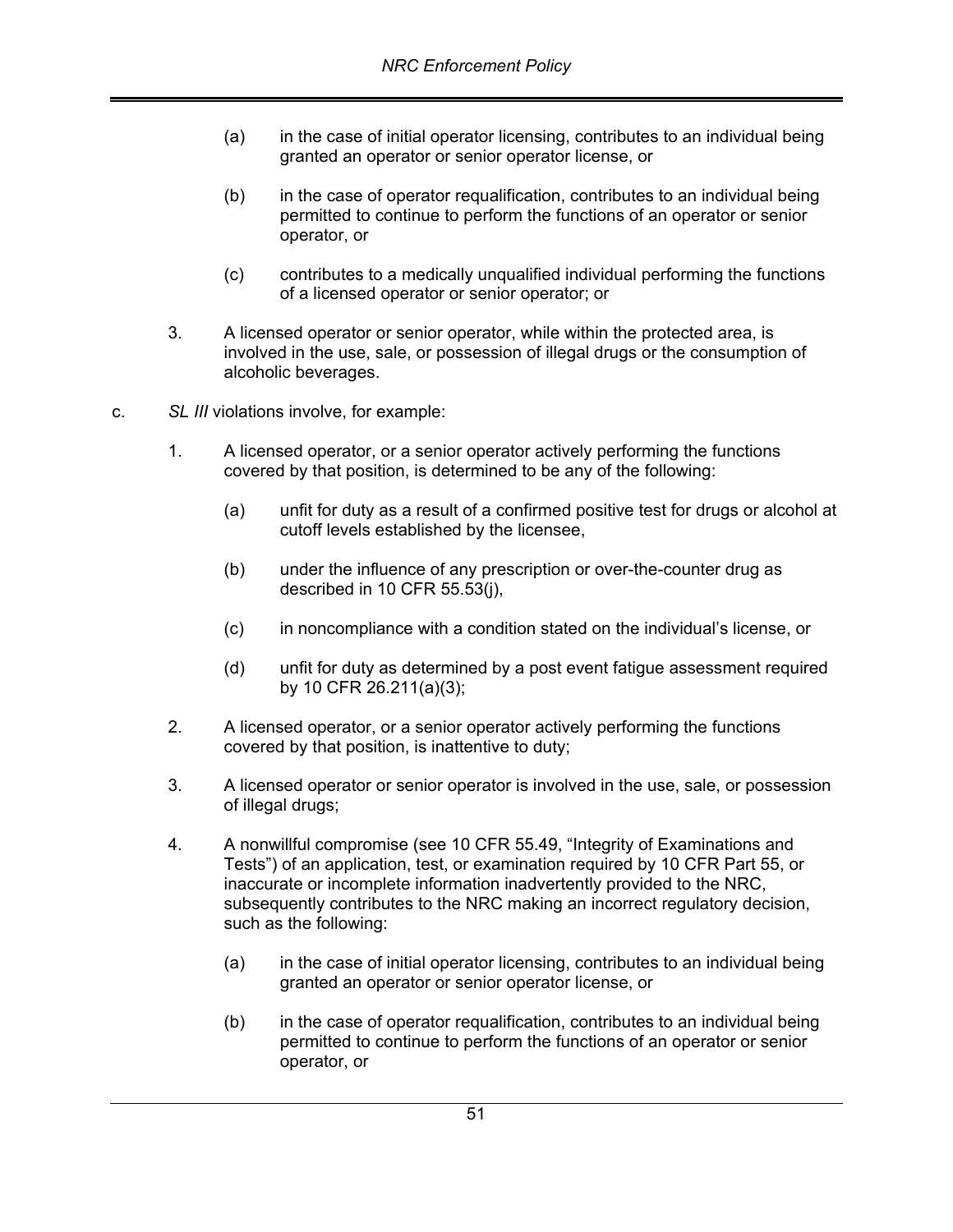- (c) contributes to a medically unqualified individual performing the functions of a licensed operator or senior operator.
- d. *SL IV* violations involve**,** for example:
	- 1. A nonwillful compromise (see 10 CFR 55.49) of an application, test, or examination required by 10 CFR Part 55. For example,
		- (a) cases of inaccurate or incomplete information inadvertently provided to the NRC that do not contribute to the NRC making an incorrect regulatory decision as a result of the originally submitted information; or
		- (b) an individual operator who did not meet the American National Standards Institute/American Nuclear Society (ANSI/ANS) 3.4, "Medical Certification and Monitoring of Personnel Requiring Operator Licenses for Nuclear Power Plants," Section 5, "Health Requirements and Disqualifying Conditions," as certified on NRC Form 396, "Certification of Medical Examination by Facility Licensee," required by 10 CFR 55.23, "Certification," but who did not perform the functions of a licensed operator or senior operator while having a disqualifying medical condition; or
		- (c) an individual operator who did not meet ANSI/ANS 3.4, Section 5, as certified on NRC Form 396, "Certification of Medical Examination by Facility Licensee," required by 10 CFR 55.23, due to an incomplete medical examination, but was subsequently found to meet the health requirements for licensing; or
		- (d) an individual operator who met ANSI/ANS 3.4, Section 5, as certified on NRC Form 396, required by 10 CFR 55.23, but failed to report a condition that would have required a license restriction to establish or maintain medical qualification based on having the undisclosed medical condition.

#### Facility Construction (10 CFR Parts 50 and 52 Licensees and Fuel Cycle Facilities)

- a. *SL I* violations involve, for example:
	- 1. A significant breakdown of a licensee's QA program that results in multiple structures, systems, or components being completed<sup>12</sup> in a manner such that they would not have satisfied their intended safety purpose.
- b. *SL II* Violations involve, for example:
	- 1. A significant breakdown occurs in the QA program, as exemplified by multiple

<sup>-</sup>12 The term "completed" as used in this example means completion of a construction activity**,**  including review and acceptance by the construction Quality Control or Quality Assurance organization.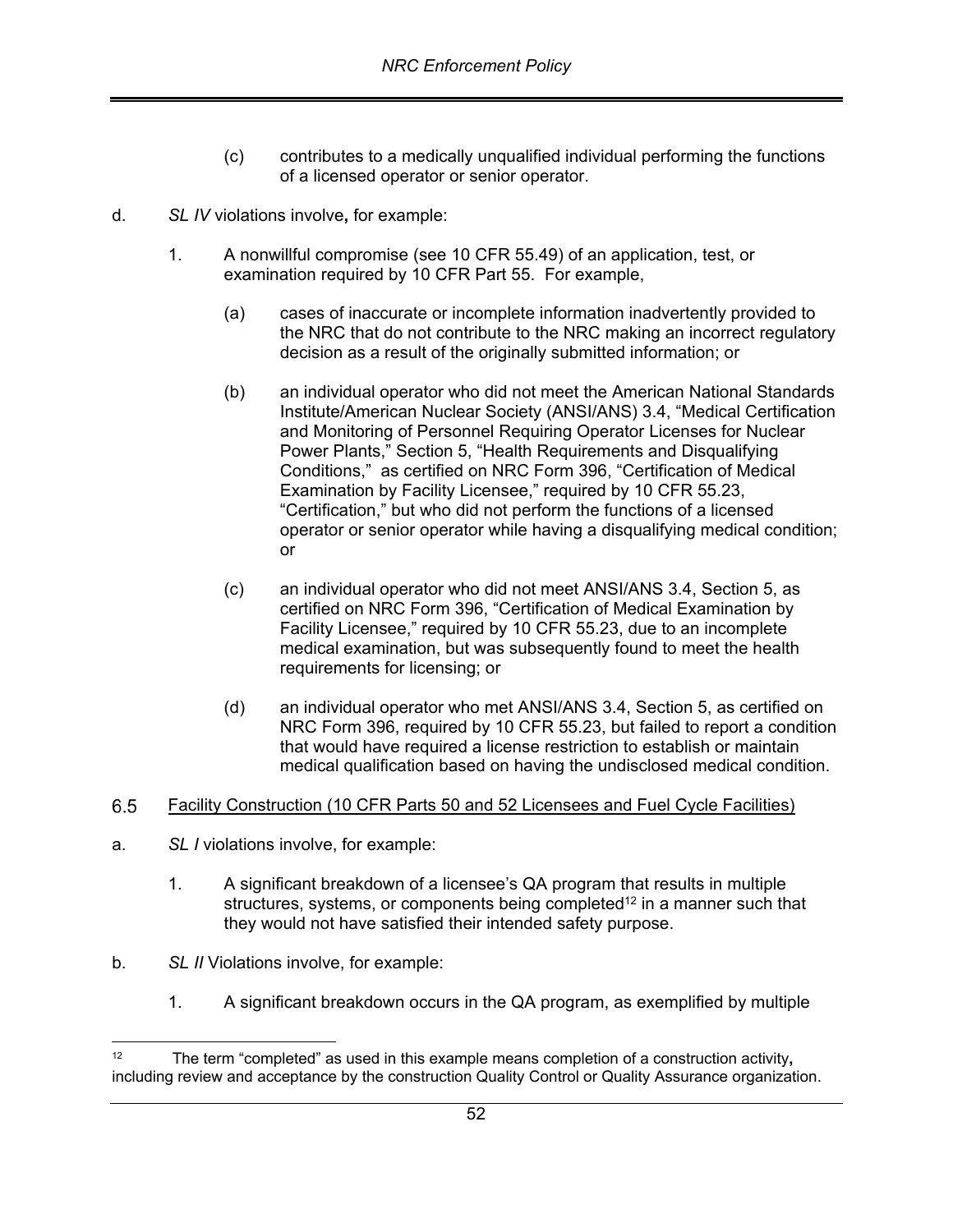deficiencies in construction QA related to more than one work activity (e.g., structural, piping, electrical, foundations). These deficiencies involve the licensee's failure to provide adequate oversight or take prompt corrective action and involve multiple examples of deficient construction or construction of unknown quality as the result of inadequate program implementation; or

- 2. Multiple structures, systems, or components are completed in a manner that would have an adverse impact on the safety of operations.
- c. *SL III* violations involve, for example:
	- 1. A breakdown occurs in a licensee's QA program for construction related to a single work activity (e.g., structural, piping, electrical, foundations). This significant deficiency involves the licensee's failure to provide adequate oversight or take prompt corrective action and entails multiple examples of deficient construction or construction of unknown quality as the result of inadequate program implementation;
	- 2. A failure to confirm the design safety requirements of a structure, system, or component as the result of inadequate preoperational test program implementation;
	- 3. Ineffective corrective actions result in multiple examples of recurring significant deficiencies associated with a single construction activity;
	- 4. A licensee fails to obtain prior Commission approval required by 10 CFR 50.59 or 10 CFR 52.98 for a change that results in a condition evaluated as having low-to-moderate or greater safety significance; or
	- 5. A licensee fails to update the FSAR as required by 10 CFR 50.71(e), and the FSAR is used to perform a 10 CFR 50.59 or 10 CFR 52.98 evaluation for a change to the facility or procedures, implemented without Commission approval, that results in a condition evaluated as having low-to-moderate or greater safety significance.
- d. *SL IV* violations involve**,** for example:
	- 1. A licensee fails to meet regulatory requirements, including one or more QA criteria that have more than minor safety or security significance;
	- 2. A licensee fails to establish, maintain, or implement adequate controls over procurement, construction, examination, or testing processes that are important to safety;
	- 3. A licensee fails to adequately implement QA processes or procedures;
	- 4. A licensee fails to maintain QA records to demonstrate the adequacy of construction;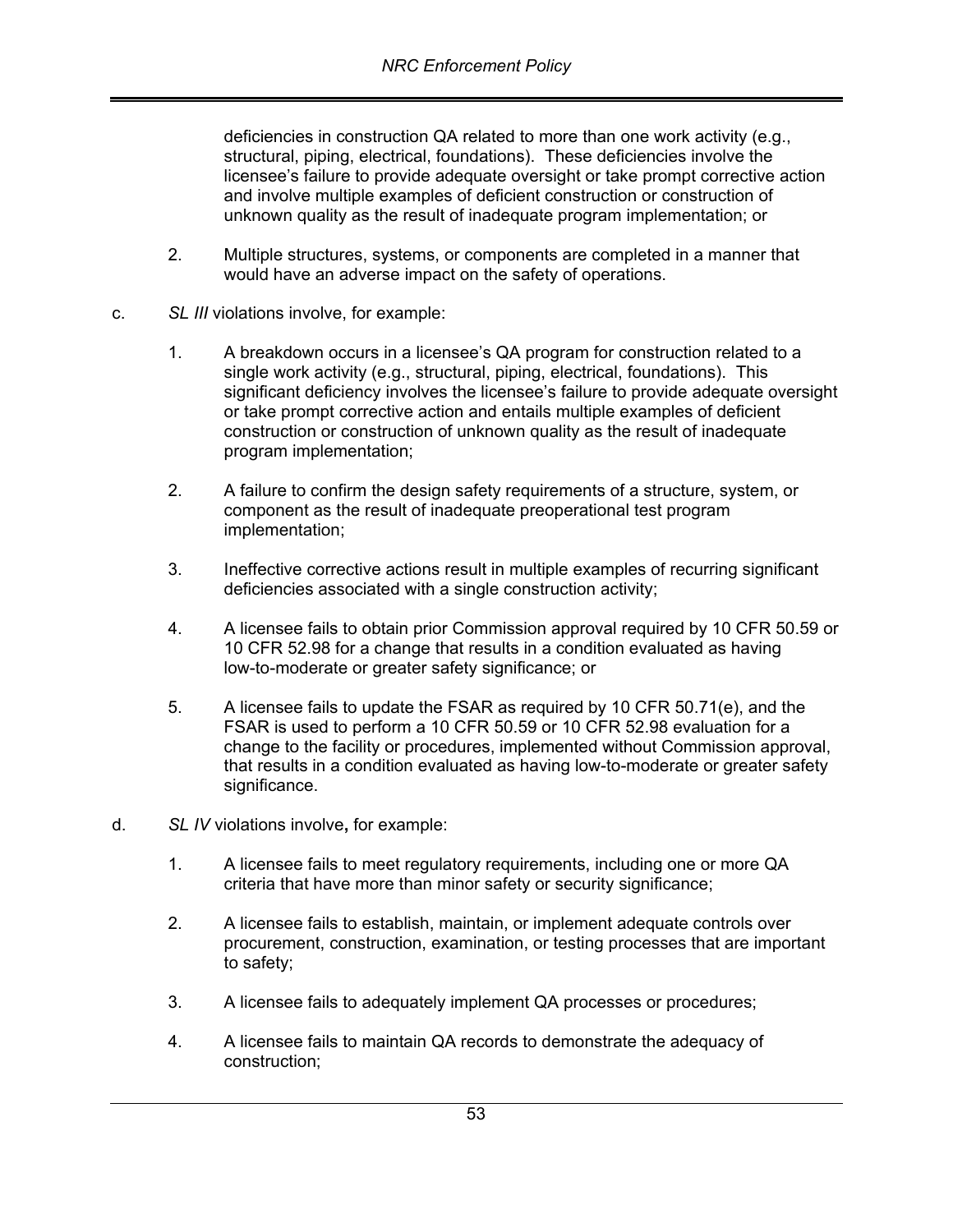- 5. A licensee fails to implement adequate 10 CFR Part 21 processes or procedures that have more than minor safety or security significance;
- 6. Violations of 10 CFR 50.59 or 10 CFR Part 52, Appendix A-D result in conditions evaluated as having very low safety significance; or
- 7. A licensee has failed to update the FSAR as required by 10 CFR 50.71(e) but the lack of up-to-date information has not resulted in any unacceptable change to the facility or procedures.

# 6.6 Emergency Preparedness

These examples are appropriate for violations at power reactor facilities for those violations that are dispositioned under traditional enforcement rather than under the ROP or cROP. For operating power reactors, the NRC treats participant performance deficiencies identified in emergency exercises under the ROP. This section also provides examples of violations in the area of emergency preparedness at nonpower reactor facilities.

- a. *SL I* violations involve, for example:
	- 1. During an actual General Emergency, a licensee fails to promptly do any of the following:
		- (a) correctly classify and declare the event,
		- (b) make required notifications (i.e., notifications required by the licensee's emergency plan, 10 CFR 50.72, "Immediate Notification Requirements for Operating Nuclear Power Reactors," or 10 CFR Part 50, Appendix E, "Emergency Planning and Preparedness for Production and Utilization Facilities") to responsible Federal, State, and local agencies, or
		- (c) respond to the event (e.g., assess actual or potential offsite consequences, activate emergency response facilities, and augment shift staff).
- b. *SL II* violations involve, for example:
	- 1. During an actual Site Area Emergency, a licensee fails to promptly do any of the following:
		- (a) correctly classify and declare the event,
		- (b) make required notifications (i.e., notifications required by the licensee's emergency plan, 10 CFR 50.72, or 10 CFR 50, Appendix E) to responsible Federal, State, and local agencies, or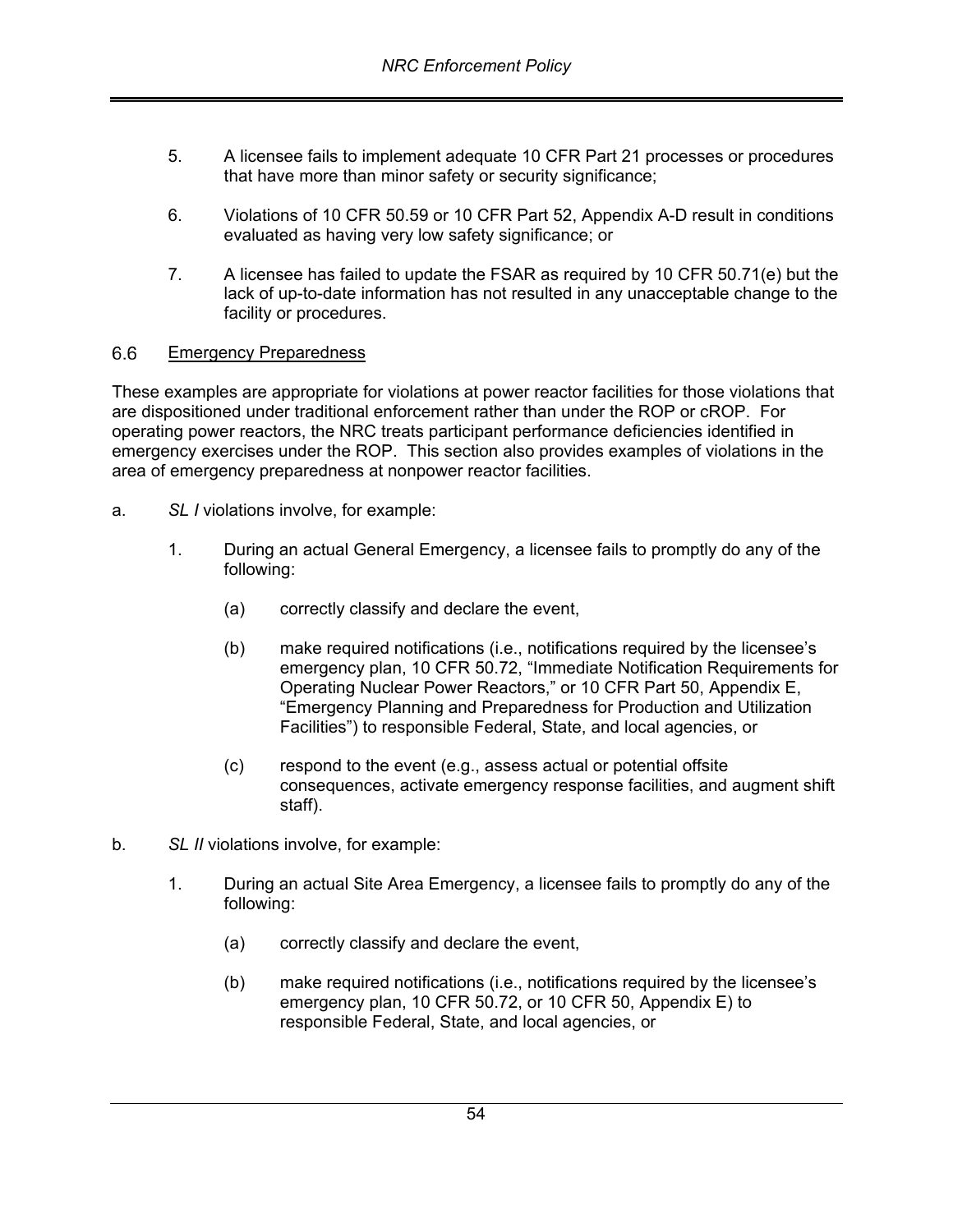- (c) respond to the event (e.g., assess actual or potential offsite consequences, activate emergency response facilities, and augment shift staff);
- 2. A licensee loses its ability to meet or implement any regulatory requirement related to assessment (other than emergency classification) or notification<sup>13</sup> such that the required function would not be implemented during the response to an actual emergency; or
- 3. An emergency action level (EAL) initiating condition (IC) has been rendered ineffective such that any General Emergency would not be declared for a particular off-normal event.14
- c. *SL III* violations involve, for example:
	- 1. During an actual Alert emergency, a licensee fails to promptly do any of the following:
		- (a) correctly classify and declare the event,
		- (b) make required notifications (i.e., notifications required by the licensee's emergency plan, 10 CFR 50.72, or 10 CFR 50, Appendix E) to responsible Federal, State, and local agencies, or
		- (c) respond to the event (e.g., assess actual or potential offsite consequences, activate emergency response facilities, and augment shift staff);
	- 2. A licensee's ability to meet or implement any regulatory requirement related to assessment (other than emergency classification) or notification is degraded such that the effectiveness of the emergency plan decreases. Although the regulatory requirement could be implemented during the response to an actual emergency, the implementation would be degraded (e.g., not fully effective, inappropriately delayed);
	- 3. An EAL IC has been rendered ineffective such that any General Emergency would not be declared for a particular off-normal event, but because of redundant EALs for that IC, an appropriate declaration could be made but not within the 15-minute requirement;

 $13$ As used in this example, "assessment" includes classification, assessment of the impact of a release of radioactivity, and the making of protective action recommendations; "notification" includes initial and follow-up notifications to offsite response organizations. For power reactors, this includes the risk-significant planning standards in 10 CFR 50.47(b)(4), (b)(5), (b)(9), and (b)(10). See Inspection Manual Chapter 0609, Appendix B, Emergency Preparedness Significance Determination Process, Section 5.0, for examples of conditions that may cause a required function not to be implemented or to be implemented in a degraded manner.<br><sup>14</sup> An EAL IC may be rendered ineffective by changes to facility procedures, systems, or

An EAL IC may be rendered ineffective by changes to facility procedures, systems, or equipment; errors in numeric thresholds; or any other cause that could result in an IC that should be declared not being declared in a timely and accurate manner following the change.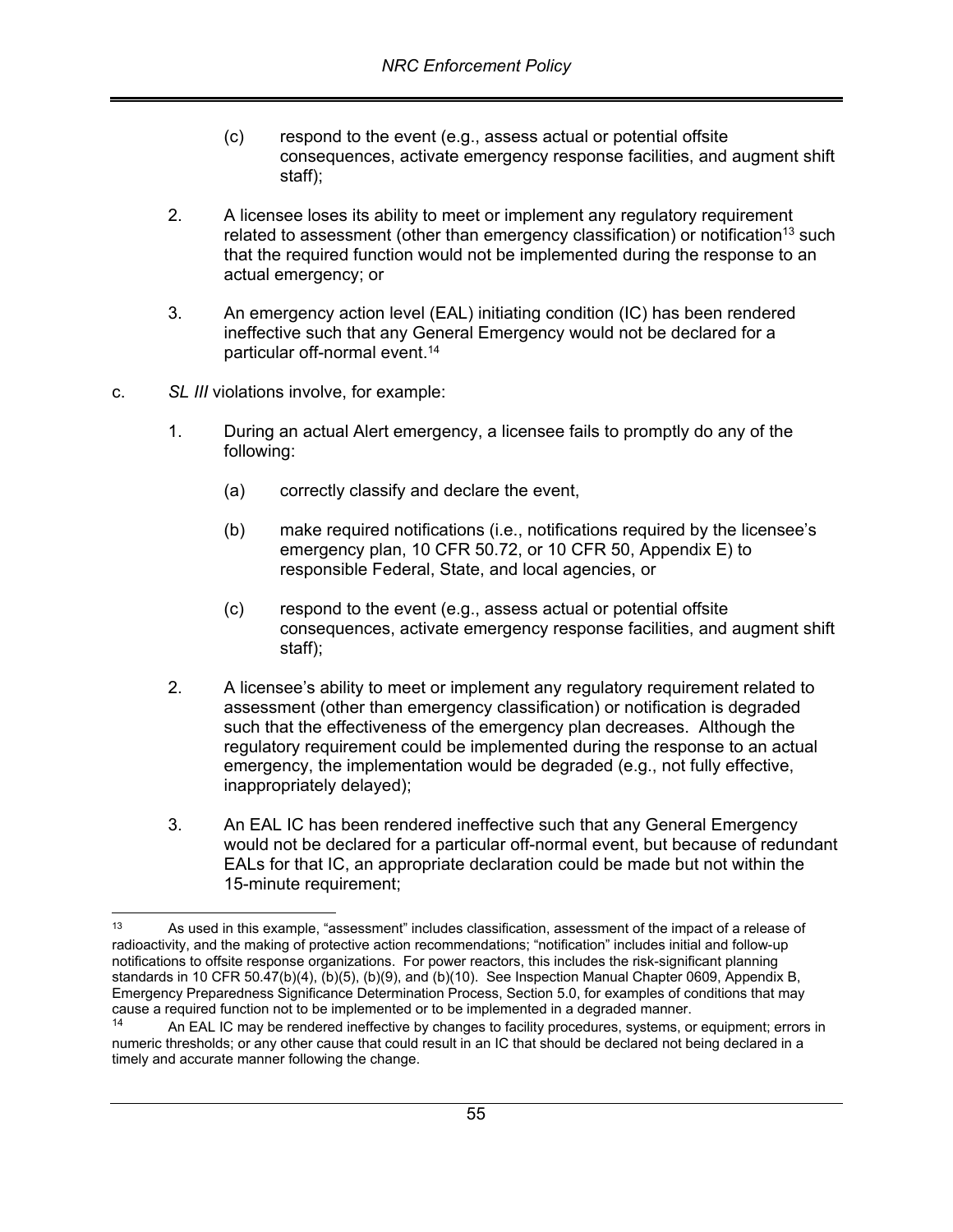- 4. An EAL IC has been rendered ineffective such that any Site Area Emergency would not be declared for a particular off-normal event; or
- 5. A licensee's ability to meet or implement any regulatory requirement *not* related to assessment or notification is lost such that the required function would not be implemented during the response to an actual emergency.
- d. *SL IV* violations involve, for example:
	- 1. The licensee's ability to meet or implement any regulatory requirement *not* related to assessment or notification such that the effectiveness of the emergency plan decreases. Although the regulatory requirement could be implemented during the response to an actual emergency, the implementation would be degraded (e.g., not fully effective, inappropriately delayed);
	- 2. An EAL IC has been rendered ineffective such that any General Emergency would not be declared for a particular off-normal event, but because of redundant EALs for that IC, an appropriate declaration could be made in an accurate and timely manner;
	- 3. An EAL IC has been rendered ineffective such that any Site Area Emergency would not be declared for a particular off-normal event, but because of redundant EALs for that IC, an appropriate declaration could be made but not within the 15-minute requirement; or
	- 4. An EAL IC has been rendered ineffective such that any Alert Emergency or Notice of Unusual Event would not be declared for a particular off-normal event, or declared in a degraded manner for a particular off-normal event.

# 6.7 Health Physics

Personnel overexposures and associated violations incurred during a lifesaving or other emergency response effort will be treated on a case-by-case basis.

- a. *SL I* violations involve, for example:
	- 1. An adult worker receives a radiation exposure during any year in excess of 25 rem (0.25 sievert (Sv)) total effective dose equivalent; 75 rem (0.75 Sv) to the lens of the eye; or 250 rem (2.5 Sv) to the skin of the whole body, or to the feet, ankles, hands, or forearms, or to any other organ or tissue;
	- 2. A declared pregnant woman receives a radiation exposure over the gestation period of the embryo/fetus of 2.5 rem (0.025 Sv) total effective dose equivalent;
	- 3. A minor worker (i.e., an individual less than 18 years of age) receives a radiation exposure during any year in excess of 2.5 rem (0.025 Sv) total effective dose equivalent; 7.5 rem (0.075 Sv) to the lens of the eye; or 25 rem (0.25 SV) to the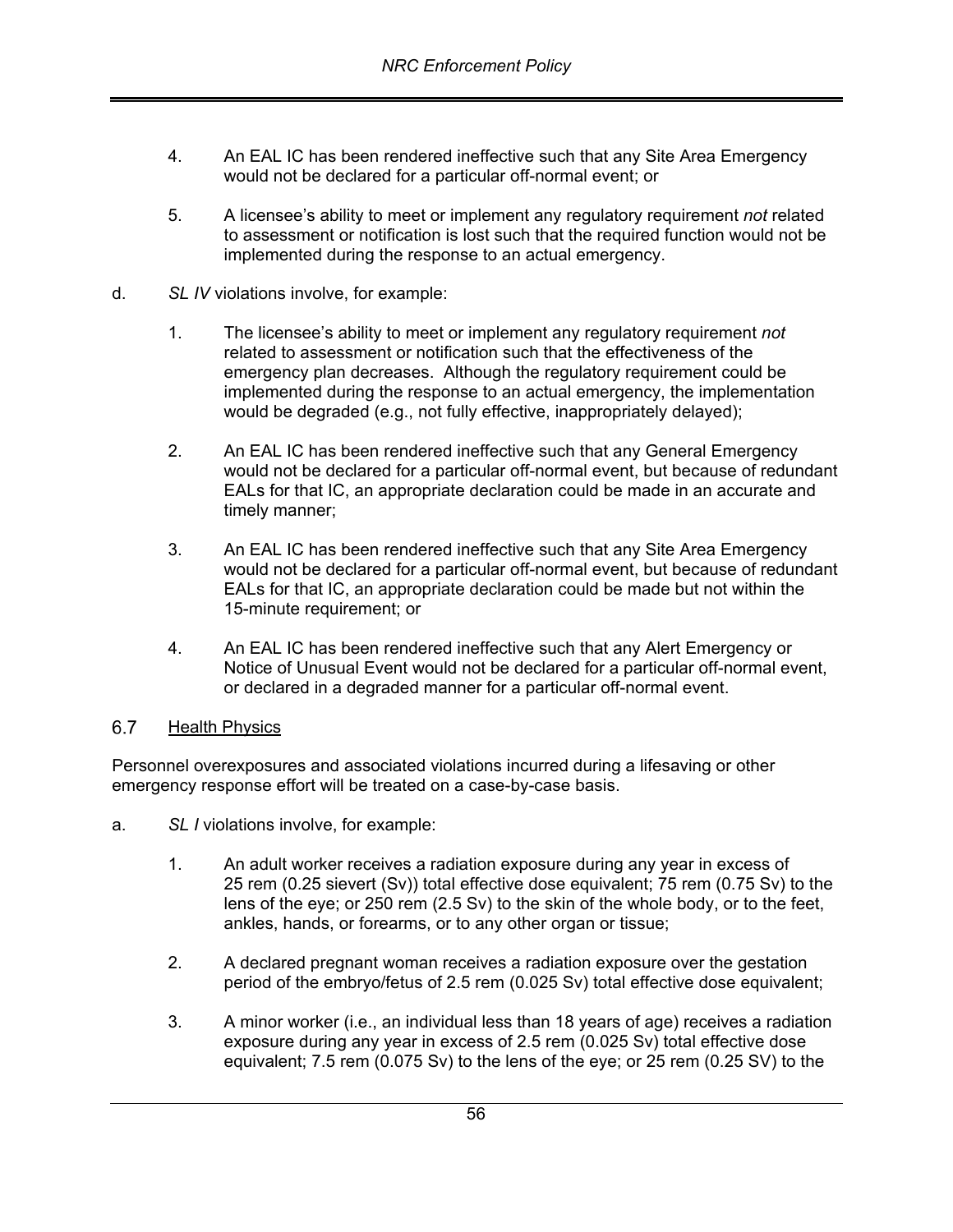skin of the whole body, or to the feet, ankles, hands or forearms, or to any other organ or tissue;

- 4. A member of the public receives an annual exposure in excess of 1 rem (0.01 Sv) total effective dose equivalent;
- 5. A release of radioactive material occurs to an unrestricted area in annual average concentrations in excess of 50 times the limits for members of the public as stated in 10 CFR 20.1302(b)(2)(i); or
- 6. Disposal of licensed material occurs in quantities or concentrations in excess of 10 times the limits of 10 CFR 20.2003, "Disposal by Release into Sanitary Sewerage."
- b. *SL II* Violations involve, for example:
	- 1. An adult worker receives a radiation exposure during any year in excess of violations 10 rem (0.1 Sv) total effective dose equivalent; 30 rem (0.3 Sv) to the lens of the eye; or 100 rem (1.0 Sv) to the skin of the whole body, or to the feet, ankles, hands, or forearms, or to any other organ or tissue;
	- 2. A declared pregnant woman receives a radiation exposure over the gestation period of the embryo/fetus in excess of 1.0 rem (0.01 Sv) total effective dose equivalent;
	- 3. A minor worker receives a radiation exposure during any year in excess of 1.0 rem (0.01 Sv) total effective dose equivalent; 3.0 rem (0.03 Sv) to the lens of the eye; or 10 rem (0.1 Sv) to the skin of the whole body, or to the feet, ankles, hands, or forearms, or to any other organ or tissue;
	- 4. A member of the public receives an annual exposure in excess of 0.5 rem (5 millisieverts (mSv)) total effective dose equivalent;
	- 5. Release of radioactive material occurs to an unrestricted area in annual average concentrations in excess of 10 times the limits stated in 10 CFR 20.1302(b)(2)(i) (except when the Commission has approved operation up to 0.5 rem (5 mSv) per year under 10 CFR 20.1301(c)); or
	- 6. Disposal of licensed material occurs in quantities or concentrations in excess of 5 times the limits of 10 CFR 20.2003.
- c. *SL III* Violations involve, for example:
	- 1. An adult worker receives a radiation exposure during any year in excess of 5 rem (0.05 Sv) total effective dose equivalent; 15 rem (0.15 Sv ) to the lens of the eye; or 50 rem (0.5 Sv) to the skin of the whole body or to the feet, ankles, hands, or forearms, or to any other organ or tissue;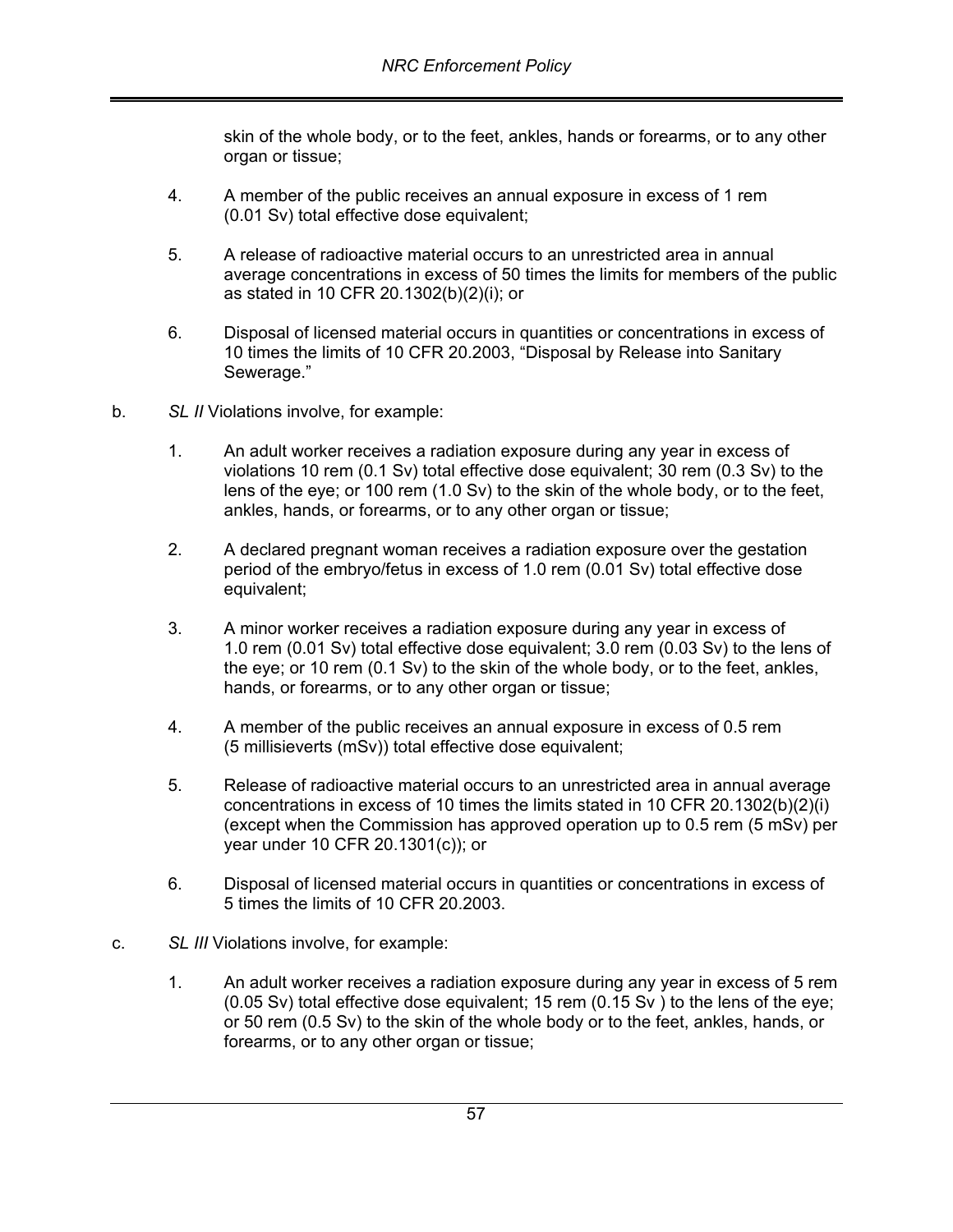- 2. A declared pregnant woman receives a radiation exposure over the gestation period of the embryo/fetus in excess of 0.5 rem (5 mSv) total effective dose equivalent (except when doses are in accordance with the provisions of 10 CFR 20.1208(d));
- 3. A minor worker receives a radiation exposure during any year in excess of 0.5 rem (5 mSv) total effective dose equivalent; 1.5 rem (0.015 Sv) to the lens of the eye; or 5 rem (0.05 Sv) to the skin of the whole body, or to the feet, ankles, hands or forearms, or to any other organ or tissue;
- 4. An annual exposure of a member of the public in excess of 0.1 rem (1 mSv) total effective dose equivalent (except when operation up to 0.5 rem (5 mSv) per year under 10 CFR 20.1301(c));
- 5. A release of radioactive material occurs to an unrestricted area in annual average concentrations in excess of 2 times the effluent concentration limits referenced in 10 CFR 20.1302(b)(2)(i) (except when the Commission has approved operation up to 0.5 rem (5 mSv) per year under 10 CFR 20.1301(c));
- 6. A substantial potential exists for exposures or releases in excess of the applicable limits in 10 CFR 20.1001–20.2401, whether or not an exposure or release occurs;
- 7. Disposal of licensed material occurs in quantities or concentrations in excess of the regulatory limits of 10 CFR 20.2003;
- 8. A licensee releases, for unrestricted use, contaminated or radioactive material or equipment that poses a realistic potential for exposure of the public exceeding the annual dose limits for members of the public;
- 9. A technically unqualified person conducts licensee activities; or
- 10. A violation involves failure to secure, or maintain surveillance over, licensed material in the following situations:
	- (a) involves licensed material in any aggregate quantity greater than 1,000 times the quantity specified in Appendix C, "Quantities of Licensed Material Requiring Labeling," to 10 CFR Part 20, "Standards for Protection against Radiation,"
	- (b) involves licensed material in any aggregate quantity greater than 10 times the quantity specified in Appendix C to 10 CFR Part 20, where the failure is accompanied by the absence of a functional program to detect and deter security violations that includes training, staff awareness, detection (including auditing), and corrective action (including disciplinary action), or
	- (c) results in a substantial potential for exposures or releases in excess of the applicable limits in 10 CFR Part 20.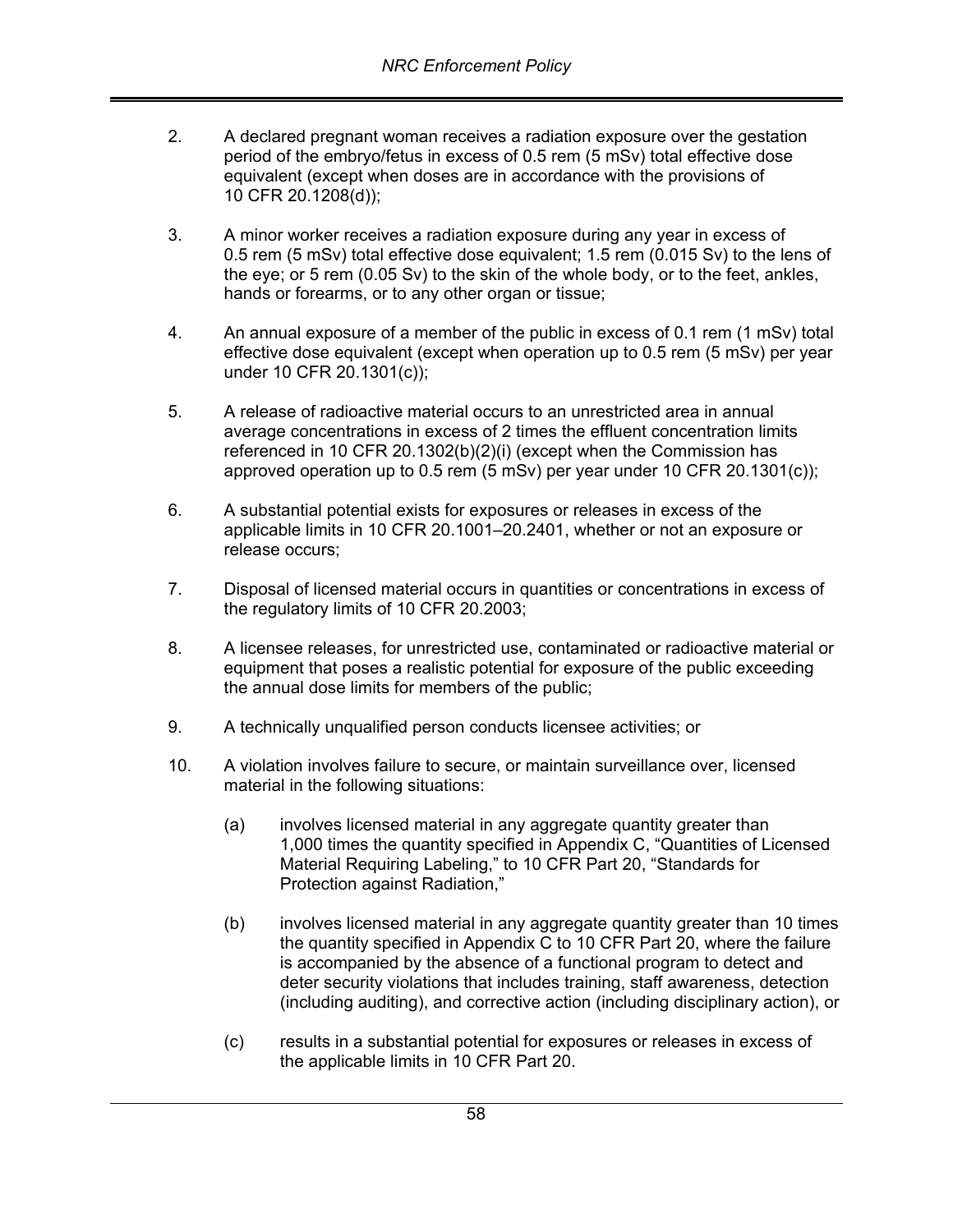- d. *SL IV* violations involve, for example:
	- 1. Intakes exceed those specified in 10 CFR 20.1201(e) or the equivalent for 10 CFR 20.1207, "Occupational Dose Limits for Minors;"
	- 2. A release of radioactive material occurs to an unrestricted area in annual average concentrations in excess of the limits for members of the public as referenced in 10 CFR 20.1302(b)(2)(i) (except when the Commission has approved operation up to 0.5 rem (5 mSv) per year under 10 CFR 20.1301(c));
	- 3. A radiation dose rate in an unrestricted or controlled area exceeds 0.002 rem (0.02 millisieverts) in any 1 hour (2 mrem/hour) or 50 mrem (0.5 mSv) in a year;
	- 4. A licensee fails to conduct required leakage or contamination tests or to use properly calibrated equipment, although the failure does not contribute to an event;
	- 5. Doses to a member of the public exceed any of the U.S. Environmental Protection Agency's generally applicable environmental radiation standards in 40 CFR Part 190, "Environmental Radiation Protection Standards for Nuclear Power Operations," as required by 10 CFR 20.1301(e); or
	- 6. An isolated failure occurs to secure, or maintain surveillance over, licensed material in any aggregate quantity greater than 10 times the quantity specified in Appendix C to 10 CFR Part 20, provided that both of the following apply:
		- (a) The material is labeled as radioactive or located in an area posted as containing radioactive materials, and
		- (b) Such failure occurs despite a functional program to detect and deter security violations that includes training, staff awareness, detection (including auditing), and corrective action (including disciplinary action);

# 6.8 Transportation

Some transportation requirements apply to more than one licensee involved in the same activity (e.g., a shipper and a carrier). When such a violation occurs, the NRC will direct enforcement action against the responsible licensee or licensees.

- a. *SL I* violations involve, for example:
	- 1. Failure to meet transportation requirements results in loss of control of radioactive material with a breach in package integrity such that the material causes a radiation exposure to a member of the public in excess of the regulatory limits;
	- 2. Surface contamination exceeds 50 times the NRC limit; or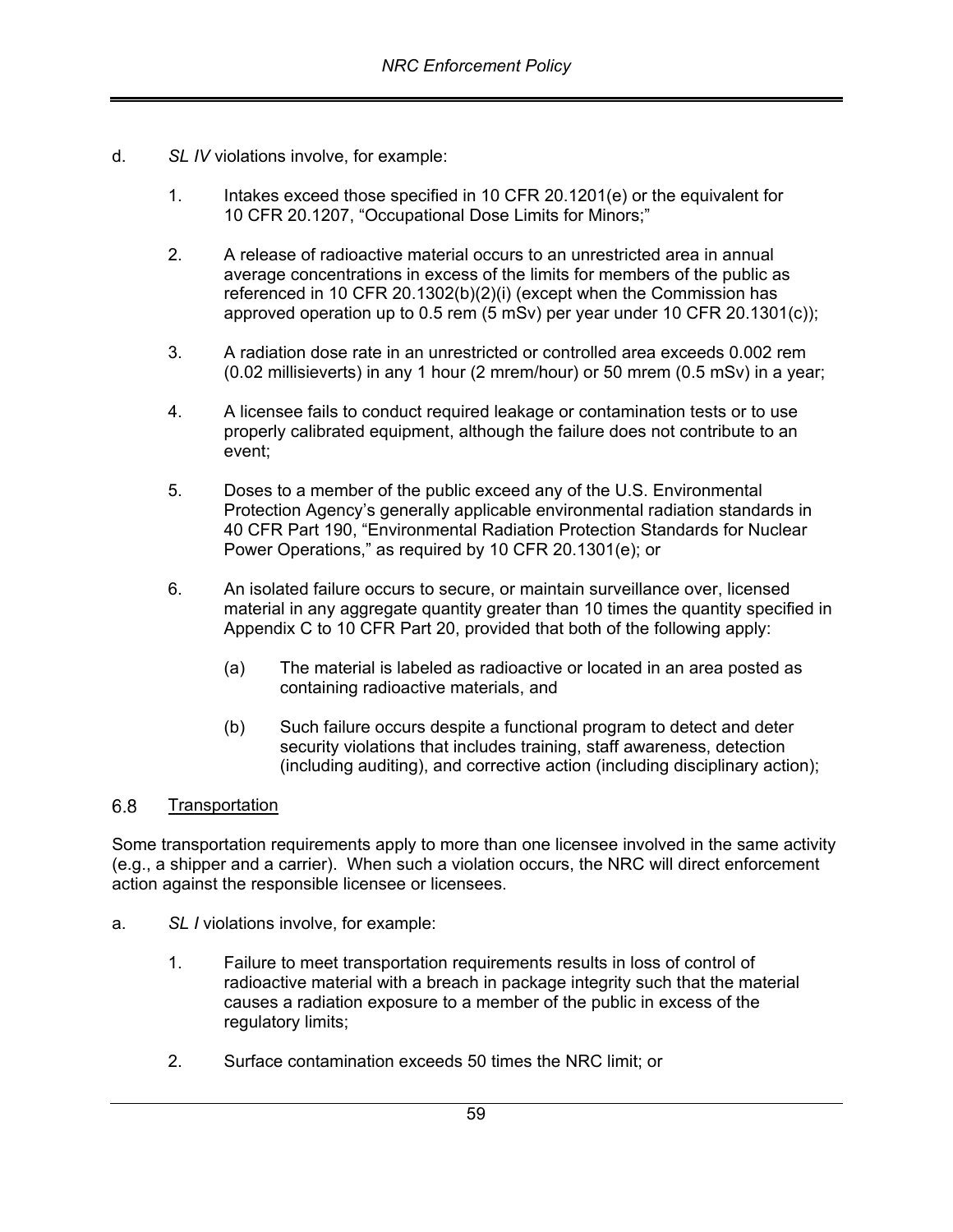- 3. External radiation levels exceed 10 times the NRC limit.
- b. *SL II* violations involve, for example:
	- 1. Failure to meet transportation requirements results in loss of control of radioactive material with a breach in package integrity such that there is a clear potential for a member of the public to receive a radiation exposure in excess of the regulatory limits;
	- 2. Surface contamination exceeds 10 times, but not more than 50 times, the NRC limit;
	- 3. External radiation levels exceed 5 times, but not more than 10 times, the NRC limit; or
	- 4. A licensee fails to make required initial notifications associated with SL I or II violations.
- c. *SL III* violations involve, for example:
	- 1. Surface contamination exceeds 5 times, but not more than 10 times, the NRC limit;
	- 2. External radiation exceeds 1 times, but not more than 5 times, the NRC limit;
	- 3. A violation involves labeling, placarding, shipping paper, packaging, loading, or other requirements that could reasonably result any of the following:
		- (a) a significant failure to identify the type, quantity, or form of material
		- (b) a failure of the carrier or recipient to exercise adequate controls
		- (c) a substantial potential for either personnel exposure or contamination above regulatory limits or improper transfer of material
	- 4. A licensee fails to make required initial notification associated with SL III violations.
- d. *SL IV* Violations involve, for example:
	- 1. A breach of package integrity occurs without external radiation levels exceeding the NRC limit or without contamination levels exceeding the NRC limits;
	- 2. Surface contamination is in excess of, but is not more than 5 times, the NRC limit;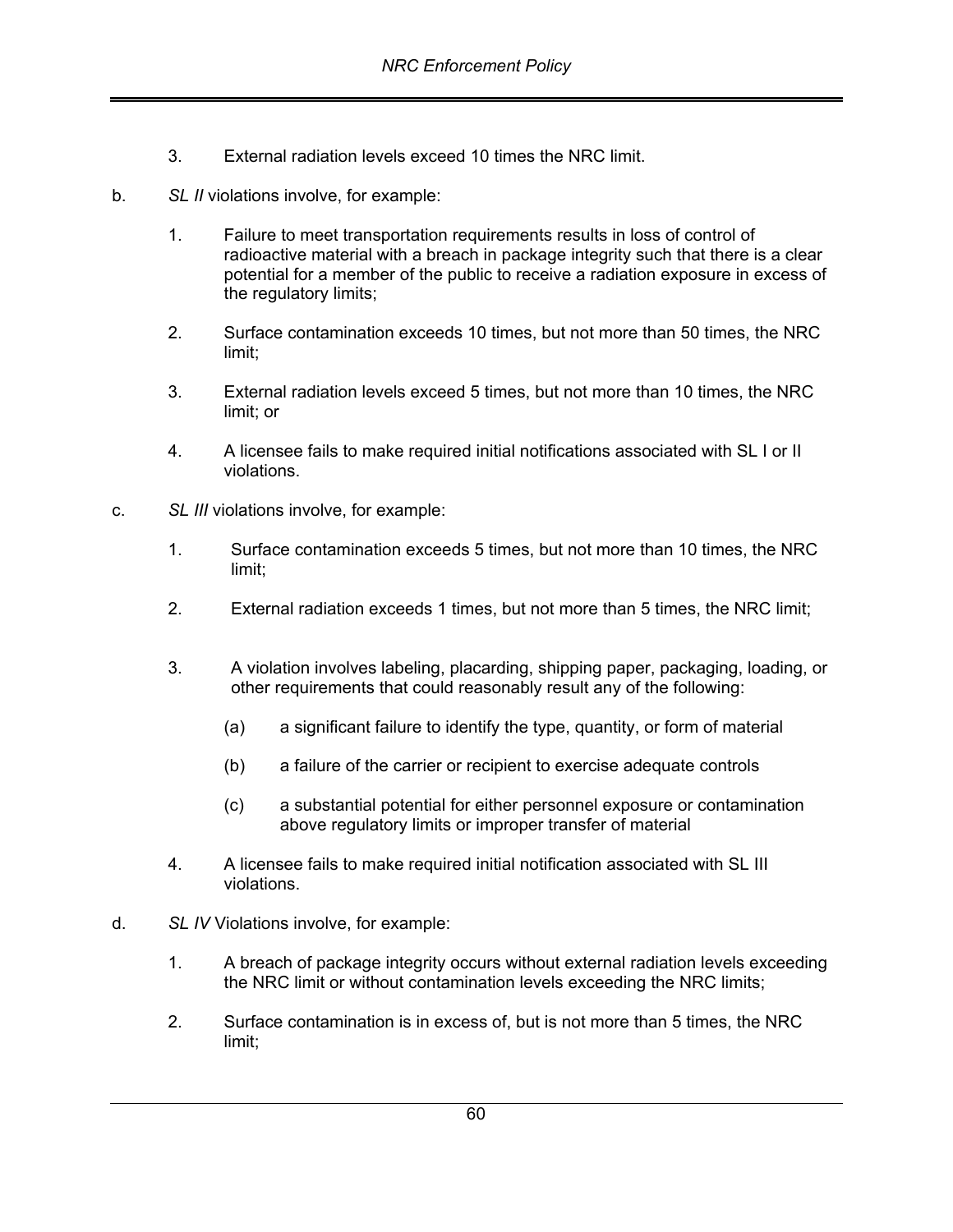- 3. A licensee fails to register as an authorized user of an NRC-Certified Transport package;
- 4. A licensee fails to demonstrate that packages for special-form radioactive material meet applicable regulatory requirements; or
- 5. A licensee fails to demonstrate that U.S. Department of Transportation specifications are met for 7A Type A packages as required by 10 CFR 71.5, "Transportation of Licensed Material."

#### 6.9 Inaccurate and Incomplete Information or Failure to Make a Required Report

- a. *SL I* violations involve, for example:
	- 1. A licensee official deliberately provides or maintains information known by the licensee official to be incomplete or inaccurate. If the information had been completely and accurately provided or maintained, it would likely have caused the NRC to issue an Order requiring suspension or cessation of licensed activity or other immediate action to protect the public health and safety or common defense and security;
		- (a) For example, deliberately incomplete or inaccurate information associated with an inspections, tests, analyses, and acceptance criteria (ITAAC) notification letter is submitted in accordance with 10 CFR 52.99, "Inspection during Construction." If the information had been complete and accurate, it would likely have caused the NRC to issue an Order halting a significant portion of construction activities;
	- 2. A deliberate withholding of information or a deliberate failure to make a required report occurs. If the information had been provided or the report been made, it would likely have caused the NRC to issue an Order requiring suspension or cessation of licensed activity or other immediate action to protect the public health and safety or common defense and security;
	- 3. A licensee official provides or maintains information with careless disregard of its completeness or accuracy. If this information had been completely and accurately provided or maintained, it would likely have caused the NRC to issue an Order requiring suspension or cessation of licensed activity or other immediate action to protect the public health and safety or common defense and security;
		- (a) For example, a licensee official submits incomplete or inaccurate information associated with an ITAAC notification letter, in accordance with 10 CFR 52.99, with careless disregard for its completeness and accuracy. If this information had been complete and accurate, it would likely have caused the NRC to issue an Order halting a significant portion of construction activities;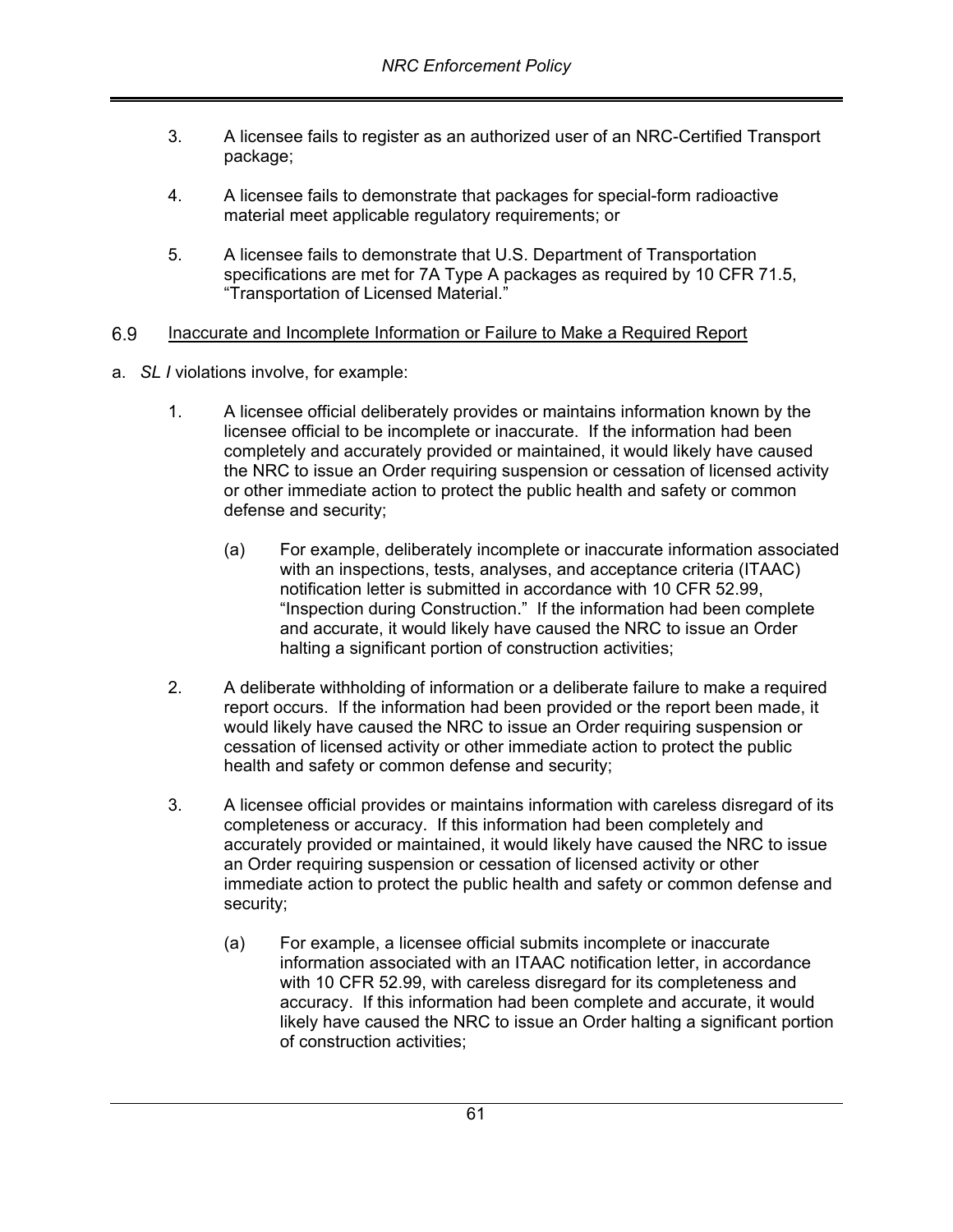- 4. A withholding of information or a failure to make a required report occurs, with careless disregard of the underlying requirement. If the information had been provided or the report been made, it would likely have caused the NRC to issue an Order requiring suspension or cessation of licensed activity or other immediate action to protect the public health and safety or common defense and security; or
- 5. A deliberate failure to notify the Commission as required by 10 CFR Part 21, "Reporting of Defects and Noncompliance."
- b. *SL II* violations involve, for example:
	- 1. A licensee official deliberately provides or maintains information known by the licensee official to be incomplete or inaccurate. If the information had been completely and accurately provided or maintained, it would likely have caused the NRC to reconsider a regulatory position or undertake a substantial further inquiry;
		- (a) For example, a licensee official deliberately provides incomplete or inaccurate information associated with an ITAAC notification letter, submitted in accordance with 10 CFR 52.99. If this information had been complete and accurate, it would likely have caused the NRC to reject closure of that ITAAC;
	- 2. A licensee official provides or maintains information with careless disregard of its completeness or accuracy. If this information had been completely and accurately provided or maintained, it would likely have caused the NRC to reconsider a regulatory position or undertake a substantial further inquiry.
		- (a) For example, a licensee official provides incomplete or inaccurate information associated with an ITAAC notification letter, submitted in accordance with 10 CFR 52.99, with careless disregard for its completeness and accuracy. If this information had been complete and accurate, it would likely have caused the NRC to reject closure of that ITAAC;
	- 3. A deliberate withholding of information or a deliberate failure to make a required report occurs. If the information had been provided or the report been made, it would likely have resulted in reconsideration of a regulatory position or substantial further inquiry;
	- 4. A withholding of information or a failure to make a required report occurs with careless disregard of the underlying requirement. If the information had been provided or the report been made, it would likely have resulted in reconsideration of a regulatory position or substantial further inquiry;
	- 5. Inaccurate or incomplete information is provided or maintained. If this information had been completely and accurately provided or maintained, it would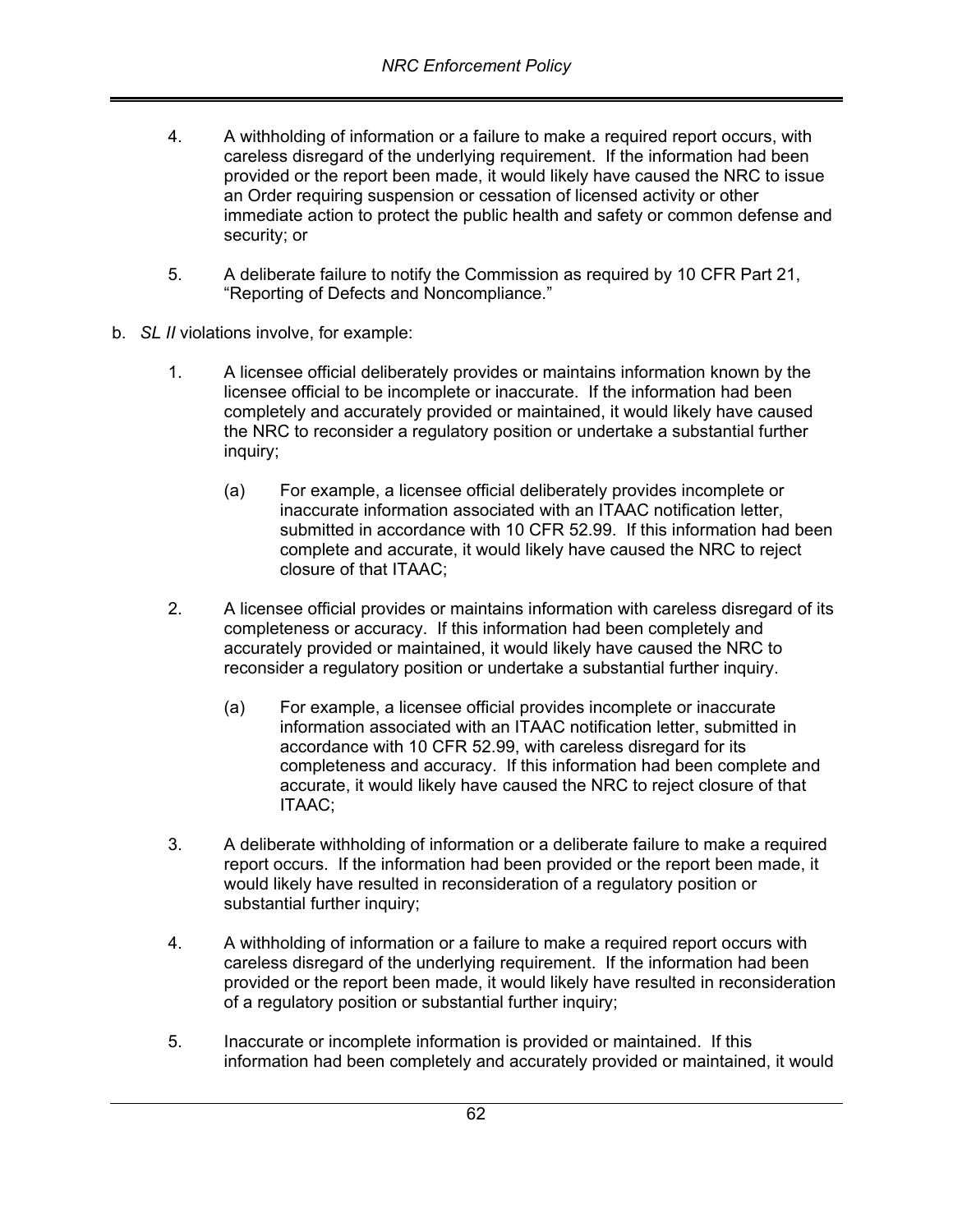likely have caused the NRC to issue an Order requiring suspension or cessation of licensed activity or other immediate action to protect the public health and safety or common defense and security;

- 6. A withholding of information or a failure to make a required report occurs. If the information had been provided or the report been made, it would likely have caused the NRC to issue an Order requiring suspension or cessation of licensed activity or other immediate action to protect the public health and safety or common defense and security; or
- 7. A licensee fails to make an immediate notification as required by 10 CFR 20.2202(a)(1) or (a)(2).
- 8. A deliberate failure to notify the Commission as required by 10 CFR 50.55(e).
- c. *SL III* violations involve, for example:
	- 1. Inaccurate or incomplete information is provided or maintained. If this information had been completely and accurately provided or maintained, it would likely have caused the NRC to reconsider a regulatory position or undertake a substantial further inquiry;
		- (a) For example, incomplete or inaccurate information associated with an ITAAC notification letter, submitted in accordance with 10 CFR 52.99, is submitted. If this information had been complete and accurate, it would likely have caused the NRC to reject closure of that ITAAC;
	- 2. A withholding of information or a failure to make a required report occurs. If this information had been provided or the report been made, it would likely have caused the NRC to reconsider a regulatory position or undertake a substantial further inquiry. The following are examples:
		- (a) failure to make a 24-hour notification required by 10 CFR 20.2202(b) or an immediate notification required by 10 CFR 20.2201(a)(1)(i);
		- (b) failure to make any report required by 10 CFR 73.71, "Reporting of Safeguards Events," or Appendix G, "Reportable Safeguards Events," to 10 CFR Part 73, "Physical Protection of Plants and Materials," or 10 CFR Part 26, "Fitness for Duty Programs";
		- (c) failure to submit an initial NRC Form 241, "Report of Proposed Activities in Non-Agreement States," as required by 10 CFR 150.20, "Recognition of Agreement State Licenses";
		- (d) for materials licensees, failure to make an immediate or 24-hour report or notification when required; or
		- (e) failure to make a report required by 10 CFR 50.72, "Immediate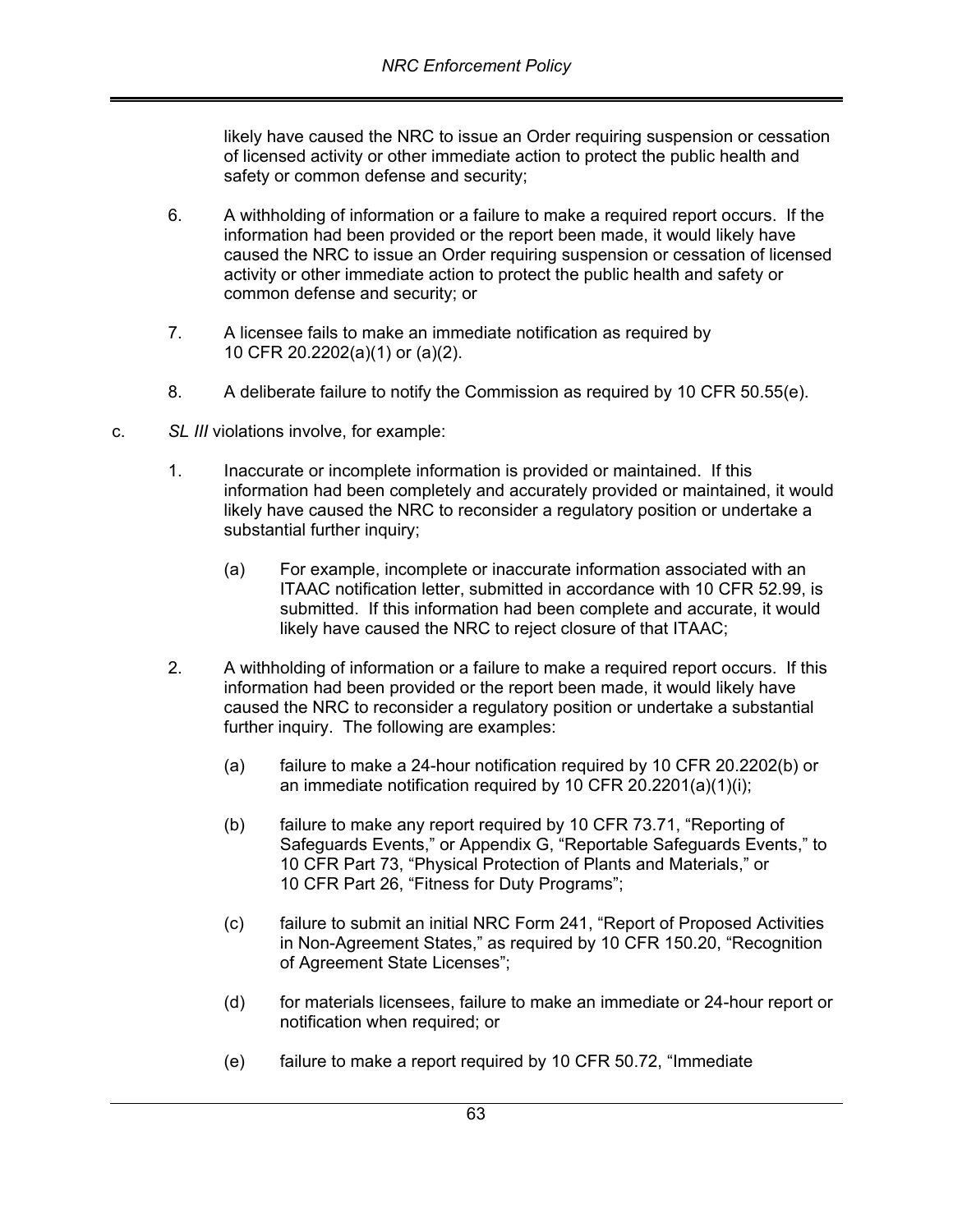Notification Requirements for Operating Nuclear Power Reactors," or 10 CFR 50.73, "Licensee Event Report System," associated with any SL III violation:

- 3. A programmatic failure to comply with 10 CFR 20.2207, "Reports of Transactions Involving Nationally Tracked Sources," occurs;
- 4. A 10 CFR Part 50 licensee submits inaccurate or incomplete performance indicator (PI) data to the NRC. Accurate or complete information would have caused a PI to change from green to either yellow or red, white to either yellow or red, or yellow to red; or
- 5. A failure to provide the notice required by 10 CFR Part 21 or 10 CFR 50.55(e), for example:
	- (a) An inadequate review or failure to review such that, if an appropriate review had been made as required, a 10 CFR Part 21 or 10 CFR 50.55(e) report would have been required; or
	- (b) A withholding of information or a failure to make a required interim report by 10 CFR 21.21, "Notification of Failure to Comply or Existence of a Defect and Its Evaluation," or 10 CFR 50.55(e) occurs with careless disregard.
- d. *SL IV* violations involve, for example:
	- 1. A licensee fails to make a required report that, had it been submitted, would have resulted in, for instance, increasing the inspection scope of the next regularly scheduled inspection;
	- 2. A licensee fails to make a timely written report as required by 10 CFR 20.2201(b), 20.2204, 20.2206, or 20.2207;
	- 3. A licensee fails to report an exceedance of the dose constraint established in 10 CFR 20.1101(d);
	- 4. A licensee fails to report indicators of programmatic weaknesses as required in 10 CFR 26.719(d);
	- 5. A licensee fails to make a report required by 10 CFR 76.120(d)(2), Appendix A to 10 CFR Part 70, or 10 CFR 70.50(c)(1);
	- 6. A licensee fails to make a written event report, as required by 10 CFR 70.50(c)(1), Appendix A to 10 CFR Part 70, or 10 CFR 76.120(d)(2);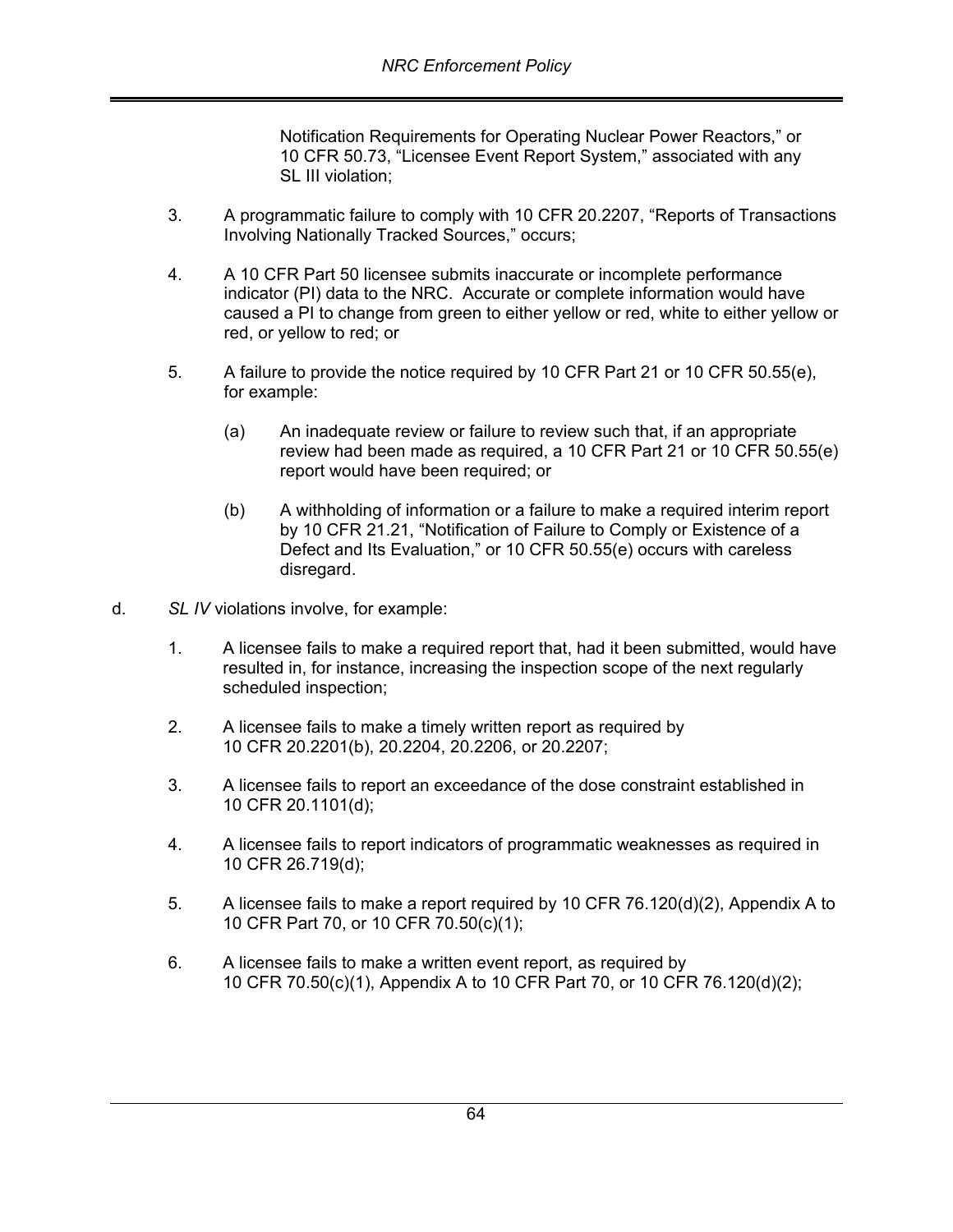- 7. A materials licensee fails to provide or make a 15-day or 30-day written report or notification; fails to include all information required by regulation or license condition in a 15-day or 30-day report or notification; or is late making a report to the NRC required by 10 CFR 35.3045, "Report and Notification of a Medical Event," or 10 CFR 35.3047, "Report and Notification of a Dose to an Embryo/Fetus or a Nursing Child," that does not impact the regulatory response by the NRC;
- 8. A licensee fails to make the 30-day notification required by 10 CFR 20.2201(a)(1)(ii) or 10 CFR 20.2203(a);
- 9. A licensee fails to make a report required by 10 CFR 50.72 or 10 CFR 50.73;
- 10. A failure to identify all applicable reporting codes on a Licensee Event Report that may impact the completeness or accuracy of other information (e.g., performance indicator data) submitted to the NRC;
- 11. A 10 CFR Part 50 licensee submits inaccurate or incomplete PI data to the NRC that would have caused a PI to change from green to white;
- 12. A licensee fails to make an interim report required by 10 CFR 21.21(a)(2) or under 10 CFR 50.55(e);
- 13. Failure to implement adequate 10 CFR Part 21 or 10 CFR 50.55(e) processes or procedures that has more than minor safety or security significance; or
- 14. A materials licensee fails to provide the NRC with a Form 241, where:
	- (a) the licensed activity is not of a type designated as NRC Priority 1, 2, or 3 inspection (as identified in Enclosure 1 of NRC Manual Chapter 2800); and
	- (b) the licensee has not previously violated the requirement; and
	- (c) the facts of the specific case would not have otherwise resulted in the NRC conducting an onsite inspection; and
	- (d) the circumstances of the case generally include either the failure to file an amended Form 241 for additional work locations of limited scope, or the failure to provide an initial Form 241 for work of very limited scope and single occurrence of a few days within NRC jurisdiction (e.g., portable radiological gauge use).

# 6.10 Discrimination

In certain cases, the severity level of a violation may be escalated based on unique escalating factors such as whether the adverse action was taken because the employee had contacted the NRC or whether the applicable NRC employee protection regulation (e.g., 10 CFR 50.7 or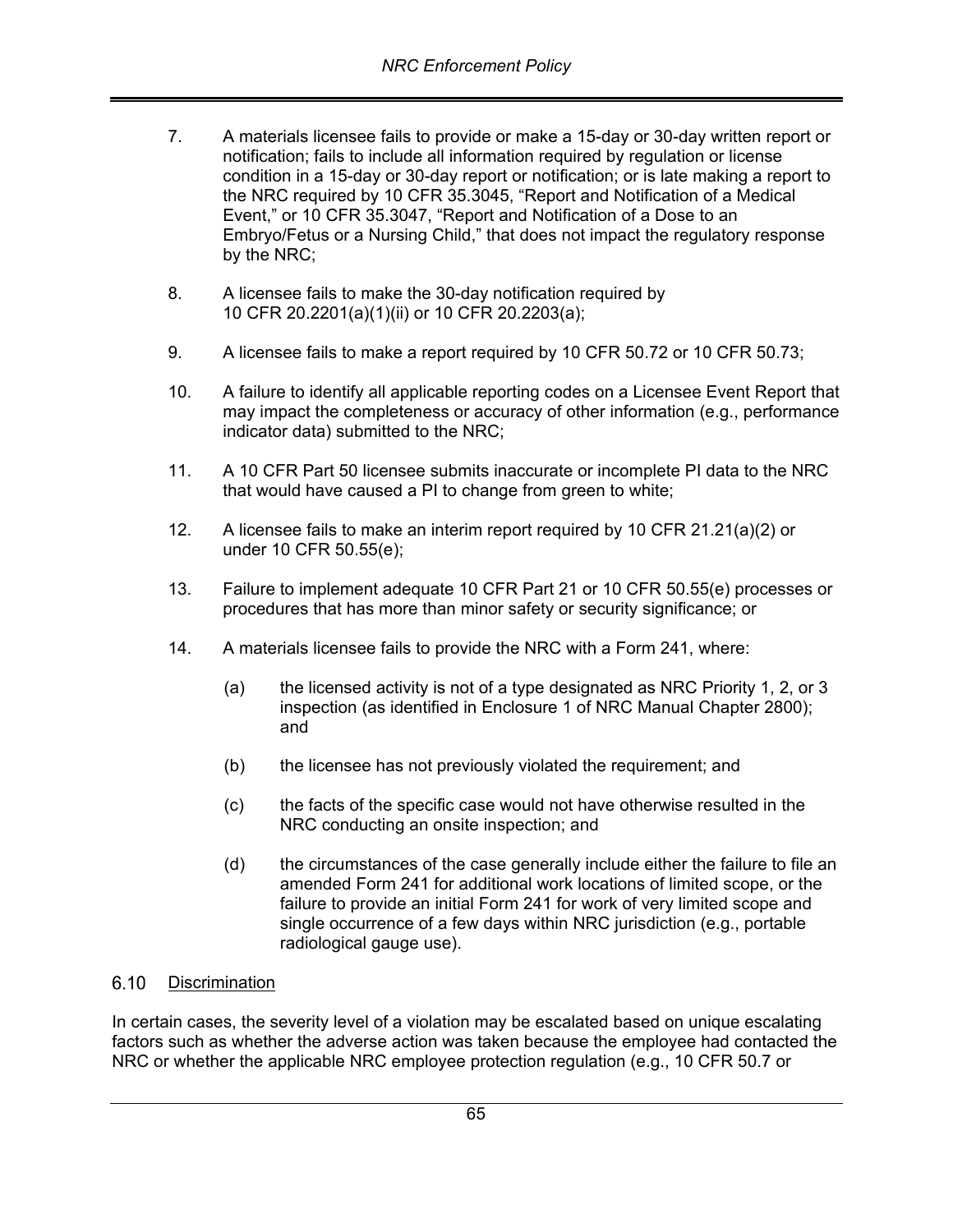similar NRC employee protection regulations) was deliberately violated. Conversely, the severity level of a violation of an NRC employee protection regulation may be mitigated to a lower severity level based on factors unique to the specific facts and circumstances of the case.

- a. *SL I* violations involve, for example:
	- 1. An executive-level corporate manager (or equivalent) (which for this definition includes a site vice president) is the decisionmaker or plays a significant role in the adverse action decisionmaking process regardless of the severity of the adverse action, but with at least one of the following escalating factors:
		- (a) The adverse action against the employee had a widespread site impact on other employees' willingness to raise concerns, or
		- (b) The employer failed to take meaningful action to investigate and address the allegation of discrimination, if such allegation was first raised internally within the employer's processes addressing employee concerns; or
	- 2. A mid- or a senior-level plant manager (or equivalent) or a corporate-level line manager (or equivalent) is the decisionmaker or plays a significant role in the adverse action decisionmaking process; the employment action is relatively more adverse to the employee's terms, conditions, compensation, or privileges of employment (e.g., suspension without pay); and either  $a.1(a)$  or  $a.1(b)$  above is cited, or other unique factors are present.
- b. *SL II* violations involve, for example:
	- 1. An executive-level corporate manager (or equivalent) (which for this definition includes a site vice president) is the decisionmaker or plays a significant role in the adverse action decisionmaking process regardless of the severity of the adverse action but without an escalating factor present;
	- 2. A mid- or senior-level plant manager (or equivalent) or a corporate-level line manager (or equivalent) is the decisionmaker or plays a significant role in the adverse action decisionmaking process; the employment action is relatively more adverse to the employee's terms, conditions, compensation, or privileges of employment (e.g., suspension without pay); and no escalating factor is present;
	- 3. A mid- or senior-level plant manager (or equivalent) or a corporate-level line manager (or equivalent) is the decisionmaker or plays a significant role in the adverse action decisionmaking process; the employment action is relatively less adverse to the employee's terms, conditions, compensation, or privileges of employment (e.g., verbal counseling); and either a.1(a) or a.1(b) above is cited, or other unique escalating factors are present; or
	- 4. A lower level plant manager (or equivalent) or supervisor (or equivalent) is the decisionmaker or plays a significant role in the adverse action decisionmaking process; the employment action is relatively more adverse to the employee's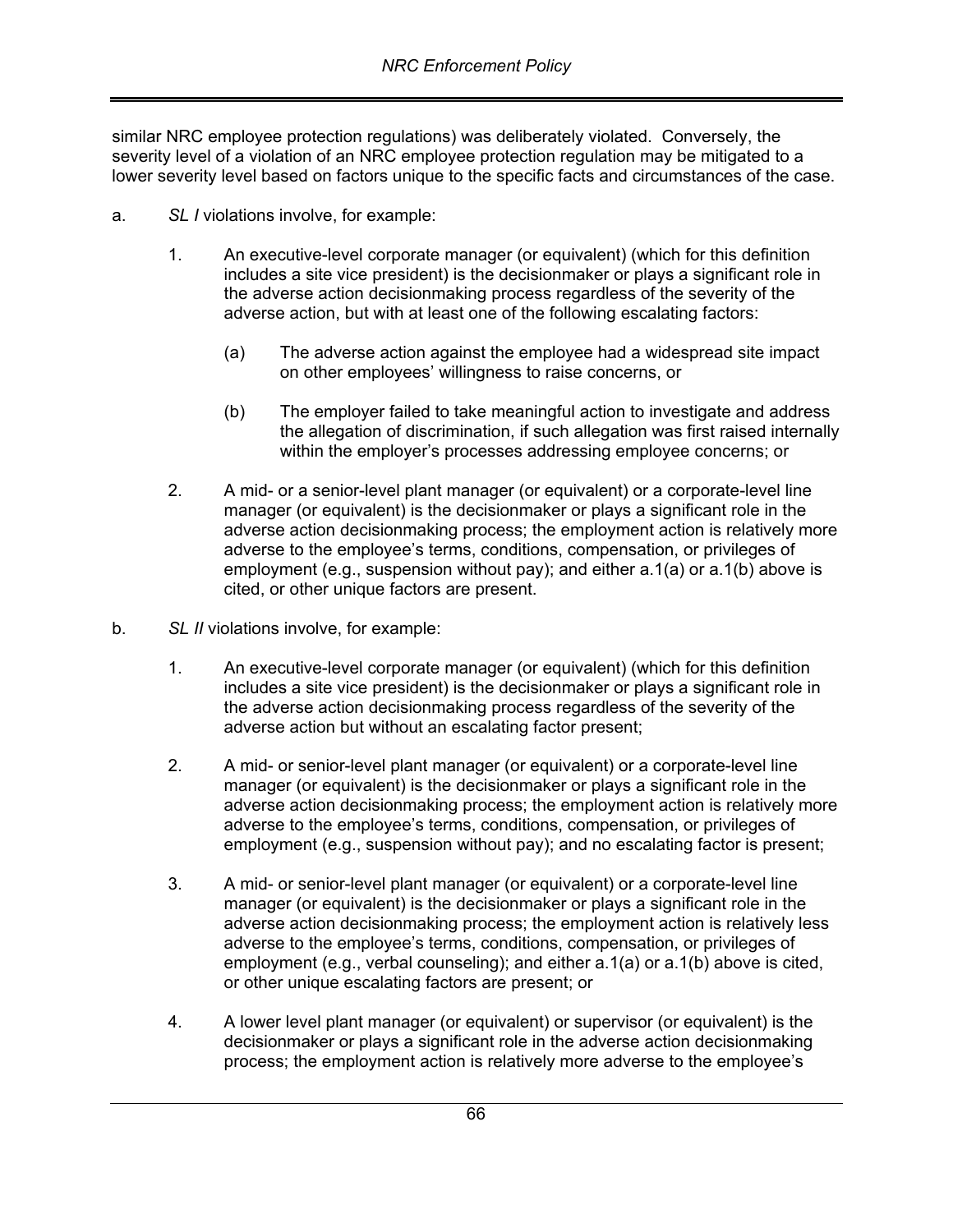terms, conditions, compensation, or privileges of employment (e.g., suspension without pay); and either a.1(a) or a.1(b) above is cited, or other unique escalating factors are present.

- c. *SL III* violations involve, for example:
	- 1. A mid- or senior-level plant manager (or equivalent) or a corporate-level line manager (or equivalent) is the decisionmaker or plays a significant role in the adverse action decisionmaking process; the employment action is relatively less adverse to the employee's terms, conditions, compensation, or privileges of employment (e.g., verbal counseling); and no escalating factor is present;
	- 2. A lower level plant manager (or equivalent) or supervisor (or equivalent) is the decisionmaker or plays a significant role in the adverse action decisionmaking process; the employment action is relatively more adverse to the employee's terms, conditions, compensation, or privileges of employment (e.g., suspension without pay); and no escalating factor is present; or
	- 3. A lower level plant manager (or equivalent) or supervisor (or equivalent) is the decisionmaker or plays a significant role in the adverse action decisionmaking process; the employment action is relatively less adverse to the employee's terms, conditions, compensation, or privileges of employment (e.g., verbal counseling); and either a.1(a) or a.1(b) above is cited, or other unique escalating factor(s) are present.
- d. *SL IV* violations involve, for example:
	- 1. A lower level plant manager (or equivalent) or supervisor (or equivalent) is the decisionmaker or plays a significant role in the adverse action decisionmaking process; the employment action is relatively less adverse to the employee's terms, conditions, compensation, or privileges of employment (e.g., verbal counseling); and no escalating factor is present.

#### 6.11 Reactor, Independent Spent Fuel Storage Installation, Fuel Facility, and Special Nuclear Material Security

- a. *SL I* violations involve, for example:
	- 1. The theft, diversion, or act of sabotage involves a formula quantity of special nuclear material (SNM), spent nuclear fuel or a very significant quantity of other radioactive material having the potential for substantial impact on the public; or
	- 2. Any failure of a licensee's security program as outlined in their security plan or insider mitigation program results in an act of sabotage against one or more target sets or target set elements.
- b. *SL II* violations involve, for example: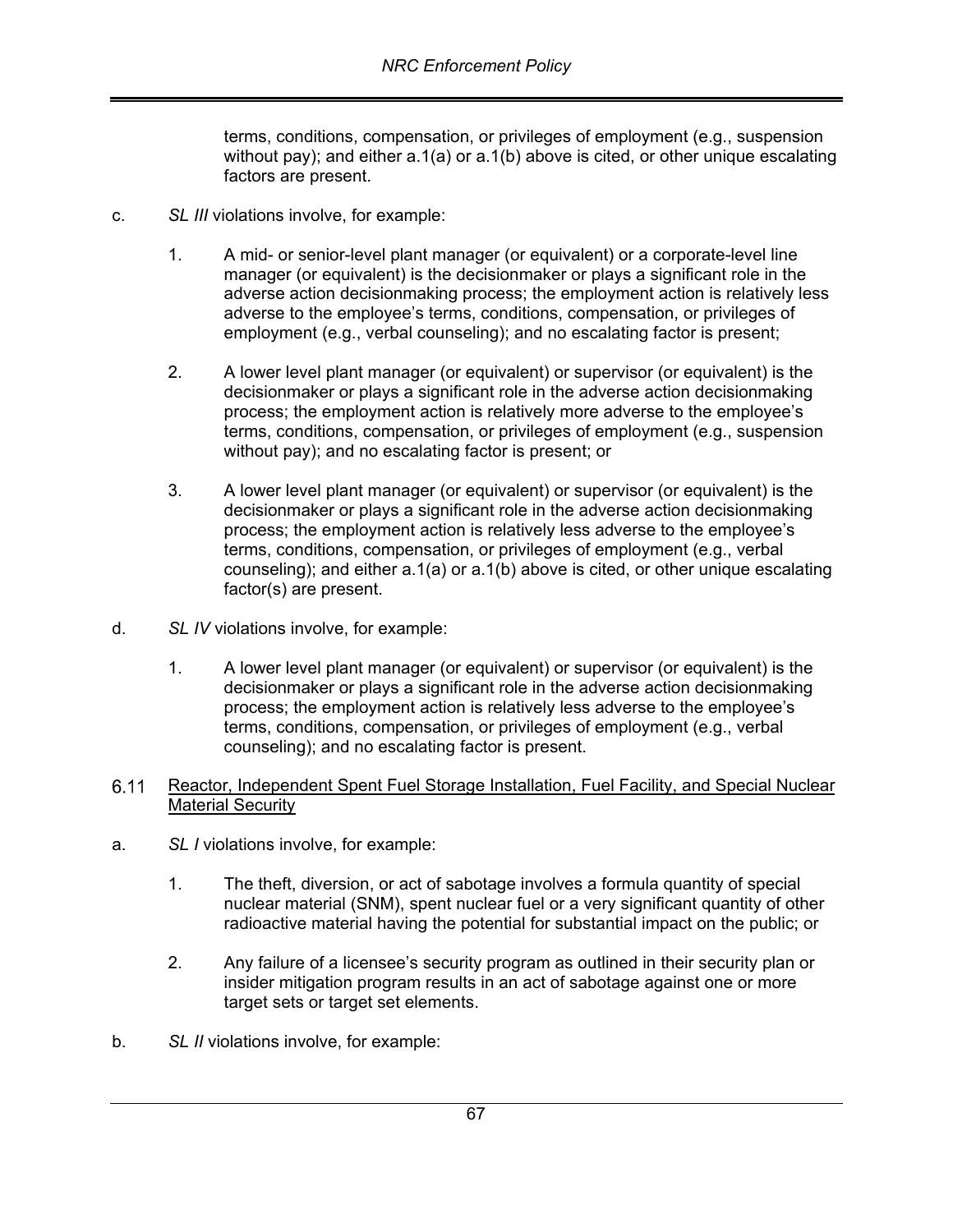- 1. An act of radiological sabotage that results in the loss or destruction of a quantity of SNM of moderate strategic significance or a quantity of other radioactive material determined equally or similarly significant by the NRC;
- 2. The theft, diversion, or act of radiological sabotage involves a quantity of SNM of moderate strategic significance or a quantity of other radioactive material determined equally or similarly significant by the NRC, in which one or more attributes of the security program did not function as required;
- 3. A licensee fails to involve its reviewing official in developing an unescorted access authorization determination or determination of fitness for duty, following a for-cause action by a licensee that results in an individual's voluntary or involuntary loss of employment; or
- 4. A licensee fails to maintain the high assurance standard of 10 CFR 73.20 and 10 CFR 73.55.
- c. *SL III* violations involve, for example:
	- 1. An insider (e.g., licensee employee, licensee contractor or subcontractor) attempts an act of radiological sabotage to any radiological material;
	- 2. The security or insider mitigation program has a failure, but the failure does not amount to a SL I or II violation that challenges the high assurance standard of 10 CFR 73.20, "General Performance Objective and Requirements," or 10 CFR 73.55, "Requirements for Physical Protection of Licensed Activities in Nuclear Power Reactors against Radiological Sabotage;"
	- 3. A licensee fails to develop and maintain records concerning the denial of access, or fails to respond to inquiries concerning denials of access, so that, as a result of the failure, a person previously denied unescorted access or unescorted access authorization is improperly granted such access;
	- 4. A licensee fails to ensure that a licensee-approved contractor or vendor access authorization program is operating in accordance with regulatory and licensee requirements;
	- 5. A licensee fails to complete more than one of the requirements of an access authorization program before granting an individual unescorted access or unescorted access authorization;
	- 6. An individual is assigned to a job task related to implementing the licensee's protective strategy without the person being qualified in accordance with regulatory requirements;
	- 7. A reviewing official relies on a deliberate falsification of information to make an unescorted access or unescorted access authorization determination;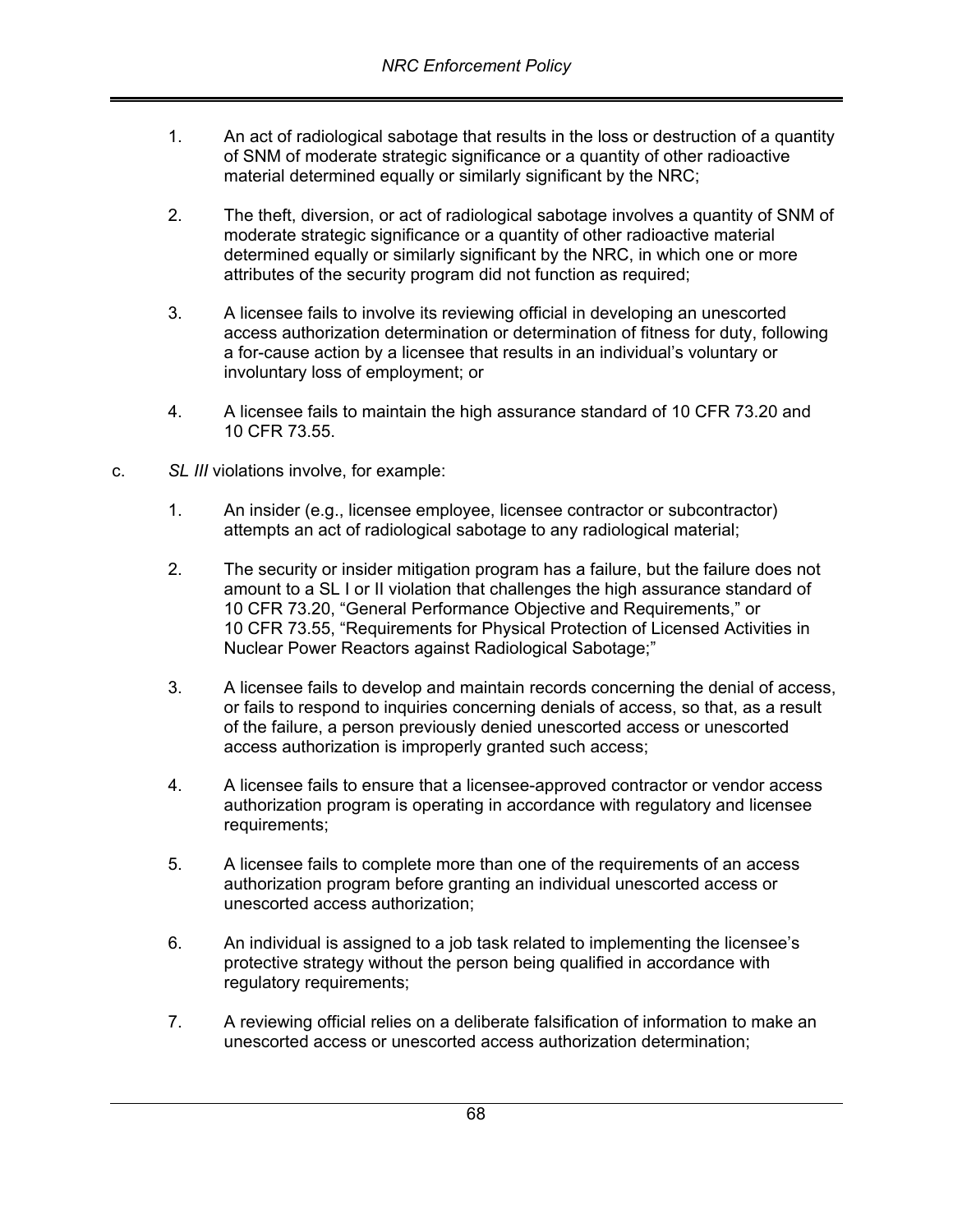- 8. The safeguards or security systems designed or used to prevent, detect, or assess, and respond to the theft, loss, or diversion of strategic SNM, or significant quantities of other radioactive material, experiences a significant failure; or
- 9. A licensee fails to conduct a search or conducts an inadequate search at any protected area access control point, and this failure results in the introduction of firearms, explosives, or incendiary devices or reasonable facsimiles thereof that could assist in committing radiological sabotage or theft or diversion of strategic SNM.
- d. *SL IV* violations involve, for example:
	- 1. A failure of the licensee security or insider mitigation program, as outlined in a licensee's security plan, results in an attempted act of radiological sabotage against one or more target set elements; or
	- 2. A loss of SNM of low strategic significance or less significant quantities of other radioactive material was not detected within the time period specified in the security plan, other relevant document, or regulation; or
	- 3. A licensee fails to comply with an element of its material and accounting program that results in a fuel cycle facility procedure degradation regarding adequate detection or protection against loss, theft, or diversion of SNM.
- 6.12 Materials Security
- a. *SL I* violations involve, for example:
	- 1. The theft, diversion, or sabotage of a Category 1 quantity of radioactive material results from the failure to establish or implement one or more requirements, such as the following:
		- (a) failure to control unescorted access to a Category 1 quantity of radioactive material so that only individuals deemed trustworthy and reliable and having job duties that require unescorted access to the radioactive material are granted such access;
		- (b) failure to immediately respond (e.g., without undue delay in accordance with the licensee's prearranged plan) to an attempted theft, sabotage, or diversion of a Category 1 quantity of radioactive material, including requesting assistance from the local law enforcement agency;
		- (c) failure to provide enhanced monitoring during periods of source delivery and shipment of a Category 1 quantity of radioactive material; or
		- (d) failure to implement the Radioactive Material Quantities of Concern (RAM QC) requirements before shipping a consignment containing a Category 1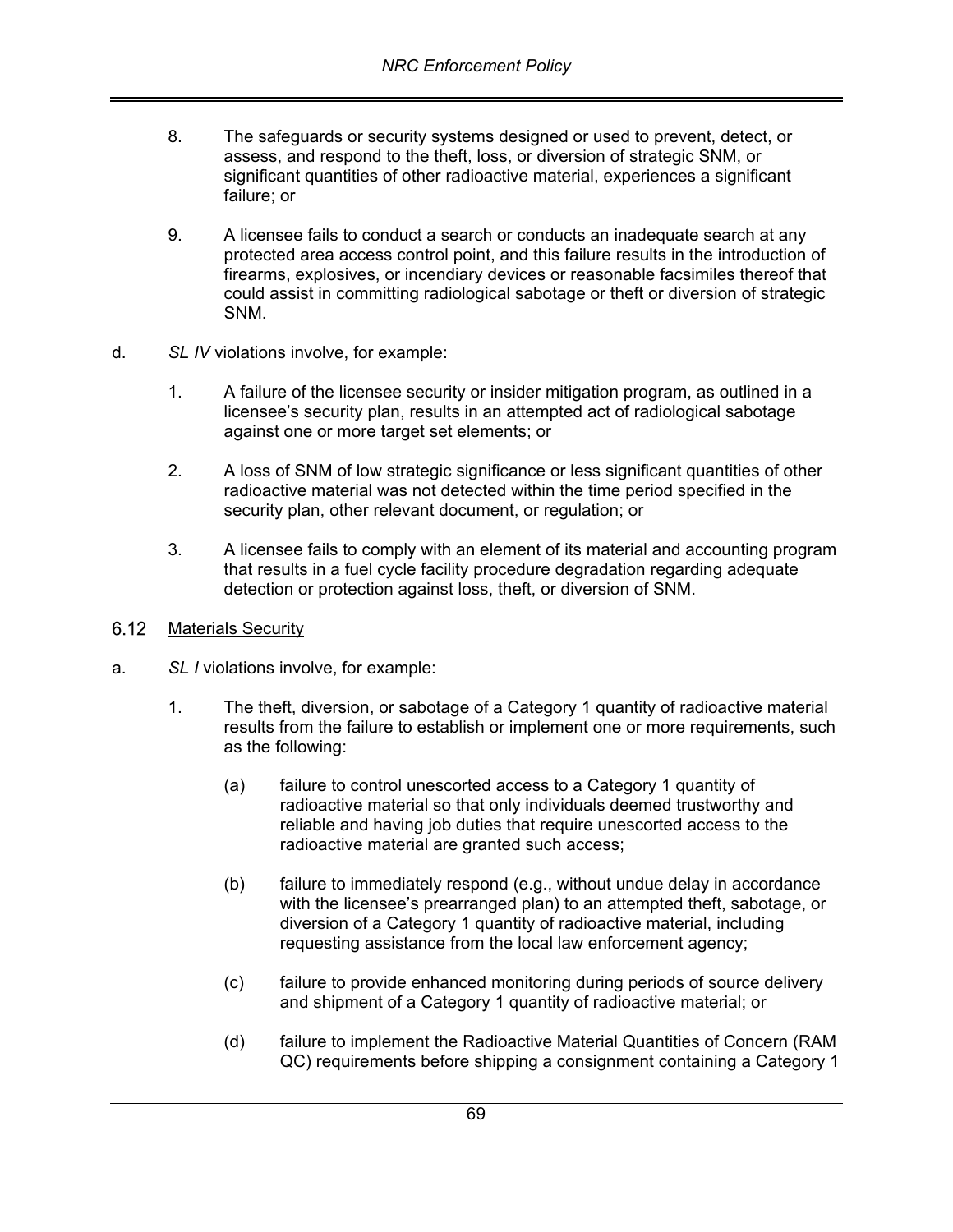quantity of radioactive material.

- b. *SL II* violations involve, for example:
	- 1. The theft, diversion, or sabotage of a Category 2 quantity of radioactive material results from the failure to establish or implement one or more increased control requirements, such as the following:
		- (a) failure to control unescorted access to a Category 1 or Category  $2^{15}$ quantity of radioactive material so that only individuals deemed trustworthy and reliable and having job duties that require unescorted access to the radioactive material are granted such access;
		- (b) failure to immediately respond (e.g., without undue delay in accordance with the licensee's prearranged plan) to an attempted theft, sabotage, or diversion of a Category 1 or Category 2 quantity of radioactive material, including requesting assistance from the local law enforcement agency;
		- (c) shipping a consignment of a Category 2 quantity of radioactive material by a carrier, other than the licensee, without first verifying that the carrier uses a package tracking system, implements methods to ensure trustworthiness and reliability of drivers, maintains constant control and/or surveillance during transit, and has the capability for immediate communication to summon appropriate response or assistance;
		- (d) failure to provide enhanced monitoring during periods of source delivery and shipment of a Category 1 quantity of radioactive material;
		- (e) failure to implement the RAM QC Additional Security Measures before shipping a consignment containing a Category 1 quantity of radioactive material; or
		- (f) failure to use a method to disable a vehicle or trailer, in or on which a Category 1 or Category 2 quantity of radioactive material is stored, when not under direct control and constant surveillance by the licensee.
- c. *SL III* violations involve, for example:

-

1. A licensee fails to immediately respond (e.g., without undue delay in accordance with the licensee's prearranged plan) to an attempted theft, sabotage, or diversion of a Category 1 or Category 2 quantity of radioactive material, including a failure to request assistance from the local law enforcement agency, but the failure does not result in actual theft, sabotage, or diversion of radioactive material;

<sup>&</sup>lt;sup>15</sup> Violation examples 6.12. b. 1. (a), (b), and (f) recognize that a licensee may possess a total of either Category 1 or Category 2 quantity of radioactive material at the time of the subject incident, but only a Category 2 quantity was actually involved with theft, diversion, or sabotage. Hence, the severity level is determined by the category of material involved in the theft, diversion, or sabotage.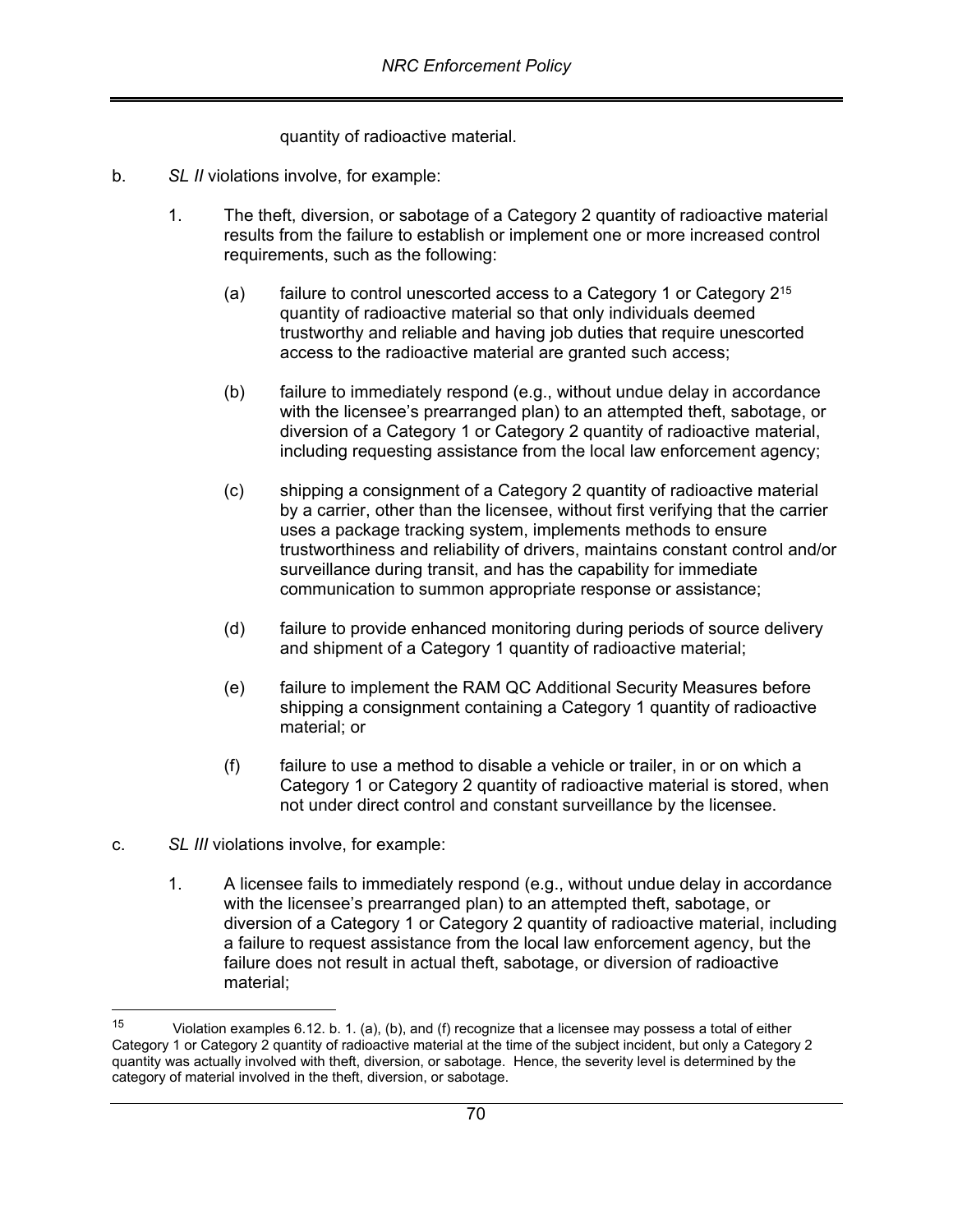- 2. A licensee fails to determine the trustworthiness and reliability of individuals having unescorted access to radioactive material quantities of concern and devices;
- 3. A licensee fails to verify that a carrier uses package tracking systems, implements methods that ensure trustworthiness and reliability of drivers, maintains constant control and/or surveillance during transit, and has the capability for immediate communication to summon appropriate response or assistance, before shipping a Category 2 quantity of radioactive material, per consignment, by the carrier;
- 4. A licensee fails to provide enhanced monitoring during periods of source delivery and shipment of a Category 1 quantity of radioactive material;
- 5. A licensee fails to initiate an investigation to determine the location of a shipment of licensed material containing a Category 2 quantity of radioactive material when the shipment does not arrive on or about the expected arrival time;
- 6. A licensee fails to notify the NRC Operations Center promptly after initiating a response to any actual or attempted theft, diversion, or sabotage of sources or devices containing a Category 1 or Category 2 quantity of radioactive material;
- 7. A licensee fails to implement the RAM QC before shipping a Category 1 quantity of radioactive material, per consignment;
- 8. A licensee fails to use a method to disable a vehicle or trailer, in or on which a Category 1 or Category 2 quantity of radioactive material is stored, when not under direct control and constant surveillance by the licensee;
- 9. A licensee fails to contact the local law enforcement agency and does not attempt to establish a prearranged response plan with the local law enforcement agency, or a programmatic failure occurs in the implementation of the plan;
- 10. A licensee fails to establish a program to monitor and immediately detect, assess, and respond to unauthorized access to a Category 1 or Category 2 quantity of radioactive material, or a programmatic failure occurs during implementation;
- 11. A licensee fails to have a dependable means to transmit information between and among the various components of the intrusion detection system or to summon the appropriate responder; or
- 12. A licensee fails to verify that a recipient licensee is authorized to possess the material being transferred.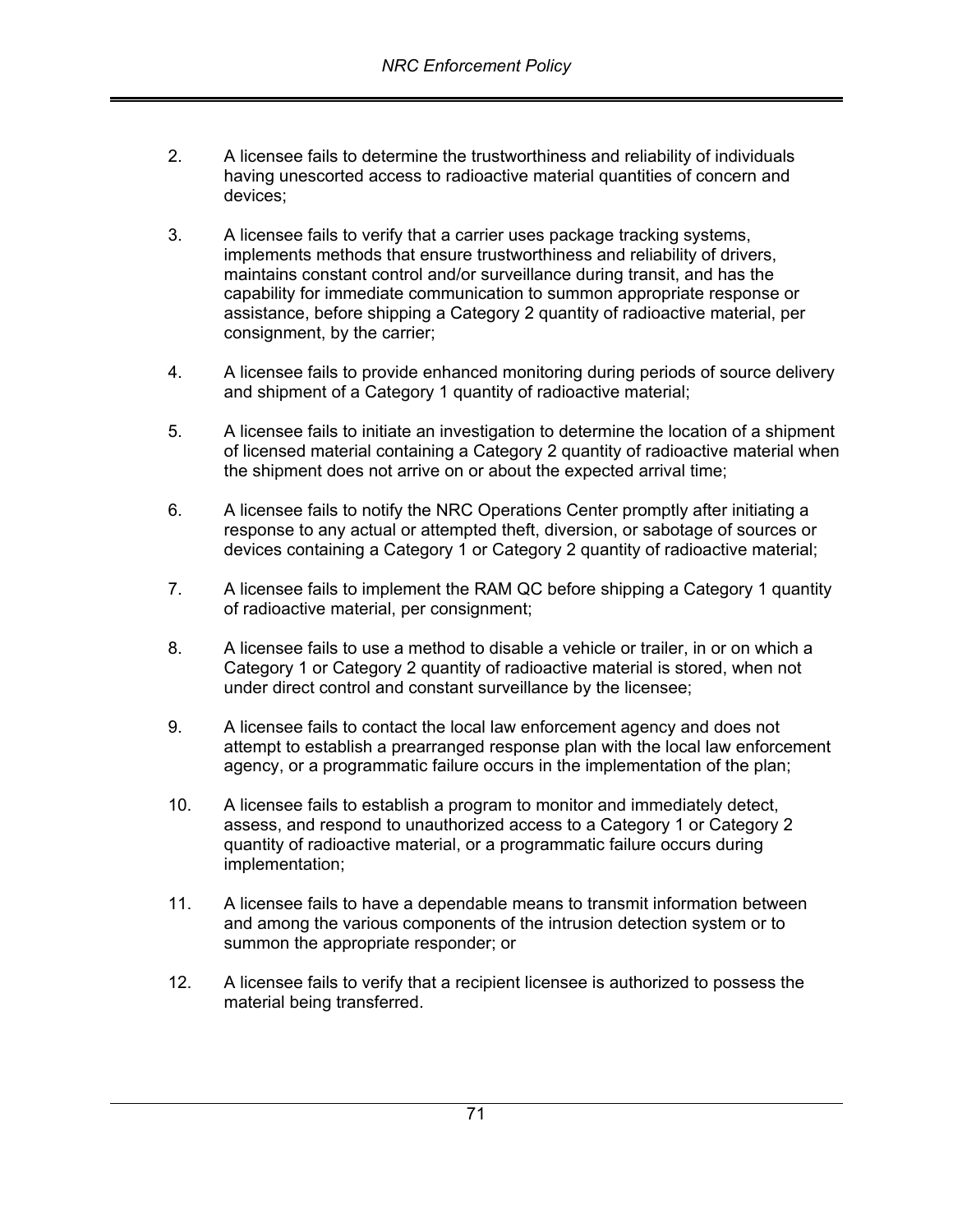- d. *SL IV* Violations involve, for example:
	- 1. A licensee fails to document the basis for concluding that an individual was determined to be trustworthy and reliable for the purposes of granting unescorted access to a Category 1 or Category 2 quantity of radioactive material;
	- 2. A licensee fails to perform a complete and adequate trustworthiness and reliability determination for an individual, such that information relevant to access approval was not obtained or considered, but the individual would likely have been granted unescorted access if the required information had been obtained or considered;
	- 3. A licensee fails to limit approval for unescorted access with respect to a Category 1 or Category 2 quantity of radioactive material to individuals with job duties requiring unescorted access;
	- 4. A licensee fails to maintain a list of persons approved for unescorted access;
	- 5. A licensee fails to confirm receipt of transferred/shipped radioactive material;
	- 6. A licensee fails to document the prearranged plan with the local law enforcement agency or to update the prearranged plan when changes to the facility design or operation affect the potential vulnerability of sources;
	- 7. An isolated failure occurs in the as-designed operation of the dependable means to transmit information between and among the various components of the intrusion detection system or to summon the appropriate responder. This is a violation if caused by a failure of the licensee in the design, construction, operation, or maintenance of the system. (This example does not include isolated failures caused by means outside the licensee's control, such as service disruptions;)
	- 8. A licensee fails to contact the recipient or originator of a shipment to coordinate an expected arrival time for a shipment of a Category 2 quantity of radioactive material;
	- 9. An isolated failure occurs in implementing a portion of the licensee's program to monitor and immediately detect, assess, and respond to unauthorized access to a Category 1 or Category 2 quantity of licensed radioactive material, such that an opportunity exists for unauthorized and undetected access to the material, but the opportunity is neither easily nor likely to be exploitable; or
	- 10. A licensee fails to comply with an element of its procedure to provide enhanced monitoring during periods of source delivery and shipment of a Category 1 quantity of radioactive material, and this failure does not seriously degrade the enhanced monitoring capability.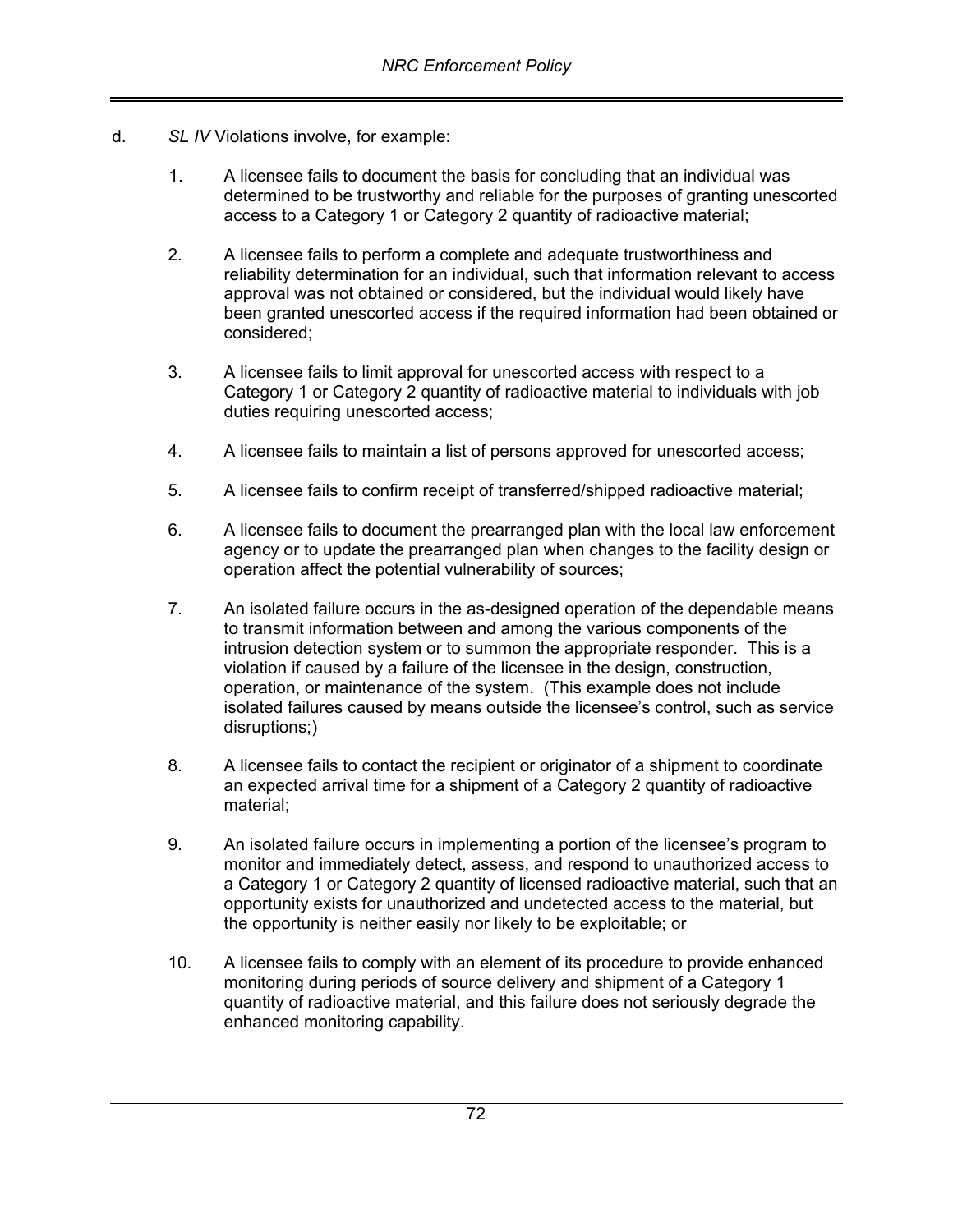### 6.13 Information Security

This section applies to information that is classified as SECRET or CONFIDENTIAL (National Security or Restricted Data), information that is designated Safeguards in accordance with the Atomic Energy Act of 1954, as amended, and information requiring protection under 10 CFR Part 37.16 This approach is a change from the traditional enforcement violation examples and will use a flow chart and table, along with defined terms to determine the potential severity.

Under this approach, once a noncompliance is identified, a four-step approach will be applied to determine the severity level of the violation. The four steps are: 1) based upon the provided criteria and the consideration of the totality of the information disclosed determine whether the event should be quantified as high significance, moderate significance, or low significance and 2) determine the extent of the disclosure. Upon completion of steps 1 and 2, determine the options at the intersection of the significance row and the disclosure column. Next, in step 3) determine the accessibility of the information by following the flow chart answering "Yes" or "No" to whether there was Limited Access to the information and in step 4 determine the duration of the noncompliance by answering "Short" or "Long" to find the designated letter, A, B, C, or D. Next use this letter within the previously determined intersection point from the conclusion of steps 1 and 2 to determine the severity level.



| Step 2<br><b>Disclosure</b>                                |          | Disclosed to an individual deemed<br>Trustworthy and Reliable |        |        |        | Unknown Disclosure |        |                  |        | Confirmed to an Unauthorized Individual |        |        |       |
|------------------------------------------------------------|----------|---------------------------------------------------------------|--------|--------|--------|--------------------|--------|------------------|--------|-----------------------------------------|--------|--------|-------|
|                                                            |          | A                                                             | в      | С      | D      | A                  | в      | С                | D      | А                                       | в      | С      | D     |
| nce<br>$\overline{\phantom{0}}$<br>ত়<br>Step<br>Significa | High     | SL III                                                        | SL III | SL III | SL II  | SL III             | SL II  | SL II            | SL II  | SL II                                   | SL II  | SL II  | SL I  |
|                                                            | Moderate | SL <sub>IV</sub>                                              | SL III | SL III | SL III | SL IV              | SL III | SL III           | SL III | SL III                                  | SL III | SL III | SL I  |
|                                                            | Low      | SL IV                                                         | SL IV  | SL IV  | SL III | SL IV              | SL IV  | SL <sub>IV</sub> | SL III | SL III                                  | SL III | SL III | SL II |

 <sup>16</sup> The violation examples in the NRC's Enforcement Policy, including the risk-informed examples provided in this section, are neither exhaustive nor controlling for making severity level determinations. Although not expressly referenced in the examples provided in this section, the NRC's Enforcement Policy is applicable to information security violations involving information that is classified as TOP SECRET.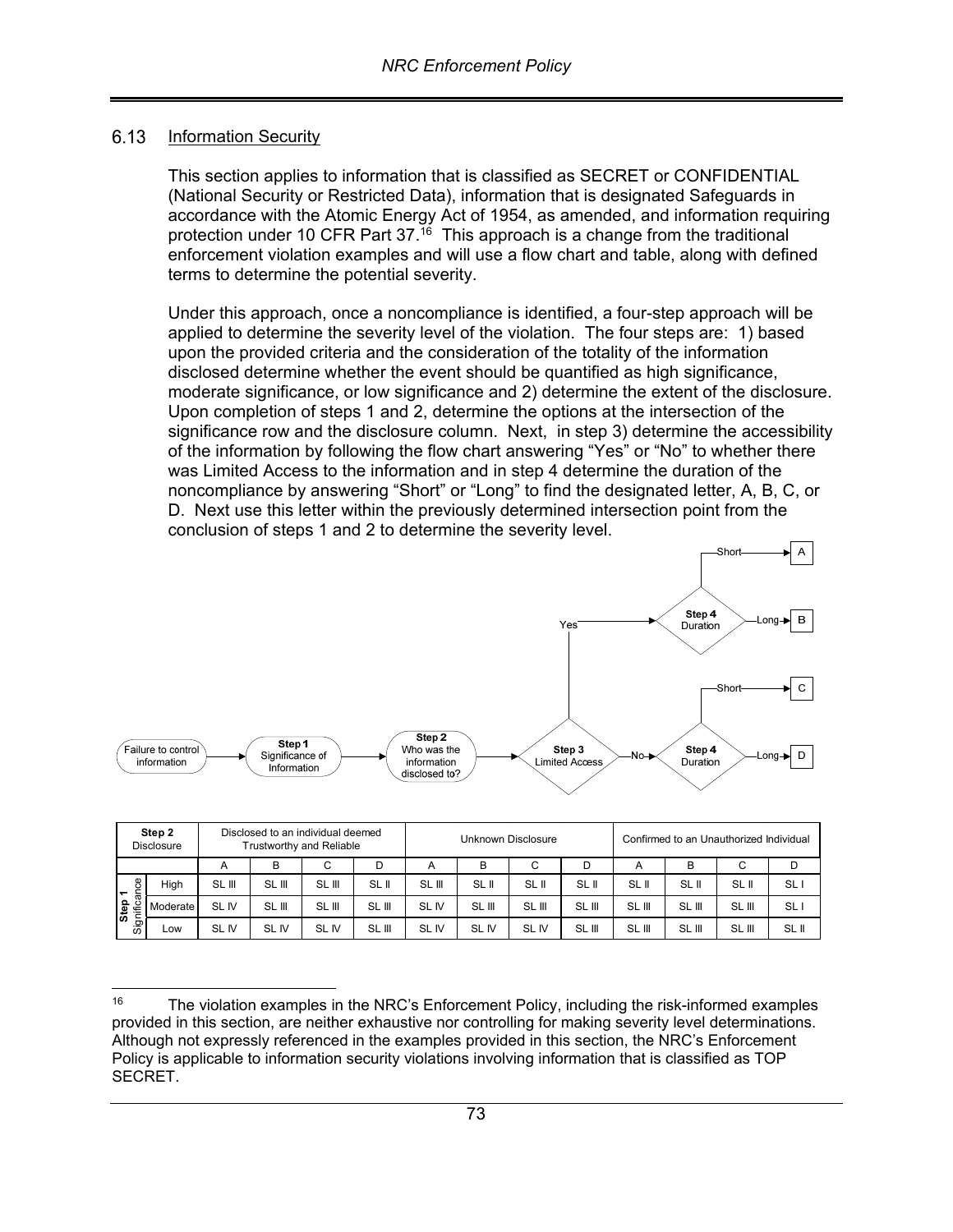Step 1: Significance<sup>17</sup> – Describes the decision point to determine the significance of the disclosure as it relates to national security and/or common defense and security.

**High Significance**: The totality of information disclosed provides a significant amount of information about a technology (i.e., key elements of a technology or system) or combinations of the following elements related to protective strategies: Response Strategy, Target Sets, Physical Security Plan, Contingency Plan or Integrated Response Plan. The information can be either SECRET or CONFIDENTIAL (National Security or Restricted Data) or Safeguards.

**Moderate Significance**: The totality of information disclosed provides limited information that may be useful to an adversary about technology information or physical security plan of a facility. The information can be either SECRET or CONFIDENTIAL (National Security or Restricted Data), Safeguards or information requiring protection under 10 CFR Part 37.

**Low Significance**: The totality of information disclosed, taken by itself, would not aid an adversary in gaining information about a technology or physical security plan of a facility. The information can be either SECRET or CONFIDENTIAL (National Security or Restricted Data), Safeguards, information requiring protection under 10 CFR Part 37.

Step 2: Disclosure – Describes the decision point to determine if: a) the information was accessible to any individual(s) via hard copy format or electronic (e.g. computers) form, b) you can determine who the individual(s) are, and c) those individual(s) would meet the definition of Trustworthy and Reliable.

**Trustworthy and Reliable (T&R):** Are characteristics of an individual considered dependable in judgment, character, and performance, such that disclosure of Information to that individual does not constitute an unreasonable risk to the public health and safety or common defense and security. A determination of T&R for this purpose is based upon the results from a background investigation or background check in accordance with 10 CFR 37.5 or 10 CFR 73.2, respectively. To meet the T&R requirement, the individual must possess a T&R determination before the disclosure of the information, regardless of the "need to know" determination. Note: In accordance with 10 CFR 73.21 or 73.59, there are designated categories of individuals that are relieved from fingerprinting, identification and criminal history checks and other elements of background checks.

**Unknown Disclosure:** Instances when controlled information has been secured, protected, or marked improperly but there is no evidence that anyone has accessed the information while it was improperly handled.

 $17$ The significance guidance provided in Step 1 is only applicable within the context of the NRC's Enforcement Policy and its application. The significance guidance is not intended to define the "harm" that an unauthorized disclosure of SECRET or CONFIDENTIAL information is reasonably expected to cause as those definitions are set forth in Executive Order 13526, "Classified National Security Information." Nothing in section 6.13 of the Enforcement Policy should be read to contradict the National Policy on classified information.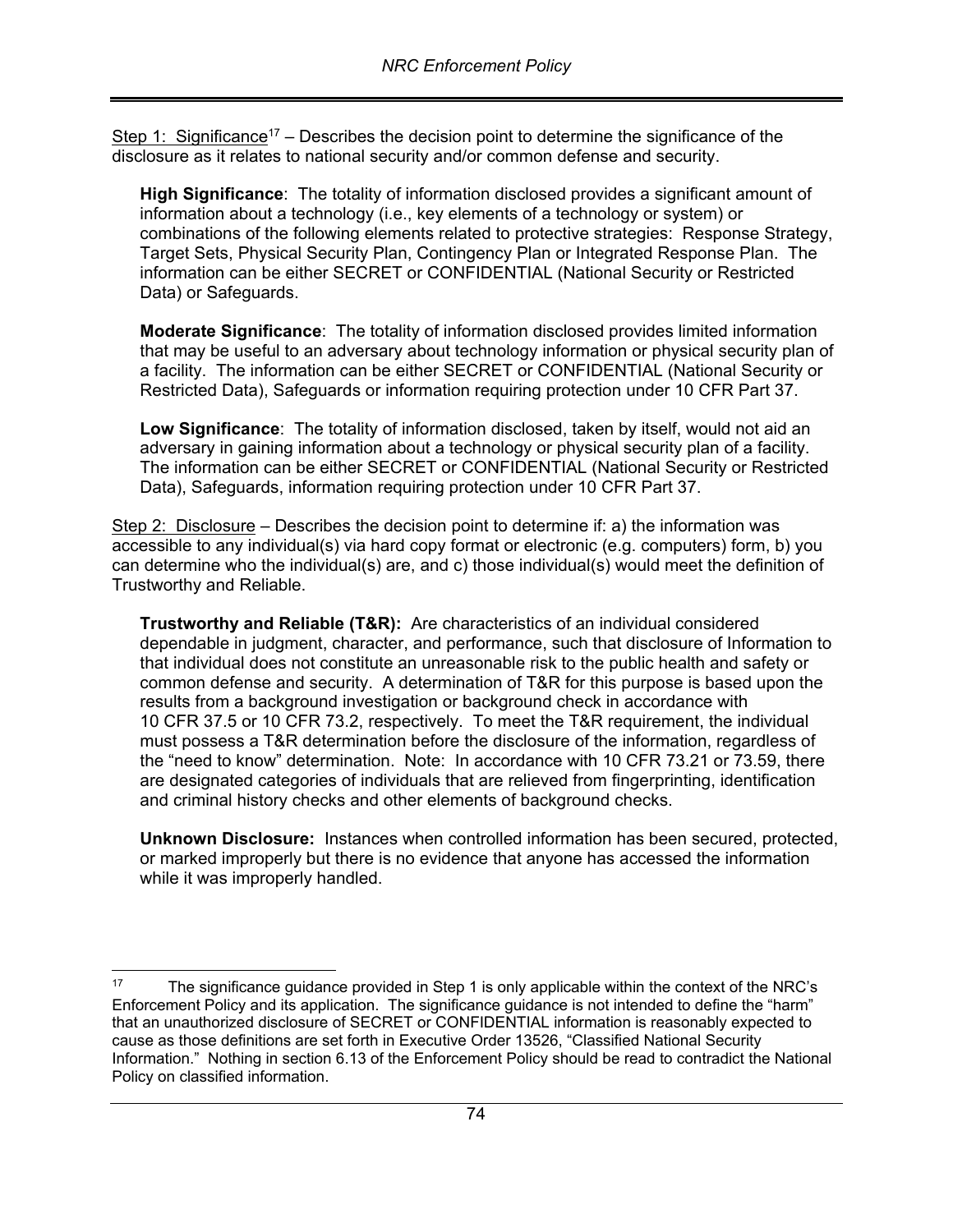**Confirmed:** Instances where a person who does not have authorization to access controlled information gains access to the information.

**Electronic Media/Confirmed:** For electronic media it is considered confirmed once the information is no longer on an approved network for that type of information.

**Unauthorized Individual:** A person who does not possess a T&R determination and a need to know.

Step 3: Limited Access – Describes the decision point to determine the amount of controls (e.g., doors, locks, barriers, firewalls, encryption levels) needed to enter or gain access to an area or computer system in order to obtain the disclosed security information.

**Hard Copy Format**: A location provides limited access if it meets all of the following conditions:

- a. the area was locked or had access control measures, and;
- b. individuals that frequented the area were part of a known population, and;
- c. records of personnel entry were maintained to the area via key control or key card access.

**Electronic Media**: A computer network provides limited access if it meets all of the following conditions:

- a. the information is stored in a location that is still within the licensee's computer network's firewall, and
- b. the licensee has some type of control system in place which delineates who can access the information.

Step 4: Duration – Describes the decision point in which a time period determination is made regarding the number of days the information was not controlled properly in accordance with the respective handling and storage requirements of the security information.

**Long**: Greater than or equal to 14 days from the date of infraction to discovery of the noncompliance.

**Short**: Less than 14 days from the date of infraction to discovery of the non-compliance.

- 6.14 Fitness for Duty<sup>18</sup>
- a. *SL I* violations involve, for example:
	- 1. A licensee fails to substantially implement or substantially maintain reasonable assurance of fitness-for-duty program performance in two or more subparts of 10 CFR Part 26.

<sup>-</sup><sup>18</sup> See Section 6.4 for examples of fitness-for-duty violations specific to licensed reactor operators.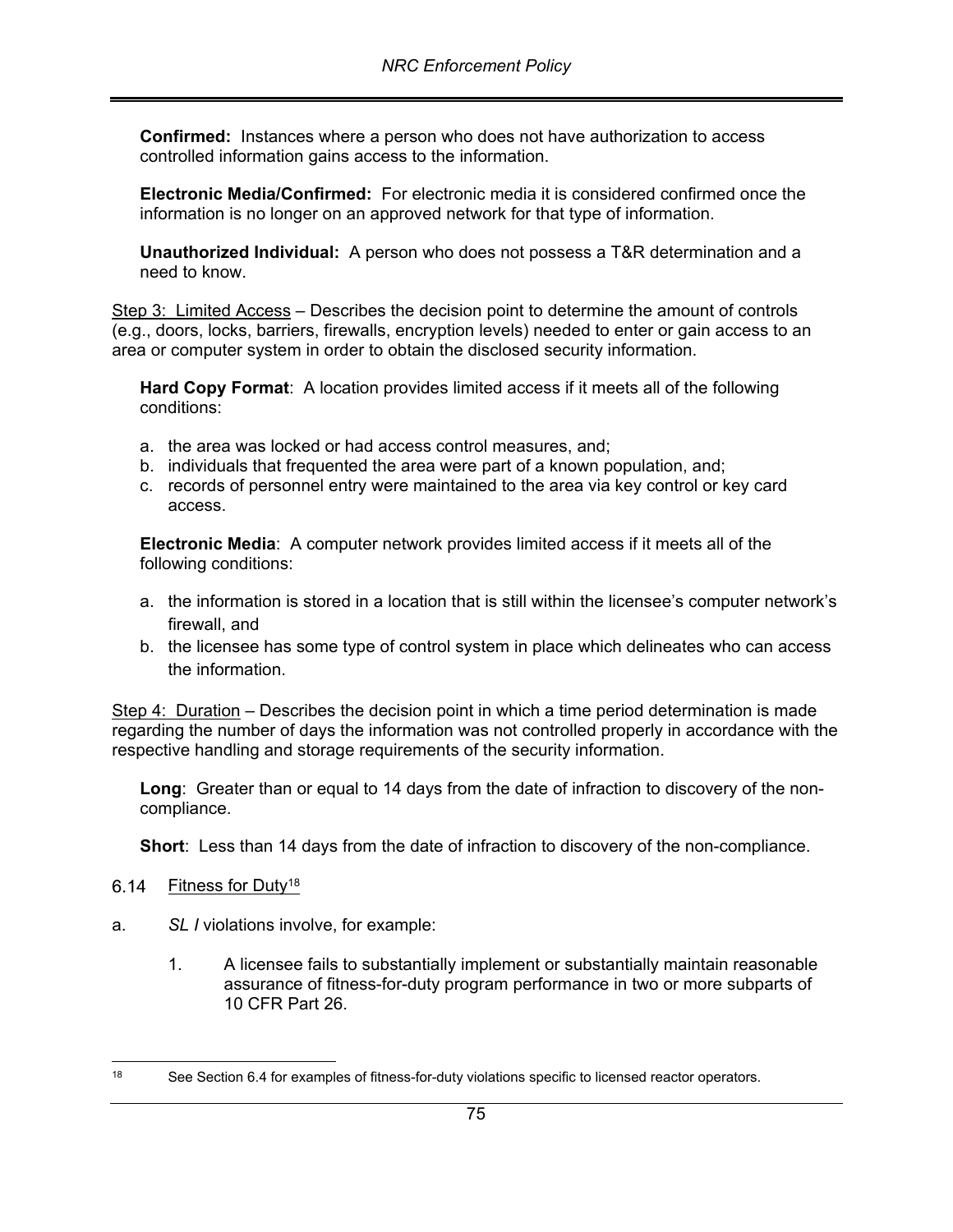- b. *SL II* violations involve, for example:
	- 1. A licensee fails to remove an individual from unescorted access status when this person has been involved in the sale, use, or possession of illegal drugs within the protected area, or a licensee fails to take action in the case of an on-duty misuse of alcohol, illegal drugs, prescription drugs, or over-the-counter medications or once the licensee identifies an individual that appears to be impaired or that their fitness is questionable, the licensee fails to take immediate actions to prevent the individual from performing the duties that require him or her to be subject to 10 CFR Part 26; or
	- 2. A licensee fails to take action to meet a regulation or a licensee behavior observation program requirement when observed behavior within the protected area or credible information concerning the activities of an individual indicates impairment by any substance, legal or illegal, or mental or physical impairment from any cause, which adversely affects their ability to safely and competently perform their duties.
- c. *SL III* violations involve, for example**:**
	- 1. A licensee fails to take the required action for a person who has violated the licensee's Fitness-For-Duty Policy, in cases that do not amount to a SL II violation;
	- 2. A licensee fails to ensure that a licensee-approved contractor's or vendor's fitness-for-duty program is operating in accordance with regulatory and licensee requirements;
	- 3. A licensee fails to complete or maintain more than one of the requirements of a program for individuals listed in 10 CFR 26.4, "FFD Program Applicability to Categories of Individuals;"
	- 4. A licensee fails to develop and maintain records concerning the denial of access or to respond to inquiries concerning denials of access so that, as a result of the failure, a person previously denied fitness-for-duty authorization is improperly granted such access;
	- 5. A licensee's employee assistance program (EAP) staff fails to notify licensee management when the EAP staff is aware that an individual's condition, based on information known at the time, may adversely affect the safety or security of the facility and the failure to notify did not result in a condition adverse to safety or security; or
	- 6. An individual covered by 10 CFR Part 26, Subpart I, involved in a human error that caused or contributed to an actual event or a potential degradation of the level of safety of the plant, who at the time the error occurred, was determined to be fatigued as a result of a fatigue assessment as defined in 10 CFR 26.211.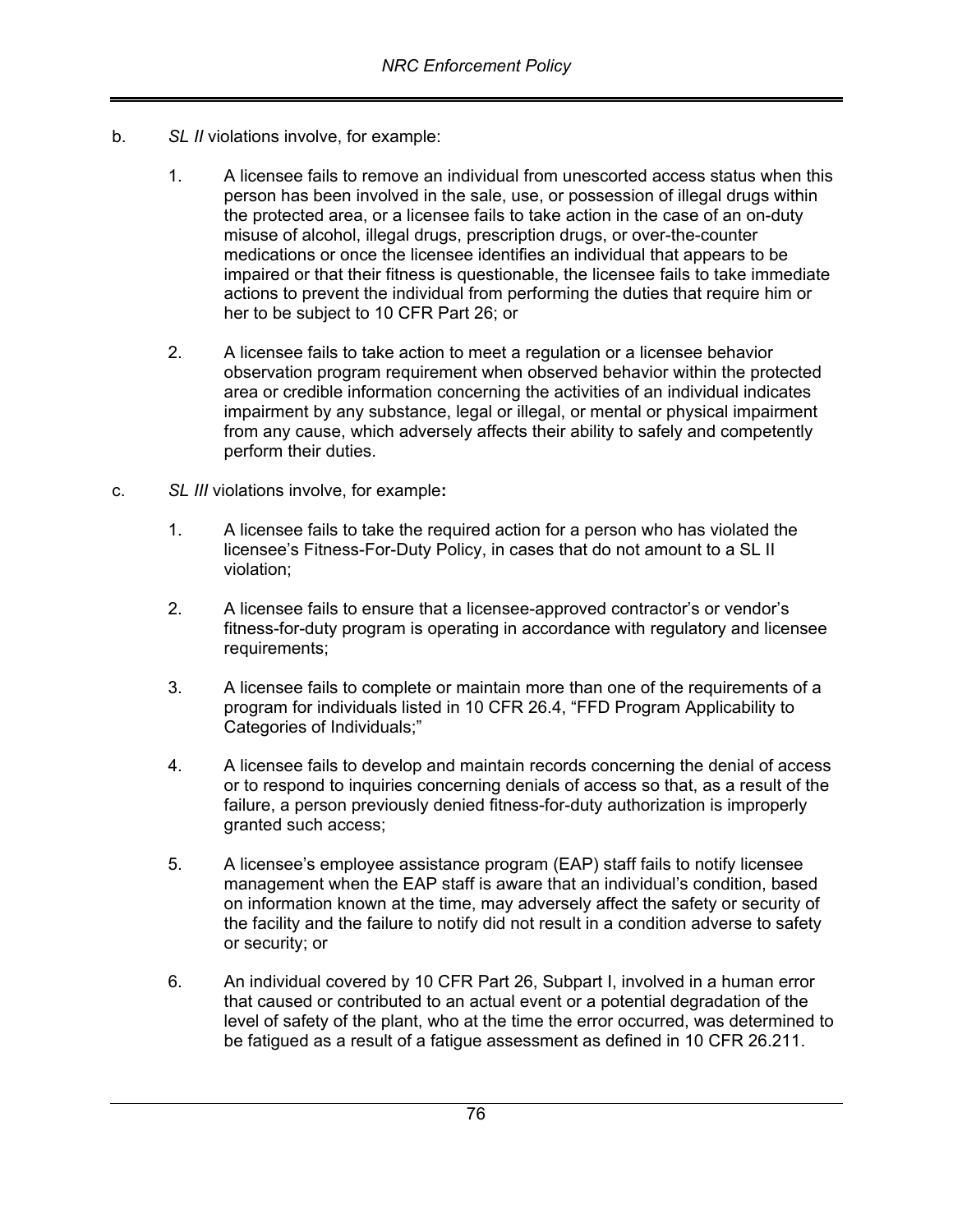- d. *SL IV* violations involve, for example:
	- 1. Failure to prepare, implement, and maintain written procedures that describe the methods to be used implementing the FFD policy;
	- 2. A licensee fails to take an action required by the licensee's behavior observation program in cases that do not amount to a SL I, II, or III violation; or
	- 3. Failures to appropriately implement any of the requirements (e.g., work hours, waivers, self declarations, or fatigue assessment) of 10 CFR Part 26, Subpart I that do not result in an actual event or a degradation of a level of safety, but are more than minor in that they are not isolated or demonstrate programmatic weaknesses in implementation.

#### 6.15 Export and Import Activities

Several of the following violation examples involve deliberateness or careless disregard. For those examples, the normal Enforcement Policy process for discretion to potentially escalate the severity level of the violation based on willfulness is not necessary.

- a. SL I violations involve, for example:
	- 1. Deliberate misrepresentation of facts, with the knowledge of a licensee official, that led to the export of licensable and sensitive equipment or material in quantities of concern to a destination that, if represented accurately, would not have been authorized by the NRC (or other authority); or
	- 2. Deliberate misrepresentation of facts that led to unauthorized individuals obtaining sensitive nuclear equipment or materials in quantities of concern.
- b. SL II violations involve, for example:
	- 1. Failure to provide notice of 10 CFR Part 110, Appendix P, material import as required by 10 CFR 110.50 that, if the notice had been provided, would have prompted the NRC to take action to block the import;
	- 2. Misrepresentation of facts in careless disregard of requirements, with the knowledge of a licensee official, for the export or import of radioactive or byproduct materials, such as those involving the completeness or accuracy of the information that, if represented accurately, would not have been authorized by the NRC (or other authority); or
	- 3. Inaccurate or incomplete information provided or maintained that led to unauthorized individuals possessing radioactive materials. If this information had been completely and accurately provided or maintained, it would likely have caused the NRC to terminate or deny a license, to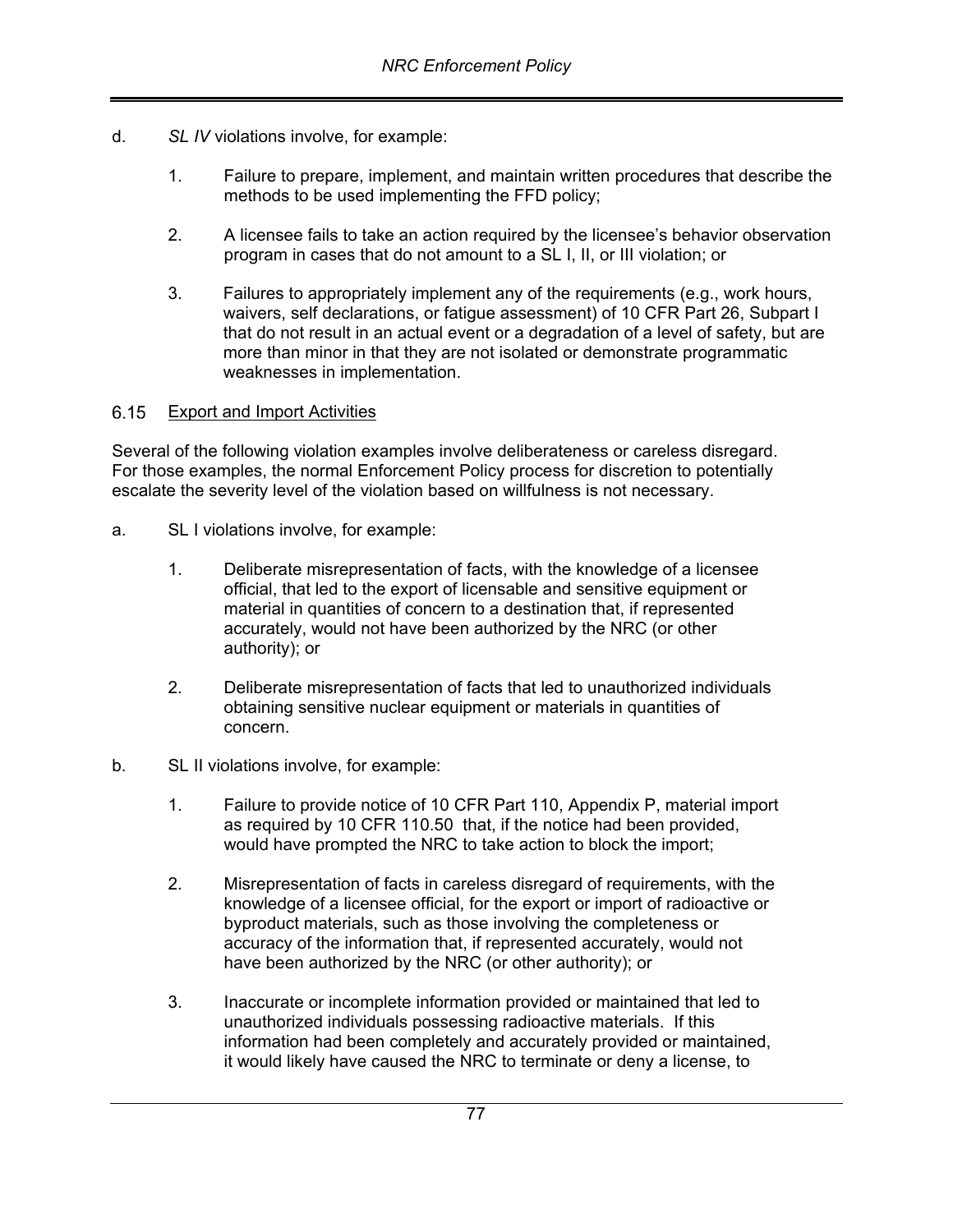issue an Order requiring suspension or cessation of licensed activity, or to take action to block an export or import, to protect the public health and safety or common defense and security.

- c. SL III violations involve, for example:
	- 1. Failure to submit timely notification of the import of 10 CFR part 110, Appendix P material, as required by 10 CFR 110.50, where, if this information had been provided, it would likely have caused the NRC to take further action or inquiry;
	- 2. Inaccurate or incomplete information on exports or imports of radioactive or byproduct materials such that, if the information had been represented accurately, it would likely have resulted in the NRC reconsidering the authorization of the activity, issuing a request for additional information (RAI), or conducting an inspection to resolve the matter;
	- 3. Export of byproduct material identified in 10 CFR part 110, Appendix P, to individuals or entities not authorized to receive such materials; or
	- 4. Failure to obtain a specific license before the export or import of any NRC licensable equipment, special nuclear material, and source or byproduct materials, when required.
- d. SL IV violations involve, for example:
	- 1. Failure to submit timely reports as specified in 10 CFR 110.54;
	- 2. Export or import of nuclear equipment or materials in excess of the limits specified in a specific license or license amendment, when such activity would have been authorized by the NRC (or other authority); or
	- 3. Unauthorized export of foreign-obligated material or equipment in violation of 10 CFR 110.50(b)(3) requirements.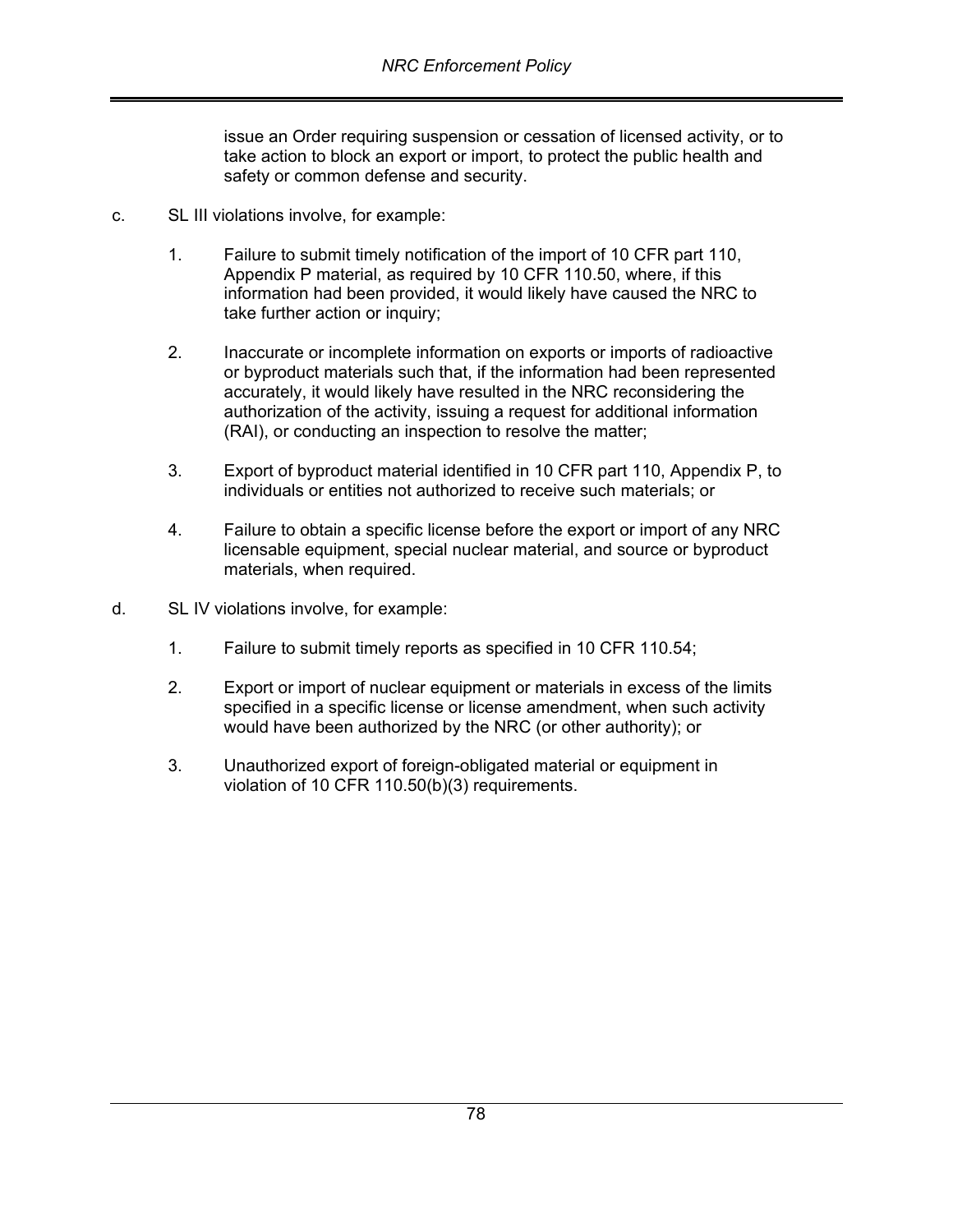## **7.0 GLOSSARY**

This glossary, while not exhaustive, contains many of the terms commonly used throughout the NRC enforcement process.

**Activity Area** refers to the area of NRC-licensed activity that a licensee (or other person) engages in (e.g., radiography, reactor operations).

**Actual Consequences** include such effects as actual, exposures to workers or members of the public exceeding regulatory limits (e.g., 10 CFR 20.1201, "Occupational Dose Limits for Adults" and 10 CFR 20.1301, "Dose Limits for Individual Members of the Public"), onsite or offsite releases of material exceeding regulatory or license limits, accidental criticality, core damage, loss of significant safety barriers, and loss of control of radioactive material.

**Adverse Action** is any action that may adversely impact the compensation, terms, conditions, or privileges of employment including but not limited to a failure to receive a routine annual pay increase or bonus; demotion or arbitrary downgrade of a position; transfer to a position that is recognized to have a lesser status or be less desirable (e.g., from a supervisory to nonsupervisory position); failure to promote; overall performance appraisal downgrade; verbal or written counseling, or other forms of constructive discipline.

**Alternative Dispute Resolution (ADR)** refers to a variety of processes that emphasize creative, cooperative approaches to handling conflicts in lieu of adversarial procedures. Mediation and arbitration are the most widely recognized processes. The NRC's ADR program uses mediation rather than arbitration (i.e., the parties develop mutually agreeable corrective actions rather than being obligated by an arbitrator's decision).

**Apparent Violation** is a situation or circumstance that does not appear to meet NRC requirements and for which the NRC staff has not made a final enforcement determination.

**Careless Disregard** refers to situations in which an individual acts with reckless indifference to at least one of three things: (1) the existence of a requirement, (2) the meaning of a requirement, or (3) the applicability of a requirement. Careless disregard occurs when an individual is unsure of the existence of a requirement, the meaning of a requirement, or the applicability of the requirement to the situation, but nevertheless proceeds to engage in conduct that the individual knows may cause a violation. Although aware that the action might cause a violation, the individual proceeds without first ascertaining whether a violation would occur.

**Certificate Holder** is any person or entity that has been issued a certificate by the NRC. Certificate holders include, but are not limited to, those issued certificates in accordance with the requirements of 10 CFR Parts 32, 71, or 76. For the purposes of this Policy, where not addressed specifically, Certificate Holders are typically handled the same as Licensees.

**Civil Penalty** is a monetary penalty that may be imposed for violations of (1) certain specified provisions of the AEA or supplementary NRC rules or Orders, (2) any requirements for which a license may be revoked, or (3) reporting requirements under Section 206 of the ERA.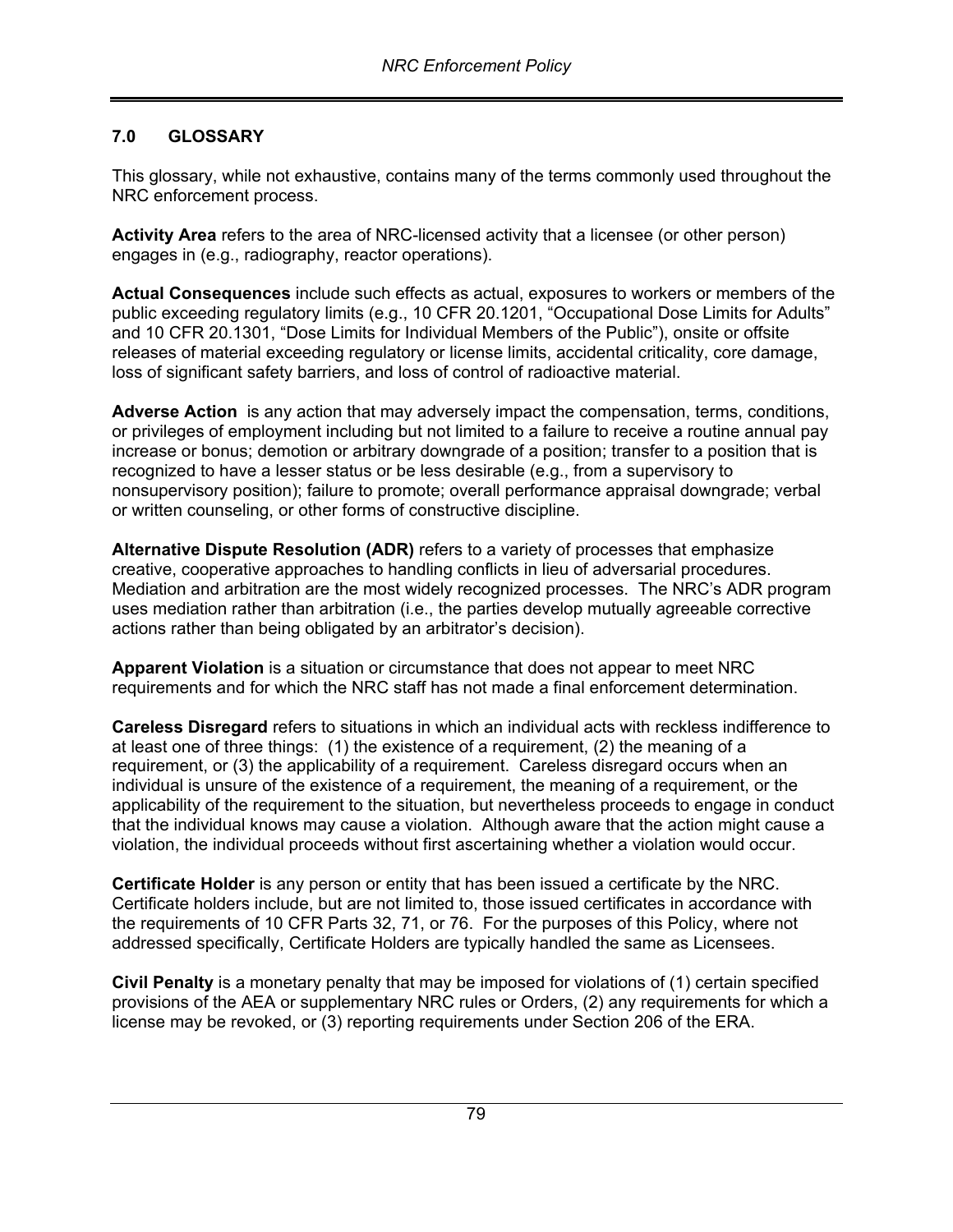**Confirmatory Action Letter (CAL)** is a letter confirming a licensee's, contractor's, or nonlicensee's (subject to NRC jurisdiction) voluntary agreement to take certain actions to remove significant concerns about health and safety, safeguards, or the environment.

**Confirmatory Order** is an Order that confirms the commitments made by a license or individual to take certain actions. Before issuance of the Confirmatory Order, the licensee or individual and the NRC mutually agree on the terms of the Order.

**Contractor**, as used in this Policy, includes vendors who supply products or services to be used in an NRC-licensed facility or activity.

**Corrective Action Program** is a licensee's process for tracking, evaluating, and resolving deficiencies.

**Deliberate Misconduct** occurs when an individual voluntarily and intentionally (1) engages in conduct that the individual knows to be contrary to a requirement, procedure, instruction, contract, purchase order, or policy of a licensee, applicant for a license, or a contractor or subcontractor of a licensee or applicant for a license or (2) provides materially inaccurate or incomplete information to a licensee, applicant for a license, or a contractor or subcontractor of a licensee or applicant for a license.

**Demand for Information (DFI)**, as defined in 10 CFR 2.204, requires a licensee or other person subject to the jurisdiction of the Commission to respond with specific information for the purpose of enabling the NRC to determine whether an Order should be issued or whether other action should be taken.

**Discrimination**, as described in 10 CFR 50.7 (or similar provisions in 10 CFR Parts 30, 40, 52, 60, 61, 63, 70, 71, 72, and 76), is the taking of an adverse action against an employee because the employee engaged in certain protected activities.

**Escalated Enforcement Actions** include SL I, II, and III NOVs; NOVs associated with an inspection finding that the SDP evaluates as having low to moderate (white) or greater safety significance; civil penalties; NOVs to individuals; Orders to modify, suspend, or revoke NRC licenses or the authority to engage in NRC-licensed activities; and Orders issued to impose civil penalties.

**Event**, as used in this Policy, means (1) an occurrence characterized by an active adverse impact on equipment or personnel, readily obvious by human observation or instrumentation, or (2) a radiological impact on personnel or the environment in excess of regulatory limits, such as an overexposure, a release of radioactive material above NRC limits, or a loss of radioactive material. For example, an equipment failure discovered through a spill of liquid, a loud noise, the failure of a system to respond properly, or an annunciator alarm would be considered an event; a system discovered to be inoperable through a document review would not. Similarly, if a licensee discovers, through quarterly dosimetry readings, that employees had been inadequately monitored for radiation, the issue would normally be considered licensee identified; however, if the same dosimetry readings disclose an overexposure, the issue would be considered an event.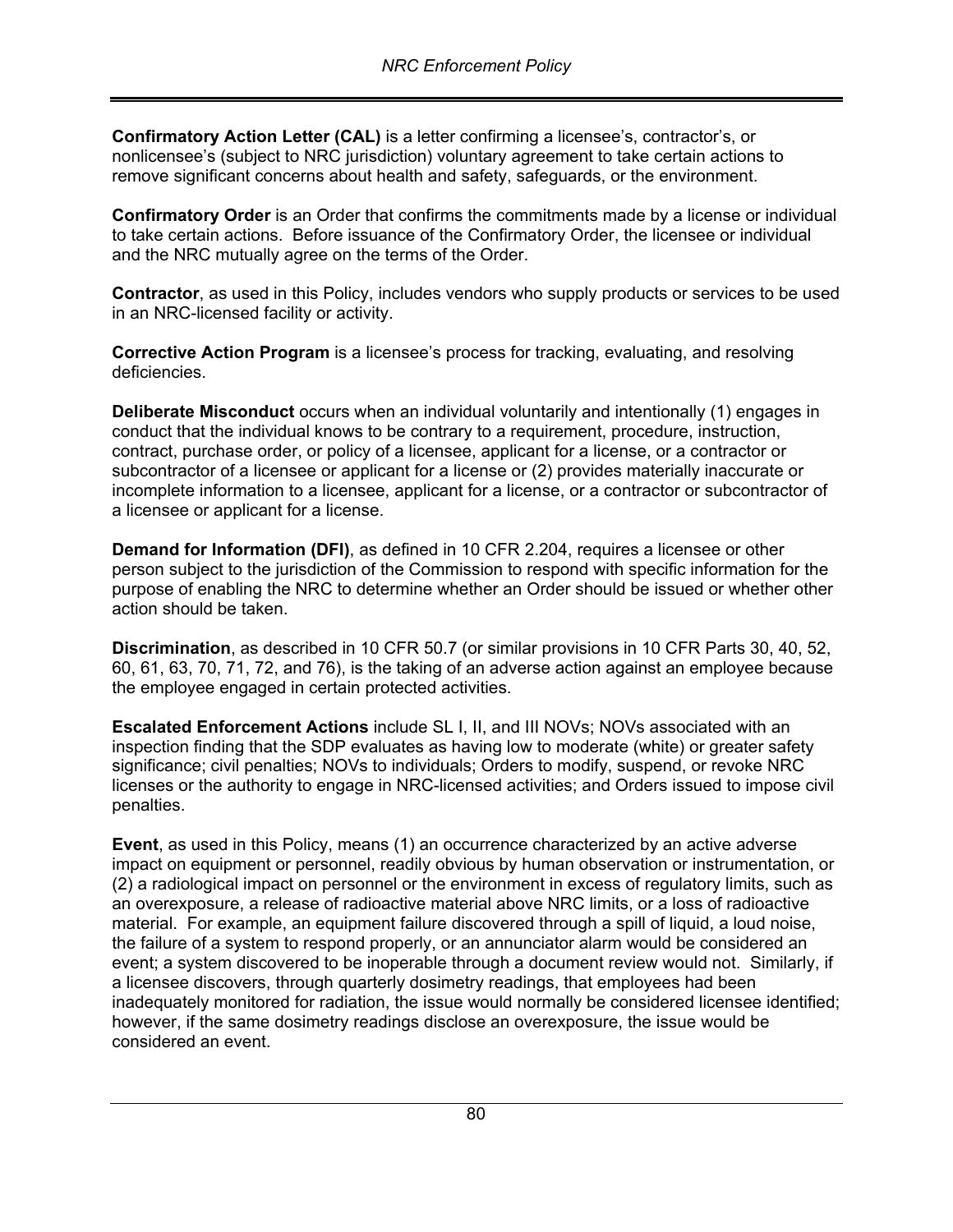**Fuel Cycle** is the series of steps involved in supplying fuel for nuclear power reactors. It can include mining, milling, isotopic enrichment, fabrication of fuel elements, use in a reactor, chemical reprocessing to recover the fissionable material remaining in the spent fuel, reenrichment of the fuel material, refabrication into new fuel elements, waste disposal, storage, and transportation.

**Impacts the NRC's Ability To Perform Its Regulatory Function** refers to a situation that prevents the NRC from using appropriate regulatory tools to address a noncompliance because the Agency is unaware that the noncompliance exists (e.g., provision of inaccurate and incomplete information or failure to submit a required report).

**Interim Enforcement Policies (IEPs)** refers to a policy that is developed by the NRC staff and approved by the Commission for specific topics, typically for a finite period. Generally, IEPs grant the staff permission to refrain from taking enforcement action for generic issues which are not currently addressed in the Policy and are typically effective until such time that formal guidance is developed and implemented or other resolution to the generic issue. IEPs can be found in Section 9.0 of the Policy.

**License Applicant**, as used in this statement of policy, means any person who submits an application for review.

**Licensee** is any person or entity authorized to conduct activities under a license issued by the NRC. Licensees include, but are not limited to, facilities licensed under 10 CFR Parts 30-36, 39, 40, 50, 52, 60, 61, 63, 70 or 72. However, in most cases in the Policy the term is applied broadly to refer to any or all of entities listed in Section 1.2, "Applicability."

**Licensee Official**, as used in this statement of policy, in general, means a first-line supervisor or above, a licensed individual, a radiation safety officer, or an authorized user of licensed material whether or not listed on a license. Notwithstanding an individual's job title, the NRC will consider the individual's responsibilities relative to the oversight of licensed activities and the use of licensed material.

**Licensed Reactor Operator**, as used in this Policy, includes NRC licensed reactor operators (ROs) and NRC licensed senior reactor operators (SROs).

**Lost Source Policy** is the NRC's policy that a civil penalty may be issued for violations resulting in regulated material being out of the control of the licensee regardless of the use, license type, quantity, or type of regulated material (*e.g.,* loss, abandonment, improper transfer, or improper disposal of regulated material).

**Minor Violation** is a violation that is less significant than a SL IV violation. Minor violations do not warrant enforcement action and are not normally documented in inspection reports. However, minor violations must be corrected.

**Noncited Violation (NCV)** is a nonrecurring, typically nonwillful, SL IV violation or a violation associated with a Green ROP or cROP finding that is not subject to formal enforcement action if, for a reactor licensee, the licensee places the violation in a corrective action program to address recurrence and restores compliance within a reasonable period of time and, for all other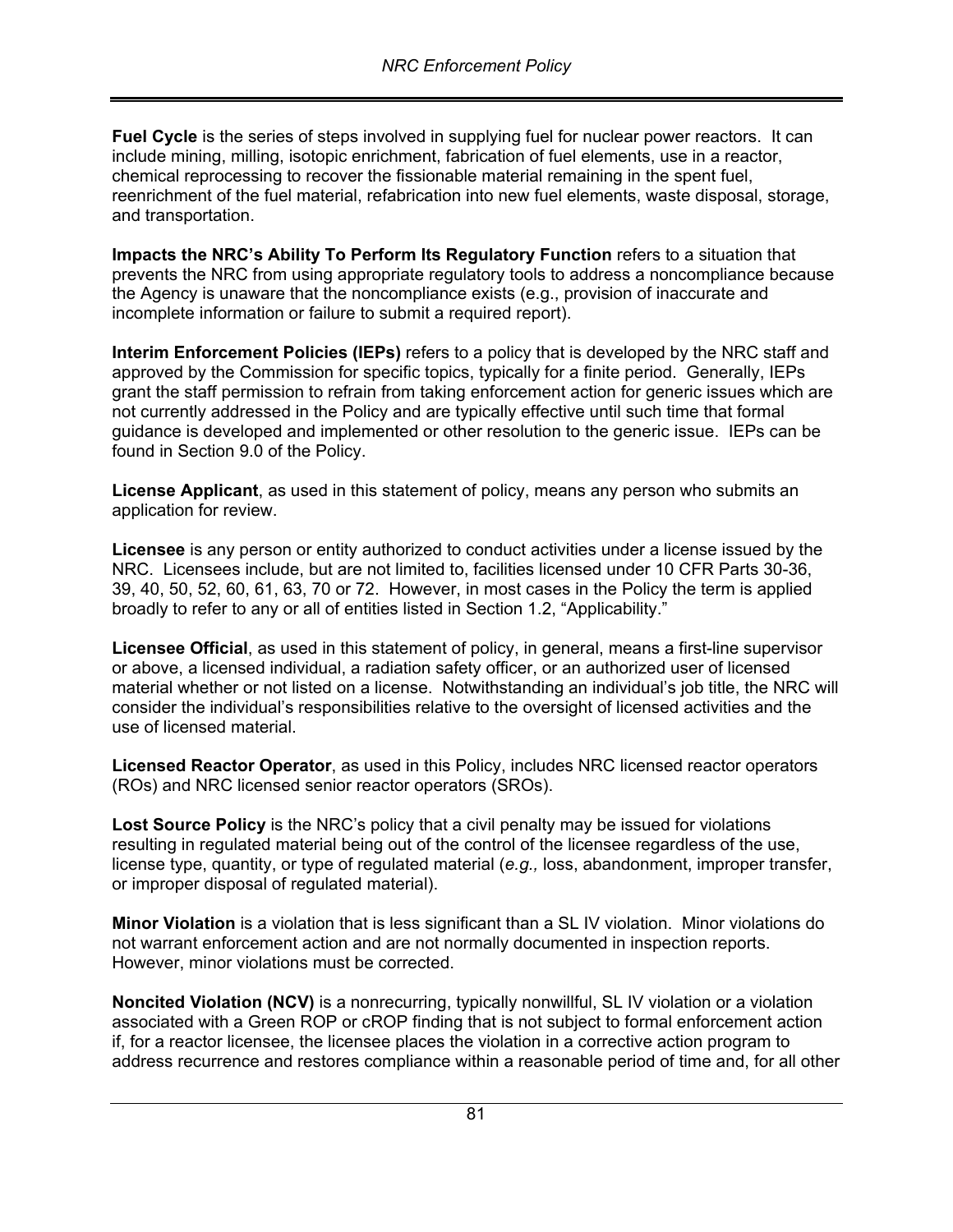licensees, the licensee corrects or commits to correcting the violation within a reasonable period of time.

**Nonescalated Enforcement Actions** include NOVs that are dispositioned by the NRC as SL IV or minor violations.

**Nonlicensee** includes, but is not limited to, applicants, contractors, subcontractors, and vendors.

**Notice of Deviation (NOD)** is a written notice describing a licensee's failure to satisfy a commitment where the commitment involved has not been made a legally binding requirement. An NOD requests that a licensee provide a written explanation or statement describing corrective steps taken (or planned), the results achieved, and the date when corrective action will be completed.

**Notice of Nonconformance (NON)** is a written notice describing the failure of a licensee's contractor to meet commitments that have not been made legally binding requirements by the NRC (e.g., a commitment made in a procurement contract with a licensee or applicant as required by 10 CFR Part 50, Appendix B). (If the contractor deliberately fails to meet the terms of a procurement contract, the NRC may issue a violation under the Deliberate Misconduct Rule in 10 CFR 50.5.) NONs request that nonlicensees provide written explanations or statements describing corrective steps (taken or planned), the results achieved, the dates when corrective actions will be completed, and measures taken to preclude recurrence.

**Notice of Violation (NOV)** is a written notice setting forth one or more violations of a legally binding requirement (see 10 CFR 2.201).

**Order** is used to modify, suspend, or revoke a license, or to take other action against a licensee or other person subject to the jurisdiction of the Commission (see 10 CFR 2.202).

**Potential Safety or Security Consequences** include potential outcomes based on realistic and credible scenarios (i.e., the staff considers the likelihood that safety or security could have been negatively impacted under these scenarios).

**Predecisional Enforcement Conference (PEC)** is normally conducted with a licensee or individual before the NRC makes an enforcement decision when escalated enforcement action may warranted (i.e., SL I, II, or III violations, civil penalties, or Orders). The purpose of a PEC is to obtain information that will assist the NRC in determining the appropriate enforcement action, if any.

**Regulatory Conference** is conducted with a reactor licensee to discuss the significance of findings evaluated through the SDP, with or without associated violations. These meetings focus on the safety significance of the issues and not necessarily on the corrective actions associated with the issues. Because the significance assessment from the SDP determines whether escalated enforcement action will be taken, a subsequent PEC is not normally necessary.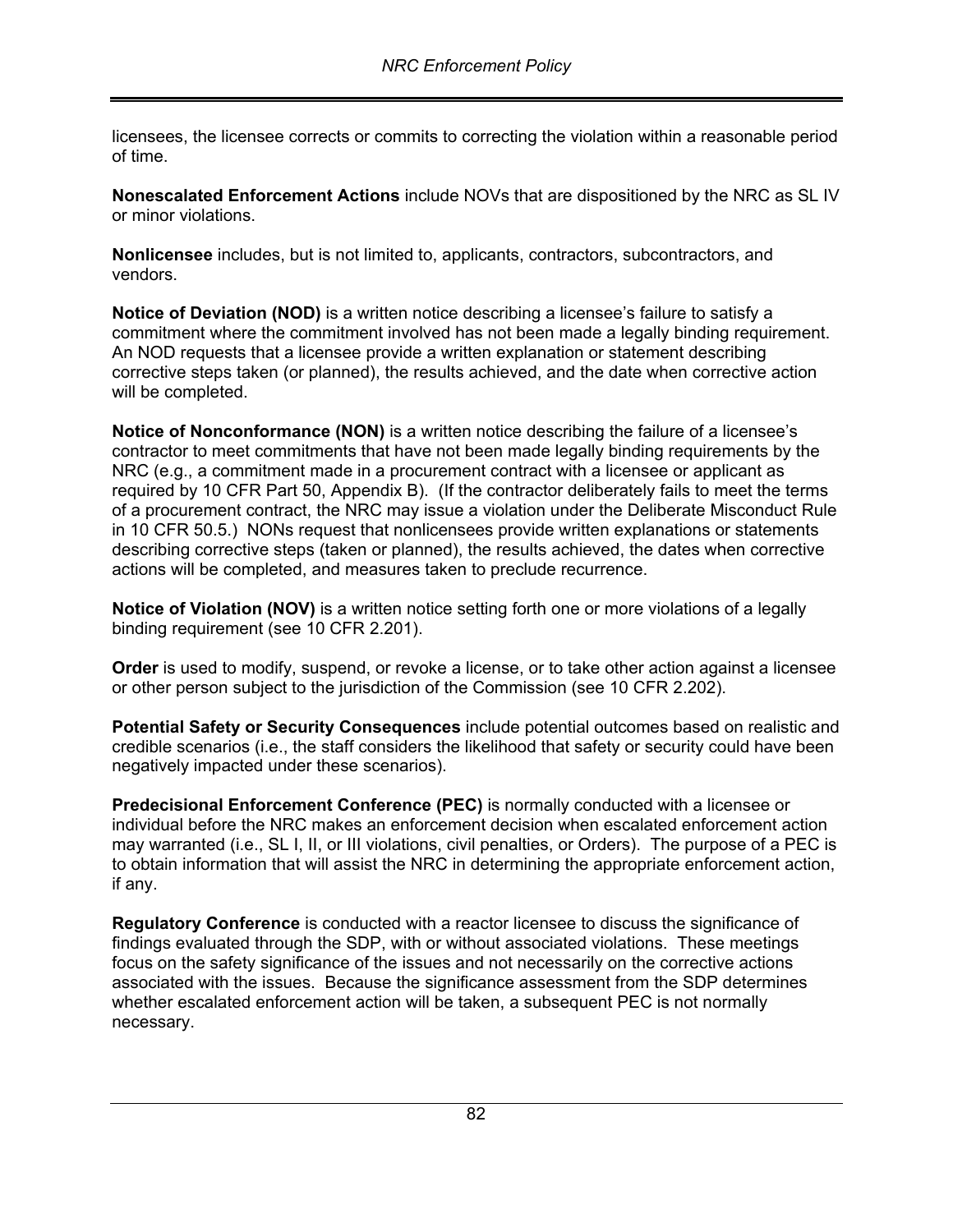**Requirement**, as used in this Policy, means a legally binding requirement such as a statute, regulation, license condition, technical specification, or Order.

**Repetitive Violation** is one that could reasonably be expected to have been prevented by a licensee's corrective action for the same, or a similar, previous violation or a previous licensee finding that occurred within the past 2 years of the current violation, or that occurred within the period covered by the last two inspections, whichever period is longer.

**Risk Information** is used wherever possible to develop realistic and credible scenarios to use when assessing the safety significance of a violation and assigning severity levels.

**Severity Levels** are used (1) to indicate the significance of a violation assessed under traditional enforcement and (2) to determine the appropriate enforcement action to be taken.

**Significance**, as used in this Policy for violations that do not involve application of the ROP or cROP, describes the seriousness of the violation. The significance of violations assessed under the ROP or cROP is determined by the SDP, described in IMC 0609 or IMC 2519 and related documents.

**Substantial Potential for Overexposure** describes a situation where it was fortuitous that the resulting radiation exposure did not exceed the dose limits of 10 CFR Part 20. The concern is not the significance of the resulting or potential exposure, but whether the licensee provided adequate controls over the situation, as required, to prevent exceedance of the 10 CFR Part 20 limits.

**Traditional Enforcement,** as used in this Policy, refers to the process for the disposition of violations of NRC requirements, including those that cannot be addressed only through the Operating Reactor Assessment Program. Traditional enforcement violations are assigned severity levels and typically include, but may not be limited to, those violations involving (1) actual safety and security consequences, (2) willfulness, (3) impeding the regulatory process, (4) discrimination, (5) violations not associated with ROP or cROP findings, (6) materials regulations, and (7) deliberate violations committed by individuals.

**Violation** is the failure to comply with a requirement.

**Willful** violations involve either a deliberate violation of NRC requirements or deliberately falsifying information, or careless disregard of NRC requirements or of the completeness and accuracy of information provided.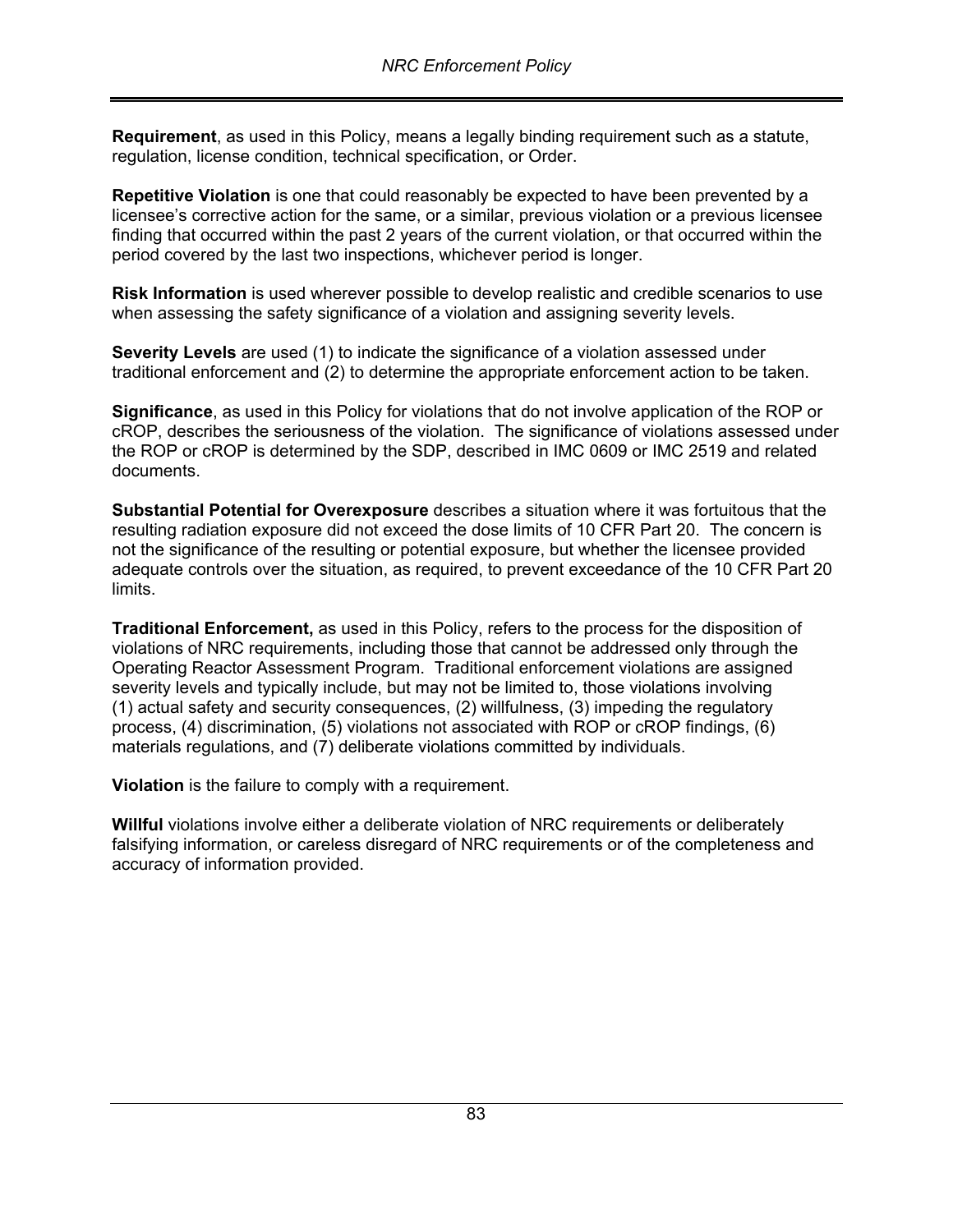### **8.0 TABLE OF BASE CIVIL PENALTIES**

 $\overline{a}$ 

**TABLE A19**

| a. | Power reactors, gaseous diffusion uranium enrichment plants, and                           |  |
|----|--------------------------------------------------------------------------------------------|--|
|    |                                                                                            |  |
| b. | Fuel fabricators authorized to possess Category I                                          |  |
|    | or II quantities of SNM and uranium conversion facilities\$145,000                         |  |
| C. | All other fuel fabricators, including facilities under construction,                       |  |
|    | authorized to possess Category III quantities of SNM, industrial processors, <sup>20</sup> |  |
|    | independent spent fuel and monitored retrievable storage installations, mills,             |  |
|    | gas centrifuge and laser uranium enrichment facilities\$72,500                             |  |
| d. | Test reactors, contractors, waste disposal licensees, industrial                           |  |
|    |                                                                                            |  |
| е. | Research reactors, academic, medical,                                                      |  |
|    | \$14,500                                                                                   |  |
| f. | Loss, abandonment, or improper transfer or disposal of regulated                           |  |
|    | material, regardless of the use or type of licensee:                                       |  |
|    | 1. Sources or devices with a total activity greater than                                   |  |
|    | $3.7 \times 10^4$ MBq (1 Curie), excluding                                                 |  |
|    | \$54,000                                                                                   |  |
|    | 2. Other sources or devices containing the materials and quantities                        |  |
|    |                                                                                            |  |
|    | 3. Sources and devices not otherwise described above \$7,000                               |  |
| g. |                                                                                            |  |
|    |                                                                                            |  |

**NOTE**: In accordance with the Federal Civil Penalties Inflation Adjustment Act Improvements Act of 2015 (the 2015 Act), the civil penalty amounts apply to any penalties assessed on and after the date that the new amounts take effect; not from the date of the violation.

The maximum value in item a. of this Table is calculated by rounding the maximum civil penalty amount specified in 10 CFR 2.205 down to the nearest multiple of \$10,000. Although the 2015 Act does not mandate changes to the lesser civil penalty amounts, the other values are also changed to maintain the same proportional relationship between the penalties.

The values specified in this Table, with the exception of item f., are adjusted utilizing the philosophy described in Section 2.3.4, "Civil Penalty," of the NRC Enforcement Policy. The base civil penalty amounts in item f. have been determined to be approximately 3 times the average cost of disposal. For specific cases, the NRC may adjust these amounts to correspond to 3 times the estimated or actual cost of authorized disposal for the particular material in question. These values are adjusted periodically as necessary.

<sup>&</sup>lt;sup>19</sup> The NRC adjusts the amount specified in 10 CFR 2.205 on an annual basis pursuant to the Federal Civil Penalties Inflation Adjustment Act Improvements Act of 2015. The NRC may impose civil penalties in amounts greater than the values in this table (up to the statutory maximum) based on an increase to the amount specified in 10 CFR 2.205 as published in the *Federal Register*.

<sup>&</sup>lt;sup>20</sup> Large firms engaged in manufacturing or distribution of byproduct, source, or special nuclear material.<br><sup>21</sup> This englise to penasofit institutions not otherwise estagerized in this toble, mobile nuclear services, pu

This applies to nonprofit institutions not otherwise categorized in this table, mobile nuclear services, nuclear pharmacies, and physician offices.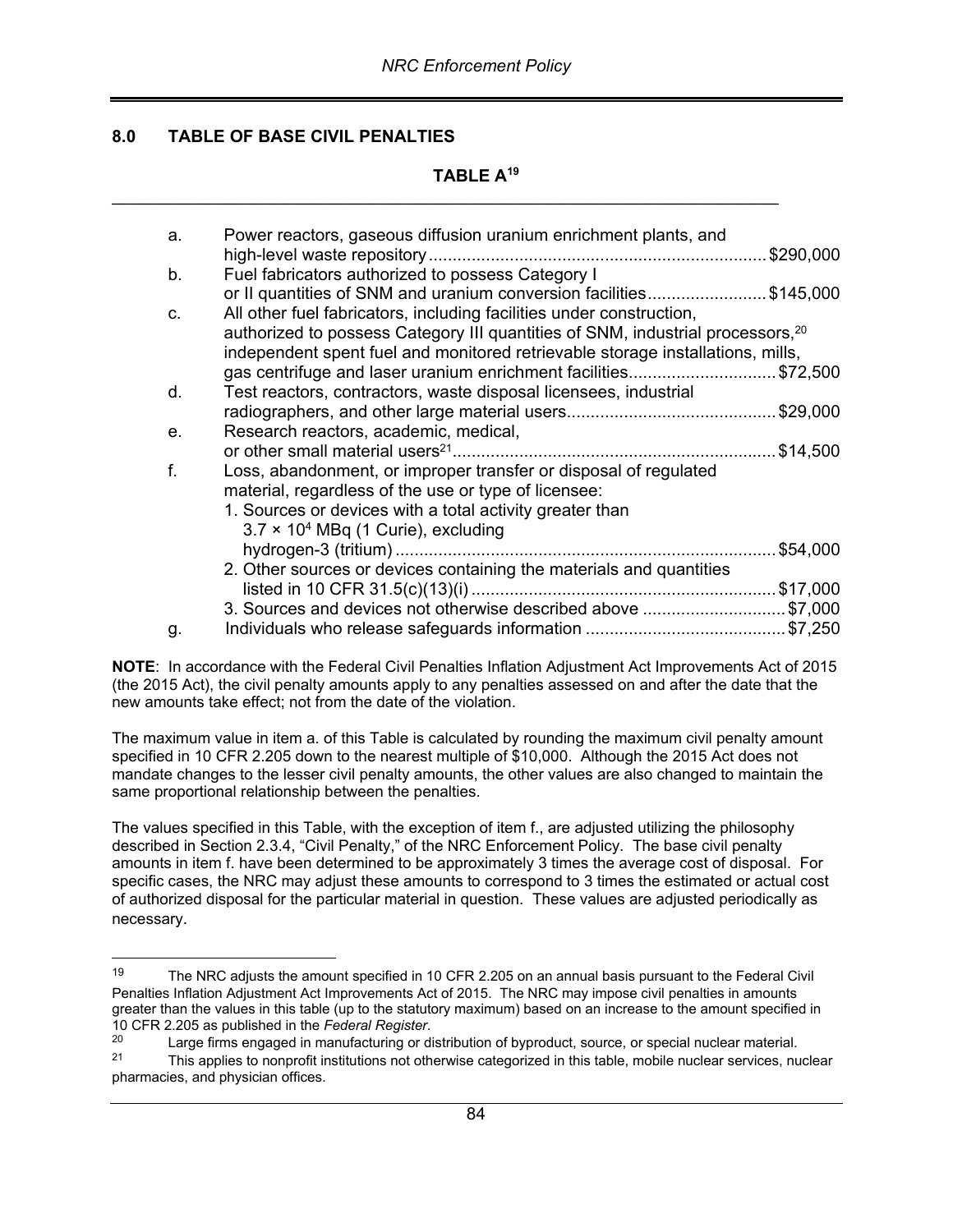# **TABLE B**

| <b>Severity Level</b> | <b>Base Civil Penalty Amount</b>      |  |  |  |  |
|-----------------------|---------------------------------------|--|--|--|--|
|                       | (Percent of amount listed in Table A) |  |  |  |  |
|                       |                                       |  |  |  |  |
|                       |                                       |  |  |  |  |
|                       |                                       |  |  |  |  |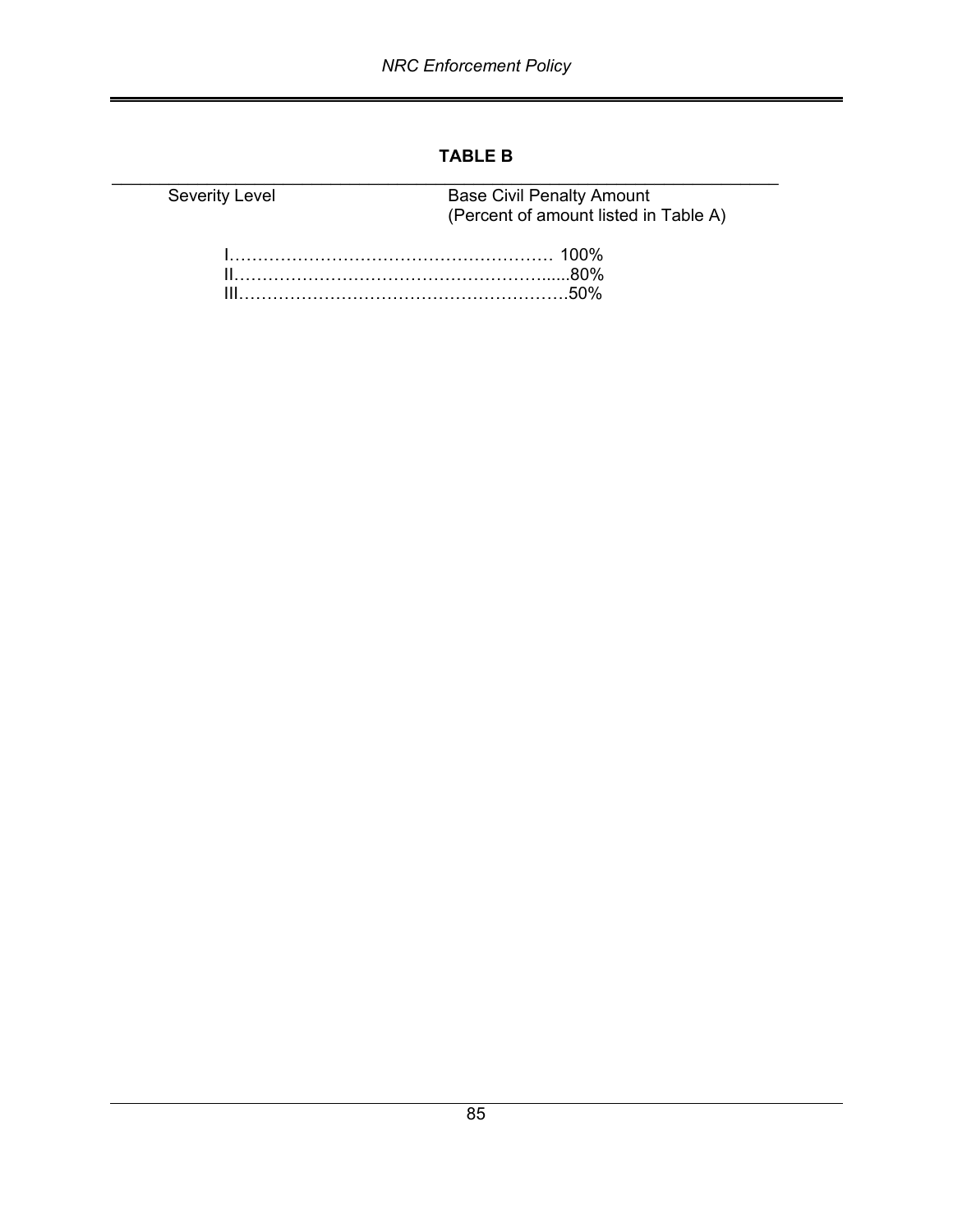### **9.0 INTERIM ENFORCEMENT POLICIES**

### 9.1 Enforcement Discretion for Certain Fire Protection Issues (10 CFR 50.48)

This section contains the interim Enforcement Policy that the NRC will follow to exercise enforcement discretion for certain noncompliances with the requirements in Title 10 of the *Code of Federal Regulations* (10 CFR) 50.48, "Fire Protection" (or fire protection license conditions), that are identified as a result of a licensee's transition to the new risk-informed, performancebased fire protection approach included in 10 CFR 50.48(c) and for certain existing identified noncompliances that reasonably may be resolved by compliance with 10 CFR 50.48(c). Under 10 CFR 50.48(c), reactor licensees may voluntarily comply with the risk-informed, performancebased fire protection approaches in National Fire Protection Association Standard 805, "Performance-Based Standard for Fire Protection for Light Water Reactor Electric Generating Plants" (NFPA 805), 2001 Edition (with limited exceptions stated in the rule language).

Enforcement discretion may apply to noncompliances identified during the licensee transition process. This timeframe starts on the date as specified in the licensee's letter of intent to transition to 10 CFR 50.48(c) and ends (1) 3 years after that initial start date or (2) on the date as specified in the licensee's commitment letter, as amended and approved by the NRC. If the licensee is unable to submit its license amendment request (LAR) within the timeframe stated above, it will lose its enforcement discretion. However, licensees with appropriate justification and staff approval may regain enforcement discretion once an acceptable<sup>22</sup> LAR is submitted. If enforcement discretion is not granted, any identified noncompliances may be subject to enforcement action.

Once an acceptable LAR is submitted, enforcement discretion for previously identified noncompliances<sup>23</sup> and any newly identified noncompliances discovered either by the licensee or the NRC while the LAR is under review will continue to be in place until the NRC dispositions the LAR. $^{24}$  If the NRC finds the amendment request unacceptable but gives the licensee an opportunity to provide supplemental information, the enforcement discretion will continue while the licensee prepares the supplemental information, provided that it submits the information within the timeframe stipulated by the staff. If the NRC finds the amendment acceptable after receipt of the supplemental information, enforcement discretion will continue until the NRC dispositions the amendment. A licensee that submits an LAR that is not acceptably supplemented or an LAR that was initially characterized as unacceptable with no opportunity to provide supplemental information will lose its enforcement discretion. However, licensees with appropriate justification and NRC approval may regain enforcement discretion once an acceptable LAR is submitted. If enforcement discretion is not granted, any identified noncompliances may be subject to enforcement action.

<sup>22</sup> 22 The agency will use the Office of Nuclear Reactor Regulation's (NRR) Office Instruction, LIC-109, "Acceptance Review Procedures," to evaluate the LAR for acceptability.

<sup>&</sup>lt;sup>23</sup> These are noncompliances that were previously granted enforcement discretion before submittal of the LAR.

<sup>&</sup>lt;sup>24</sup> Noncompliances that are identified during the LAR review process and that are determined to be either associated with a finding of high safety significance or willful will be considered for potential enforcement action.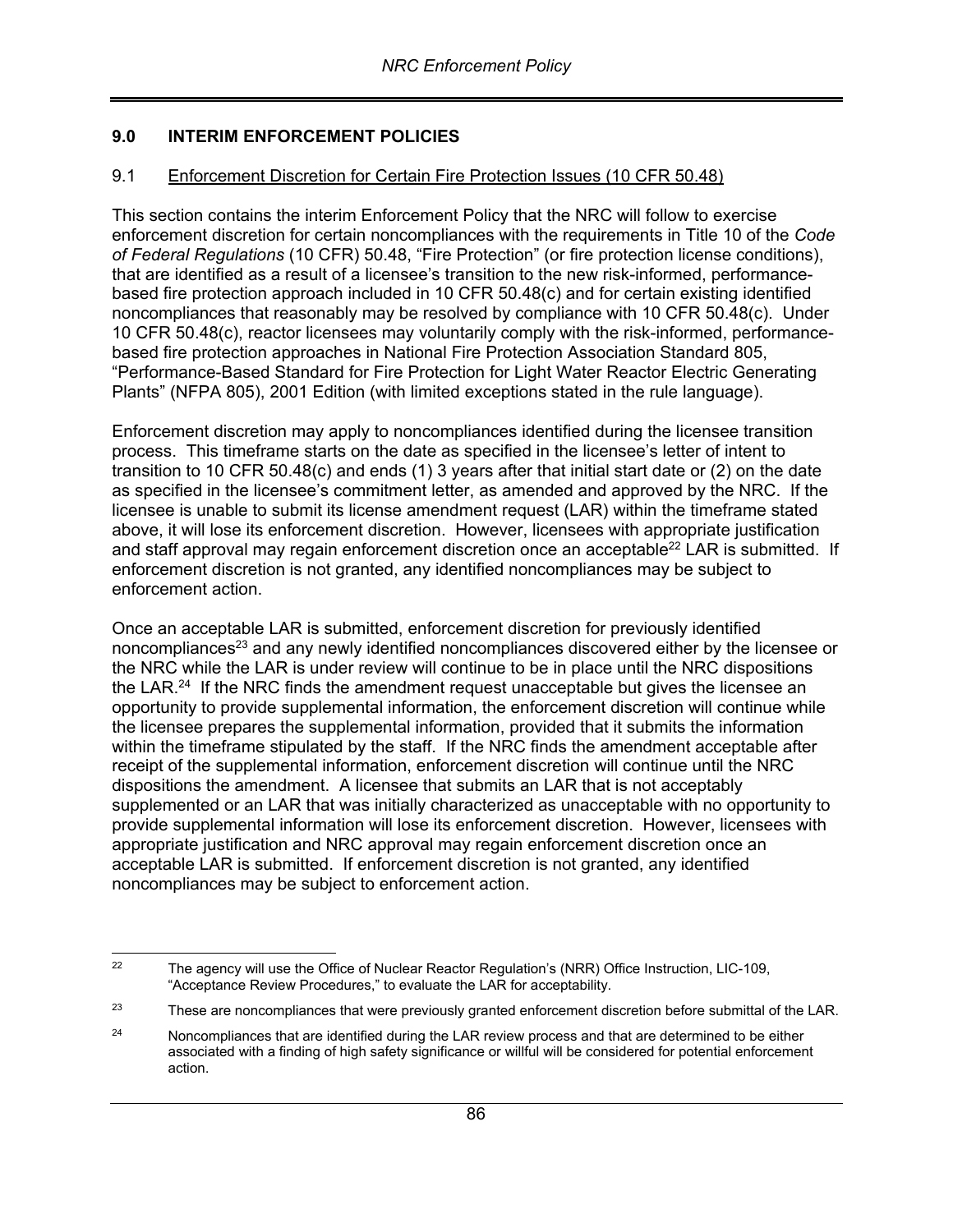Once the NRC accepts an LAR for licensing review, the timeliness and quality of the responses to requests for additional information (RAI) will significantly affect the LAR review schedule. Licensees that do not respond in a timely fashion to staff RAIs or do not provide quality RAI responses may lose enforcement discretion.

If, after submitting the letter of intent to comply with 10 CFR 50.48(c) and before submitting the LAR, a licensee decides not to complete the transition to 10 CFR 50.48(c), the licensee must submit a letter stating its intent to retain its existing licensing basis and withdrawing its letter of intent to comply with 10 CFR 50.48(c). After the licensee's withdrawal from the transition process, the NRC, as a matter of practice, will not take enforcement action against any noncompliance that the licensee corrected during the transition process and will, on a case-bycase basis, consider refraining from taking action if reasonable and timely corrective actions are in progress (e.g., an exemption has been submitted for NRC review). The NRC will disposition noncompliances that the licensee has not corrected, and noncompliances that were identified after the date of the withdrawal letter, in accordance with normal enforcement practices.

a. Noncompliances Identified During the Licensee's Transition Process

Under this interim Enforcement Policy, the NRC will normally not take enforcement action for a violation of 10 CFR 50.48(b) (or the requirements in a fire protection license condition) involving a problem in an area such as engineering, design, implementing procedures, or installation if the violation is documented in an inspection report and meets all of the following criteria:

- 1. The licensee identified the violation as a result of a voluntary initiative to adopt the risk-informed, performance-based fire protection program under 10 CFR 50.48(c), or, if the NRC identified the violation, the NRC found it likely that the licensee would have identified the violation in light of the defined scope, thoroughness, and schedule of its transition to 10 CFR 50.48(c).
- 2. The licensee corrected the violation or will correct the violation after completing its transition to 10 CFR 50.48(c). Also, the licensee took immediate corrective action or compensatory measures or both within a reasonable time commensurate with the risk significance of the issue following identification; this action should involve expanding the initiative, as necessary, to identify other issues caused by similar root causes.
- 3. Routine licensee efforts, such as normal surveillance or quality assurance activities, were not likely to have previously identified the violation.
- 4. The violation was not willful.

The NRC may take enforcement action when the licensee has not met these conditions or when a violation that is associated with a finding of high safety significance is identified.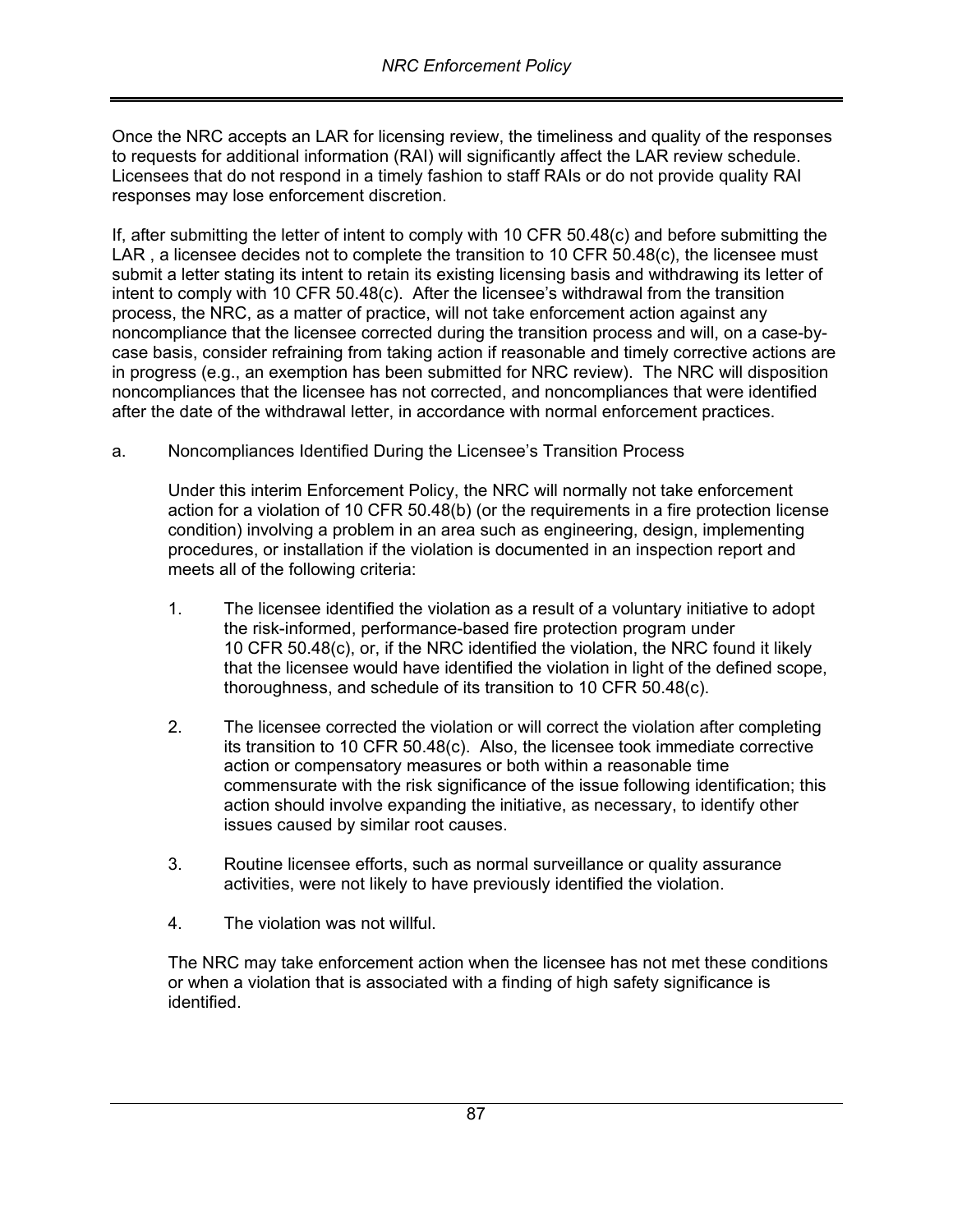Although the NRC may exercise discretion for violations meeting the required criteria, if the licensee failed to make a required report to the agency, then it will normally issue a separate enforcement action for the licensee's failure to make the required report.

b. Existing Identified Noncompliances

In addition, the licensee may have existing identified noncompliances that could reasonably be corrected under 10 CFR 50.48(c). For these noncompliances, the NRC is providing enforcement discretion for the implementation of corrective actions until the licensee has made the transition to 10 CFR 50.48(c), provided that the noncompliances meet all of the following criteria:

- 1. The licensee has entered the noncompliance into its corrective action program and implemented appropriate compensatory measures.
- 2. The noncompliance is not associated with a finding that the Reactor Oversight Process significance determination process would evaluate as red, or otherwise it would not be categorized at Severity Level I.
- 3. The noncompliance was not willful.
- 4. The licensee submitted a letter of intent by December 31, 2005, stating its intent to transition to 10 CFR 50.48(c).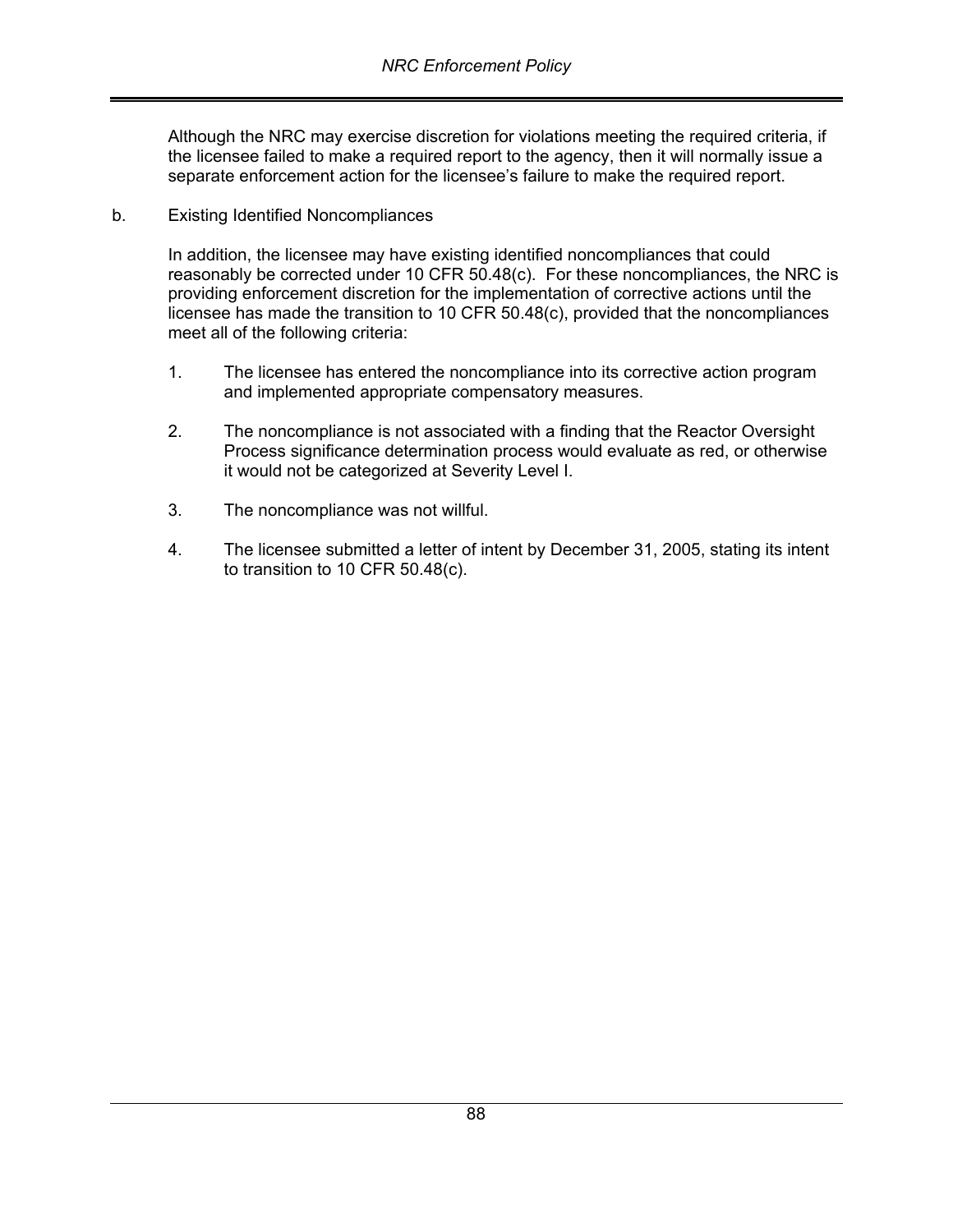### 9.2 Enforcement Discretion for Permanent Implant Brachytherapy Medical Event Reporting (10 CFR 35.3045)

This section sets forth the interim policy that the NRC will use for medical event reporting violations under current 10 CFR 35.3045. Enforcement discretion will typically be exercised for reporting violations in the following scenarios, subject to criteria specified below, when the authorized treatment mode is permanent implant brachytherapy: (1) the licensee uses total source strength and exposure time for evaluating the existence of a treatment site medical event; or (2) the total absorbed dose to the treatment site equals or exceeds 120 percent of the prescribed dose. This policy does not provide regulatory relief from complying with any other aspect of §§ 35.41 or 35.3045, including the requirements related to the evaluation of dose to normal tissue.

The interim policy applies to violations that result from an otherwise appropriate use of total source strength and exposure time when determining the existence of a medical event and when the use of these values does not result in the misapplication of byproduct material by the licensee.

Specifically, under this interim Enforcement Policy, the NRC will normally not take enforcement action for using total source strength and exposure time to compare the dose delivered to the treatment site with the prescribed dose when evaluating whether a medical administration is a medical event under § 35.3045(a)(1) if the authorized treatment mode is permanent implant brachytherapy and all of the following criteria are met:

- a. The licensee's documented procedures required under § 35.41 specify total source strength and exposure time as the regulatory evaluation values for treatment site dose comparisons;
- b. The licensee entered both the prescribed dose and the delivered dose into the written directive as total source strength and exposure time; and
- c. Per § 35.3045, the licensee timely reported the event based on that treatment site dose comparison, if applicable.

In addition, the NRC will normally not take enforcement action against a licensee for not submitting a medical event report when the permanent implant brachytherapy treatment site total dose equals or exceeds 120 percent of the prescribed dose. This enforcement discretion would only apply if: (1) the licensee used absorbed dose to compare the dose delivered to the treatment site with the prescribed dose; (2) doses to normal tissues and structures did not exceed the regulatory dose limits for reporting medical events specified in current § 35.3045(a)(3); and (3) the total dose for the treatment site was expressed in the written directive as absorbed dose.

This discretion will not be exercised for licensees using source strength and exposure time to compare the dose delivered to the treatment site with the prescribed dose, since it is expected that the licensee has more control over delivery of the prescribed dose when using source strength and exposure time. However, this is not intended to limit the physician's current ability to make intraoperative adjustments in the quantity of source strength to be implanted based on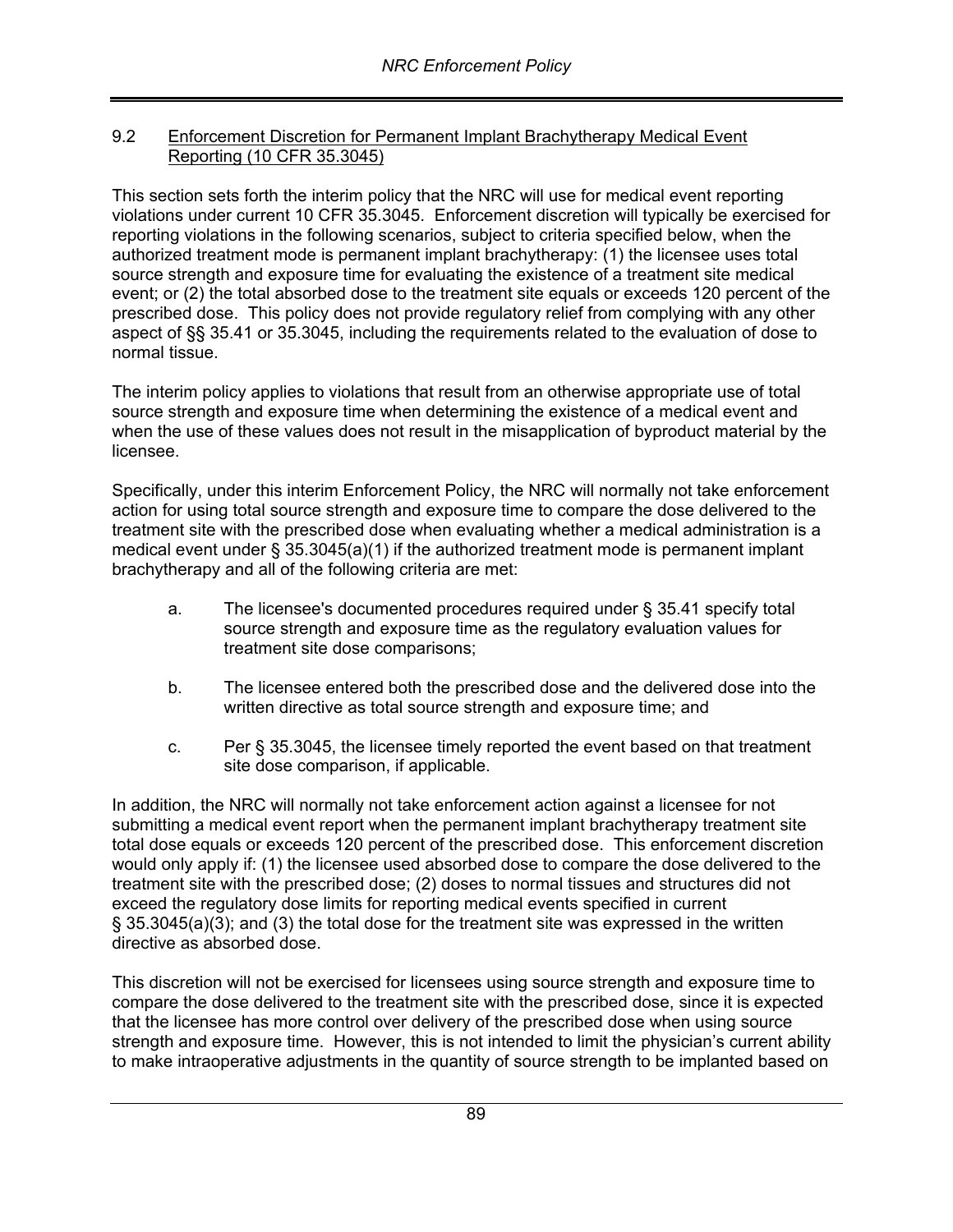the conditions encountered during the surgical procedure and to document such adjustments in the portion of the written directive required after implantation but before completion of the procedure.

Licensees shall comply with all other requirements, as applicable, unless explicitly replaced or amended in this interim policy.

This interim policy will remain in place until the implementation date of a final rule associated with the medical event reporting requirements.